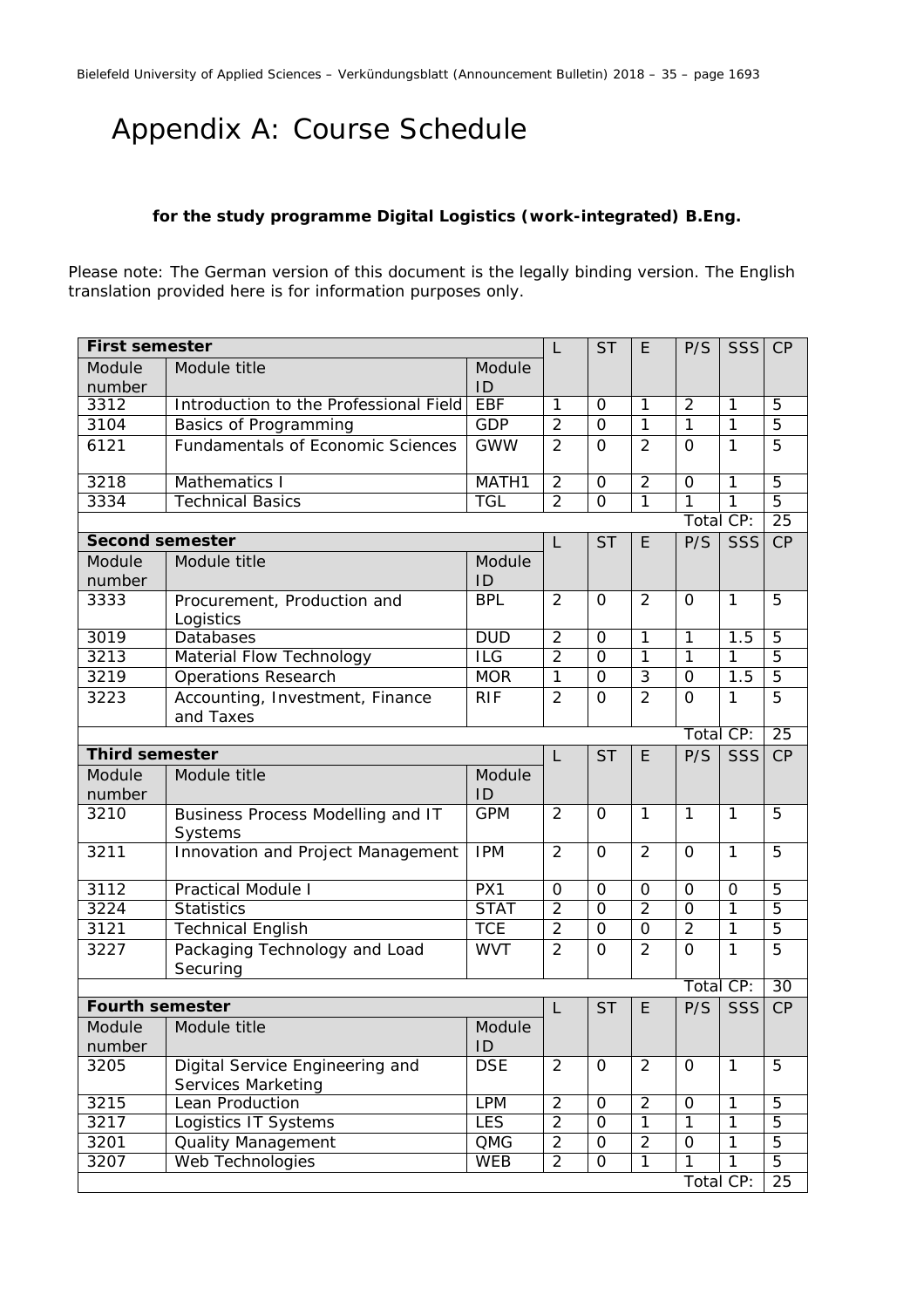| <b>Fifth semester</b>   |                                        |                 |                | <b>ST</b> | F              | P/S       | <b>SSS</b> | CP              |
|-------------------------|----------------------------------------|-----------------|----------------|-----------|----------------|-----------|------------|-----------------|
| Module                  | Module title                           | Module          |                |           |                |           |            |                 |
| number                  |                                        | ID              |                |           |                |           |            |                 |
| 3216                    | <b>Business Intelligence</b>           | <b>BUI</b>      | 2              | $\Omega$  | 1              | 1         | 1          | $\overline{5}$  |
| 3204                    | Data Analytics                         | <b>DML</b>      | $\overline{2}$ | $\Omega$  | 1              | 1         | 1          | $\overline{5}$  |
| 3122                    | <b>Practical Module II</b>             | PX <sub>2</sub> | $\Omega$       | $\Omega$  | $\Omega$       | $\Omega$  | $\Omega$   | $\overline{5}$  |
| 9024                    | Elective Module: Digital Logistics     | <b>WM</b>       |                |           |                | $\Omega$  |            | $\overline{5}$  |
| 9024                    | Elective Module: Digital Logistics     | <b>WM</b>       |                |           |                | $\Omega$  |            | $\overline{5}$  |
|                         |                                        |                 |                |           |                | Total CP: |            | $\overline{25}$ |
| <b>Sixth semester</b>   |                                        |                 | L              | <b>ST</b> | E              | P/S       | <b>SSS</b> | CP              |
| Module                  | Module title                           | Module          |                |           |                |           |            |                 |
| number                  |                                        | ID              |                |           |                |           |            |                 |
| 3203                    | <b>Cyberphysical Logistics Systems</b> | <b>CPL</b>      | $\overline{2}$ | $\Omega$  | 1              | 1         | 1          | $\overline{5}$  |
| 3220                    | Microcontroller Programming            | <b>MCP</b>      | $\mathcal{P}$  | $\Omega$  | 1              | 1         | 1.5        | 5               |
| 3129                    | <b>Practical Module III</b>            | PX <sub>3</sub> | $\Omega$       | $\Omega$  | $\Omega$       | $\Omega$  | $\Omega$   | $\overline{5}$  |
| 9024                    | Elective Module: Digital Logistics     | <b>WM</b>       |                |           |                | $\Omega$  |            | $\overline{5}$  |
| 9024                    | Elective Module: Digital Logistics     | <b>WM</b>       |                |           |                | $\Omega$  |            | $\overline{5}$  |
|                         |                                        |                 |                |           |                | Total CP: |            | 25              |
| <b>Seventh semester</b> |                                        |                 | $\mathbf{L}$   | <b>ST</b> | F              | P/S       | SSS        | CP              |
| Module                  | Module title                           | Module          |                |           |                |           |            |                 |
| number                  |                                        | ID              |                |           |                |           |            |                 |
| 3133                    | <b>Bachelor Thesis</b>                 | <b>BA</b>       | $\Omega$       | $\Omega$  | $\Omega$       | $\Omega$  | $\Omega$   | 12              |
| 3134                    | Colloquium                             | KOL             | $\Omega$       | $\Omega$  | $\Omega$       | $\Omega$  | $\Omega$   | 3               |
| 3011                    | Personnel and Organisation             | <b>PUO</b>      | $\overline{2}$ | $\Omega$  | $\overline{2}$ | $\Omega$  | 1          | $\overline{5}$  |
| 3225                    | Transport, Forwarding, Customs and     | <b>TZR</b>      | $\overline{2}$ | $\Omega$  | $\overline{2}$ | $\Omega$  | 1          | 5               |
|                         | Foreign Trade Law                      |                 |                |           |                |           |            |                 |
|                         |                                        |                 |                |           |                | Total CP: |            | $\overline{25}$ |

Abbreviations of the teaching forms:  $L =$  lecture,  $ST =$  tuition in seminars,  $E =$  exercise,  $S =$  seminar,  $P =$  practical,  $SS =$  supervised self-study (all data in semester credit hours);

 $CP = credit points$ 

W/S = winter/summer semester

|                  | <b>Elective Modules Digital Logistics</b>  |              |         |                |           |                |          |            |    |
|------------------|--------------------------------------------|--------------|---------|----------------|-----------|----------------|----------|------------|----|
| Module<br>number | Module title                               | Module<br>ID | W/<br>S | L              | <b>ST</b> | F              | P/S      | <b>SSS</b> | CP |
| 3228             | Digital Factory Planning and<br>Simulation | <b>WSS</b>   | S       | $\overline{2}$ | $\Omega$  |                |          | 1          | 5  |
| 3337             | <b>Identification Systems</b>              | <b>IDS</b>   | W       | $\overline{2}$ | $\Omega$  | 1              |          |            | 5  |
| 3240             | <b>Industrial Engineering</b>              | <b>IEN</b>   | W       | $\overline{2}$ | $\Omega$  | 2              | $\Omega$ |            | 5  |
| 3212             | Intercultural Communication                | <b>IKP</b>   | S       | 1              | $\Omega$  | 3              | $\Omega$ | 1.5        | 5  |
| 3024             | Production Planning and Control            | <b>PPS</b>   | S       | $\overline{2}$ | $\Omega$  | 2              | $\Omega$ | 1          | 5  |
| 3208             | Supply Chain Management                    | <b>SCM</b>   | W       | $\overline{2}$ | $\Omega$  | $\overline{2}$ | $\Omega$ | 1          | 5  |
| 3226             | <b>Transport Logistics</b>                 | <b>TLG</b>   | S       | $\overline{2}$ | $\Omega$  | 2              | $\Omega$ | 1          | 5  |
| 3335             | Distribution and Sorting Systems           | <b>VSO</b>   | W       | $\overline{2}$ | $\Omega$  | 1              |          | 1          | 5  |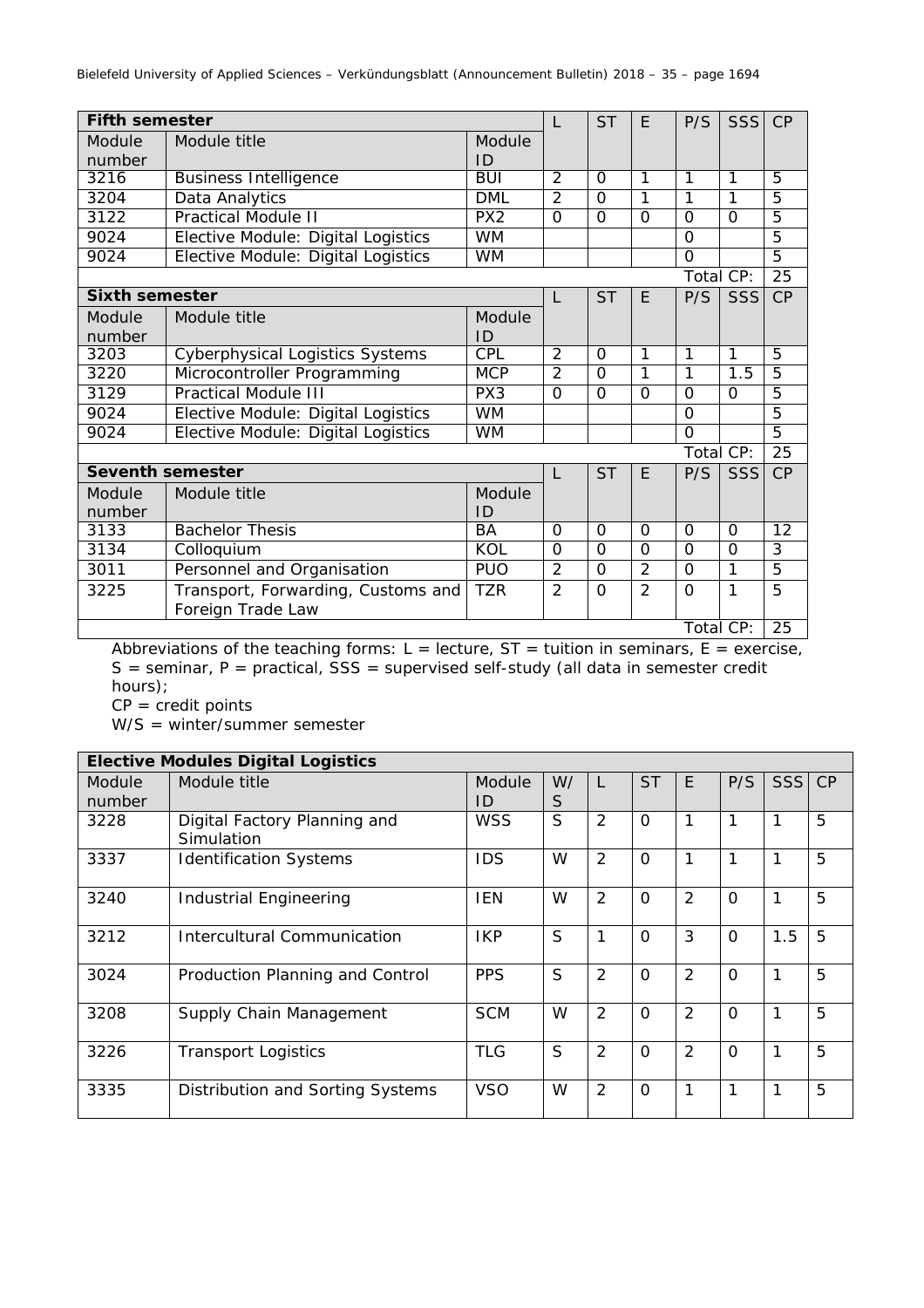## Appendix B: Module catalogue

## **for the study programme Digital Logistics (work-integrated) B.Eng.**

| Digital Service Engineering and Services Marketing 1708 |  |
|---------------------------------------------------------|--|
|                                                         |  |
|                                                         |  |
|                                                         |  |
|                                                         |  |
|                                                         |  |
|                                                         |  |
|                                                         |  |
|                                                         |  |
|                                                         |  |
|                                                         |  |
|                                                         |  |
|                                                         |  |
|                                                         |  |
|                                                         |  |
|                                                         |  |
|                                                         |  |
|                                                         |  |
|                                                         |  |
|                                                         |  |
|                                                         |  |
|                                                         |  |
|                                                         |  |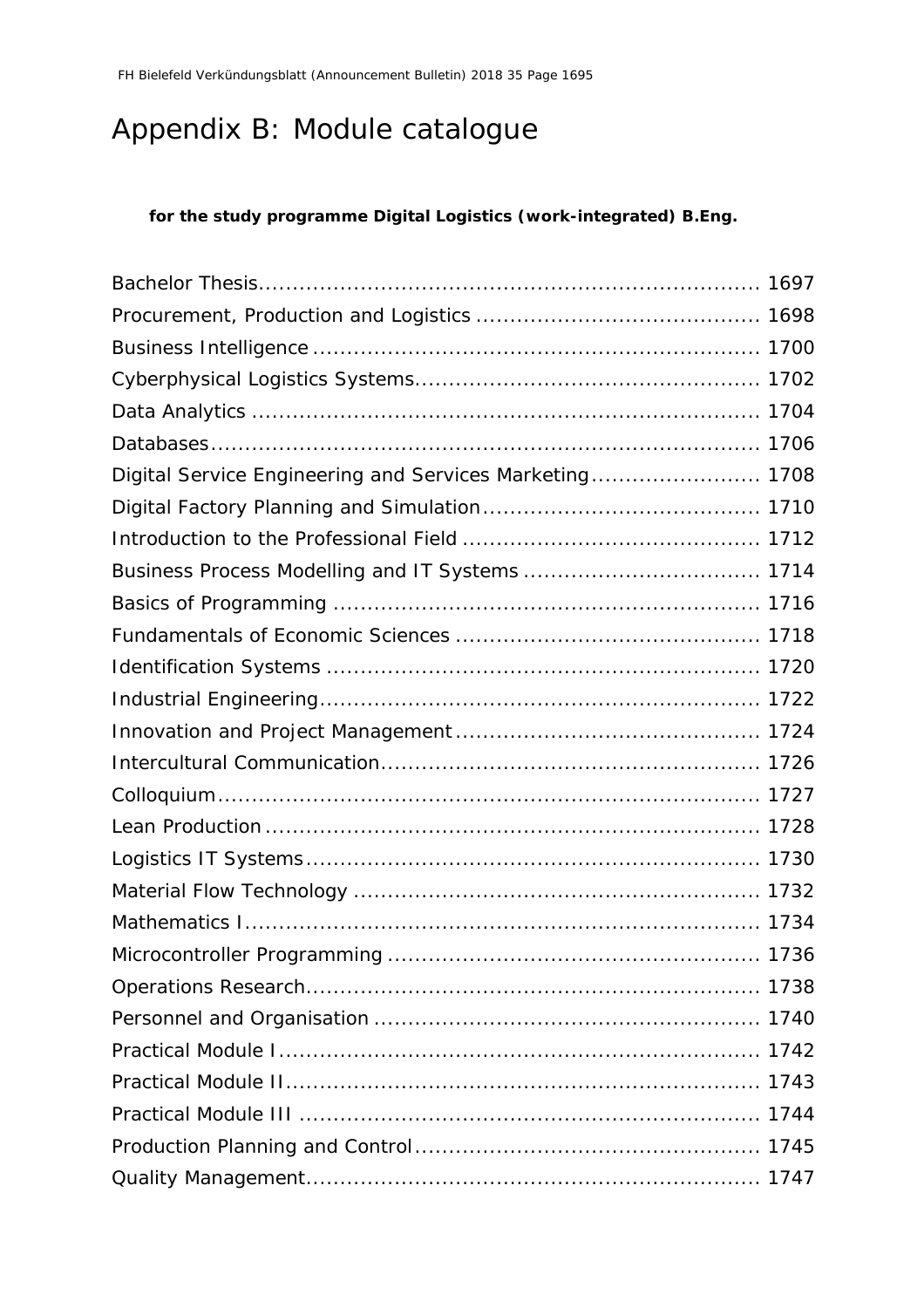| Transport, Forwarding, Customs and Foreign Trade Law  1759 |  |
|------------------------------------------------------------|--|
|                                                            |  |
|                                                            |  |
|                                                            |  |
|                                                            |  |
|                                                            |  |

Please note: The German version of this document is the legally binding version. The English translation provided here is for information purposes only.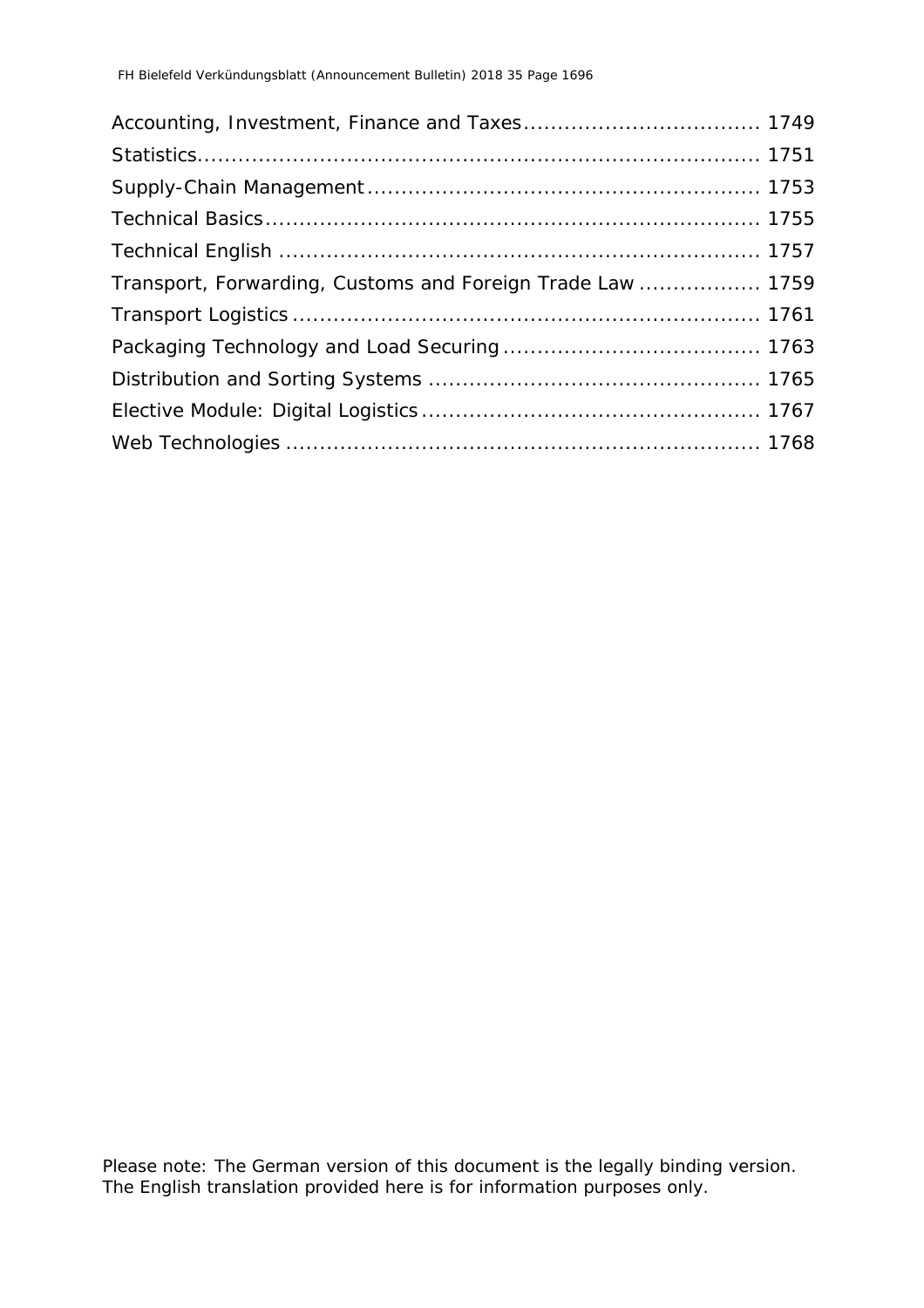|                | <b>Bachelor Thesis</b>                                                                                                                                                                                                                                                                                                                                                                                                                                                                 |                                                                                                                                                                           |  |                                                                                        |        |                 |            |                                                     |   | BA             |        |
|----------------|----------------------------------------------------------------------------------------------------------------------------------------------------------------------------------------------------------------------------------------------------------------------------------------------------------------------------------------------------------------------------------------------------------------------------------------------------------------------------------------|---------------------------------------------------------------------------------------------------------------------------------------------------------------------------|--|----------------------------------------------------------------------------------------|--------|-----------------|------------|-----------------------------------------------------|---|----------------|--------|
| number:        | Identification                                                                                                                                                                                                                                                                                                                                                                                                                                                                         | Workload:                                                                                                                                                                 |  | Credits:                                                                               |        | Study semester: |            | Frequency of the<br>offer                           |   | Duration:      |        |
| 3133           |                                                                                                                                                                                                                                                                                                                                                                                                                                                                                        | 360 h                                                                                                                                                                     |  | 12                                                                                     |        | 7th sem.        |            | Annual<br>(Summer)                                  |   | 1 semester     |        |
| $\mathbf{1}$   | Course:                                                                                                                                                                                                                                                                                                                                                                                                                                                                                |                                                                                                                                                                           |  | Planned group sizes                                                                    |        | Scope           |            | Actual contact<br>time $/$<br>classroom<br>teaching |   | Self-study     |        |
|                | Lecture                                                                                                                                                                                                                                                                                                                                                                                                                                                                                |                                                                                                                                                                           |  | 60 students                                                                            |        | 0               | <b>SCH</b> | 0                                                   | h | 360            | h.     |
|                |                                                                                                                                                                                                                                                                                                                                                                                                                                                                                        | Tuition in seminars                                                                                                                                                       |  | 30 students                                                                            |        | $\Omega$        | <b>SCH</b> | $\Omega$                                            | h | $\Omega$       | h      |
|                | Exercise                                                                                                                                                                                                                                                                                                                                                                                                                                                                               |                                                                                                                                                                           |  | 20 students                                                                            |        | 0               | <b>SCH</b> | 0                                                   | h | $\Omega$       | h      |
|                | Practical or<br>seminar                                                                                                                                                                                                                                                                                                                                                                                                                                                                |                                                                                                                                                                           |  | 15 students                                                                            |        | $\Omega$        | <b>SCH</b> | $\Omega$                                            | h | $\Omega$       | h      |
|                | Supervised self-<br>study                                                                                                                                                                                                                                                                                                                                                                                                                                                              |                                                                                                                                                                           |  | 60 students                                                                            |        | $\overline{O}$  | <b>SCH</b> | $\Omega$                                            | h | $\overline{O}$ | h      |
| 2              | Learning outcomes/competences:<br>After successfully completing the bachelor thesis, students are<br>able to<br>independently work on and appropriately present a practice-oriented task from<br>their special subject area, both in the subject-specific details and in the<br>interdisciplinary contexts, using scientific methods within a specified period of<br>time.                                                                                                             |                                                                                                                                                                           |  |                                                                                        |        |                 |            |                                                     |   |                |        |
| 3              | Contents:                                                                                                                                                                                                                                                                                                                                                                                                                                                                              |                                                                                                                                                                           |  |                                                                                        |        |                 |            |                                                     |   |                |        |
|                | The bachelor thesis is an independent scientific work from the subject area of the<br>respective study programme with a description and explanation of its solution. It<br>can be derived from current research projects at the university or from<br>operational problems with an engineering character. It can also be determined<br>by an empirical investigation or by conceptual or design tasks or by an evaluation<br>of existing sources. The different forms can be combined. |                                                                                                                                                                           |  |                                                                                        |        |                 |            |                                                     |   |                |        |
| 4              |                                                                                                                                                                                                                                                                                                                                                                                                                                                                                        | Forms of teaching:                                                                                                                                                        |  |                                                                                        |        |                 |            |                                                     |   |                |        |
| 5              |                                                                                                                                                                                                                                                                                                                                                                                                                                                                                        | Written composition with faculty tutoring<br>Participation requirements:                                                                                                  |  |                                                                                        |        |                 |            |                                                     |   |                |        |
|                | Formal:                                                                                                                                                                                                                                                                                                                                                                                                                                                                                |                                                                                                                                                                           |  |                                                                                        |        |                 |            |                                                     |   |                |        |
|                | Content:                                                                                                                                                                                                                                                                                                                                                                                                                                                                               |                                                                                                                                                                           |  | Coordinated topic from the student's special subject area                              |        |                 |            |                                                     |   |                |        |
| 6              |                                                                                                                                                                                                                                                                                                                                                                                                                                                                                        | Forms of assessment:                                                                                                                                                      |  |                                                                                        |        |                 |            |                                                     |   |                |        |
| $\overline{7}$ |                                                                                                                                                                                                                                                                                                                                                                                                                                                                                        | Prerequisite for the award of credit points:                                                                                                                              |  |                                                                                        |        |                 |            |                                                     |   |                |        |
| 8              | B.Enq.<br>Engineering                                                                                                                                                                                                                                                                                                                                                                                                                                                                  | Application of the module (in the following study programmes)<br>Digital Logistics (work-integrated) B.Eng., Digital Technologies (work-integrated)<br>integrated) B.Eng. |  | Mechatronics/Automation (work-integrated) B.Eng., Product-Service<br>(work-integrated) | B.Eng. |                 |            | and Industrial                                      |   | Engineering    | (work- |
| 9              |                                                                                                                                                                                                                                                                                                                                                                                                                                                                                        | Importance of the grade for the final grade:                                                                                                                              |  |                                                                                        |        |                 |            |                                                     |   |                |        |
| 10             |                                                                                                                                                                                                                                                                                                                                                                                                                                                                                        | according to BRPO<br>Module coordinator:                                                                                                                                  |  |                                                                                        |        |                 |            |                                                     |   |                |        |
|                | N. N.                                                                                                                                                                                                                                                                                                                                                                                                                                                                                  |                                                                                                                                                                           |  |                                                                                        |        |                 |            |                                                     |   |                |        |
| 11             |                                                                                                                                                                                                                                                                                                                                                                                                                                                                                        | Other information:                                                                                                                                                        |  |                                                                                        |        |                 |            |                                                     |   |                |        |
| 12             | Language:                                                                                                                                                                                                                                                                                                                                                                                                                                                                              |                                                                                                                                                                           |  |                                                                                        |        |                 |            |                                                     |   |                |        |
|                | German                                                                                                                                                                                                                                                                                                                                                                                                                                                                                 |                                                                                                                                                                           |  |                                                                                        |        |                 |            |                                                     |   |                |        |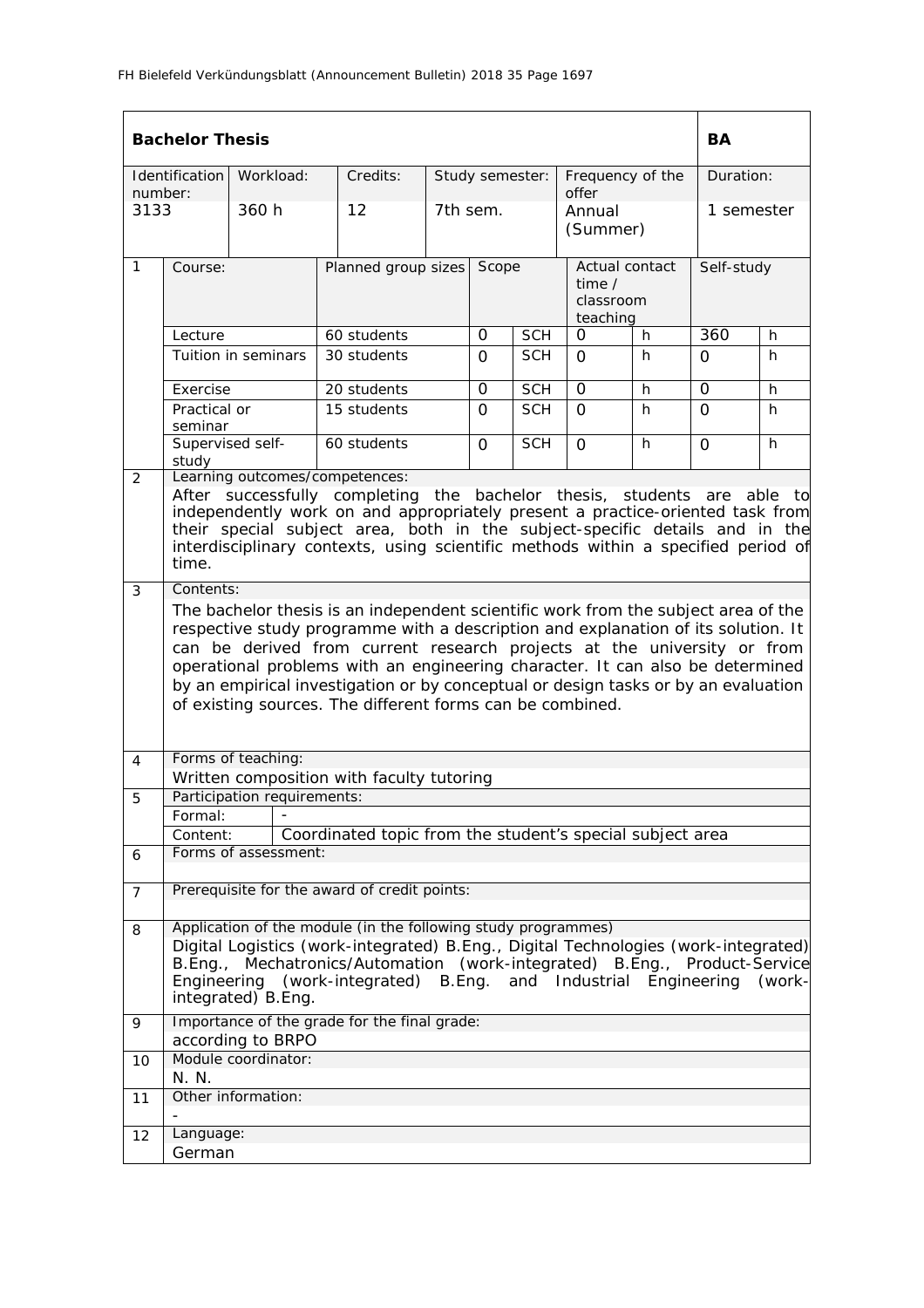|                 |                                                                                                                                                                                                                                                                                                                                                                                                                                                                                                                                                                                                                                                                                                                                                                                                                                                                                                                                                                                                                                                                                                                                                                                                                                                                                                                                           |                                                                    | Procurement, Production and Logistics                                                                                                                                                                                                                                                                                                                                                                                                                                                                                                                                                                                                                                           |          |                 |            |                                                     |    | <b>BPL</b>      |    |  |
|-----------------|-------------------------------------------------------------------------------------------------------------------------------------------------------------------------------------------------------------------------------------------------------------------------------------------------------------------------------------------------------------------------------------------------------------------------------------------------------------------------------------------------------------------------------------------------------------------------------------------------------------------------------------------------------------------------------------------------------------------------------------------------------------------------------------------------------------------------------------------------------------------------------------------------------------------------------------------------------------------------------------------------------------------------------------------------------------------------------------------------------------------------------------------------------------------------------------------------------------------------------------------------------------------------------------------------------------------------------------------|--------------------------------------------------------------------|---------------------------------------------------------------------------------------------------------------------------------------------------------------------------------------------------------------------------------------------------------------------------------------------------------------------------------------------------------------------------------------------------------------------------------------------------------------------------------------------------------------------------------------------------------------------------------------------------------------------------------------------------------------------------------|----------|-----------------|------------|-----------------------------------------------------|----|-----------------|----|--|
|                 | Identification                                                                                                                                                                                                                                                                                                                                                                                                                                                                                                                                                                                                                                                                                                                                                                                                                                                                                                                                                                                                                                                                                                                                                                                                                                                                                                                            | Workload:                                                          | Credits:                                                                                                                                                                                                                                                                                                                                                                                                                                                                                                                                                                                                                                                                        |          | Study semester: |            | Frequency of the                                    |    | Duration:       |    |  |
| number:<br>3333 |                                                                                                                                                                                                                                                                                                                                                                                                                                                                                                                                                                                                                                                                                                                                                                                                                                                                                                                                                                                                                                                                                                                                                                                                                                                                                                                                           | 150 h                                                              | 5                                                                                                                                                                                                                                                                                                                                                                                                                                                                                                                                                                                                                                                                               |          | 2nd sem.        |            | offer<br>Annual<br>(Summer)                         |    | 1 semester      |    |  |
| $\mathbf{1}$    | Course:                                                                                                                                                                                                                                                                                                                                                                                                                                                                                                                                                                                                                                                                                                                                                                                                                                                                                                                                                                                                                                                                                                                                                                                                                                                                                                                                   |                                                                    | Planned group sizes                                                                                                                                                                                                                                                                                                                                                                                                                                                                                                                                                                                                                                                             |          | Scope           |            | Actual contact<br>time $/$<br>classroom<br>teaching |    | Self-study      |    |  |
|                 | Lecture                                                                                                                                                                                                                                                                                                                                                                                                                                                                                                                                                                                                                                                                                                                                                                                                                                                                                                                                                                                                                                                                                                                                                                                                                                                                                                                                   |                                                                    | 60 students                                                                                                                                                                                                                                                                                                                                                                                                                                                                                                                                                                                                                                                                     |          | $\overline{2}$  | <b>SCH</b> | 0                                                   | h  | $\overline{56}$ | h. |  |
|                 |                                                                                                                                                                                                                                                                                                                                                                                                                                                                                                                                                                                                                                                                                                                                                                                                                                                                                                                                                                                                                                                                                                                                                                                                                                                                                                                                           | Tuition in seminars                                                | 30 students                                                                                                                                                                                                                                                                                                                                                                                                                                                                                                                                                                                                                                                                     |          | $\Omega$        | <b>SCH</b> | $\Omega$                                            | h. | $\Omega$        | h  |  |
|                 | Exercise                                                                                                                                                                                                                                                                                                                                                                                                                                                                                                                                                                                                                                                                                                                                                                                                                                                                                                                                                                                                                                                                                                                                                                                                                                                                                                                                  |                                                                    | 20 students                                                                                                                                                                                                                                                                                                                                                                                                                                                                                                                                                                                                                                                                     |          | $\overline{2}$  | <b>SCH</b> | 16                                                  | h. | 62              | h  |  |
|                 | Practical or<br>seminar                                                                                                                                                                                                                                                                                                                                                                                                                                                                                                                                                                                                                                                                                                                                                                                                                                                                                                                                                                                                                                                                                                                                                                                                                                                                                                                   |                                                                    | 15 students                                                                                                                                                                                                                                                                                                                                                                                                                                                                                                                                                                                                                                                                     | $\Omega$ |                 | <b>SCH</b> | $\Omega$                                            | h  | $\overline{O}$  | h  |  |
|                 | study                                                                                                                                                                                                                                                                                                                                                                                                                                                                                                                                                                                                                                                                                                                                                                                                                                                                                                                                                                                                                                                                                                                                                                                                                                                                                                                                     | Supervised self-                                                   | 60 students                                                                                                                                                                                                                                                                                                                                                                                                                                                                                                                                                                                                                                                                     |          | $\mathbf{1}$    | <b>SCH</b> | 16                                                  | h. | $\overline{O}$  | h. |  |
|                 | Learning outcomes/competences:<br>2<br>Students can explain the functions "procurement", "production" and "logistics" in<br>a differentiated way, understand their interrelationships as well as the<br>weaknesses of these functions. With the help of the selected contents and<br>methods, they can recognise and properly assess real economic tasks and<br>problem areas in particular and independently develop approaches to solutions.<br>Students will be able to carry out a sound supplier evaluation and selection and,<br>based on production planning, investigate suitable sourcing concepts and decide<br>which scientific method is appropriate for sourcing and demand calculation. They<br>can systematically analyse procurement markets to increase their transparency<br>and recognise developments relevant to procurement.<br>Students learn about basic production systems and can evaluate their<br>applicability for specific industries. They can independently calculate bottleneck-<br>oriented production programmes and transfer the results to operational<br>production planning and control.<br>In the field of logistics, students understand practice-relevant objects from<br>intralogistics, transport logistics and supply chain management. They can also<br>analyse complex logistical systems. |                                                                    |                                                                                                                                                                                                                                                                                                                                                                                                                                                                                                                                                                                                                                                                                 |          |                 |            |                                                     |    |                 |    |  |
| 3               | Contents:                                                                                                                                                                                                                                                                                                                                                                                                                                                                                                                                                                                                                                                                                                                                                                                                                                                                                                                                                                                                                                                                                                                                                                                                                                                                                                                                 |                                                                    |                                                                                                                                                                                                                                                                                                                                                                                                                                                                                                                                                                                                                                                                                 |          |                 |            |                                                     |    |                 |    |  |
|                 | $\bullet$<br>٠<br>$\bullet$<br>$\bullet$<br>$\bullet$                                                                                                                                                                                                                                                                                                                                                                                                                                                                                                                                                                                                                                                                                                                                                                                                                                                                                                                                                                                                                                                                                                                                                                                                                                                                                     | monitoring)<br>Logistics planning<br><b>Distribution logistics</b> | Procurement market research (objects and processes)<br>Procurement planning (principles, routes, dates and quantities),<br>Procurement execution (supplier selection, request for proposal,<br>testing, selection and ordering),<br>Procurement controlling (cost and process control)<br>Demand assessment (programme-oriented, consumption-oriented and<br>heuristic demand assessment)<br>Inventory planning (inventory types, strategies, management and<br>Planning of logistics and production processes<br>Systematisation of production factors<br>Planning and management of production<br>Logistics systems (intralogistics, transport logistics and storage systems) |          |                 |            |                                                     |    |                 |    |  |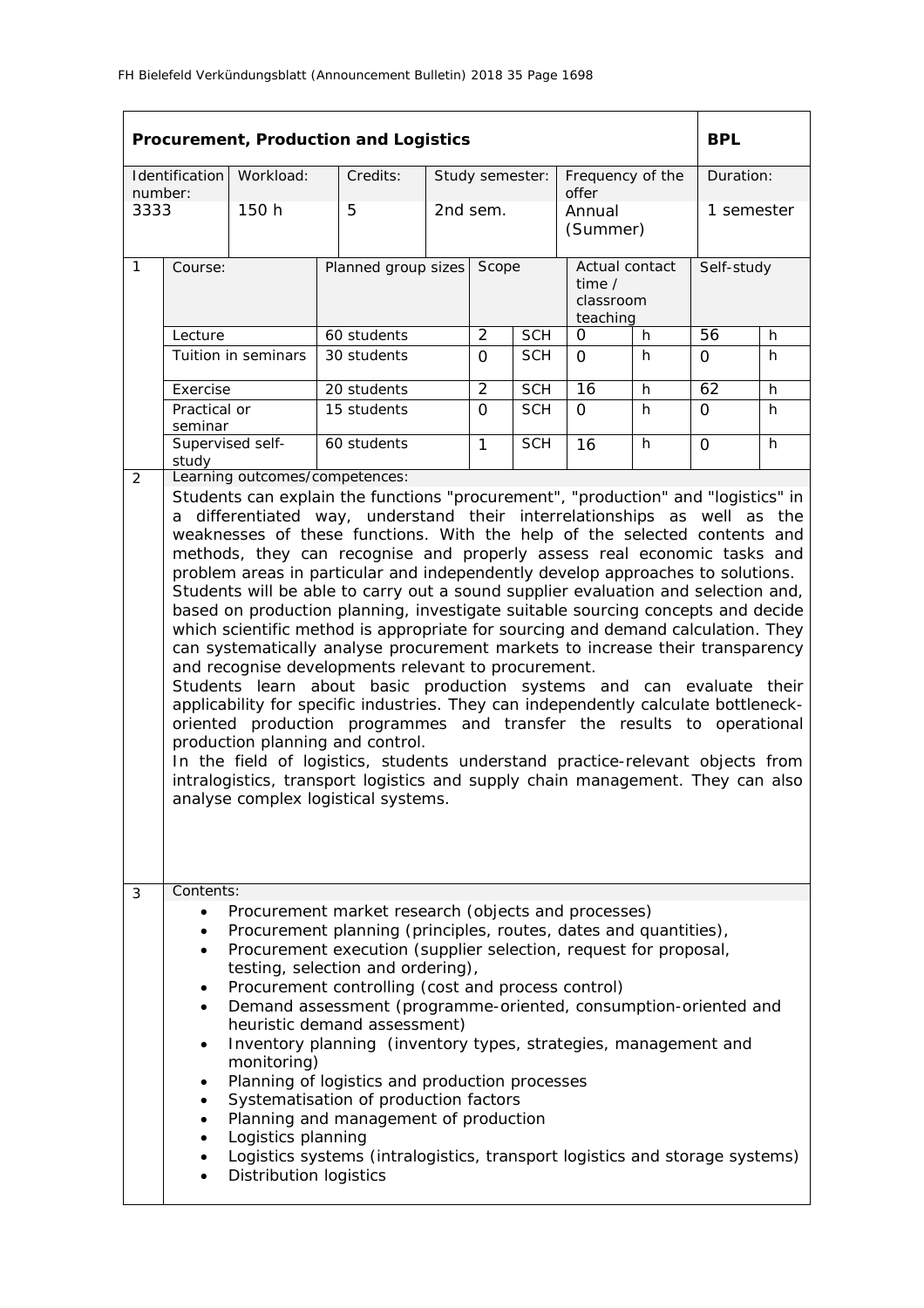| $\overline{4}$ | Forms of teaching:                                                         |                                                                              |  |  |  |  |  |  |
|----------------|----------------------------------------------------------------------------|------------------------------------------------------------------------------|--|--|--|--|--|--|
|                |                                                                            | Learning materials for self-study, classroom events in the form of exercises |  |  |  |  |  |  |
|                |                                                                            |                                                                              |  |  |  |  |  |  |
| 5              | Participation requirements:                                                |                                                                              |  |  |  |  |  |  |
|                | Formal:                                                                    |                                                                              |  |  |  |  |  |  |
|                | Content:                                                                   |                                                                              |  |  |  |  |  |  |
| 6              | Forms of assessment:                                                       |                                                                              |  |  |  |  |  |  |
|                |                                                                            | Term paper or written examination                                            |  |  |  |  |  |  |
| $\overline{7}$ | Prerequisite for the award of credit points:                               |                                                                              |  |  |  |  |  |  |
|                | Module examination pass                                                    |                                                                              |  |  |  |  |  |  |
| 8              | Application of the module (in the following study programmes)              |                                                                              |  |  |  |  |  |  |
|                | Digital Logistics (work-integrated) B. Eng. and Industrial Engineering and |                                                                              |  |  |  |  |  |  |
|                |                                                                            | Management (work-integrated) B.Eng.                                          |  |  |  |  |  |  |
| 9              |                                                                            | Importance of the grade for the final grade:                                 |  |  |  |  |  |  |
|                | according to BRPO                                                          |                                                                              |  |  |  |  |  |  |
| 10             | Module coordinator:                                                        |                                                                              |  |  |  |  |  |  |
|                |                                                                            | Prof. Dr. rer. oec. Pascal Reusch                                            |  |  |  |  |  |  |
| 11             | Other information:                                                         |                                                                              |  |  |  |  |  |  |
|                |                                                                            |                                                                              |  |  |  |  |  |  |
| 12             | Language:                                                                  |                                                                              |  |  |  |  |  |  |
|                | German                                                                     |                                                                              |  |  |  |  |  |  |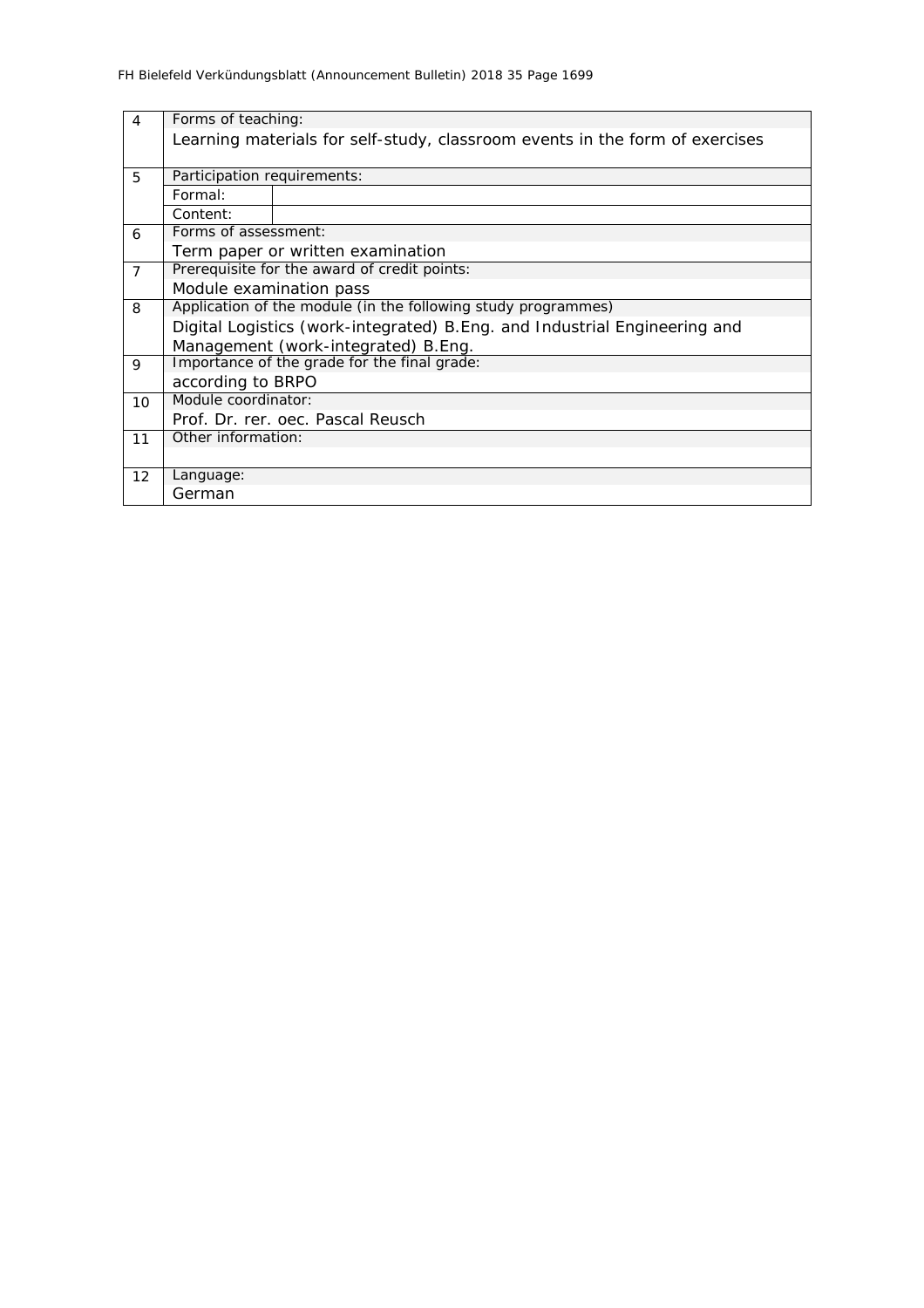|         |                                                                                                                                                                                                                                                                                                                                                                                                                                                                                                                                                                                    | <b>Business Intelligence</b> |                                                                                                                 |  |              |                 |                                                          |    | <b>BUI</b> |            |  |  |  |
|---------|------------------------------------------------------------------------------------------------------------------------------------------------------------------------------------------------------------------------------------------------------------------------------------------------------------------------------------------------------------------------------------------------------------------------------------------------------------------------------------------------------------------------------------------------------------------------------------|------------------------------|-----------------------------------------------------------------------------------------------------------------|--|--------------|-----------------|----------------------------------------------------------|----|------------|------------|--|--|--|
| number: | Identification                                                                                                                                                                                                                                                                                                                                                                                                                                                                                                                                                                     | Workload:                    | Credits:                                                                                                        |  |              | Study semester: | Frequency of the<br>offer                                |    | Duration:  |            |  |  |  |
| 3216    |                                                                                                                                                                                                                                                                                                                                                                                                                                                                                                                                                                                    | 150 h                        | 5                                                                                                               |  | 5th sem.     |                 | Annual<br>(Winter)                                       |    | 1 semester |            |  |  |  |
| 1       | Course:                                                                                                                                                                                                                                                                                                                                                                                                                                                                                                                                                                            |                              | Planned group sizes                                                                                             |  | Scope        |                 | Actual contact<br>time $\prime$<br>classroom<br>teaching |    |            | Self-study |  |  |  |
|         | Lecture                                                                                                                                                                                                                                                                                                                                                                                                                                                                                                                                                                            |                              | 60 students                                                                                                     |  | 2            | <b>SCH</b>      | O                                                        | h  | 64         | h          |  |  |  |
|         |                                                                                                                                                                                                                                                                                                                                                                                                                                                                                                                                                                                    | Tuition in seminars          | 30 students                                                                                                     |  | 0            | <b>SCH</b>      | 0                                                        | h. | 0          | h          |  |  |  |
|         | Exercise                                                                                                                                                                                                                                                                                                                                                                                                                                                                                                                                                                           |                              | 20 students                                                                                                     |  | 1            | <b>SCH</b>      | 8                                                        | h  | 46         | h          |  |  |  |
|         | Practical or<br>seminar                                                                                                                                                                                                                                                                                                                                                                                                                                                                                                                                                            |                              | 15 students                                                                                                     |  | 1            | <b>SCH</b>      | 16                                                       | h. | 0          | h.         |  |  |  |
|         | Supervised self-<br>study                                                                                                                                                                                                                                                                                                                                                                                                                                                                                                                                                          |                              | 60 students                                                                                                     |  | $\mathbf{1}$ | <b>SCH</b>      | 16                                                       | h  | $\Omega$   | h          |  |  |  |
| 2       |                                                                                                                                                                                                                                                                                                                                                                                                                                                                                                                                                                                    |                              | Learning outcomes/competences:                                                                                  |  |              |                 |                                                          |    |            |            |  |  |  |
|         | Students:<br>are familiar with the central methods and requirements of controlling<br>$\bullet$<br>operational processes as well as the essential requirements and action<br>strategies associated with the management of business processes.<br>have the holistic view of the problem that is necessary in this context and<br>are able to understand the many interactions in the different areas of<br>business administration in a way that is appropriate to the problem.                                                                                                     |                              |                                                                                                                 |  |              |                 |                                                          |    |            |            |  |  |  |
| 3       | Contents:                                                                                                                                                                                                                                                                                                                                                                                                                                                                                                                                                                          |                              |                                                                                                                 |  |              |                 |                                                          |    |            |            |  |  |  |
|         | Basics of logistics controlling (strategic, tactical, operational)<br>$\bullet$<br>Derivation of key performance indicators for the quality of operational<br>$\bullet$<br>processes<br>Indicator systems in practice<br>Recording and reporting of logistics services, revenues and calculation of<br>$\bullet$<br>logistics costs<br>Data sources in the company (e.g. ERP) and evaluation tools (e.g.<br>business warehouse)<br>Extract, Transform, Load (ETL) processes<br>Reporting and dashboard applications<br>Data discovery and business intelligence (e.g. with SAP BO) |                              |                                                                                                                 |  |              |                 |                                                          |    |            |            |  |  |  |
|         |                                                                                                                                                                                                                                                                                                                                                                                                                                                                                                                                                                                    |                              | Project-related logistics controlling<br>Integrating approaches for the design of logistics controlling: Supply |  |              |                 |                                                          |    |            |            |  |  |  |
|         |                                                                                                                                                                                                                                                                                                                                                                                                                                                                                                                                                                                    |                              | Chain Operations Reference Model, Balanced Scorecard                                                            |  |              |                 |                                                          |    |            |            |  |  |  |
| 4       |                                                                                                                                                                                                                                                                                                                                                                                                                                                                                                                                                                                    | Forms of teaching:           |                                                                                                                 |  |              |                 |                                                          |    |            |            |  |  |  |
|         | practicals                                                                                                                                                                                                                                                                                                                                                                                                                                                                                                                                                                         |                              | Learning units for self-study, classroom events in the form of exercises and                                    |  |              |                 |                                                          |    |            |            |  |  |  |
| 5       |                                                                                                                                                                                                                                                                                                                                                                                                                                                                                                                                                                                    | Participation requirements:  |                                                                                                                 |  |              |                 |                                                          |    |            |            |  |  |  |
|         | Formal:<br>Content:                                                                                                                                                                                                                                                                                                                                                                                                                                                                                                                                                                |                              |                                                                                                                 |  |              |                 |                                                          |    |            |            |  |  |  |
| 6       |                                                                                                                                                                                                                                                                                                                                                                                                                                                                                                                                                                                    | Forms of assessment:         |                                                                                                                 |  |              |                 |                                                          |    |            |            |  |  |  |
|         |                                                                                                                                                                                                                                                                                                                                                                                                                                                                                                                                                                                    |                              | Term paper, written examination, project work or oral examination                                               |  |              |                 |                                                          |    |            |            |  |  |  |
| 7       |                                                                                                                                                                                                                                                                                                                                                                                                                                                                                                                                                                                    |                              | Prerequisite for the award of credit points:<br>Module examination pass and course assessment                   |  |              |                 |                                                          |    |            |            |  |  |  |
| 8       |                                                                                                                                                                                                                                                                                                                                                                                                                                                                                                                                                                                    |                              | Application of the module (in the following study programmes)                                                   |  |              |                 |                                                          |    |            |            |  |  |  |
|         |                                                                                                                                                                                                                                                                                                                                                                                                                                                                                                                                                                                    | integrated) B.Eng.           | Digital Logistics (work-integrated) B. Eng. and Digital Technologies (work-                                     |  |              |                 |                                                          |    |            |            |  |  |  |
| 9       |                                                                                                                                                                                                                                                                                                                                                                                                                                                                                                                                                                                    | according to BRPO            | Importance of the grade for the final grade:                                                                    |  |              |                 |                                                          |    |            |            |  |  |  |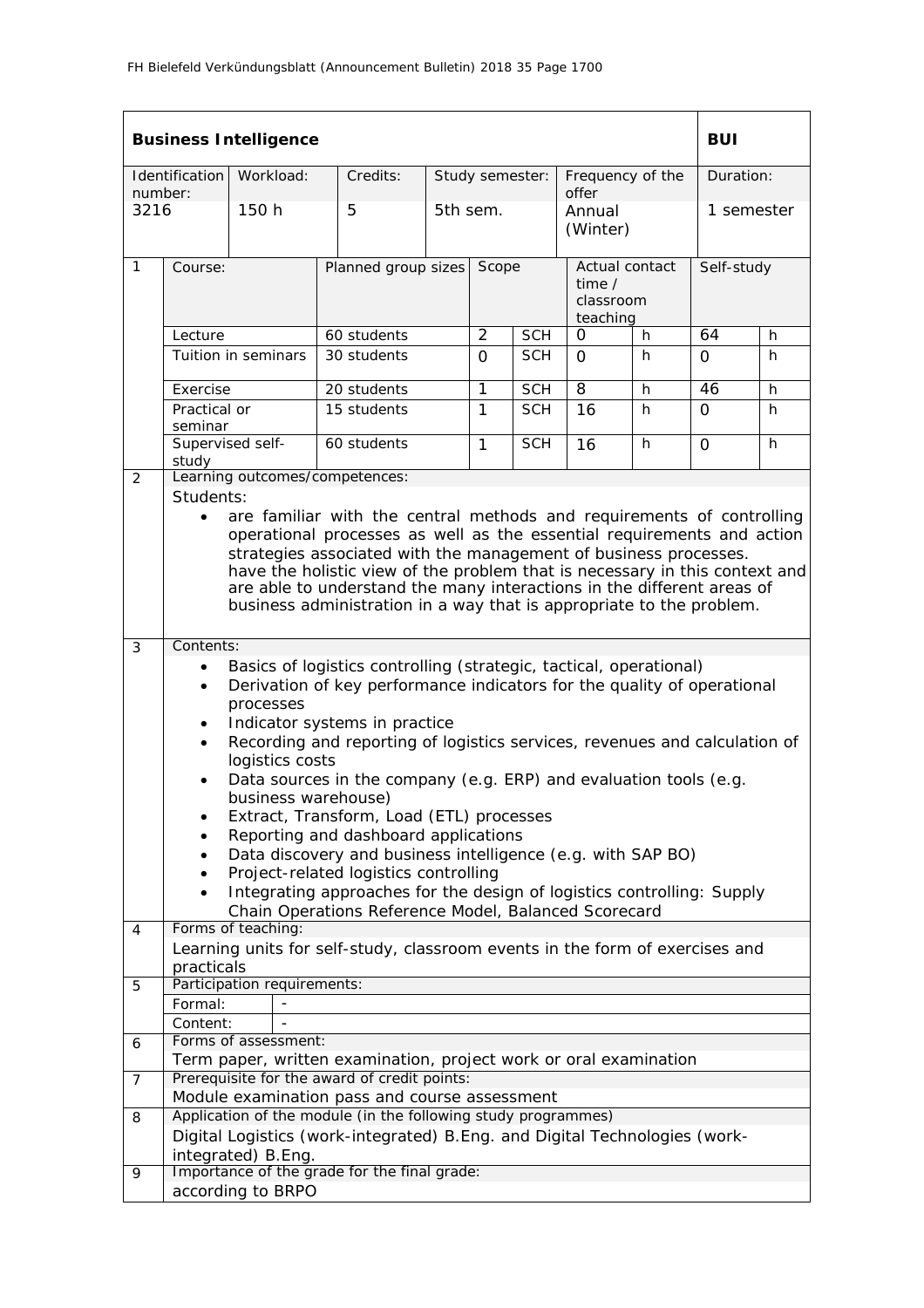| Module coordinator:               |
|-----------------------------------|
| Prof. Dr. rer. oec. Pascal Reusch |
| Other information:                |
|                                   |
| Language:                         |
| German                            |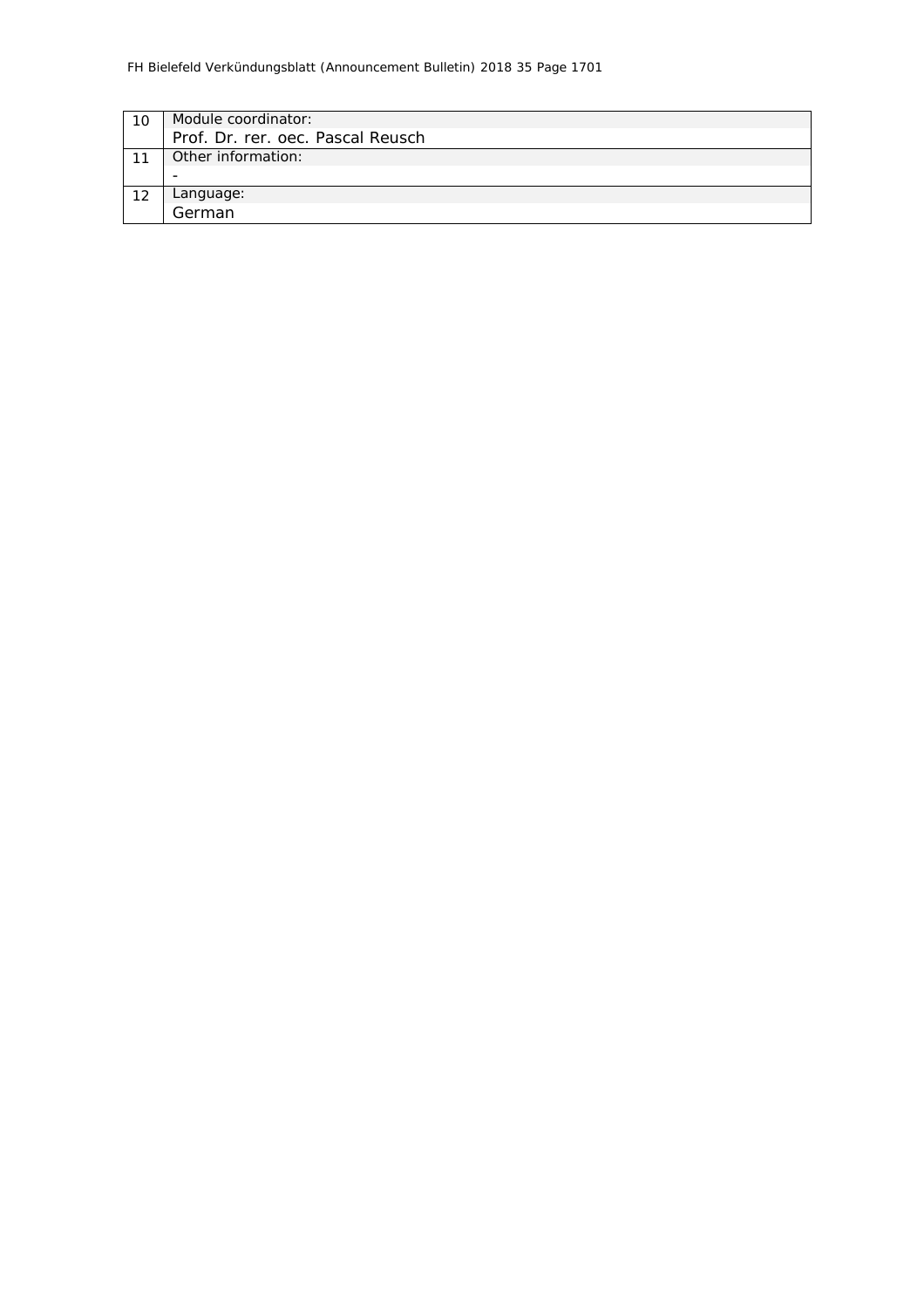|                | <b>Cyberphysical Logistics Systems</b><br><b>CPL</b>                                                                                 |                             |                                                                                                                                                |  |                |                 |                           |    |                 |    |
|----------------|--------------------------------------------------------------------------------------------------------------------------------------|-----------------------------|------------------------------------------------------------------------------------------------------------------------------------------------|--|----------------|-----------------|---------------------------|----|-----------------|----|
| number:        | Identification                                                                                                                       | Workload:                   | Credits:                                                                                                                                       |  |                | Study semester: | Frequency of the<br>offer |    | Duration:       |    |
| 3203           |                                                                                                                                      | 150 h                       | 5                                                                                                                                              |  | 6th sem.       |                 | Annual<br>(Summer)        |    | 1 semester      |    |
| $\mathbf{1}$   | Course:                                                                                                                              |                             | Planned group sizes<br>Scope<br>Actual contact<br>time $/$<br>classroom<br>teaching                                                            |  |                | Self-study      |                           |    |                 |    |
|                | Lecture                                                                                                                              |                             | 60 students                                                                                                                                    |  | $\overline{2}$ | <b>SCH</b>      | $\overline{O}$            | h  | $\overline{56}$ | h  |
|                |                                                                                                                                      | Tuition in seminars         | 30 students                                                                                                                                    |  | $\Omega$       | <b>SCH</b>      | $\Omega$                  | h. | 0               | h. |
|                | Exercise                                                                                                                             |                             | 20 students                                                                                                                                    |  | 1              | <b>SCH</b>      | 8                         | h  | $\overline{54}$ | h  |
|                | Practical or<br>seminar                                                                                                              |                             | 15 students                                                                                                                                    |  | 1              | <b>SCH</b>      | 16                        | h  | 0               | h. |
|                | Supervised self-<br>study                                                                                                            |                             | 60 students                                                                                                                                    |  | 1              | <b>SCH</b>      | 16                        | h  | $\Omega$        | h  |
| 2              |                                                                                                                                      |                             | Learning outcomes/competences:                                                                                                                 |  |                |                 |                           |    |                 |    |
|                | Students:<br>$\bullet$                                                                                                               |                             |                                                                                                                                                |  |                |                 |                           |    |                 |    |
|                |                                                                                                                                      | of logistics services.      | know the interrelationships of complex technical systems for the provision                                                                     |  |                |                 |                           |    |                 |    |
|                | $\bullet$                                                                                                                            |                             | can combine the detailed knowledge of hardware and software                                                                                    |  |                |                 |                           |    |                 |    |
|                | components acquired in previously completed modules and design<br>complex overall systems for the flow of information and materials. |                             |                                                                                                                                                |  |                |                 |                           |    |                 |    |
|                |                                                                                                                                      |                             |                                                                                                                                                |  |                |                 |                           |    |                 |    |
| 3              | Contents:                                                                                                                            |                             |                                                                                                                                                |  |                |                 |                           |    |                 |    |
|                | Functions and performance classes of cyber-physical systems (CPS) or<br>$\bullet$<br>intelligent objects                             |                             |                                                                                                                                                |  |                |                 |                           |    |                 |    |
|                | $\bullet$                                                                                                                            |                             | System architectures from embedded hardware and software to                                                                                    |  |                |                 |                           |    |                 |    |
|                |                                                                                                                                      |                             | communication with web server                                                                                                                  |  |                |                 |                           |    |                 |    |
|                | $\bullet$                                                                                                                            |                             | Application-specific requirements and corresponding technical solutions<br>and assignment of requirements to individual system components      |  |                |                 |                           |    |                 |    |
|                | $\bullet$                                                                                                                            |                             | Potential and characterisation of a cyber-physical logistics system based                                                                      |  |                |                 |                           |    |                 |    |
|                |                                                                                                                                      | on a case study             |                                                                                                                                                |  |                |                 |                           |    |                 |    |
|                |                                                                                                                                      |                             | Cooperation of backend systems such as PPS, ERP or disposition systems<br>with production-logistic resources, e.g. CPS workpiece carriers, CPS |  |                |                 |                           |    |                 |    |
|                |                                                                                                                                      |                             | machines, sensors, RFID readers, mobile devices and human interaction                                                                          |  |                |                 |                           |    |                 |    |
|                |                                                                                                                                      |                             | in cyber-physical environments                                                                                                                 |  |                |                 |                           |    |                 |    |
|                | $\bullet$<br>$\bullet$                                                                                                               |                             | Networking and communication of the systems involved<br>Self-control of IoT devices in the logistics process (decision-making and              |  |                |                 |                           |    |                 |    |
|                |                                                                                                                                      | execution)                  |                                                                                                                                                |  |                |                 |                           |    |                 |    |
|                |                                                                                                                                      |                             | Networking across process and operational boundaries                                                                                           |  |                |                 |                           |    |                 |    |
|                | $\bullet$                                                                                                                            |                             | Design of technology roadmaps and pre-development strategy                                                                                     |  |                |                 |                           |    |                 |    |
|                |                                                                                                                                      |                             |                                                                                                                                                |  |                |                 |                           |    |                 |    |
| 4              |                                                                                                                                      | Forms of teaching:          |                                                                                                                                                |  |                |                 |                           |    |                 |    |
|                |                                                                                                                                      |                             | Learning units for self-study, classroom events in the form of exercises and                                                                   |  |                |                 |                           |    |                 |    |
|                | practicals                                                                                                                           |                             |                                                                                                                                                |  |                |                 |                           |    |                 |    |
| 5              |                                                                                                                                      | Participation requirements: |                                                                                                                                                |  |                |                 |                           |    |                 |    |
|                | Formal:<br>Content:                                                                                                                  |                             |                                                                                                                                                |  |                |                 |                           |    |                 |    |
| 6              |                                                                                                                                      | Forms of assessment:        |                                                                                                                                                |  |                |                 |                           |    |                 |    |
|                |                                                                                                                                      |                             | Term paper, written examination, project work or oral examination                                                                              |  |                |                 |                           |    |                 |    |
| $\overline{7}$ |                                                                                                                                      |                             | Prerequisite for the award of credit points:<br>Module examination pass and course assessment                                                  |  |                |                 |                           |    |                 |    |
|                |                                                                                                                                      |                             |                                                                                                                                                |  |                |                 |                           |    |                 |    |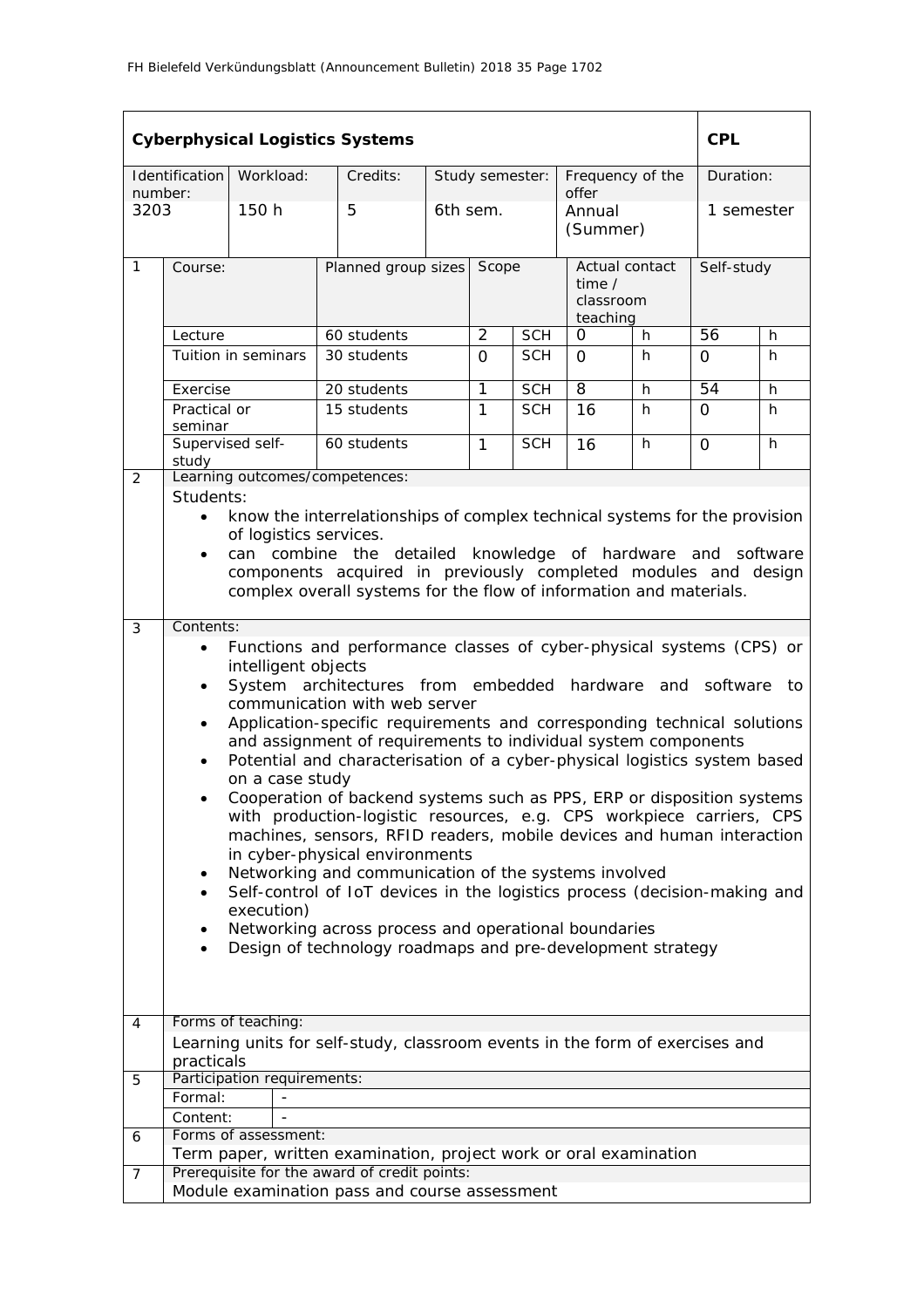| 8  | Application of the module (in the following study programmes) |
|----|---------------------------------------------------------------|
|    | Digital Logistics (work-integrated) B.Eng.                    |
| 9  | Importance of the grade for the final grade:                  |
|    | according to BRPO                                             |
| 10 | Module coordinator:                                           |
|    | Prof. Dr. rer. oec. Pascal Reusch                             |
| 11 | Other information:                                            |
|    |                                                               |
| 12 | Language:                                                     |
|    | German                                                        |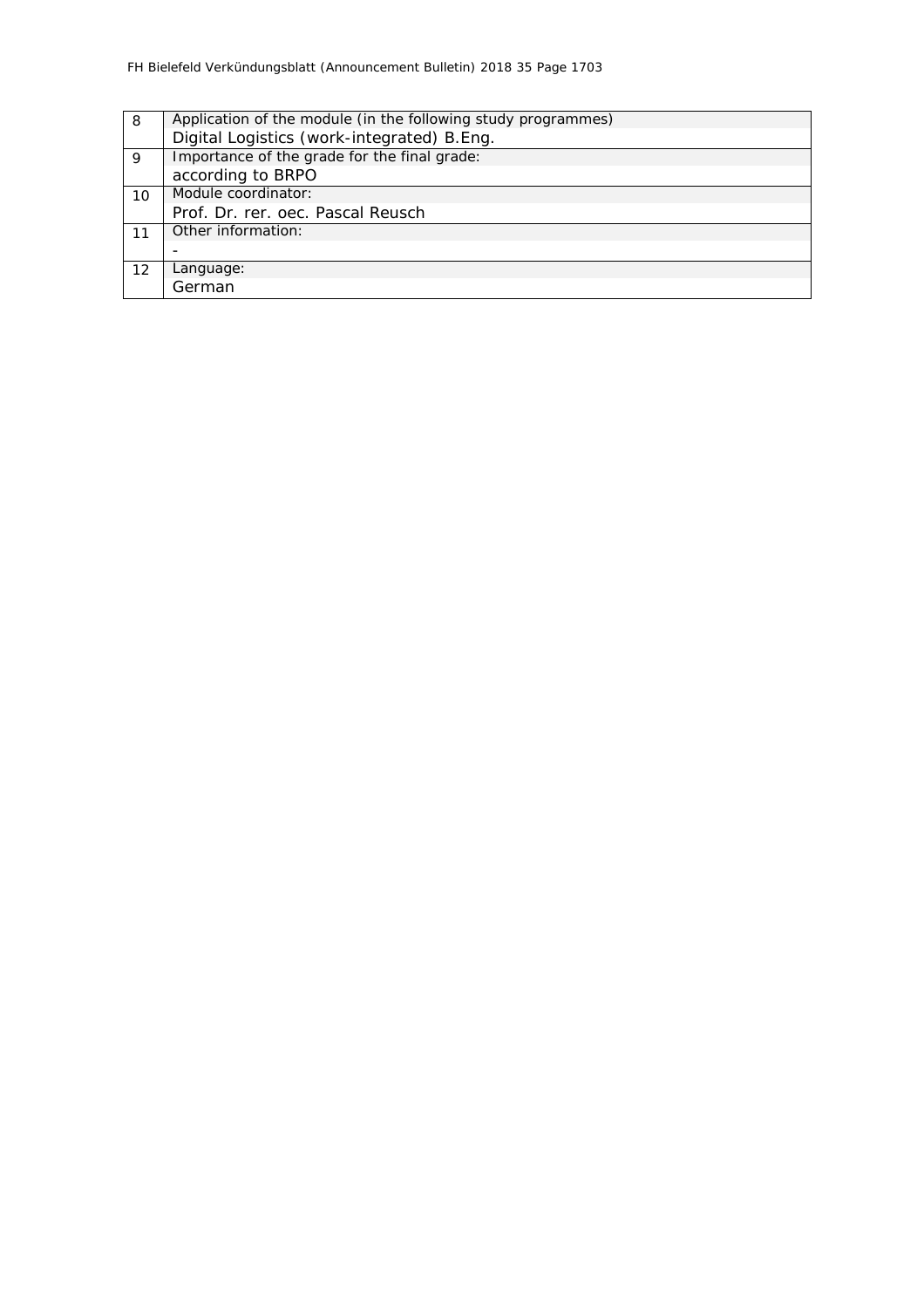|                     | <b>Data Analytics</b>                                                                                                                                                                                                                                                                                                                                                                                                                                                                                                                                                                                                                                                                                                                                                                                                                                |                     |                                                                              |                     |                 |            |                                                          |    | <b>DML</b> |            |  |
|---------------------|------------------------------------------------------------------------------------------------------------------------------------------------------------------------------------------------------------------------------------------------------------------------------------------------------------------------------------------------------------------------------------------------------------------------------------------------------------------------------------------------------------------------------------------------------------------------------------------------------------------------------------------------------------------------------------------------------------------------------------------------------------------------------------------------------------------------------------------------------|---------------------|------------------------------------------------------------------------------|---------------------|-----------------|------------|----------------------------------------------------------|----|------------|------------|--|
|                     | Identification                                                                                                                                                                                                                                                                                                                                                                                                                                                                                                                                                                                                                                                                                                                                                                                                                                       | Workload:           | Credits:                                                                     |                     | Study semester: |            | Frequency of the                                         |    | Duration:  |            |  |
| number:<br>3204     |                                                                                                                                                                                                                                                                                                                                                                                                                                                                                                                                                                                                                                                                                                                                                                                                                                                      | 150 h               | 5                                                                            |                     | 5th sem.        |            | offer<br>Annual<br>(Winter)                              |    | 1 semester |            |  |
| $\mathbf{1}$        | Course:                                                                                                                                                                                                                                                                                                                                                                                                                                                                                                                                                                                                                                                                                                                                                                                                                                              |                     |                                                                              | Planned group sizes |                 | Scope      | Actual contact<br>time $\prime$<br>classroom<br>teaching |    |            | Self-study |  |
|                     | Lecture                                                                                                                                                                                                                                                                                                                                                                                                                                                                                                                                                                                                                                                                                                                                                                                                                                              |                     | 60 students                                                                  |                     | $\overline{2}$  | <b>SCH</b> | $\Omega$                                                 | h  | 56         | h.         |  |
|                     |                                                                                                                                                                                                                                                                                                                                                                                                                                                                                                                                                                                                                                                                                                                                                                                                                                                      | Tuition in seminars | 30 students                                                                  |                     | $\Omega$        | <b>SCH</b> | $\Omega$                                                 | h. | 0          | h.         |  |
|                     | Exercise                                                                                                                                                                                                                                                                                                                                                                                                                                                                                                                                                                                                                                                                                                                                                                                                                                             |                     | 20 students                                                                  |                     | $\mathbf{1}$    | <b>SCH</b> | $\overline{8}$                                           | h  | 54         | h          |  |
|                     | Practical or<br>seminar                                                                                                                                                                                                                                                                                                                                                                                                                                                                                                                                                                                                                                                                                                                                                                                                                              |                     | 15 students                                                                  |                     | $\mathbf{1}$    | <b>SCH</b> | 16                                                       | h  | 0          | h          |  |
|                     | Supervised self-<br>60 students<br>study                                                                                                                                                                                                                                                                                                                                                                                                                                                                                                                                                                                                                                                                                                                                                                                                             |                     | $\mathbf{1}$                                                                 | <b>SCH</b>          | 16              | h          | 0                                                        | h. |            |            |  |
| 2                   | Students:                                                                                                                                                                                                                                                                                                                                                                                                                                                                                                                                                                                                                                                                                                                                                                                                                                            |                     | Learning outcomes/competences:                                               |                     |                 |            |                                                          |    |            |            |  |
|                     | are able to access internal and external data sources.<br>$\bullet$<br>can understand the procedures for classification, modelling and prediction<br>$\bullet$<br>on the basis of large data sets and apply them to examples.<br>master the basic handling of NoSQL databases<br>$\bullet$<br>can describe numerical data by statistical parameters and visualise them<br>$\bullet$<br>in a common way.<br>are able to analyse large amounts of data in a targeted as well as<br>$\bullet$<br>exploratory manner, whereby a diverse range of methods from the field<br>of statistics and machine learning is available to them.<br>are able to explain the basic procedure for analysing very large data sets<br>$\bullet$<br>on Hadoop clusters.                                                                                                    |                     |                                                                              |                     |                 |            |                                                          |    |            |            |  |
| $\mathfrak{Z}$<br>4 | Contents:<br>Introduction and general overview ("Small Data" vs. "Big Data")<br>NoSQL database systems<br>$\bullet$<br>Tapping data sources<br>٠<br>Basics of programming with Python (which is used in the exercises for<br>$\bullet$<br>practical data analysis)<br>Basics of descriptive statistics<br>٠<br>Data visualisation<br>٠<br>Correlation analysis and regression<br>٠<br>Time series analysis<br>٠<br>Basics of machine learning<br>٠<br>Pre-processing of data (e.g. dimension reduction)<br>٠<br>Unsupervised learning (e.g. clustering)<br>٠<br>Supervised learning I: Classification (e.g. via support vector machines)<br>Supervised<br>learning II:<br>input-output<br>learning any<br>correlations (e.g. with artificial neural networks)<br>Entry into large-scale data analysis with Hadoop<br>$\bullet$<br>Forms of teaching: |                     |                                                                              |                     |                 |            |                                                          |    |            |            |  |
|                     | practicals                                                                                                                                                                                                                                                                                                                                                                                                                                                                                                                                                                                                                                                                                                                                                                                                                                           |                     | Learning units for self-study, classroom events in the form of exercises and |                     |                 |            |                                                          |    |            |            |  |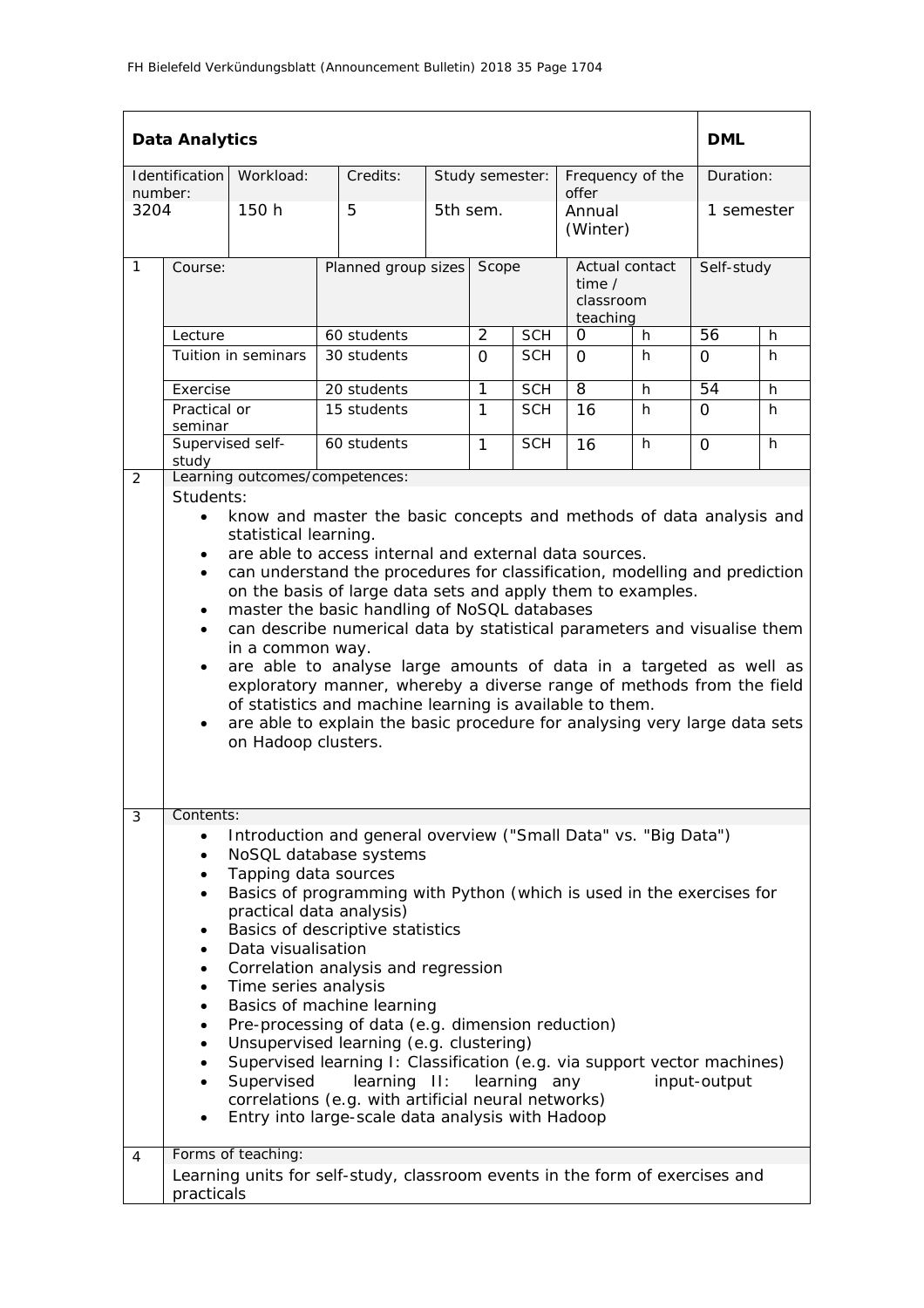| 5              | Participation requirements:                                                 |                                               |  |  |  |  |  |  |  |
|----------------|-----------------------------------------------------------------------------|-----------------------------------------------|--|--|--|--|--|--|--|
|                | Formal:                                                                     |                                               |  |  |  |  |  |  |  |
|                | Content:                                                                    |                                               |  |  |  |  |  |  |  |
| 6              | Forms of assessment:                                                        |                                               |  |  |  |  |  |  |  |
|                | Term paper, written examination, project work or oral examination           |                                               |  |  |  |  |  |  |  |
| $\overline{7}$ |                                                                             | Prerequisite for the award of credit points:  |  |  |  |  |  |  |  |
|                |                                                                             | Module examination pass and course assessment |  |  |  |  |  |  |  |
| 8              | Application of the module (in the following study programmes)               |                                               |  |  |  |  |  |  |  |
|                | Digital Logistics (work-integrated) B. Eng. and Product-Service Engineering |                                               |  |  |  |  |  |  |  |
|                | (work-integrated) B.Eng.                                                    |                                               |  |  |  |  |  |  |  |
| 9              |                                                                             | Importance of the grade for the final grade:  |  |  |  |  |  |  |  |
|                | according to BRPO                                                           |                                               |  |  |  |  |  |  |  |
| 10             | Module coordinator:                                                         |                                               |  |  |  |  |  |  |  |
|                | N.N.                                                                        |                                               |  |  |  |  |  |  |  |
| 11             | Other information:                                                          |                                               |  |  |  |  |  |  |  |
|                |                                                                             |                                               |  |  |  |  |  |  |  |
| 12             | Language:                                                                   |                                               |  |  |  |  |  |  |  |
|                | German                                                                      |                                               |  |  |  |  |  |  |  |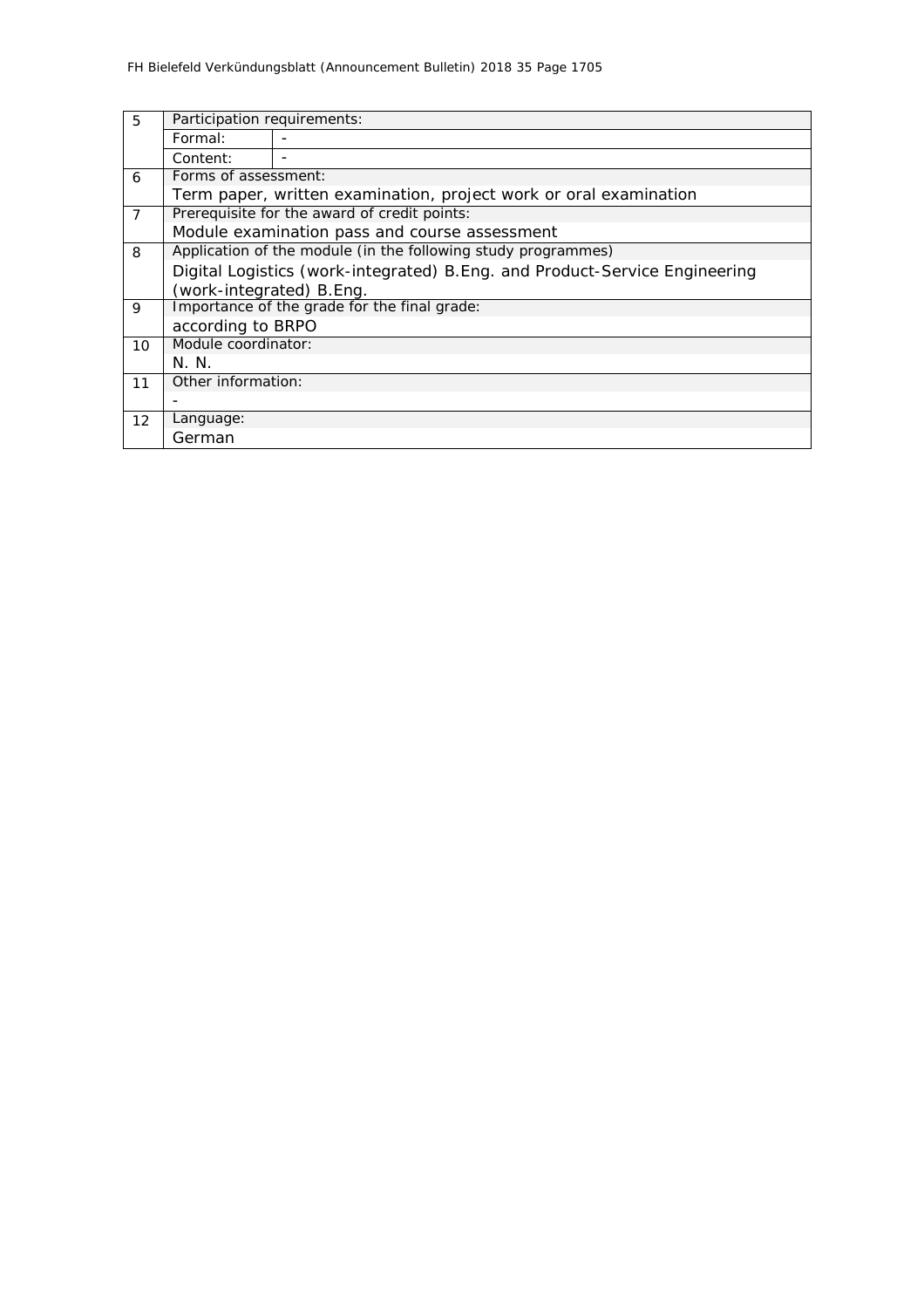|                 | <b>Databases</b>                                                                                                                                                                                                                                                                                                                                                                                                                                                                                                                                                                                                                                                                                                                                                           |                             |                                                                                                                                                                                                                                                                                                                                                                                                                                                                                        |                     |                 |            |                                                     |    | <b>DUD</b> |            |  |
|-----------------|----------------------------------------------------------------------------------------------------------------------------------------------------------------------------------------------------------------------------------------------------------------------------------------------------------------------------------------------------------------------------------------------------------------------------------------------------------------------------------------------------------------------------------------------------------------------------------------------------------------------------------------------------------------------------------------------------------------------------------------------------------------------------|-----------------------------|----------------------------------------------------------------------------------------------------------------------------------------------------------------------------------------------------------------------------------------------------------------------------------------------------------------------------------------------------------------------------------------------------------------------------------------------------------------------------------------|---------------------|-----------------|------------|-----------------------------------------------------|----|------------|------------|--|
|                 | Identification                                                                                                                                                                                                                                                                                                                                                                                                                                                                                                                                                                                                                                                                                                                                                             | Workload:                   | Credits:                                                                                                                                                                                                                                                                                                                                                                                                                                                                               |                     | Study semester: |            | Frequency of the<br>offer                           |    |            | Duration:  |  |
| number:<br>3019 |                                                                                                                                                                                                                                                                                                                                                                                                                                                                                                                                                                                                                                                                                                                                                                            | 150 h                       | 5                                                                                                                                                                                                                                                                                                                                                                                                                                                                                      |                     | 2nd sem.        |            | Annual<br>(Summer)                                  |    |            | 1 semester |  |
| $\mathbf{1}$    | Course:                                                                                                                                                                                                                                                                                                                                                                                                                                                                                                                                                                                                                                                                                                                                                                    |                             |                                                                                                                                                                                                                                                                                                                                                                                                                                                                                        | Planned group sizes |                 | Scope      | Actual contact<br>time $/$<br>classroom<br>teaching |    |            | Self-study |  |
|                 | Lecture                                                                                                                                                                                                                                                                                                                                                                                                                                                                                                                                                                                                                                                                                                                                                                    |                             | 60 students                                                                                                                                                                                                                                                                                                                                                                                                                                                                            |                     | $\overline{2}$  | <b>SCH</b> | O                                                   | h. | 68         | h          |  |
|                 |                                                                                                                                                                                                                                                                                                                                                                                                                                                                                                                                                                                                                                                                                                                                                                            | Tuition in seminars         | 30 students                                                                                                                                                                                                                                                                                                                                                                                                                                                                            |                     | $\Omega$        | <b>SCH</b> | $\Omega$                                            | h. | $\Omega$   | h          |  |
|                 | Exercise                                                                                                                                                                                                                                                                                                                                                                                                                                                                                                                                                                                                                                                                                                                                                                   |                             | 20 students                                                                                                                                                                                                                                                                                                                                                                                                                                                                            |                     | 1               | <b>SCH</b> | $\overline{8}$                                      | h  | 34         | h          |  |
|                 | Practical or<br>seminar                                                                                                                                                                                                                                                                                                                                                                                                                                                                                                                                                                                                                                                                                                                                                    |                             | 15 students                                                                                                                                                                                                                                                                                                                                                                                                                                                                            |                     | 1               | <b>SCH</b> | 16                                                  | h. | $\Omega$   | h.         |  |
|                 | Supervised self-<br>study                                                                                                                                                                                                                                                                                                                                                                                                                                                                                                                                                                                                                                                                                                                                                  |                             | 60 students                                                                                                                                                                                                                                                                                                                                                                                                                                                                            |                     | 1.5             | <b>SCH</b> | 24                                                  | h  | 0          | h          |  |
| 2               |                                                                                                                                                                                                                                                                                                                                                                                                                                                                                                                                                                                                                                                                                                                                                                            |                             | Learning outcomes/competences:                                                                                                                                                                                                                                                                                                                                                                                                                                                         |                     |                 |            |                                                     |    |            |            |  |
|                 | Students:<br>acquire basic knowledge about the architecture, functioning and use of<br>$\bullet$<br>database systems and know the principles of the organisation of a<br>database system<br>acquire knowledge about modern (object-oriented) and classical data<br>$\bullet$<br>modelling including the meaning of normalisation rules<br>are able to carry out a complete relational database design, starting from<br>$\bullet$<br>a requirements specification<br>are proficient in standard SQL to perform simple and complex queries, as<br>$\bullet$<br>well as change operations.<br>gain the ability to evaluate and select database technologies<br>can plan and carry out database projects and plan and implement a<br>$\bullet$<br>modern database application |                             |                                                                                                                                                                                                                                                                                                                                                                                                                                                                                        |                     |                 |            |                                                     |    |            |            |  |
| 3               | Contents:<br>$\bullet$<br>$\bullet$                                                                                                                                                                                                                                                                                                                                                                                                                                                                                                                                                                                                                                                                                                                                        | database queries)           | Introduction to database concepts and database technologies<br>modelling, normalisation theory, database language SQL)<br>Basics of database systems (database design, database definitions,<br>Data Manipulation Language (DML, German<br>"Datenverarbeitungssprache"), Data Definition Language (DDL, German<br>"Datenbeschreibungssprache"), Data Control Language (DCL, German<br>"Datenaufsichtsprache")<br>Efficiency of SQL queries, index structures<br>Authorisation concepts |                     |                 |            |                                                     |    |            | (data      |  |
| 4               |                                                                                                                                                                                                                                                                                                                                                                                                                                                                                                                                                                                                                                                                                                                                                                            | Forms of teaching:          |                                                                                                                                                                                                                                                                                                                                                                                                                                                                                        |                     |                 |            |                                                     |    |            |            |  |
|                 | practicals                                                                                                                                                                                                                                                                                                                                                                                                                                                                                                                                                                                                                                                                                                                                                                 |                             | Learning units for self-study, classroom events in the form of exercises and                                                                                                                                                                                                                                                                                                                                                                                                           |                     |                 |            |                                                     |    |            |            |  |
| 5               |                                                                                                                                                                                                                                                                                                                                                                                                                                                                                                                                                                                                                                                                                                                                                                            | Participation requirements: |                                                                                                                                                                                                                                                                                                                                                                                                                                                                                        |                     |                 |            |                                                     |    |            |            |  |
|                 | Formal:                                                                                                                                                                                                                                                                                                                                                                                                                                                                                                                                                                                                                                                                                                                                                                    |                             |                                                                                                                                                                                                                                                                                                                                                                                                                                                                                        |                     |                 |            |                                                     |    |            |            |  |
| 6               | Content:                                                                                                                                                                                                                                                                                                                                                                                                                                                                                                                                                                                                                                                                                                                                                                   | Forms of assessment:        |                                                                                                                                                                                                                                                                                                                                                                                                                                                                                        |                     |                 |            |                                                     |    |            |            |  |
|                 |                                                                                                                                                                                                                                                                                                                                                                                                                                                                                                                                                                                                                                                                                                                                                                            |                             | Term paper, written examination, combined examination, project work, oral<br>examination or examination accompanying the course                                                                                                                                                                                                                                                                                                                                                        |                     |                 |            |                                                     |    |            |            |  |
| $\overline{7}$  |                                                                                                                                                                                                                                                                                                                                                                                                                                                                                                                                                                                                                                                                                                                                                                            |                             | Prerequisite for the award of credit points:<br>Module examination pass and course assessment                                                                                                                                                                                                                                                                                                                                                                                          |                     |                 |            |                                                     |    |            |            |  |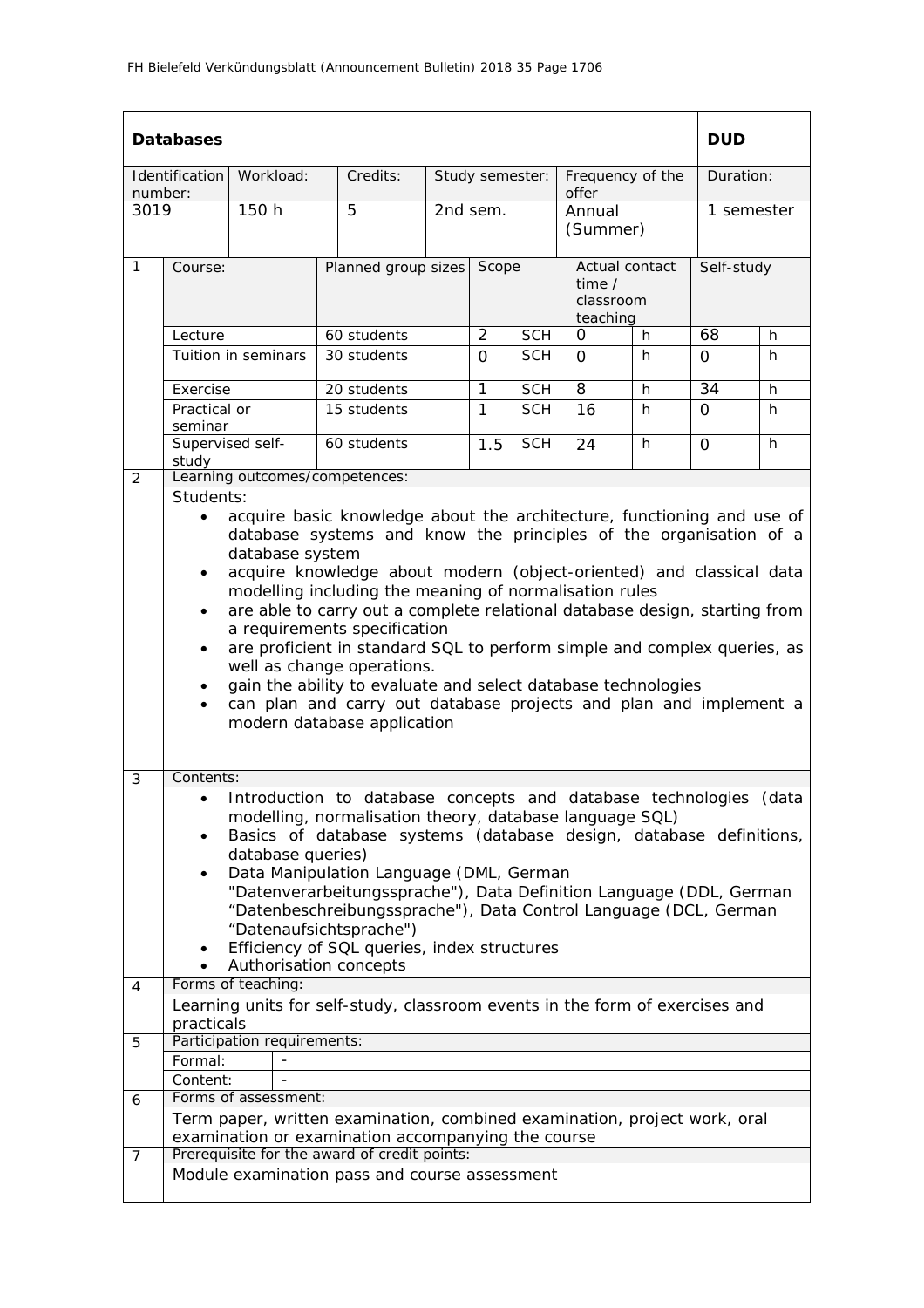| 8  | Application of the module (in the following study programmes)                     |  |  |  |  |  |  |  |  |
|----|-----------------------------------------------------------------------------------|--|--|--|--|--|--|--|--|
|    | Digital Logistics (work-integrated) B.Eng., Digital Technologies (work-integrated |  |  |  |  |  |  |  |  |
|    | B.Eng., Product-Service Engineering (work-integrated) B.Eng. and Industrial       |  |  |  |  |  |  |  |  |
|    | Engineering (work-integrated) B.Eng.                                              |  |  |  |  |  |  |  |  |
| 9  | Importance of the grade for the final grade:                                      |  |  |  |  |  |  |  |  |
|    | according to BRPO                                                                 |  |  |  |  |  |  |  |  |
| 10 | Module coordinator:                                                               |  |  |  |  |  |  |  |  |
|    | Dr. rer. nat. Sabrina Proß                                                        |  |  |  |  |  |  |  |  |
| 11 | Other information:                                                                |  |  |  |  |  |  |  |  |
|    |                                                                                   |  |  |  |  |  |  |  |  |
| 12 | Language:                                                                         |  |  |  |  |  |  |  |  |
|    | German                                                                            |  |  |  |  |  |  |  |  |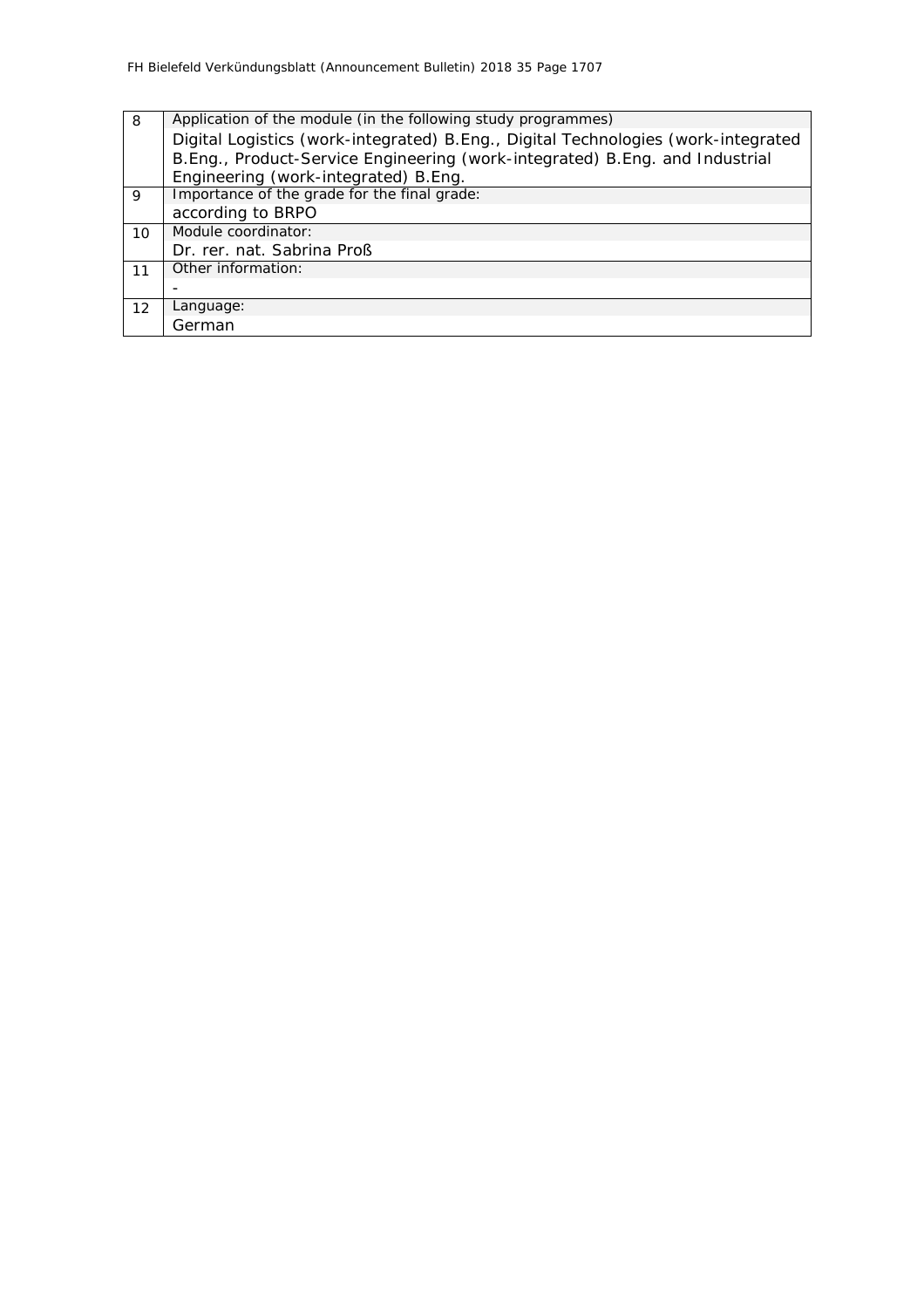|                                          |                                                                                                                                                     |                             | <b>Digital Service Engineering and Services Marketing</b>                                                     |                     |                 |            |                                                     |   | <b>DSE</b> |            |  |
|------------------------------------------|-----------------------------------------------------------------------------------------------------------------------------------------------------|-----------------------------|---------------------------------------------------------------------------------------------------------------|---------------------|-----------------|------------|-----------------------------------------------------|---|------------|------------|--|
| number:                                  | Identification                                                                                                                                      | Workload:                   | Credits:                                                                                                      |                     | Study semester: |            | Frequency of the<br>offer                           |   |            | Duration:  |  |
| 3205                                     |                                                                                                                                                     | 150 h                       | 5                                                                                                             |                     | 4th sem.        |            | Annual<br>(Summer)                                  |   |            | 1 semester |  |
| $\mathbf{1}$                             | Course:                                                                                                                                             |                             |                                                                                                               | Planned group sizes |                 | Scope      | Actual contact<br>time $/$<br>classroom<br>teaching |   |            | Self-study |  |
|                                          | Lecture                                                                                                                                             |                             | 60 students                                                                                                   |                     | $\overline{2}$  | <b>SCH</b> | O                                                   | h | 56         | h          |  |
|                                          |                                                                                                                                                     | Tuition in seminars         | 30 students                                                                                                   |                     | $\Omega$        | <b>SCH</b> | $\Omega$                                            | h | $\Omega$   | h          |  |
|                                          | Exercise                                                                                                                                            |                             | 20 students                                                                                                   |                     | $\overline{2}$  | <b>SCH</b> | 16                                                  | h | 62         | h          |  |
|                                          | Practical or<br>seminar                                                                                                                             |                             | 15 students                                                                                                   |                     | $\Omega$        | <b>SCH</b> | $\Omega$                                            | h | $\Omega$   | h          |  |
| Supervised self-<br>60 students<br>study |                                                                                                                                                     | $\mathbf{1}$                | <b>SCH</b>                                                                                                    | 16                  | h               | $\Omega$   | h                                                   |   |            |            |  |
| $\overline{2}$                           |                                                                                                                                                     |                             | Learning outcomes/competences:                                                                                |                     |                 |            |                                                     |   |            |            |  |
|                                          |                                                                                                                                                     |                             | Students will be able to answer basic questions of service modelling and service                              |                     |                 |            |                                                     |   |            |            |  |
|                                          |                                                                                                                                                     |                             | development and develop creative concepts with the help of corresponding<br>process models and basic methods. |                     |                 |            |                                                     |   |            |            |  |
|                                          |                                                                                                                                                     |                             |                                                                                                               |                     |                 |            |                                                     |   |            |            |  |
|                                          | Students will be able to apply the theoretical principles of Resource Based View                                                                    |                             |                                                                                                               |                     |                 |            |                                                     |   |            |            |  |
|                                          | (RBV), Service Dominant Logic (SDL) as well as Service Engineering and New                                                                          |                             |                                                                                                               |                     |                 |            |                                                     |   |            |            |  |
|                                          | Service Development in a practice-oriented manner.                                                                                                  |                             |                                                                                                               |                     |                 |            |                                                     |   |            |            |  |
|                                          | Students are able to use the most important instruments of branding/sales in a                                                                      |                             |                                                                                                               |                     |                 |            |                                                     |   |            |            |  |
|                                          | socially and ethically responsible manner and to identify and highlight special                                                                     |                             |                                                                                                               |                     |                 |            |                                                     |   |            |            |  |
|                                          | features in the marketing of services, e.g. logistics marketing.                                                                                    |                             |                                                                                                               |                     |                 |            |                                                     |   |            |            |  |
|                                          |                                                                                                                                                     |                             |                                                                                                               |                     |                 |            |                                                     |   |            |            |  |
| 3                                        | Contents:                                                                                                                                           |                             | Process models in service engineering                                                                         |                     |                 |            |                                                     |   |            |            |  |
|                                          |                                                                                                                                                     |                             | Relationship between service engineering and quality                                                          |                     |                 |            |                                                     |   |            |            |  |
|                                          |                                                                                                                                                     |                             | Customer orientation in service engineering                                                                   |                     |                 |            |                                                     |   |            |            |  |
|                                          | ٠                                                                                                                                                   |                             | Identification of innovative value-added services (VAS) with creativity                                       |                     |                 |            |                                                     |   |            |            |  |
|                                          | ٠                                                                                                                                                   | techniques                  | Acquisition of development partners with the help of the "lead user"                                          |                     |                 |            |                                                     |   |            |            |  |
|                                          |                                                                                                                                                     |                             | approach (von Hippel)                                                                                         |                     |                 |            |                                                     |   |            |            |  |
|                                          | $\bullet$                                                                                                                                           |                             | Description of value-added services with the help of the "service                                             |                     |                 |            |                                                     |   |            |            |  |
|                                          | $\bullet$                                                                                                                                           |                             | blueprinting" approach<br>Introduction to the theoretical basis for the development of VAS in                 |                     |                 |            |                                                     |   |            |            |  |
|                                          |                                                                                                                                                     |                             | logistics and supply chain management (RBV and SDL)                                                           |                     |                 |            |                                                     |   |            |            |  |
|                                          |                                                                                                                                                     |                             | Market research and information                                                                               |                     |                 |            |                                                     |   |            |            |  |
|                                          | Marketing strategy (product and programme policy, contracting policy,<br>distribution policy, communication policy, marketing mix including social, |                             |                                                                                                               |                     |                 |            |                                                     |   |            |            |  |
|                                          | intercultural and ethical aspects)                                                                                                                  |                             |                                                                                                               |                     |                 |            |                                                     |   |            |            |  |
|                                          |                                                                                                                                                     |                             | Aspects of social responsibility                                                                              |                     |                 |            |                                                     |   |            |            |  |
| 4                                        |                                                                                                                                                     | Forms of teaching:          | Learning units for self-study, classroom sessions in the form of exercises                                    |                     |                 |            |                                                     |   |            |            |  |
|                                          |                                                                                                                                                     |                             |                                                                                                               |                     |                 |            |                                                     |   |            |            |  |
| 5                                        | Formal:                                                                                                                                             | Participation requirements: |                                                                                                               |                     |                 |            |                                                     |   |            |            |  |
|                                          | Content:                                                                                                                                            |                             |                                                                                                               |                     |                 |            |                                                     |   |            |            |  |
| 6                                        |                                                                                                                                                     | Forms of assessment:        |                                                                                                               |                     |                 |            |                                                     |   |            |            |  |
|                                          |                                                                                                                                                     |                             | Term paper, written examination, project work or oral examination                                             |                     |                 |            |                                                     |   |            |            |  |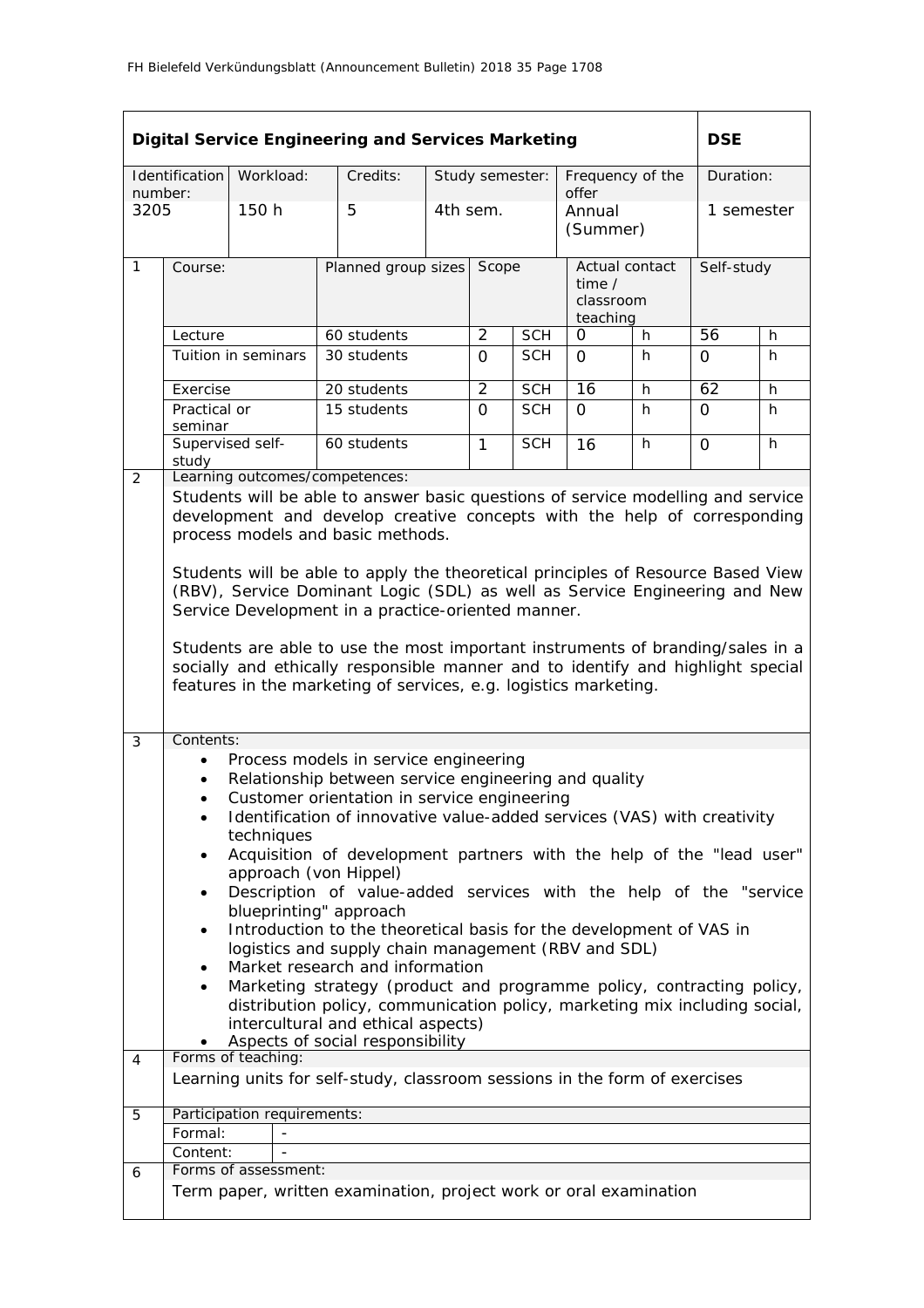|         | Prerequisite for the award of credit points:                  |  |  |  |  |  |  |
|---------|---------------------------------------------------------------|--|--|--|--|--|--|
|         | Module examination pass                                       |  |  |  |  |  |  |
| 8       | Application of the module (in the following study programmes) |  |  |  |  |  |  |
|         | Digital Logistics (work-integrated) B.Eng.                    |  |  |  |  |  |  |
| 9       | Importance of the grade for the final grade:                  |  |  |  |  |  |  |
|         | according to BRPO                                             |  |  |  |  |  |  |
| $10 \,$ | Module coordinator:                                           |  |  |  |  |  |  |
|         | N. N.                                                         |  |  |  |  |  |  |
| 11      | Other information:                                            |  |  |  |  |  |  |
|         |                                                               |  |  |  |  |  |  |
| 12      | Language:                                                     |  |  |  |  |  |  |
|         | German                                                        |  |  |  |  |  |  |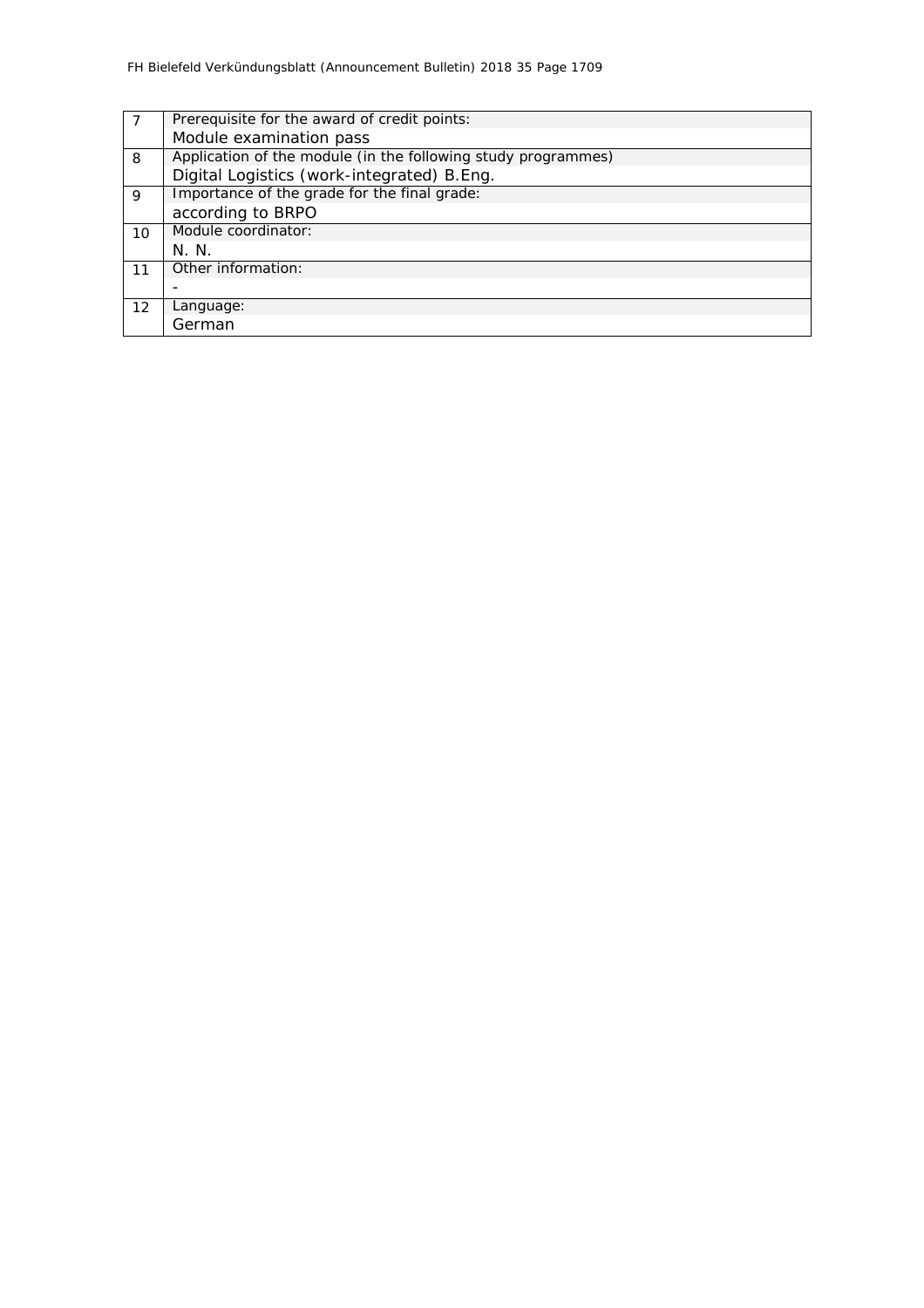|                 |                                                                                                                                                                                                                                                                                                                                                                                                                                                                                                                                                                                                                                                                                                                                                                                                                                                                                                                                                      |                             | <b>Digital Factory Planning and Simulation</b>                               |                     |                 |            |                                                     |   | <b>WSS</b>      |            |  |
|-----------------|------------------------------------------------------------------------------------------------------------------------------------------------------------------------------------------------------------------------------------------------------------------------------------------------------------------------------------------------------------------------------------------------------------------------------------------------------------------------------------------------------------------------------------------------------------------------------------------------------------------------------------------------------------------------------------------------------------------------------------------------------------------------------------------------------------------------------------------------------------------------------------------------------------------------------------------------------|-----------------------------|------------------------------------------------------------------------------|---------------------|-----------------|------------|-----------------------------------------------------|---|-----------------|------------|--|
|                 | Identification                                                                                                                                                                                                                                                                                                                                                                                                                                                                                                                                                                                                                                                                                                                                                                                                                                                                                                                                       | Workload:                   | Credits:                                                                     |                     | Study semester: |            | Frequency of the<br>offer                           |   |                 | Duration:  |  |
| number:<br>3228 |                                                                                                                                                                                                                                                                                                                                                                                                                                                                                                                                                                                                                                                                                                                                                                                                                                                                                                                                                      | 150 h                       | 5                                                                            |                     | 6th sem.        |            | Annual<br>(Summer)                                  |   | 1 semester      |            |  |
| $\mathbf{1}$    | Course:                                                                                                                                                                                                                                                                                                                                                                                                                                                                                                                                                                                                                                                                                                                                                                                                                                                                                                                                              |                             |                                                                              | Planned group sizes |                 | Scope      | Actual contact<br>time $/$<br>classroom<br>teaching |   |                 | Self-study |  |
|                 | Lecture                                                                                                                                                                                                                                                                                                                                                                                                                                                                                                                                                                                                                                                                                                                                                                                                                                                                                                                                              |                             | 60 students                                                                  |                     | $\overline{2}$  | <b>SCH</b> | O                                                   | h | $\overline{56}$ | h.         |  |
|                 |                                                                                                                                                                                                                                                                                                                                                                                                                                                                                                                                                                                                                                                                                                                                                                                                                                                                                                                                                      | Tuition in seminars         | 30 students                                                                  |                     | $\Omega$        | <b>SCH</b> | $\Omega$                                            | h | $\Omega$        | h          |  |
|                 | Exercise                                                                                                                                                                                                                                                                                                                                                                                                                                                                                                                                                                                                                                                                                                                                                                                                                                                                                                                                             |                             | 20 students                                                                  |                     | 1               | <b>SCH</b> | 8                                                   | h | 54              | h          |  |
|                 | Practical or<br>seminar                                                                                                                                                                                                                                                                                                                                                                                                                                                                                                                                                                                                                                                                                                                                                                                                                                                                                                                              |                             | 15 students                                                                  |                     | $\mathbf{1}$    | <b>SCH</b> | 16                                                  | h | $\Omega$        | h.         |  |
|                 | study                                                                                                                                                                                                                                                                                                                                                                                                                                                                                                                                                                                                                                                                                                                                                                                                                                                                                                                                                | Supervised self-            | 60 students                                                                  |                     | $\mathbf{1}$    | <b>SCH</b> | 16                                                  | h | $\Omega$        | h          |  |
| 2               | Learning outcomes/competences:<br>Students:<br>gain knowledge in the modelling and simulation of production and logistics<br>$\bullet$<br>systems and can describe them.<br>gain practical experience in carrying out and evaluating simulations.<br>$\bullet$<br>are enabled to abstract the learned contents and to use them to solve<br>company-specific problems by learning and practising the general<br>methodical procedure for the preparation of simulation studies.<br>can analyse, design and optimise technical information and material flow<br>$\bullet$<br>systems in production with the help of simulation studies.<br>have in-depth knowledge of optimising warehouse and transport handling<br>$\bullet$<br>systems.<br>can derive and verify optimisation measures using IT-supported material<br>$\bullet$<br>flow simulation.                                                                                                 |                             |                                                                              |                     |                 |            |                                                     |   |                 |            |  |
| 3               | Contents:<br>Methods of factory and work planning and the use and influence of<br>stochastics in simulation<br>Method-based procedure of a simulation based on the procedure model<br>٠<br>from VDI Guideline 3633 Sheet 1<br>Testing and estimation methods, methods of data collection and<br>$\bullet$<br>preparation, modelling, verification and validation, and evaluation of<br>results<br>Integration of simulation into the overall planning process (digital factory)<br>Planning and calculation of simulation studies as well as<br>their<br>organisational embedding in planning projects<br>Typical mistakes as well as basic rules and guiding principles when using<br>simulation<br>Development, evaluation and optimisation of simulation models for the mapping<br>of logistical processes within production, using event-oriented standard<br>simulation software<br>Exercises on the practical application of a simulation tool |                             |                                                                              |                     |                 |            |                                                     |   |                 |            |  |
| 4               | practicals                                                                                                                                                                                                                                                                                                                                                                                                                                                                                                                                                                                                                                                                                                                                                                                                                                                                                                                                           | Forms of teaching:          | Learning units for self-study, classroom events in the form of exercises and |                     |                 |            |                                                     |   |                 |            |  |
| 5               |                                                                                                                                                                                                                                                                                                                                                                                                                                                                                                                                                                                                                                                                                                                                                                                                                                                                                                                                                      | Participation requirements: |                                                                              |                     |                 |            |                                                     |   |                 |            |  |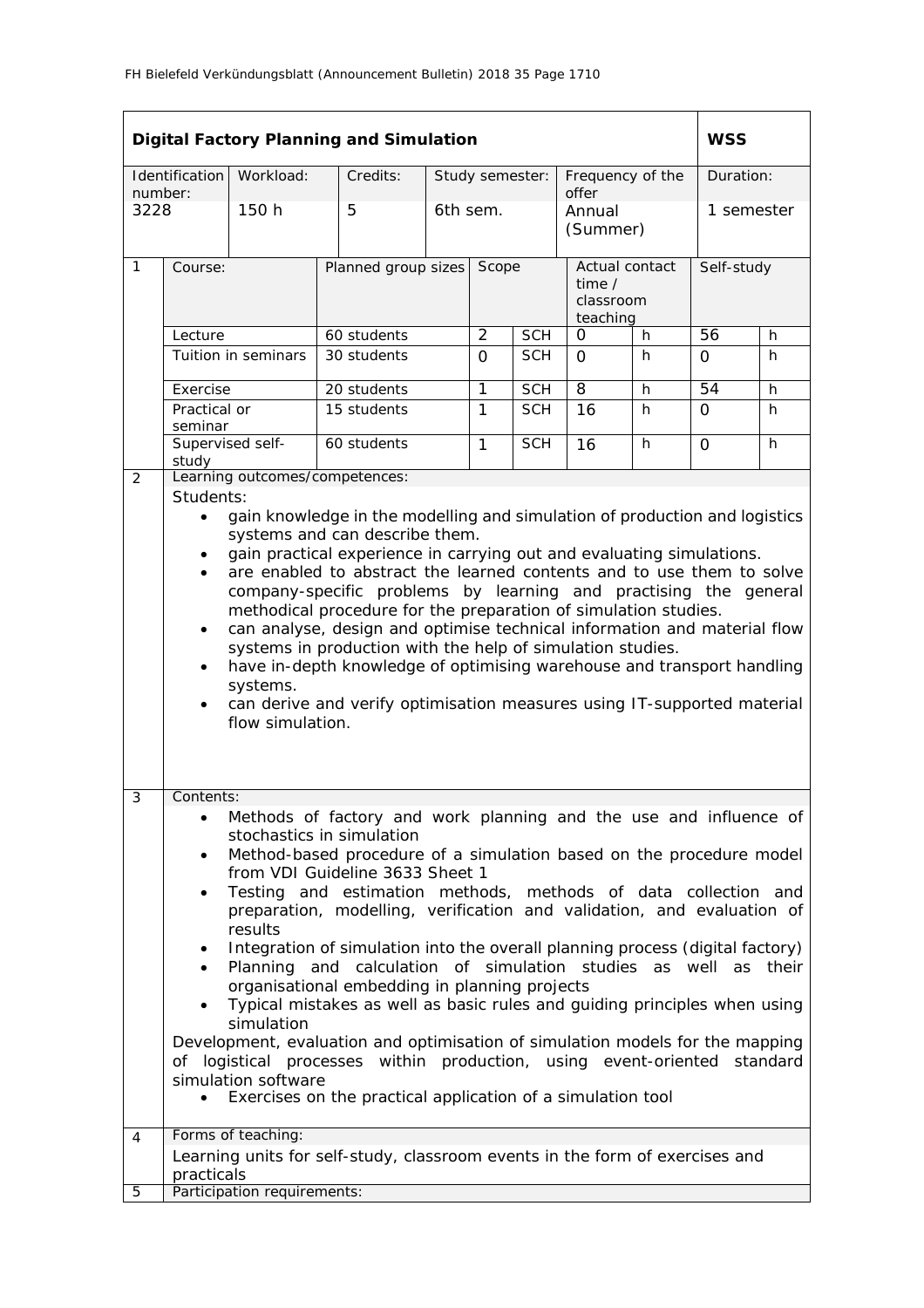|                   | Formal:                                                           |                                              |  |  |  |  |  |  |
|-------------------|-------------------------------------------------------------------|----------------------------------------------|--|--|--|--|--|--|
|                   | Content:                                                          |                                              |  |  |  |  |  |  |
| 6                 |                                                                   | Forms of assessment:                         |  |  |  |  |  |  |
|                   | Term paper, written examination, project work or oral examination |                                              |  |  |  |  |  |  |
| $\overline{7}$    |                                                                   | Prerequisite for the award of credit points: |  |  |  |  |  |  |
|                   | Module examination pass and course assessment                     |                                              |  |  |  |  |  |  |
| 8                 | Application of the module (in the following study programmes)     |                                              |  |  |  |  |  |  |
|                   | Digital Logistics (work-integrated) B.Eng.                        |                                              |  |  |  |  |  |  |
| 9                 | Importance of the grade for the final grade:                      |                                              |  |  |  |  |  |  |
|                   | according to BRPO                                                 |                                              |  |  |  |  |  |  |
| 10                | Module coordinator:                                               |                                              |  |  |  |  |  |  |
|                   | Prof. Dr. rer. oec. Pascal Reusch                                 |                                              |  |  |  |  |  |  |
| 11                | Other information:                                                |                                              |  |  |  |  |  |  |
|                   |                                                                   |                                              |  |  |  |  |  |  |
| $12 \overline{ }$ | Language:                                                         |                                              |  |  |  |  |  |  |
|                   | German                                                            |                                              |  |  |  |  |  |  |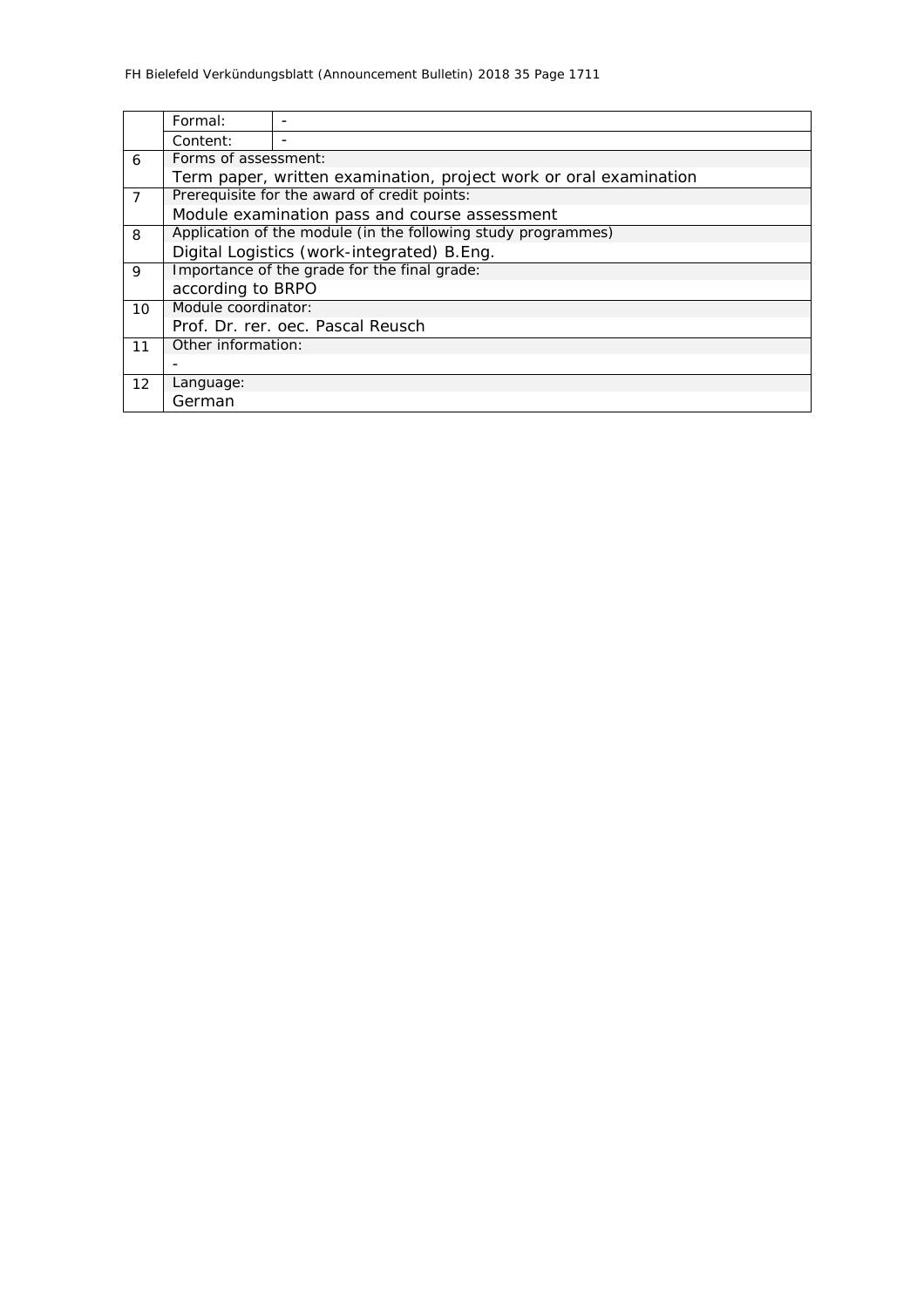|         |                             |                                | <b>Introduction to the Professional Field</b>                                                                                                       |                 |            |                  |   | <b>EBF</b>   |           |  |
|---------|-----------------------------|--------------------------------|-----------------------------------------------------------------------------------------------------------------------------------------------------|-----------------|------------|------------------|---|--------------|-----------|--|
|         | Identification              | Workload:                      | Credits:                                                                                                                                            | Study semester: |            | Frequency of the |   |              | Duration: |  |
| number: |                             |                                |                                                                                                                                                     |                 |            | offer            |   |              |           |  |
| 3312    |                             | 150 h                          | 5                                                                                                                                                   | 1st sem.        |            | Annual           |   | 1 semester   |           |  |
|         |                             |                                |                                                                                                                                                     |                 |            | (Winter)         |   |              |           |  |
| 1       | Course:                     |                                | Planned group sizes                                                                                                                                 | Scope           |            | Actual contact   |   | Self-study   |           |  |
|         |                             |                                |                                                                                                                                                     |                 |            | time $/$         |   |              |           |  |
|         |                             |                                |                                                                                                                                                     |                 |            | classroom        |   |              |           |  |
|         | Lecture                     |                                | 60 students                                                                                                                                         | $\mathbf{1}$    | <b>SCH</b> | teaching<br>0    | h | 35           | h         |  |
|         |                             | Tuition in seminars            | 30 students                                                                                                                                         | $\Omega$        | <b>SCH</b> | $\Omega$         | h | $\Omega$     | h         |  |
|         |                             |                                |                                                                                                                                                     |                 |            |                  |   |              |           |  |
|         | Exercise                    |                                | 20 students                                                                                                                                         | $\overline{1}$  | <b>SCH</b> | $\overline{8}$   | h | 46           | h         |  |
|         | Practical or                |                                | 15 students                                                                                                                                         | $\overline{2}$  | <b>SCH</b> | 32               | h | 13           | h         |  |
|         | seminar<br>Supervised self- |                                | 60 students                                                                                                                                         | $\mathbf{1}$    | <b>SCH</b> | 16               | h | 0            | h         |  |
|         | study                       |                                |                                                                                                                                                     |                 |            |                  |   |              |           |  |
| 2       |                             |                                | Learning outcomes/competences:                                                                                                                      |                 |            |                  |   |              |           |  |
|         |                             |                                | Students have insights into the historical development and training structures of                                                                   |                 |            |                  |   |              |           |  |
|         | logistics.                  |                                |                                                                                                                                                     |                 |            |                  |   |              |           |  |
|         |                             |                                | They are familiar with the job description of logisticians.                                                                                         |                 |            |                  |   |              |           |  |
|         |                             |                                | They have an understanding of the economic framework conditions of German<br>companies at home and abroad and gain knowledge of important corporate |                 |            |                  |   |              |           |  |
|         | functions.                  |                                |                                                                                                                                                     |                 |            |                  |   |              |           |  |
|         |                             |                                | In addition, students gain insights into the professional                                                                                           |                 |            |                  |   | and personal |           |  |
|         |                             |                                | requirements for logisticians and can then compare these with their own                                                                             |                 |            |                  |   |              |           |  |
|         | competences.                |                                |                                                                                                                                                     |                 |            |                  |   |              |           |  |
|         |                             |                                |                                                                                                                                                     |                 |            |                  |   |              |           |  |
| 3       | Contents:                   |                                |                                                                                                                                                     |                 |            |                  |   |              |           |  |
|         |                             | 1. Job description             |                                                                                                                                                     |                 |            |                  |   |              |           |  |
|         |                             |                                | 2. Basic introduction to economic thinking                                                                                                          |                 |            |                  |   |              |           |  |
|         |                             |                                | 3. Economic framework conditions for companies                                                                                                      |                 |            |                  |   |              |           |  |
|         |                             |                                | 4. Important corporate functions for logisticians                                                                                                   |                 |            |                  |   |              |           |  |
|         |                             | 5. Industries for logisticians |                                                                                                                                                     |                 |            |                  |   |              |           |  |
|         |                             |                                | 6. Strategic management analysis of industries and markets<br>7. Personal development prospects for logisticians                                    |                 |            |                  |   |              |           |  |
|         |                             |                                | 8. Success factors in study and practice                                                                                                            |                 |            |                  |   |              |           |  |
|         |                             |                                |                                                                                                                                                     |                 |            |                  |   |              |           |  |
|         |                             |                                | Excursions to selected companies in the region with the focus on getting to know                                                                    |                 |            |                  |   |              |           |  |
|         |                             |                                | and understand company processes and to get to know the fields of activity of                                                                       |                 |            |                  |   |              |           |  |
|         | logisticians.               |                                |                                                                                                                                                     |                 |            |                  |   |              |           |  |
| 4       |                             | Forms of teaching:             |                                                                                                                                                     |                 |            |                  |   |              |           |  |
|         |                             |                                | Learning materials for self-study, classroom events in the form of exercises                                                                        |                 |            |                  |   |              |           |  |
| 5       |                             | Participation requirements:    |                                                                                                                                                     |                 |            |                  |   |              |           |  |
|         | Formal:                     | None                           |                                                                                                                                                     |                 |            |                  |   |              |           |  |
|         | Content:                    | None                           |                                                                                                                                                     |                 |            |                  |   |              |           |  |
| 6       |                             | Forms of assessment:           |                                                                                                                                                     |                 |            |                  |   |              |           |  |
|         |                             |                                | Term paper, written examination, project work or oral examination<br>Prerequisite for the award of credit points:                                   |                 |            |                  |   |              |           |  |
| 7       |                             | Module examination pass        |                                                                                                                                                     |                 |            |                  |   |              |           |  |
| 8       |                             |                                | Application of the module (in the following study programmes)                                                                                       |                 |            |                  |   |              |           |  |
|         |                             |                                | Digital Logistics (work-integrated) B.Eng.                                                                                                          |                 |            |                  |   |              |           |  |
| 9       |                             |                                | Importance of the grade for the final grade:                                                                                                        |                 |            |                  |   |              |           |  |
|         |                             | according to BRPO              |                                                                                                                                                     |                 |            |                  |   |              |           |  |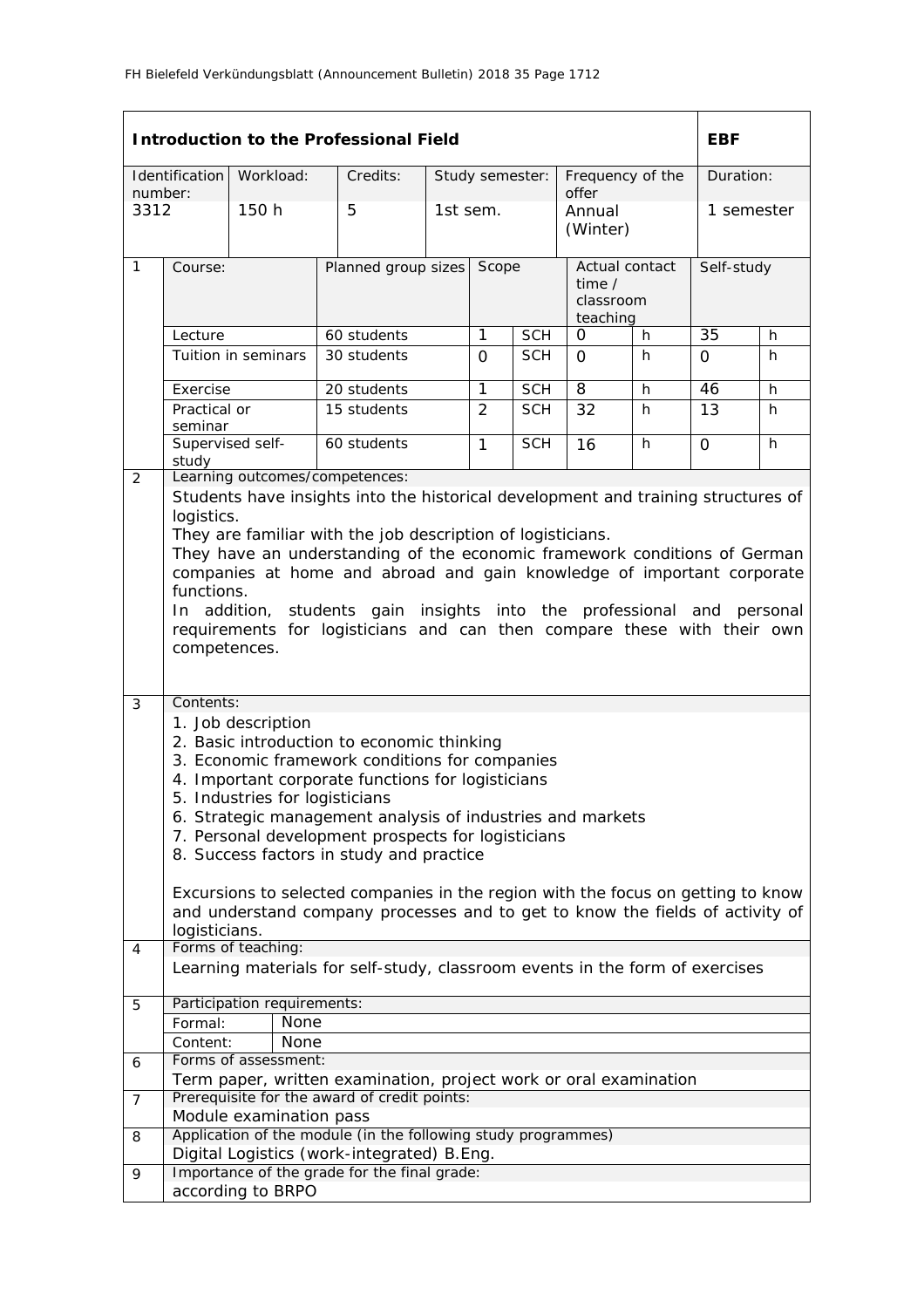|    | Module coordinator:                                                        |
|----|----------------------------------------------------------------------------|
|    | Prof. Dr. rer. oec. Pascal Reusch                                          |
|    | Other information:                                                         |
|    | Supplementary literature will be announced at the beginning of the course. |
| 12 | Language:                                                                  |
|    | German                                                                     |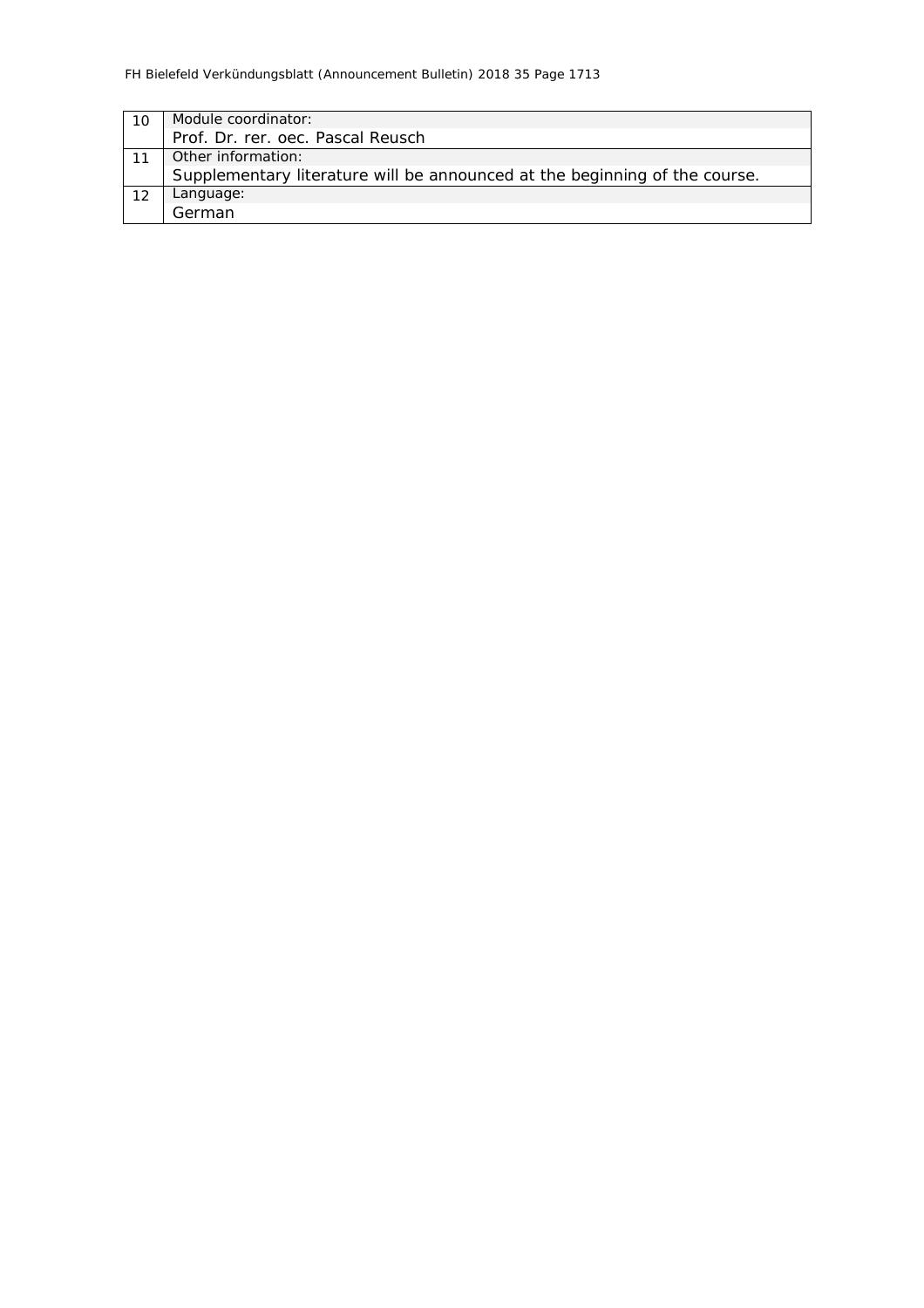|                 | <b>Business Process Modelling and IT Systems</b>                                                                                                                                                                                                                                                                                                                                                                                                                                                                                                              |                             |                                                                                                                                                                                                                                                                                                                                                                                                                                                                                                          |  |                 |            |                                                     | <b>GPM</b> |              |           |  |
|-----------------|---------------------------------------------------------------------------------------------------------------------------------------------------------------------------------------------------------------------------------------------------------------------------------------------------------------------------------------------------------------------------------------------------------------------------------------------------------------------------------------------------------------------------------------------------------------|-----------------------------|----------------------------------------------------------------------------------------------------------------------------------------------------------------------------------------------------------------------------------------------------------------------------------------------------------------------------------------------------------------------------------------------------------------------------------------------------------------------------------------------------------|--|-----------------|------------|-----------------------------------------------------|------------|--------------|-----------|--|
|                 | Identification                                                                                                                                                                                                                                                                                                                                                                                                                                                                                                                                                | Workload:                   | Credits:                                                                                                                                                                                                                                                                                                                                                                                                                                                                                                 |  | Study semester: |            | Frequency of the                                    |            |              | Duration: |  |
| number:<br>3210 |                                                                                                                                                                                                                                                                                                                                                                                                                                                                                                                                                               | 150 h                       | 5                                                                                                                                                                                                                                                                                                                                                                                                                                                                                                        |  | 3rd sem.        |            | offer<br>Annual<br>(Winter)                         |            | 1 semester   |           |  |
| $\mathbf{1}$    | Course:                                                                                                                                                                                                                                                                                                                                                                                                                                                                                                                                                       |                             | Planned group sizes                                                                                                                                                                                                                                                                                                                                                                                                                                                                                      |  | Scope           |            | Actual contact<br>time $/$<br>classroom<br>teaching |            | Self-study   |           |  |
|                 | Lecture                                                                                                                                                                                                                                                                                                                                                                                                                                                                                                                                                       |                             | 60 students                                                                                                                                                                                                                                                                                                                                                                                                                                                                                              |  | $\overline{2}$  | <b>SCH</b> | $\mathbf 0$                                         | h          | 64           | h         |  |
|                 |                                                                                                                                                                                                                                                                                                                                                                                                                                                                                                                                                               | Tuition in seminars         | 30 students                                                                                                                                                                                                                                                                                                                                                                                                                                                                                              |  | $\Omega$        | <b>SCH</b> | $\Omega$                                            | h.         | $\Omega$     | h.        |  |
|                 | Exercise                                                                                                                                                                                                                                                                                                                                                                                                                                                                                                                                                      |                             | 20 students                                                                                                                                                                                                                                                                                                                                                                                                                                                                                              |  | 1               | <b>SCH</b> | $\overline{8}$                                      | h          | 46           | h         |  |
|                 | Practical or<br>seminar                                                                                                                                                                                                                                                                                                                                                                                                                                                                                                                                       |                             | 15 students                                                                                                                                                                                                                                                                                                                                                                                                                                                                                              |  | 1               | <b>SCH</b> | 16                                                  | h          | $\Omega$     | h.        |  |
|                 | Supervised self-<br>study                                                                                                                                                                                                                                                                                                                                                                                                                                                                                                                                     |                             | 60 students                                                                                                                                                                                                                                                                                                                                                                                                                                                                                              |  | $\mathbf{1}$    | <b>SCH</b> | 16                                                  | h          | $\mathsf{O}$ | h         |  |
| 2               | Students:                                                                                                                                                                                                                                                                                                                                                                                                                                                                                                                                                     |                             | Learning outcomes/competences:                                                                                                                                                                                                                                                                                                                                                                                                                                                                           |  |                 |            |                                                     |            |              |           |  |
| 3               | structure and evaluate the specific mode of operation of integrated<br>$\bullet$<br>standard business software (ERP software).<br>design and model processes in the company with the help of modern<br>$\bullet$<br>software architectures (e.g. SOA and BPMS).<br>analyse processes and requirements of companies for the use, operation<br>$\bullet$<br>and maintenance of integrated software systems (adaptation options,<br>interfaces to other IT systems, etc.)<br>Contents:<br>Process modelling and data modelling using modelling tools (e.g. ARIS) |                             |                                                                                                                                                                                                                                                                                                                                                                                                                                                                                                          |  |                 |            |                                                     |            |              |           |  |
|                 | $\bullet$<br>$\bullet$<br>$\bullet$<br>$\bullet$                                                                                                                                                                                                                                                                                                                                                                                                                                                                                                              | HANA)                       | Evaluation of concepts of integrated data processing<br>Drafting reference models for designing the data, process and function<br>models (e.g. Aachen PPS model)<br>Analysis of ERP systems (architecture, structuring, database models,<br>Overview of the core modules and applications of ERP systems in the<br>process: e.g. order to cash process)<br>Application-oriented use cases are used to demonstrate how business processes<br>can be implemented consistently and across software modules. |  |                 |            |                                                     |            |              |           |  |
| 4               |                                                                                                                                                                                                                                                                                                                                                                                                                                                                                                                                                               | Forms of teaching:          |                                                                                                                                                                                                                                                                                                                                                                                                                                                                                                          |  |                 |            |                                                     |            |              |           |  |
|                 | practicals                                                                                                                                                                                                                                                                                                                                                                                                                                                                                                                                                    |                             | Learning units for self-study, classroom events in the form of exercises and                                                                                                                                                                                                                                                                                                                                                                                                                             |  |                 |            |                                                     |            |              |           |  |
| 5               |                                                                                                                                                                                                                                                                                                                                                                                                                                                                                                                                                               | Participation requirements: |                                                                                                                                                                                                                                                                                                                                                                                                                                                                                                          |  |                 |            |                                                     |            |              |           |  |
|                 | Formal:                                                                                                                                                                                                                                                                                                                                                                                                                                                                                                                                                       |                             |                                                                                                                                                                                                                                                                                                                                                                                                                                                                                                          |  |                 |            |                                                     |            |              |           |  |
|                 | Content:                                                                                                                                                                                                                                                                                                                                                                                                                                                                                                                                                      |                             |                                                                                                                                                                                                                                                                                                                                                                                                                                                                                                          |  |                 |            |                                                     |            |              |           |  |
| 6               |                                                                                                                                                                                                                                                                                                                                                                                                                                                                                                                                                               | Forms of assessment:        |                                                                                                                                                                                                                                                                                                                                                                                                                                                                                                          |  |                 |            |                                                     |            |              |           |  |
|                 |                                                                                                                                                                                                                                                                                                                                                                                                                                                                                                                                                               |                             | Term paper, written examination, project work or oral examination                                                                                                                                                                                                                                                                                                                                                                                                                                        |  |                 |            |                                                     |            |              |           |  |
| 7               |                                                                                                                                                                                                                                                                                                                                                                                                                                                                                                                                                               |                             | Prerequisite for the award of credit points:<br>Module examination pass and course assessment                                                                                                                                                                                                                                                                                                                                                                                                            |  |                 |            |                                                     |            |              |           |  |
| 8               |                                                                                                                                                                                                                                                                                                                                                                                                                                                                                                                                                               |                             | Application of the module (in the following study programmes)                                                                                                                                                                                                                                                                                                                                                                                                                                            |  |                 |            |                                                     |            |              |           |  |
|                 |                                                                                                                                                                                                                                                                                                                                                                                                                                                                                                                                                               |                             | Digital Logistics (work-integrated) B.Eng., Digital Technologies (work-integrated)<br>B.Eng. and Industrial Engineering and Management (work-integrated) B.Eng.                                                                                                                                                                                                                                                                                                                                          |  |                 |            |                                                     |            |              |           |  |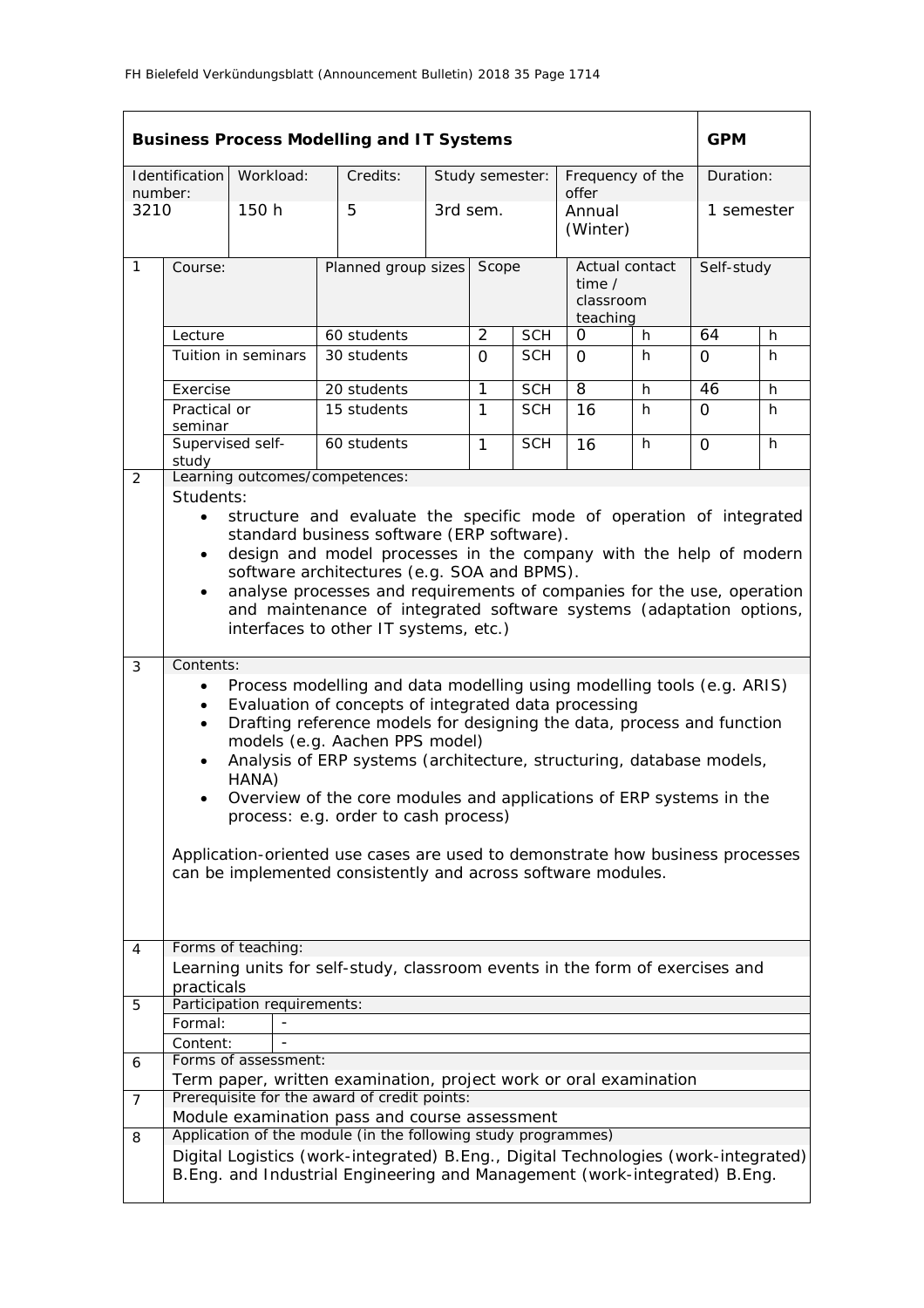| 9  | Importance of the grade for the final grade: |
|----|----------------------------------------------|
|    | according to BRPO                            |
| 10 | Module coordinator:                          |
|    | Prof. Dr.-Ing. Jörg Nottmeyer                |
|    | Other information:                           |
|    |                                              |
| 12 | Language:                                    |
|    | German                                       |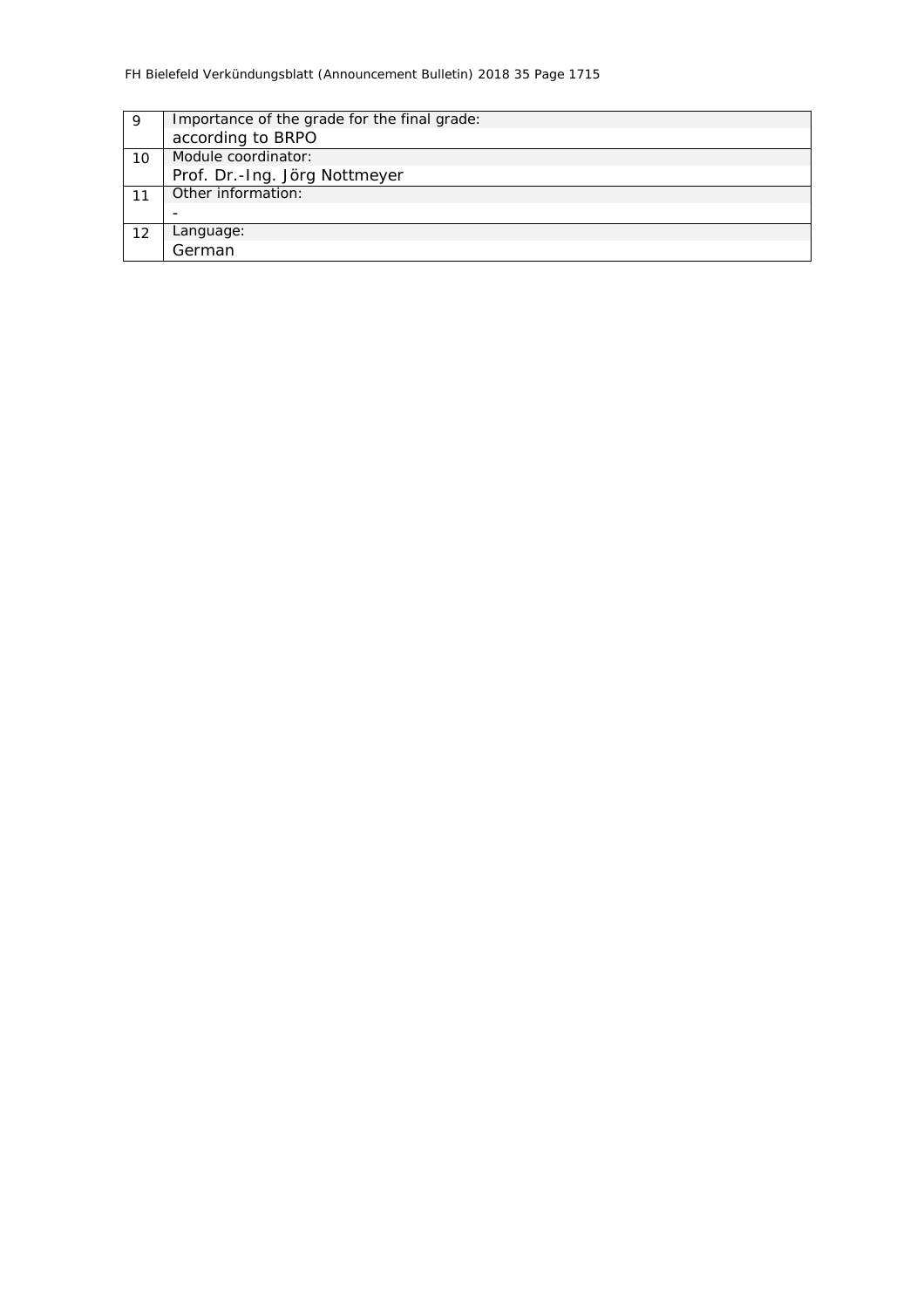|                 |                                                                                                                                                                                                                                                                                                                                                                                                                                                                                                                                                                                                                                                                        | <b>Basics of Programming</b> |                                                                              |                           |                 |             |                                                          |    | <b>GDP</b>   |   |
|-----------------|------------------------------------------------------------------------------------------------------------------------------------------------------------------------------------------------------------------------------------------------------------------------------------------------------------------------------------------------------------------------------------------------------------------------------------------------------------------------------------------------------------------------------------------------------------------------------------------------------------------------------------------------------------------------|------------------------------|------------------------------------------------------------------------------|---------------------------|-----------------|-------------|----------------------------------------------------------|----|--------------|---|
|                 | Identification                                                                                                                                                                                                                                                                                                                                                                                                                                                                                                                                                                                                                                                         | Workload:                    | Credits:                                                                     |                           | Study semester: |             | Frequency of the<br>offer                                |    | Duration:    |   |
| number:<br>3104 |                                                                                                                                                                                                                                                                                                                                                                                                                                                                                                                                                                                                                                                                        | 150 h                        | 5                                                                            | 1st sem.                  |                 |             | Annual<br>(Winter)                                       |    | 1 semester   |   |
| $\mathbf{1}$    | Course:                                                                                                                                                                                                                                                                                                                                                                                                                                                                                                                                                                                                                                                                |                              |                                                                              | Planned group sizes Scope |                 |             | Actual contact<br>time $\prime$<br>classroom<br>teaching |    | Self-study   |   |
|                 | Lecture                                                                                                                                                                                                                                                                                                                                                                                                                                                                                                                                                                                                                                                                |                              | 60 students                                                                  | $\overline{2}$            | <b>SCH</b>      | $\mathbf 0$ | h                                                        | 64 | h            |   |
|                 |                                                                                                                                                                                                                                                                                                                                                                                                                                                                                                                                                                                                                                                                        | Tuition in seminars          | 30 students                                                                  |                           | 0               | <b>SCH</b>  | $\Omega$                                                 | h  | 0            | h |
|                 | Exercise                                                                                                                                                                                                                                                                                                                                                                                                                                                                                                                                                                                                                                                               |                              | 20 students                                                                  |                           | 1               | <b>SCH</b>  | 8                                                        | h  | 46           | h |
|                 | Practical or<br>seminar                                                                                                                                                                                                                                                                                                                                                                                                                                                                                                                                                                                                                                                |                              | 15 students                                                                  |                           | 1               | <b>SCH</b>  | 16                                                       | h  | 0            | h |
|                 | study                                                                                                                                                                                                                                                                                                                                                                                                                                                                                                                                                                                                                                                                  | Supervised self-             | 60 students                                                                  |                           | $\mathbf{1}$    | <b>SCH</b>  | 16                                                       | h  | $\mathsf{O}$ | h |
| $\overline{2}$  |                                                                                                                                                                                                                                                                                                                                                                                                                                                                                                                                                                                                                                                                        |                              | Learning outcomes/competences:                                               |                           |                 |             |                                                          |    |              |   |
|                 | Students:<br>master and use the terminology of computer science.<br>$\bullet$<br>gain basic knowledge of the functioning of accounting systems and can<br>$\bullet$<br>apply it.<br>gain the ability to structure simple information technology problems and<br>$\bullet$<br>to convert them into solution modules.<br>are enabled to solve simple problems independently in a programming<br>language.<br>gain basic knowledge in the application and implementation of simple<br>$\bullet$<br>algorithms.<br>acquire basic competences for the analysis of problems and structured<br>$\bullet$<br>transfer into simple procedural and modularised system solutions. |                              |                                                                              |                           |                 |             |                                                          |    |              |   |
| 3               | Contents:                                                                                                                                                                                                                                                                                                                                                                                                                                                                                                                                                                                                                                                              |                              |                                                                              |                           |                 |             |                                                          |    |              |   |
|                 | <b>Basic concepts</b><br>Basic structure of computer systems and peripheral devices, functioning<br>$\bullet$<br>of computer systems<br>Basic representation of data in computer systems, Boolean algebra<br>Use of development environments<br>Introduction to a programming language<br>General structure of programmes<br>$\bullet$<br>Variable types, structures<br>$\bullet$<br>Functions for input and output<br>٠<br>Control structures<br>$\bullet$<br>Functions<br>$\bullet$<br>Vectors and pointers<br>Recursion / Iteration, modular programming<br>Algorithms and data structures: Sorting algorithms, Q-Sort, Bubbel-Sort,<br>$\bullet$<br>etc.           |                              |                                                                              |                           |                 |             |                                                          |    |              |   |
| 4               |                                                                                                                                                                                                                                                                                                                                                                                                                                                                                                                                                                                                                                                                        | Forms of teaching:           |                                                                              |                           |                 |             |                                                          |    |              |   |
|                 |                                                                                                                                                                                                                                                                                                                                                                                                                                                                                                                                                                                                                                                                        |                              | Learning units for self-study, classroom events in the form of exercises and |                           |                 |             |                                                          |    |              |   |
|                 | practicals                                                                                                                                                                                                                                                                                                                                                                                                                                                                                                                                                                                                                                                             |                              |                                                                              |                           |                 |             |                                                          |    |              |   |
| 5               |                                                                                                                                                                                                                                                                                                                                                                                                                                                                                                                                                                                                                                                                        | Participation requirements:  |                                                                              |                           |                 |             |                                                          |    |              |   |
|                 | Formal:                                                                                                                                                                                                                                                                                                                                                                                                                                                                                                                                                                                                                                                                |                              |                                                                              |                           |                 |             |                                                          |    |              |   |
|                 | Content:                                                                                                                                                                                                                                                                                                                                                                                                                                                                                                                                                                                                                                                               | Forms of assessment:         |                                                                              |                           |                 |             |                                                          |    |              |   |
| 6               |                                                                                                                                                                                                                                                                                                                                                                                                                                                                                                                                                                                                                                                                        |                              | Term paper, written examination, project work or oral examination            |                           |                 |             |                                                          |    |              |   |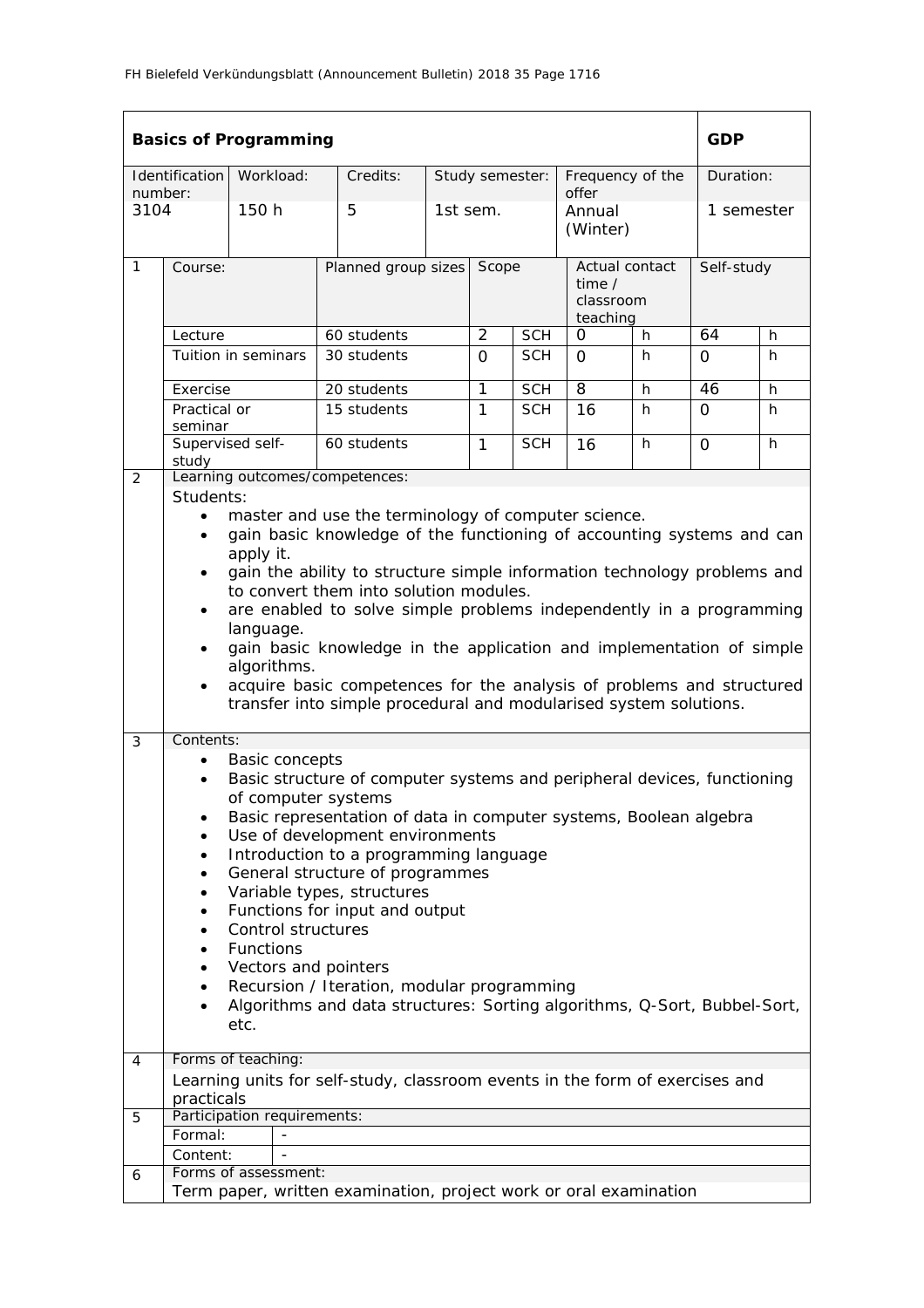|    | Prerequisite for the award of credit points:                               |
|----|----------------------------------------------------------------------------|
|    | Module examination pass                                                    |
| 8  | Application of the module (in the following study programmes)              |
|    | Digital Logistics (work-integrated) B. Eng. and Industrial Engineering and |
|    | Management (work-integrated) B.Eng.                                        |
| 9  | Importance of the grade for the final grade:                               |
|    | according to BRPO                                                          |
| 10 | Module coordinator:                                                        |
|    | Prof. Dr. rer. oec. Pascal Reusch                                          |
| 11 | Other information:                                                         |
|    |                                                                            |
| 12 | Language:                                                                  |
|    | German                                                                     |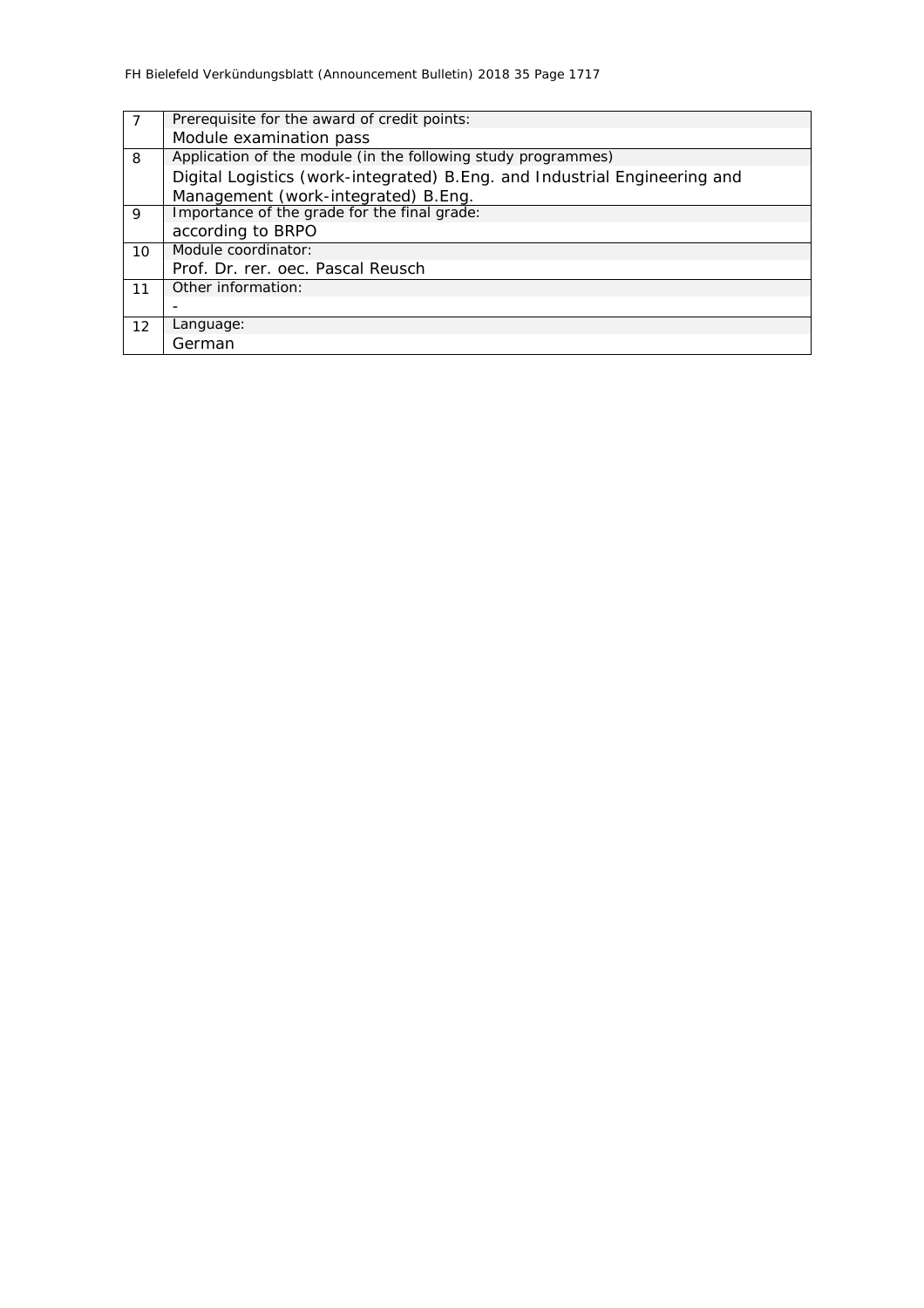|                |                                                                                                                                                                                                                                                                                                                                                                                                                                                                                                                                                                                                                                                                                                                                                                                                                                                                                                                    |                                                                                  | <b>Fundamentals of Economic Sciences</b>                                                                                                                                                                                      |                     |                |                 |                                                     |    | <b>GWW</b>     |    |
|----------------|--------------------------------------------------------------------------------------------------------------------------------------------------------------------------------------------------------------------------------------------------------------------------------------------------------------------------------------------------------------------------------------------------------------------------------------------------------------------------------------------------------------------------------------------------------------------------------------------------------------------------------------------------------------------------------------------------------------------------------------------------------------------------------------------------------------------------------------------------------------------------------------------------------------------|----------------------------------------------------------------------------------|-------------------------------------------------------------------------------------------------------------------------------------------------------------------------------------------------------------------------------|---------------------|----------------|-----------------|-----------------------------------------------------|----|----------------|----|
| number:        | Identification                                                                                                                                                                                                                                                                                                                                                                                                                                                                                                                                                                                                                                                                                                                                                                                                                                                                                                     | Workload:                                                                        | Credits:                                                                                                                                                                                                                      |                     |                | Study semester: | Frequency of the<br>offer                           |    | Duration:      |    |
| 6121           |                                                                                                                                                                                                                                                                                                                                                                                                                                                                                                                                                                                                                                                                                                                                                                                                                                                                                                                    | 150h                                                                             | 5                                                                                                                                                                                                                             |                     | 1st sem.       |                 | Annual<br>(Winter)                                  |    | 1 semester     |    |
| $\mathbf{1}$   | Course:                                                                                                                                                                                                                                                                                                                                                                                                                                                                                                                                                                                                                                                                                                                                                                                                                                                                                                            |                                                                                  |                                                                                                                                                                                                                               | Planned group sizes |                |                 | Actual contact<br>time $/$<br>classroom<br>teaching |    | Self-study     |    |
|                | Lecture                                                                                                                                                                                                                                                                                                                                                                                                                                                                                                                                                                                                                                                                                                                                                                                                                                                                                                            |                                                                                  | 60 students                                                                                                                                                                                                                   |                     | $\overline{2}$ | <b>SCH</b>      | 0                                                   | h. | 56             | h. |
|                |                                                                                                                                                                                                                                                                                                                                                                                                                                                                                                                                                                                                                                                                                                                                                                                                                                                                                                                    | Tuition in seminars                                                              | 30 students                                                                                                                                                                                                                   |                     | $\Omega$       | <b>SCH</b>      | $\Omega$                                            | h. | $\Omega$       | h  |
|                | Exercise                                                                                                                                                                                                                                                                                                                                                                                                                                                                                                                                                                                                                                                                                                                                                                                                                                                                                                           |                                                                                  | 20 students                                                                                                                                                                                                                   |                     | $\overline{2}$ | <b>SCH</b>      | $\overline{16}$                                     | h. | 62             | h  |
|                | Practical or<br>seminar                                                                                                                                                                                                                                                                                                                                                                                                                                                                                                                                                                                                                                                                                                                                                                                                                                                                                            |                                                                                  | 15 students                                                                                                                                                                                                                   |                     | $\Omega$       | <b>SCH</b>      | $\Omega$                                            | h. | $\overline{O}$ | h  |
| 2              | Supervised self-<br>study                                                                                                                                                                                                                                                                                                                                                                                                                                                                                                                                                                                                                                                                                                                                                                                                                                                                                          |                                                                                  | 60 students<br>Learning outcomes/competences:                                                                                                                                                                                 |                     | $\mathbf{1}$   | <b>SCH</b>      | 16                                                  | h. | $\Omega$       | h  |
|                | significance for economic systems. They have basic knowledge of essential issues<br>of business administration and can apply this to business practice. They can<br>recognise and assess the overall interrelationships between goods, services and<br>finance. In this way, they understand the fundamental interrelationships of the<br>individual sub-areas of business administration. Thus, students are able to think<br>in business terms.<br>Students have the basic understanding to attend the modules "Accounting,<br>Investment, Financing and Taxes", "Human Resources and Organisation",<br>"Business Process Modelling and IT Systems", "Procurement, Production and<br>Logistics", "Digital Service Engineering and Services Marketing", "Accounting and<br>Financing", "Cost and Investment Accounting ", "Planning and Controlling",<br>"Marketing and Sales", "Business Law", "Lean Production" |                                                                                  |                                                                                                                                                                                                                               |                     |                |                 |                                                     |    |                |    |
| 3<br>4         | Contents:                                                                                                                                                                                                                                                                                                                                                                                                                                                                                                                                                                                                                                                                                                                                                                                                                                                                                                          | Corporate functions<br>Corporate goals<br>Marketing basics<br>Forms of teaching: | Economic fundamentals of the market and competition<br>Importance of the enterprise in the social market economy<br>Companies as the subject of business administration<br>Legal forms of companies/combinations of companies |                     |                |                 |                                                     |    |                |    |
|                |                                                                                                                                                                                                                                                                                                                                                                                                                                                                                                                                                                                                                                                                                                                                                                                                                                                                                                                    |                                                                                  | Learning materials for self-study, classroom sessions in the form of exercises                                                                                                                                                |                     |                |                 |                                                     |    |                |    |
| 5              | Formal:                                                                                                                                                                                                                                                                                                                                                                                                                                                                                                                                                                                                                                                                                                                                                                                                                                                                                                            | Participation requirements:                                                      |                                                                                                                                                                                                                               |                     |                |                 |                                                     |    |                |    |
|                | Content:                                                                                                                                                                                                                                                                                                                                                                                                                                                                                                                                                                                                                                                                                                                                                                                                                                                                                                           |                                                                                  |                                                                                                                                                                                                                               |                     |                |                 |                                                     |    |                |    |
| 6              |                                                                                                                                                                                                                                                                                                                                                                                                                                                                                                                                                                                                                                                                                                                                                                                                                                                                                                                    | Forms of assessment:                                                             |                                                                                                                                                                                                                               |                     |                |                 |                                                     |    |                |    |
| $\overline{7}$ |                                                                                                                                                                                                                                                                                                                                                                                                                                                                                                                                                                                                                                                                                                                                                                                                                                                                                                                    |                                                                                  | Term paper, written examination, project work or oral examination<br>Prerequisite for the award of credit points:                                                                                                             |                     |                |                 |                                                     |    |                |    |
|                |                                                                                                                                                                                                                                                                                                                                                                                                                                                                                                                                                                                                                                                                                                                                                                                                                                                                                                                    | Module examination pass                                                          |                                                                                                                                                                                                                               |                     |                |                 |                                                     |    |                |    |
| 8              |                                                                                                                                                                                                                                                                                                                                                                                                                                                                                                                                                                                                                                                                                                                                                                                                                                                                                                                    |                                                                                  | Application of the module (in the following study programmes)                                                                                                                                                                 |                     |                |                 |                                                     |    |                |    |
|                |                                                                                                                                                                                                                                                                                                                                                                                                                                                                                                                                                                                                                                                                                                                                                                                                                                                                                                                    |                                                                                  | Digital Logistics (work-integrated) B. Eng. and Industrial Engineering and<br>Management (work-integrated) B.Eng.                                                                                                             |                     |                |                 |                                                     |    |                |    |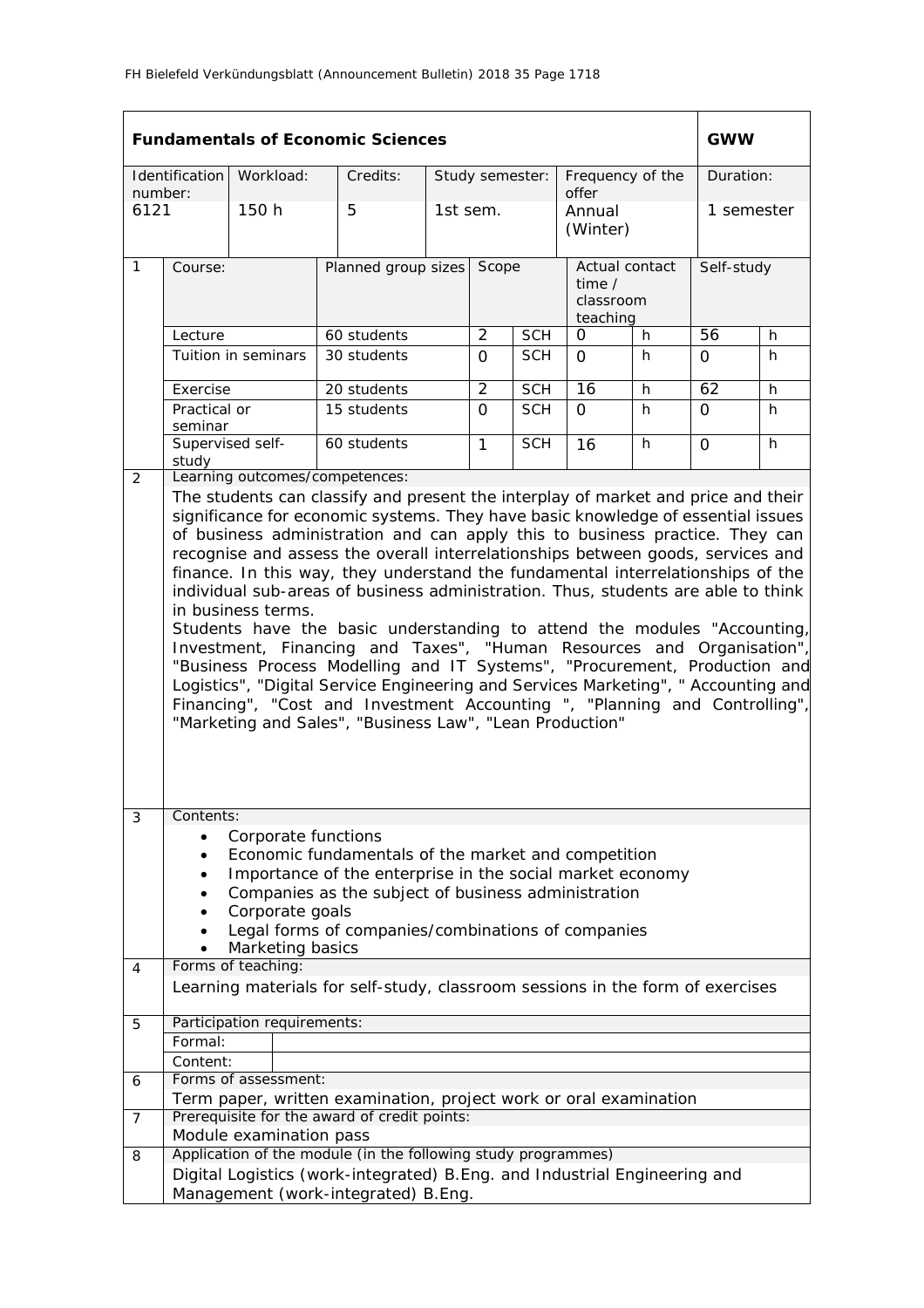| 9  | Importance of the grade for the final grade: |
|----|----------------------------------------------|
|    | according to BRPO                            |
| 10 | Module coordinator:                          |
|    | Economist Ulrike Franke                      |
|    | Other information:                           |
|    |                                              |
| 12 | Language:                                    |
|    | German                                       |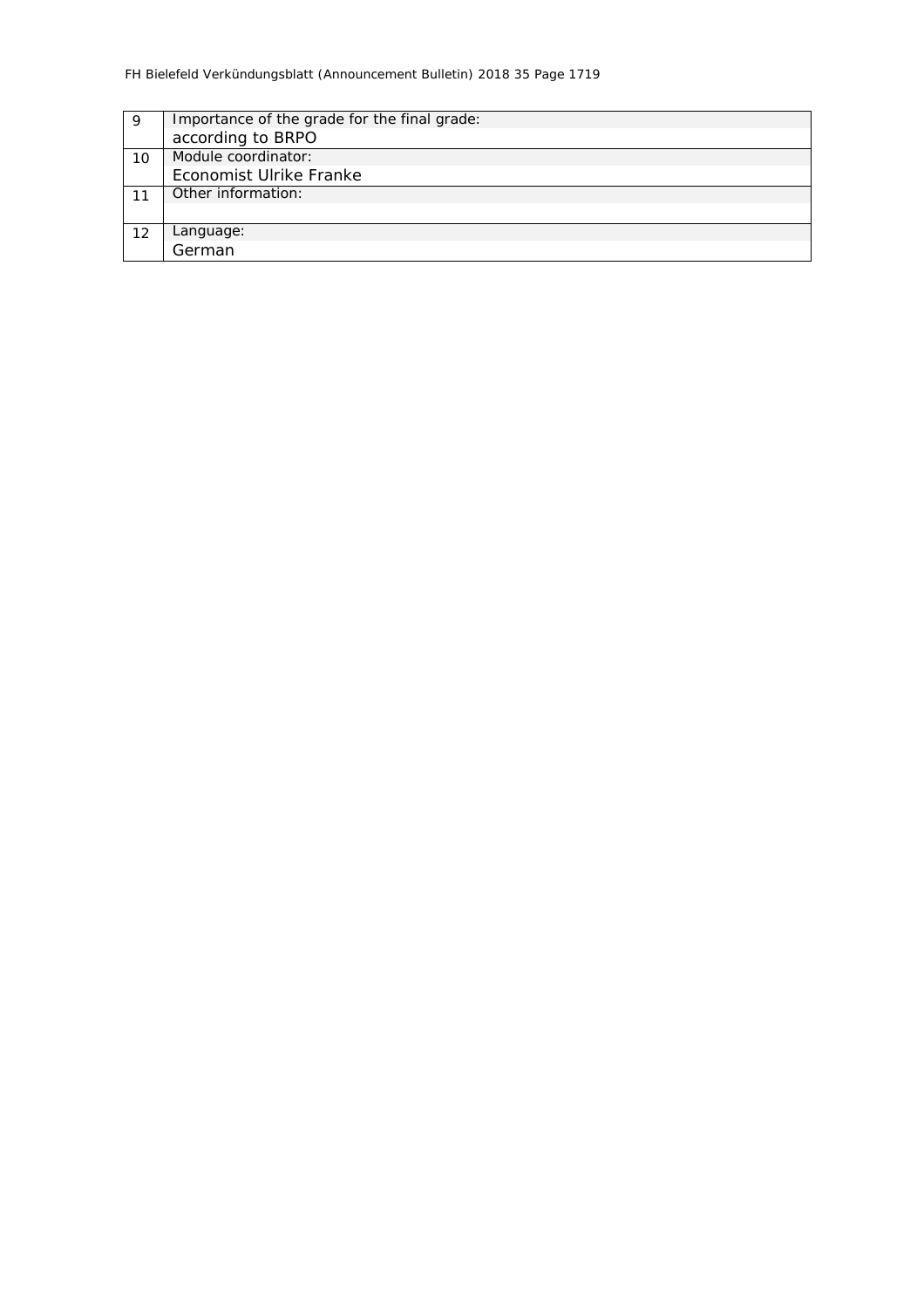|                 |                                                                                                                                                                                                                                                                                                                                                                                                                                          | <b>Identification Systems</b> |                                                                                                                                                                                                                                                          |                              |              |                 |                                                   |    | <b>IDS</b>      |     |  |
|-----------------|------------------------------------------------------------------------------------------------------------------------------------------------------------------------------------------------------------------------------------------------------------------------------------------------------------------------------------------------------------------------------------------------------------------------------------------|-------------------------------|----------------------------------------------------------------------------------------------------------------------------------------------------------------------------------------------------------------------------------------------------------|------------------------------|--------------|-----------------|---------------------------------------------------|----|-----------------|-----|--|
|                 | Identification                                                                                                                                                                                                                                                                                                                                                                                                                           | Workload:                     | Credits:                                                                                                                                                                                                                                                 |                              |              | Study semester: | Frequency of the                                  |    | Duration:       |     |  |
| number:<br>3337 |                                                                                                                                                                                                                                                                                                                                                                                                                                          | 150 h                         | 5                                                                                                                                                                                                                                                        |                              | 5th sem.     |                 | offer<br>Annual<br>(Winter)                       |    | 1 semester      |     |  |
| 1               | Course:                                                                                                                                                                                                                                                                                                                                                                                                                                  |                               |                                                                                                                                                                                                                                                          | Planned group sizes<br>Scope |              |                 | Actual contact<br>time /<br>classroom<br>teaching |    | Self-study      |     |  |
|                 | Lecture                                                                                                                                                                                                                                                                                                                                                                                                                                  |                               | 60 students                                                                                                                                                                                                                                              | $\overline{2}$               | <b>SCH</b>   | 0               | h                                                 | 56 | h               |     |  |
|                 |                                                                                                                                                                                                                                                                                                                                                                                                                                          | Tuition in seminars           | 30 students                                                                                                                                                                                                                                              |                              | $\Omega$     | <b>SCH</b>      | $\Omega$                                          | h  | $\Omega$        | h   |  |
|                 | Exercise                                                                                                                                                                                                                                                                                                                                                                                                                                 |                               | 20 students                                                                                                                                                                                                                                              |                              | 1            | <b>SCH</b>      | $\overline{8}$                                    | h  | $\overline{54}$ | h   |  |
|                 | Practical or<br>seminar                                                                                                                                                                                                                                                                                                                                                                                                                  |                               | 15 students                                                                                                                                                                                                                                              |                              | $\mathbf{1}$ | <b>SCH</b>      | 16                                                | h. | $\Omega$        | h   |  |
|                 | Supervised self-<br>study                                                                                                                                                                                                                                                                                                                                                                                                                |                               | 60 students                                                                                                                                                                                                                                              |                              | $\mathbf{1}$ | <b>SCH</b>      | 16                                                | h  | 0               | h   |  |
| 2               |                                                                                                                                                                                                                                                                                                                                                                                                                                          |                               | Learning outcomes/competences:                                                                                                                                                                                                                           |                              |              |                 |                                                   |    |                 |     |  |
|                 | Students:<br>design technical concepts from identification technology for the efficient<br>$\bullet$<br>and effective operation of logistics systems.<br>assess the requirements and latest techniques of identification systems<br>$\bullet$<br>for optimal use in logistics.<br>plan and analyse the use cases in logistics in a professional manner on<br>$\bullet$<br>the basis of standards, regulations and technical feasibility. |                               |                                                                                                                                                                                                                                                          |                              |              |                 |                                                   |    |                 |     |  |
| 3               | Contents:                                                                                                                                                                                                                                                                                                                                                                                                                                |                               |                                                                                                                                                                                                                                                          |                              |              |                 |                                                   |    |                 |     |  |
|                 | Basic techniques of data input, data transport, data traffic for identification, e.g.<br>optical data entry (barcode, magnetic, RFiD).                                                                                                                                                                                                                                                                                                   |                               |                                                                                                                                                                                                                                                          |                              |              |                 |                                                   |    |                 |     |  |
|                 | systematics                                                                                                                                                                                                                                                                                                                                                                                                                              |                               | Application-specific integration and modelling of IT conventions for data exchange<br>(e.g. EAN code, EAN 128, EDI etc.), mathematical codification of barcode                                                                                           |                              |              |                 |                                                   |    |                 |     |  |
|                 | goods area)                                                                                                                                                                                                                                                                                                                                                                                                                              |                               | Evaluation of possible applications and development of application scenarios for<br>the identification of transport, goods and load carriers (e.g. parameterisation of<br>QR barcode printers, conceptual design of scanner applications in the outgoing |                              |              |                 |                                                   |    |                 |     |  |
|                 |                                                                                                                                                                                                                                                                                                                                                                                                                                          | protection, IT security)      | Tracking and tracing of data in logistics systems (data modelling<br>standardisation of tracking information along the logistics chain, traceability, data                                                                                               |                              |              |                 |                                                   |    |                 | and |  |
| 4               |                                                                                                                                                                                                                                                                                                                                                                                                                                          | Forms of teaching:            |                                                                                                                                                                                                                                                          |                              |              |                 |                                                   |    |                 |     |  |
|                 | practicals                                                                                                                                                                                                                                                                                                                                                                                                                               |                               | Learning units for self-study, classroom events in the form of exercises and                                                                                                                                                                             |                              |              |                 |                                                   |    |                 |     |  |
| 5               |                                                                                                                                                                                                                                                                                                                                                                                                                                          | Participation requirements:   |                                                                                                                                                                                                                                                          |                              |              |                 |                                                   |    |                 |     |  |
|                 | Formal:                                                                                                                                                                                                                                                                                                                                                                                                                                  |                               |                                                                                                                                                                                                                                                          |                              |              |                 |                                                   |    |                 |     |  |
|                 | Content:                                                                                                                                                                                                                                                                                                                                                                                                                                 |                               |                                                                                                                                                                                                                                                          |                              |              |                 |                                                   |    |                 |     |  |
| 6               |                                                                                                                                                                                                                                                                                                                                                                                                                                          | Forms of assessment:          |                                                                                                                                                                                                                                                          |                              |              |                 |                                                   |    |                 |     |  |
| $\overline{7}$  |                                                                                                                                                                                                                                                                                                                                                                                                                                          |                               | Term paper, written examination, project work or oral examination<br>Prerequisite for the award of credit points:                                                                                                                                        |                              |              |                 |                                                   |    |                 |     |  |
|                 |                                                                                                                                                                                                                                                                                                                                                                                                                                          | Module examination pass       |                                                                                                                                                                                                                                                          |                              |              |                 |                                                   |    |                 |     |  |
| 8               |                                                                                                                                                                                                                                                                                                                                                                                                                                          |                               | Application of the module (in the following study programmes)<br>Digital Logistics (work-integrated) B.Eng.                                                                                                                                              |                              |              |                 |                                                   |    |                 |     |  |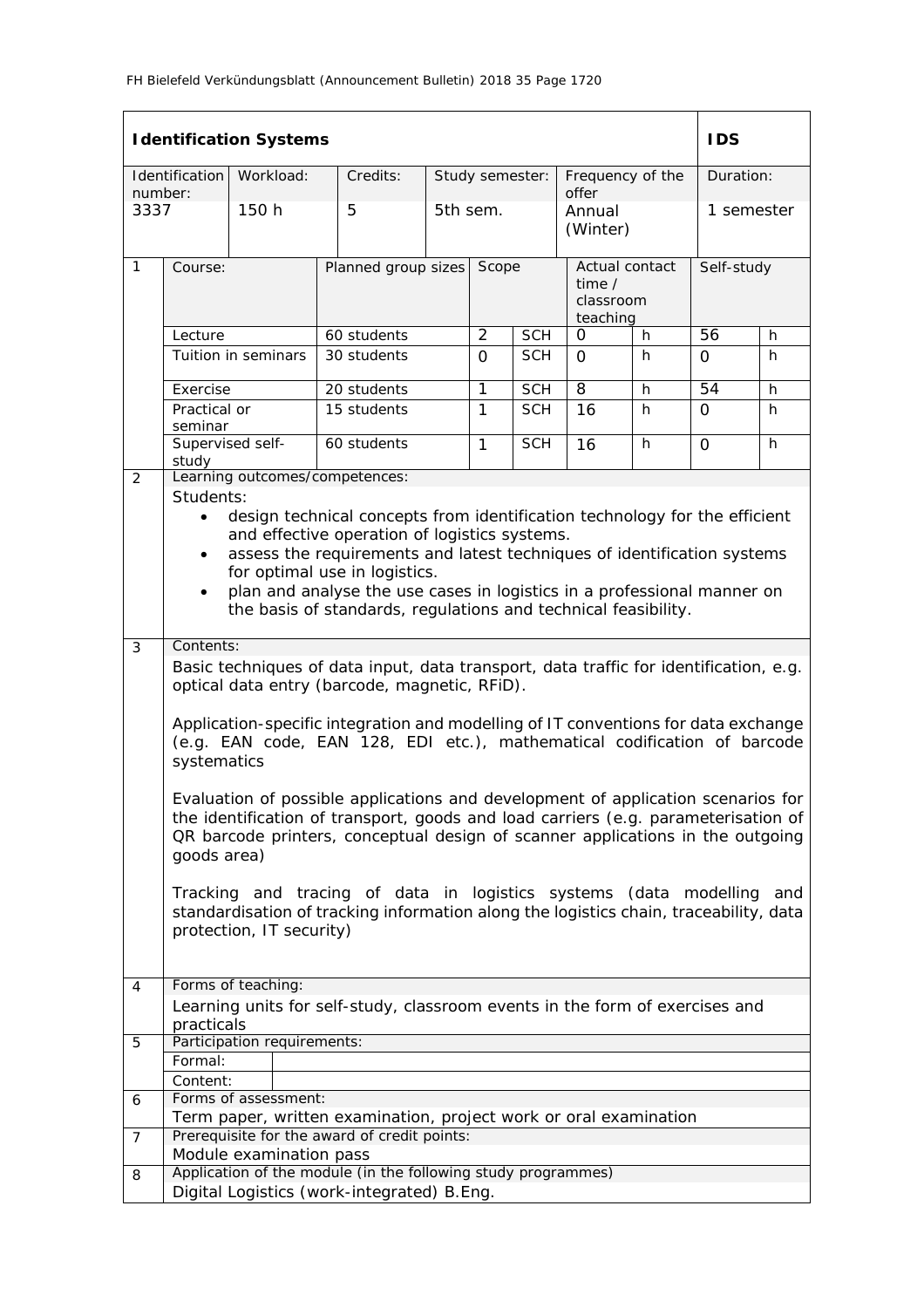| 9  | Importance of the grade for the final grade: |
|----|----------------------------------------------|
|    | according to BRPO                            |
| 10 | Module coordinator:                          |
|    | Prof. Dr.-Ing. Jörg Nottmeyer                |
|    | Other information:                           |
|    |                                              |
| 12 | Language:                                    |
|    | German                                       |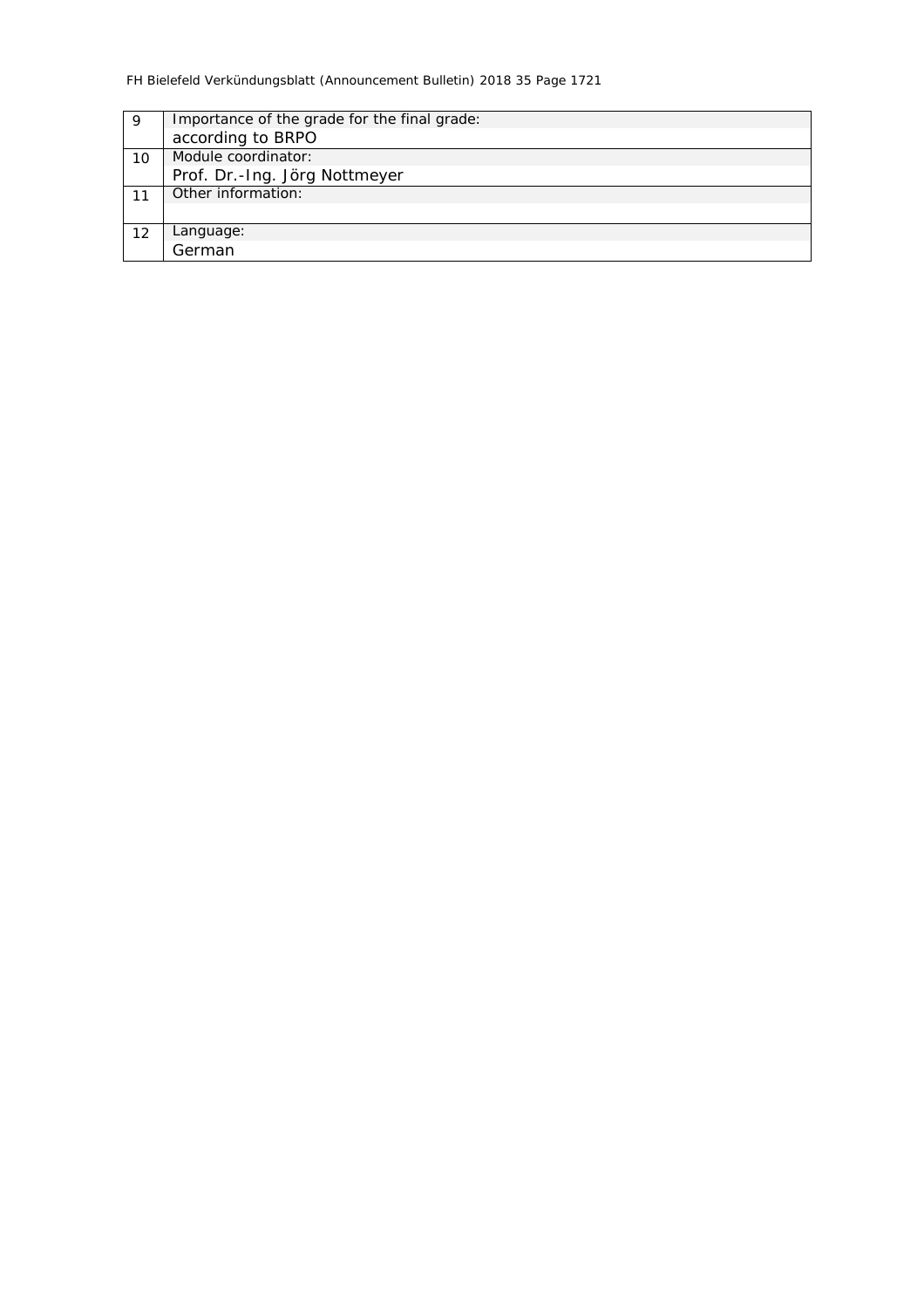|                 |                                                                                                                                                                                                                                                                                                                                                                                                                                                                                                                                                                                                                                           | <b>Industrial Engineering</b> |  |                                                                                                                                                                                                                                                                                                                                                                                                                                                                                                                                                                                                                                                                                                                                                                                                                                                                                                                                                                                                                                                  |       |                 |                                                          |                             |            | <b>IEN</b>      |    |
|-----------------|-------------------------------------------------------------------------------------------------------------------------------------------------------------------------------------------------------------------------------------------------------------------------------------------------------------------------------------------------------------------------------------------------------------------------------------------------------------------------------------------------------------------------------------------------------------------------------------------------------------------------------------------|-------------------------------|--|--------------------------------------------------------------------------------------------------------------------------------------------------------------------------------------------------------------------------------------------------------------------------------------------------------------------------------------------------------------------------------------------------------------------------------------------------------------------------------------------------------------------------------------------------------------------------------------------------------------------------------------------------------------------------------------------------------------------------------------------------------------------------------------------------------------------------------------------------------------------------------------------------------------------------------------------------------------------------------------------------------------------------------------------------|-------|-----------------|----------------------------------------------------------|-----------------------------|------------|-----------------|----|
|                 | Identification                                                                                                                                                                                                                                                                                                                                                                                                                                                                                                                                                                                                                            | Workload:                     |  | Credits:                                                                                                                                                                                                                                                                                                                                                                                                                                                                                                                                                                                                                                                                                                                                                                                                                                                                                                                                                                                                                                         |       | Study semester: |                                                          | Frequency of the            |            | Duration:       |    |
| number:<br>3240 |                                                                                                                                                                                                                                                                                                                                                                                                                                                                                                                                                                                                                                           | 150 h                         |  | 5                                                                                                                                                                                                                                                                                                                                                                                                                                                                                                                                                                                                                                                                                                                                                                                                                                                                                                                                                                                                                                                |       | 5th sem.        |                                                          | offer<br>Annual<br>(Winter) |            | 1 semester      |    |
| 1               | Course:                                                                                                                                                                                                                                                                                                                                                                                                                                                                                                                                                                                                                                   |                               |  | Planned group sizes                                                                                                                                                                                                                                                                                                                                                                                                                                                                                                                                                                                                                                                                                                                                                                                                                                                                                                                                                                                                                              | Scope |                 | Actual contact<br>time $\prime$<br>classroom<br>teaching |                             | Self-study |                 |    |
|                 | Lecture                                                                                                                                                                                                                                                                                                                                                                                                                                                                                                                                                                                                                                   |                               |  | 60 students                                                                                                                                                                                                                                                                                                                                                                                                                                                                                                                                                                                                                                                                                                                                                                                                                                                                                                                                                                                                                                      |       |                 | <b>SCH</b>                                               | $\Omega$                    | h          | $\overline{56}$ | h  |
|                 |                                                                                                                                                                                                                                                                                                                                                                                                                                                                                                                                                                                                                                           | Tuition in seminars           |  | 30 students                                                                                                                                                                                                                                                                                                                                                                                                                                                                                                                                                                                                                                                                                                                                                                                                                                                                                                                                                                                                                                      |       | $\Omega$        | <b>SCH</b>                                               | $\Omega$                    | h.         | 0               | h  |
|                 | Exercise                                                                                                                                                                                                                                                                                                                                                                                                                                                                                                                                                                                                                                  |                               |  | 20 students                                                                                                                                                                                                                                                                                                                                                                                                                                                                                                                                                                                                                                                                                                                                                                                                                                                                                                                                                                                                                                      |       | $\overline{2}$  | <b>SCH</b>                                               | 16                          | h          | 62              | h. |
|                 | Practical or<br>seminar                                                                                                                                                                                                                                                                                                                                                                                                                                                                                                                                                                                                                   |                               |  | 15 students                                                                                                                                                                                                                                                                                                                                                                                                                                                                                                                                                                                                                                                                                                                                                                                                                                                                                                                                                                                                                                      |       | $\Omega$        | <b>SCH</b>                                               | $\Omega$                    | h          | $\Omega$        | h. |
|                 | study                                                                                                                                                                                                                                                                                                                                                                                                                                                                                                                                                                                                                                     | Supervised self-              |  | 60 students                                                                                                                                                                                                                                                                                                                                                                                                                                                                                                                                                                                                                                                                                                                                                                                                                                                                                                                                                                                                                                      |       | $\mathbf{1}$    | <b>SCH</b>                                               | 16                          | h          | $\Omega$        | h  |
| 2               |                                                                                                                                                                                                                                                                                                                                                                                                                                                                                                                                                                                                                                           | networked companies.          |  | Learning outcomes/competences:<br>The students are able to apply the technical and methodical basics of work studies<br>as well as industrial engineering.<br>They can describe the characteristic forms of operational production-related<br>organisation (structure, process, work organisation) in a differentiated manner,<br>both institutionally and functionally/process-related. The focus is on work<br>planning, production planning and control, maintenance and industrial logistics.<br>The students are able to describe, classify and analyse the current operational<br>organisation of a production company qualitatively and quantitatively on the basis<br>of characteristic documents and surveys.<br>Furthermore, the students know the basics for the introduction and optimisation<br>of operational group work for both conventional and globally/internationally<br>Students learn the essential methods for transforming classically function-<br>oriented structured companies into flexible, value-added structures. |       |                 |                                                          |                             |            |                 |    |
| 4               | Contents:<br>3<br>Design, planning and optimisation of service provision processes<br>Target states and standard of processes<br>$\bullet$<br>Work plan preparation<br>$\bullet$<br>Time management<br>$\bullet$<br>Remuneration<br>٠<br>Resource planning<br>$\bullet$<br>Method planning<br>٠<br>REFA / MTM<br>$\bullet$<br>Productivity development under consideration of human aspects<br>Design of the value stream from product planning via production<br>$\bullet$<br>planning/process planning to production optimisation<br>Forms of teaching:<br>Learning materials for self-study, classroom events in the form of exercises |                               |  |                                                                                                                                                                                                                                                                                                                                                                                                                                                                                                                                                                                                                                                                                                                                                                                                                                                                                                                                                                                                                                                  |       |                 |                                                          |                             |            |                 |    |
| 5               | Formal:                                                                                                                                                                                                                                                                                                                                                                                                                                                                                                                                                                                                                                   | Participation requirements:   |  |                                                                                                                                                                                                                                                                                                                                                                                                                                                                                                                                                                                                                                                                                                                                                                                                                                                                                                                                                                                                                                                  |       |                 |                                                          |                             |            |                 |    |
|                 | Content:                                                                                                                                                                                                                                                                                                                                                                                                                                                                                                                                                                                                                                  |                               |  |                                                                                                                                                                                                                                                                                                                                                                                                                                                                                                                                                                                                                                                                                                                                                                                                                                                                                                                                                                                                                                                  |       |                 |                                                          |                             |            |                 |    |
|                 |                                                                                                                                                                                                                                                                                                                                                                                                                                                                                                                                                                                                                                           |                               |  |                                                                                                                                                                                                                                                                                                                                                                                                                                                                                                                                                                                                                                                                                                                                                                                                                                                                                                                                                                                                                                                  |       |                 |                                                          |                             |            |                 |    |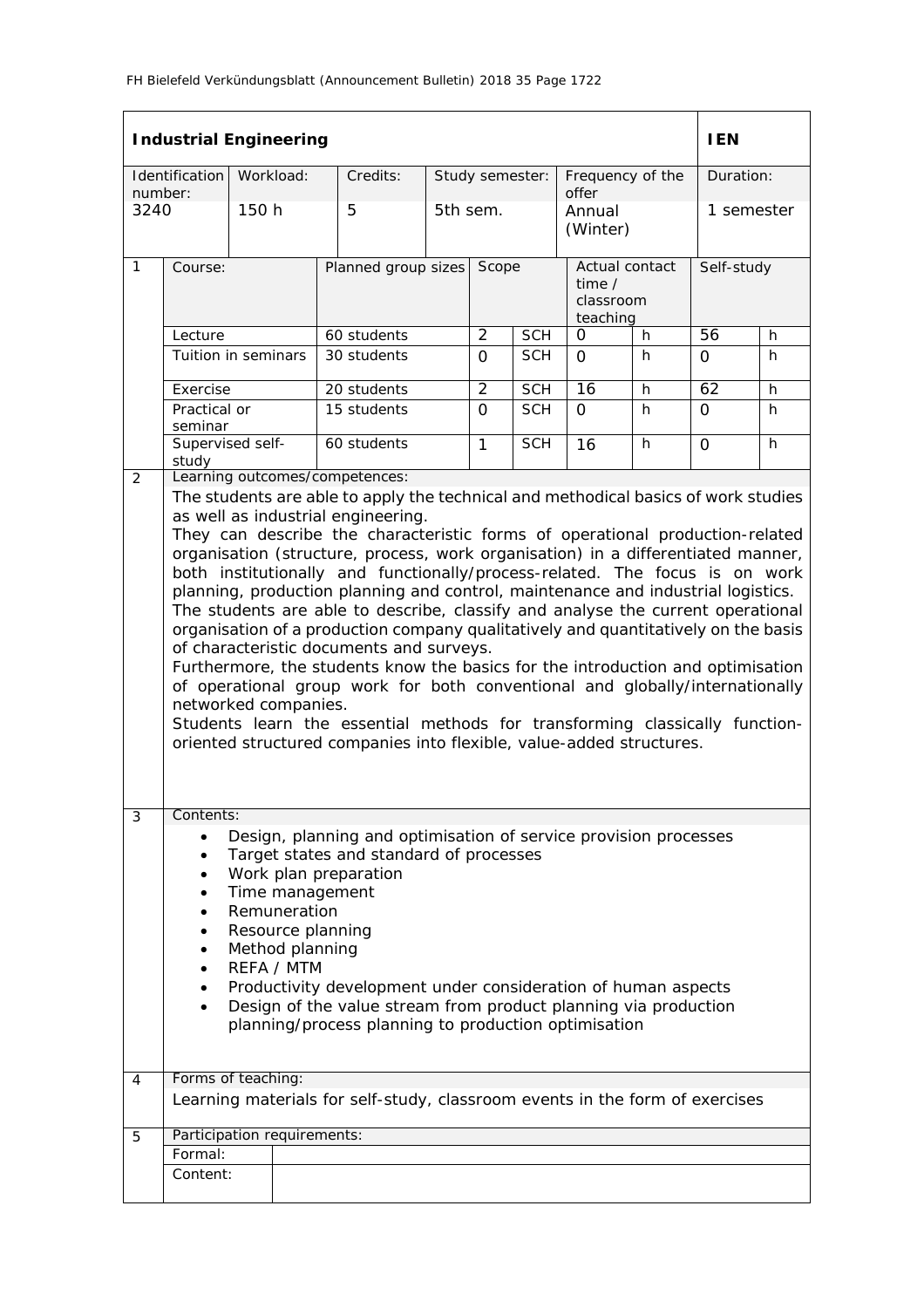| 6 <sup>6</sup> | Forms of assessment:                                          |
|----------------|---------------------------------------------------------------|
|                | Term paper or written examination                             |
| $\overline{7}$ | Prerequisite for the award of credit points:                  |
|                | Module examination pass                                       |
| 8              | Application of the module (in the following study programmes) |
|                | Digital Logistics (work-integrated) B.Eng.                    |
| $\mathsf{Q}$   | Importance of the grade for the final grade:                  |
|                | according to BRPO                                             |
| 10             | Module coordinator:                                           |
|                | Prof. Dr. rer. oec. Pascal Reusch                             |
| 11             | Other information:                                            |
|                |                                                               |
| 12             | Language:                                                     |
|                | German                                                        |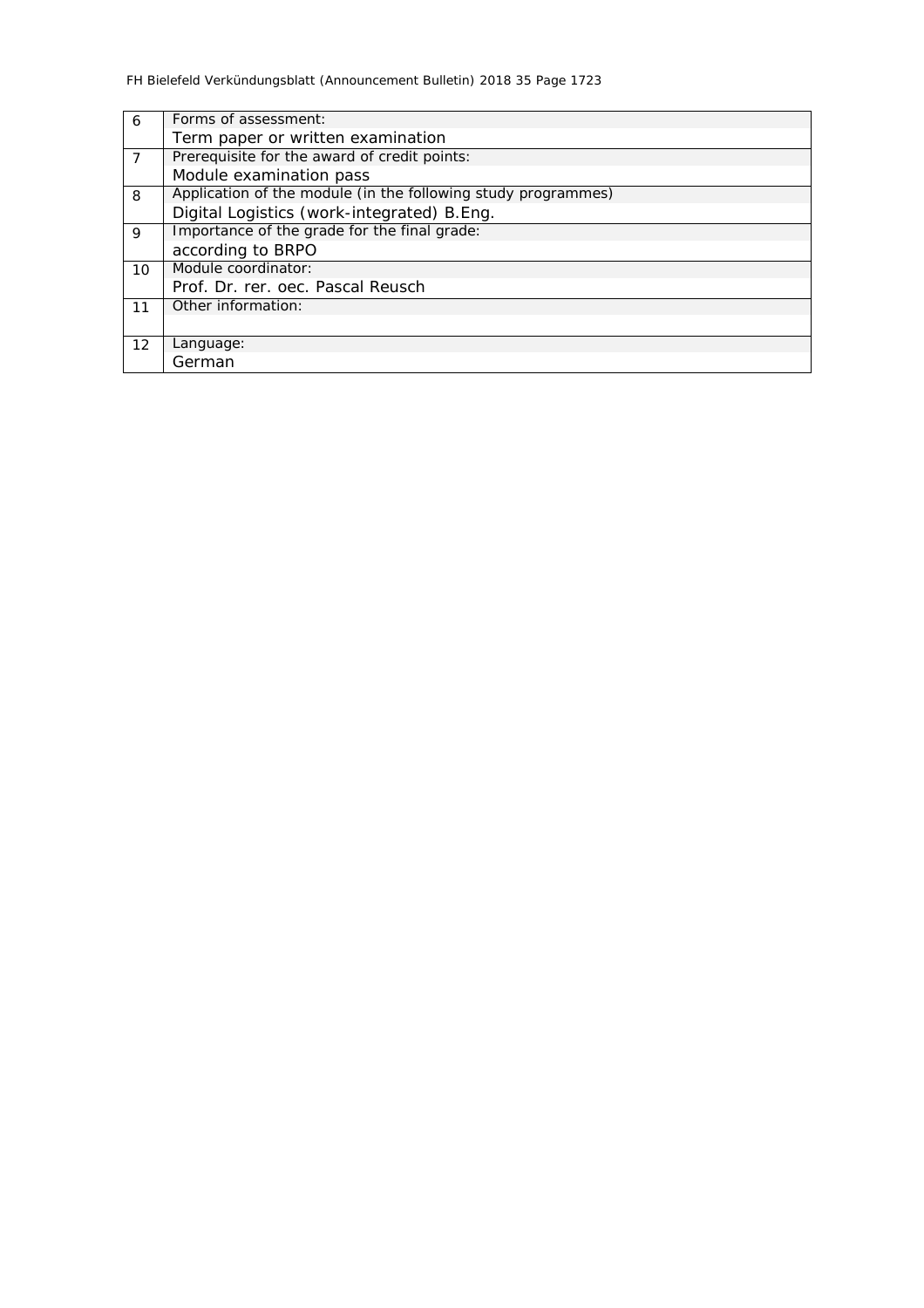|              |                                                                                                                                                                                                                                                                                                                                                                                                                                                                                                                                                                                                                                                                                                                                                                                                                                                                                                                                                                                                                                                                                                                                                    | <b>Innovation and Project Management</b>                                                                                                                                                                                                                                                                                                                                                                                                                                                                                      |  |                                    |                         |                            |                                                               |                             |                  |                  | <b>IPM</b>     |        |
|--------------|----------------------------------------------------------------------------------------------------------------------------------------------------------------------------------------------------------------------------------------------------------------------------------------------------------------------------------------------------------------------------------------------------------------------------------------------------------------------------------------------------------------------------------------------------------------------------------------------------------------------------------------------------------------------------------------------------------------------------------------------------------------------------------------------------------------------------------------------------------------------------------------------------------------------------------------------------------------------------------------------------------------------------------------------------------------------------------------------------------------------------------------------------|-------------------------------------------------------------------------------------------------------------------------------------------------------------------------------------------------------------------------------------------------------------------------------------------------------------------------------------------------------------------------------------------------------------------------------------------------------------------------------------------------------------------------------|--|------------------------------------|-------------------------|----------------------------|---------------------------------------------------------------|-----------------------------|------------------|------------------|----------------|--------|
| number:      | Identification                                                                                                                                                                                                                                                                                                                                                                                                                                                                                                                                                                                                                                                                                                                                                                                                                                                                                                                                                                                                                                                                                                                                     | Workload:                                                                                                                                                                                                                                                                                                                                                                                                                                                                                                                     |  | Credits:                           |                         |                            | Study semester:                                               | offer                       |                  | Frequency of the | Duration:      |        |
| 3211         |                                                                                                                                                                                                                                                                                                                                                                                                                                                                                                                                                                                                                                                                                                                                                                                                                                                                                                                                                                                                                                                                                                                                                    | 150 h                                                                                                                                                                                                                                                                                                                                                                                                                                                                                                                         |  | 5                                  |                         | 3rd/4th/5th/7<br>th sem.   |                                                               | each semester               |                  | 1 semester       |                |        |
| $\mathbf{1}$ | Course:<br>Lecture                                                                                                                                                                                                                                                                                                                                                                                                                                                                                                                                                                                                                                                                                                                                                                                                                                                                                                                                                                                                                                                                                                                                 |                                                                                                                                                                                                                                                                                                                                                                                                                                                                                                                               |  | Planned group sizes<br>60 students | Scope<br>$\overline{2}$ | <b>SCH</b>                 | Actual contact<br>time $/$<br>classroom<br>teaching<br>0<br>h |                             | Self-study<br>56 | h                |                |        |
|              |                                                                                                                                                                                                                                                                                                                                                                                                                                                                                                                                                                                                                                                                                                                                                                                                                                                                                                                                                                                                                                                                                                                                                    | Tuition in seminars                                                                                                                                                                                                                                                                                                                                                                                                                                                                                                           |  | 30 students                        |                         | $\Omega$                   | <b>SCH</b>                                                    | $\Omega$                    |                  | h                | $\mathbf 0$    | h      |
|              | Exercise<br>Practical or                                                                                                                                                                                                                                                                                                                                                                                                                                                                                                                                                                                                                                                                                                                                                                                                                                                                                                                                                                                                                                                                                                                           |                                                                                                                                                                                                                                                                                                                                                                                                                                                                                                                               |  | 20 students<br>15 students         |                         | $\overline{2}$<br>$\Omega$ | <b>SCH</b><br><b>SCH</b>                                      | $\overline{16}$<br>$\Omega$ |                  | h<br>h           | 62<br>$\Omega$ | h<br>h |
|              | seminar<br>study                                                                                                                                                                                                                                                                                                                                                                                                                                                                                                                                                                                                                                                                                                                                                                                                                                                                                                                                                                                                                                                                                                                                   | Supervised self-                                                                                                                                                                                                                                                                                                                                                                                                                                                                                                              |  | 60 students                        |                         | $\mathbf{1}$               | <b>SCH</b>                                                    | 16                          |                  | h                | $\Omega$       | h      |
| 2            |                                                                                                                                                                                                                                                                                                                                                                                                                                                                                                                                                                                                                                                                                                                                                                                                                                                                                                                                                                                                                                                                                                                                                    | Learning outcomes/competences:                                                                                                                                                                                                                                                                                                                                                                                                                                                                                                |  |                                    |                         |                            |                                                               |                             |                  |                  |                |        |
| 3            | Students:<br>are prepared to lead product development and innovation projects and<br>$\bullet$<br>teams to success in terms of holistic and strategically oriented project<br>management (also including agile methods).<br>understand the basics of project management and can use the elementary<br>$\bullet$<br>technical vocabulary.<br>can explain the most important instruments of project management.<br>$\bullet$<br>are able to lead/manage a project in a given process-organisational<br>$\bullet$<br>project organisation.<br>are able to develop and specifically use control options for different project<br>$\bullet$<br>phases (controlling of the degree of completion, cost controlling).<br>can explain the specifics of team building and project management.<br>$\bullet$<br>can carry out the moderation of team meetings projects.<br>$\bullet$<br>know instruments of IT-supported project management.<br>$\bullet$<br>can explain the importance of corporate goals and are able to distinguish<br>$\bullet$<br>between different leadership cultures.<br>can name essential aspects of industrial property protection. |                                                                                                                                                                                                                                                                                                                                                                                                                                                                                                                               |  |                                    |                         |                            |                                                               |                             |                  |                  |                |        |
|              | Contents:<br>٠<br>٠<br>$\bullet$                                                                                                                                                                                                                                                                                                                                                                                                                                                                                                                                                                                                                                                                                                                                                                                                                                                                                                                                                                                                                                                                                                                   | Basics of project management (terms/methods/instruments)<br>Project phase models and planning systems (project preparation, project<br>planning, project implementation, project completion)<br>Agile project management<br>Forms of project organisation<br>Innovation and change management, self-management<br>Project planning (project structure plan/cost plan/resource plan/time<br>plan)<br>Project documentation/project controlling<br>Risk management<br>Special features of use of methods in innovation projects |  |                                    |                         |                            |                                                               |                             |                  |                  |                |        |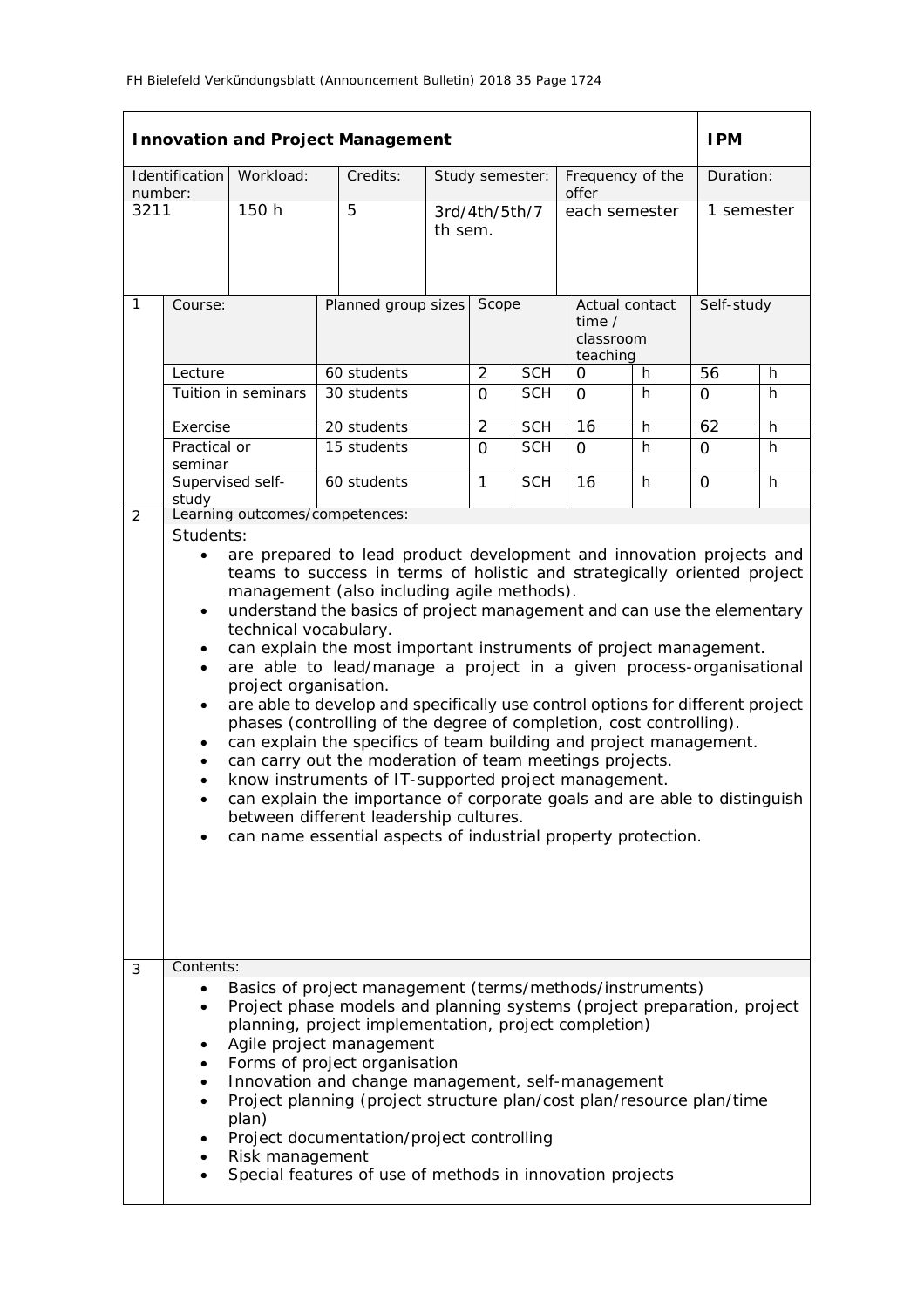|                | (Strategic preparation / initiation, planning, monitoring and control of<br>innovation projects)<br>Leading project and innovation teams (social structures, special<br>$\bullet$<br>communication situations in projects, real and virtual project work,<br>problem analysis and concepts for action)<br>Stakeholder management (factors influencing the successful<br>$\bullet$<br>management of projects)<br>Methods of idea generation (creativity techniques etc.)<br>Trainings and workshops on selected technical examples<br>Basic aspects of industrial property protection |  |  |  |  |  |  |  |  |  |
|----------------|--------------------------------------------------------------------------------------------------------------------------------------------------------------------------------------------------------------------------------------------------------------------------------------------------------------------------------------------------------------------------------------------------------------------------------------------------------------------------------------------------------------------------------------------------------------------------------------|--|--|--|--|--|--|--|--|--|
| $\overline{4}$ | Forms of teaching:                                                                                                                                                                                                                                                                                                                                                                                                                                                                                                                                                                   |  |  |  |  |  |  |  |  |  |
|                | Learning units for self-study, classroom sessions in the form of exercises                                                                                                                                                                                                                                                                                                                                                                                                                                                                                                           |  |  |  |  |  |  |  |  |  |
| 5              | Participation requirements:                                                                                                                                                                                                                                                                                                                                                                                                                                                                                                                                                          |  |  |  |  |  |  |  |  |  |
|                | Formal:                                                                                                                                                                                                                                                                                                                                                                                                                                                                                                                                                                              |  |  |  |  |  |  |  |  |  |
|                | Content:                                                                                                                                                                                                                                                                                                                                                                                                                                                                                                                                                                             |  |  |  |  |  |  |  |  |  |
| 6              | Forms of assessment:                                                                                                                                                                                                                                                                                                                                                                                                                                                                                                                                                                 |  |  |  |  |  |  |  |  |  |
|                | Term paper, written examination, project work or oral examination<br>Prerequisite for the award of credit points:                                                                                                                                                                                                                                                                                                                                                                                                                                                                    |  |  |  |  |  |  |  |  |  |
| $\overline{7}$ | Module examination pass                                                                                                                                                                                                                                                                                                                                                                                                                                                                                                                                                              |  |  |  |  |  |  |  |  |  |
| 8              | Application of the module (in the following study programmes)                                                                                                                                                                                                                                                                                                                                                                                                                                                                                                                        |  |  |  |  |  |  |  |  |  |
|                | Digital Logistics (work-integrated) B.Eng., Digital Technologies (work-                                                                                                                                                                                                                                                                                                                                                                                                                                                                                                              |  |  |  |  |  |  |  |  |  |
|                | integrated) B.Eng., Mechatronics/Automation (work-integrated) B.Eng.,                                                                                                                                                                                                                                                                                                                                                                                                                                                                                                                |  |  |  |  |  |  |  |  |  |
|                | Product-Service Engineering (work-integrated) B. Eng. and Industrial                                                                                                                                                                                                                                                                                                                                                                                                                                                                                                                 |  |  |  |  |  |  |  |  |  |
|                | Engineering and Management (work-integrated) B.Eng.                                                                                                                                                                                                                                                                                                                                                                                                                                                                                                                                  |  |  |  |  |  |  |  |  |  |
| 9              | Importance of the grade for the final grade:                                                                                                                                                                                                                                                                                                                                                                                                                                                                                                                                         |  |  |  |  |  |  |  |  |  |
|                | according to BRPO                                                                                                                                                                                                                                                                                                                                                                                                                                                                                                                                                                    |  |  |  |  |  |  |  |  |  |
| 10             | Module coordinator:                                                                                                                                                                                                                                                                                                                                                                                                                                                                                                                                                                  |  |  |  |  |  |  |  |  |  |
|                | Prof. Dr.-Ing. Michael Fahrig                                                                                                                                                                                                                                                                                                                                                                                                                                                                                                                                                        |  |  |  |  |  |  |  |  |  |
| 11             | Other information:                                                                                                                                                                                                                                                                                                                                                                                                                                                                                                                                                                   |  |  |  |  |  |  |  |  |  |
|                |                                                                                                                                                                                                                                                                                                                                                                                                                                                                                                                                                                                      |  |  |  |  |  |  |  |  |  |
| 12             | Language:                                                                                                                                                                                                                                                                                                                                                                                                                                                                                                                                                                            |  |  |  |  |  |  |  |  |  |
|                | German                                                                                                                                                                                                                                                                                                                                                                                                                                                                                                                                                                               |  |  |  |  |  |  |  |  |  |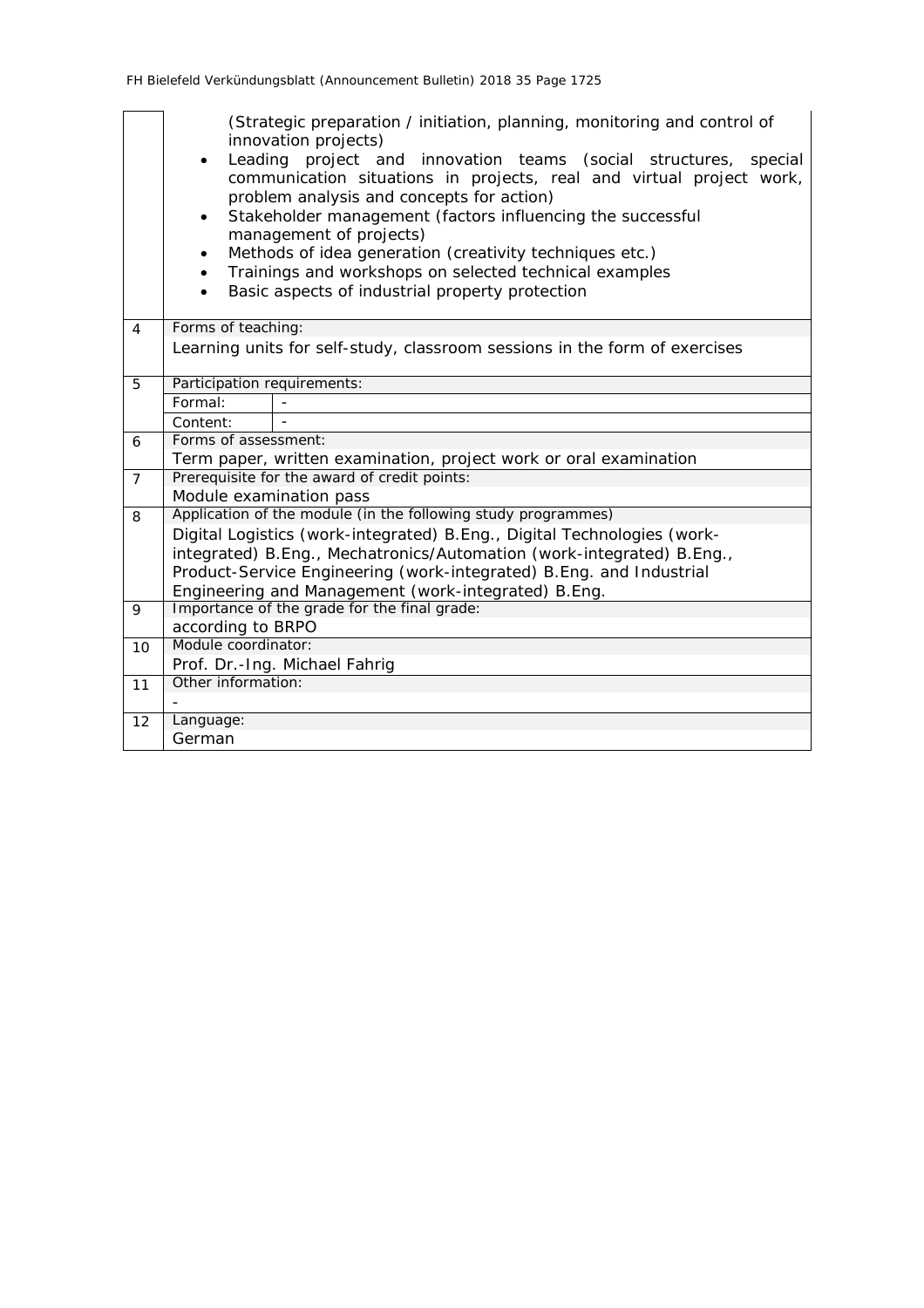|                 |                                                                                                                                                                                                                                                                                                                                                                                                                                                                      | <b>Intercultural Communication</b> |                                                                                                                   |                     |                 |            |                                 |    | <b>IKP</b>      |    |
|-----------------|----------------------------------------------------------------------------------------------------------------------------------------------------------------------------------------------------------------------------------------------------------------------------------------------------------------------------------------------------------------------------------------------------------------------------------------------------------------------|------------------------------------|-------------------------------------------------------------------------------------------------------------------|---------------------|-----------------|------------|---------------------------------|----|-----------------|----|
|                 | Identification                                                                                                                                                                                                                                                                                                                                                                                                                                                       | Workload:                          | Credits:                                                                                                          |                     | Study semester: |            | Frequency of the                |    | Duration:       |    |
| number:<br>3212 |                                                                                                                                                                                                                                                                                                                                                                                                                                                                      | 150h                               | 5                                                                                                                 | 6th sem.            |                 |            | offer<br>Annual                 |    | 1 semester      |    |
|                 |                                                                                                                                                                                                                                                                                                                                                                                                                                                                      |                                    |                                                                                                                   |                     |                 |            | (Summer)                        |    |                 |    |
| 1               | Course:                                                                                                                                                                                                                                                                                                                                                                                                                                                              |                                    |                                                                                                                   | Planned group sizes |                 |            | Actual contact<br>time $\prime$ |    | Self-study      |    |
|                 |                                                                                                                                                                                                                                                                                                                                                                                                                                                                      |                                    |                                                                                                                   |                     |                 |            | classroom<br>teaching           |    |                 |    |
|                 | Lecture                                                                                                                                                                                                                                                                                                                                                                                                                                                              |                                    | 60 students                                                                                                       |                     | 1               | <b>SCH</b> | 0                               | h  | 28              | h  |
|                 |                                                                                                                                                                                                                                                                                                                                                                                                                                                                      | Tuition in seminars                | 30 students                                                                                                       |                     | $\Omega$        | <b>SCH</b> | $\Omega$                        | h. | $\Omega$        | h. |
|                 | Exercise                                                                                                                                                                                                                                                                                                                                                                                                                                                             |                                    | 20 students                                                                                                       |                     | $\overline{3}$  | <b>SCH</b> | $\overline{24}$                 | h  | $\overline{74}$ | h  |
|                 | Practical or<br>seminar                                                                                                                                                                                                                                                                                                                                                                                                                                              |                                    | 15 students                                                                                                       |                     | $\Omega$        | <b>SCH</b> | $\Omega$                        | h  | $\Omega$        | h  |
|                 | Supervised self-<br>study                                                                                                                                                                                                                                                                                                                                                                                                                                            |                                    | 60 students                                                                                                       |                     | 1.5             | <b>SCH</b> | 24                              | h  | $\Omega$        | h  |
| 2               |                                                                                                                                                                                                                                                                                                                                                                                                                                                                      |                                    | Learning outcomes/competences:                                                                                    |                     |                 |            |                                 |    |                 |    |
|                 | The students are able to classify the most important terms, theories and models<br>of intercultural management, have developed a deeper understanding of their<br>own and foreign cultural imprints and understand how culture influences the<br>perception individually and collectively and thus also shapes the perception<br>processes in the world of work. Students can take intercultural aspects into<br>account in communicative processes in working life. |                                    |                                                                                                                   |                     |                 |            |                                 |    |                 |    |
| 3               | Contents:                                                                                                                                                                                                                                                                                                                                                                                                                                                            |                                    |                                                                                                                   |                     |                 |            |                                 |    |                 |    |
|                 | $\bullet$                                                                                                                                                                                                                                                                                                                                                                                                                                                            |                                    | Multiculturalism: Phenomenon of a globalised economy                                                              |                     |                 |            |                                 |    |                 |    |
|                 | $\bullet$<br>$\bullet$                                                                                                                                                                                                                                                                                                                                                                                                                                               | <b>Cultural dimensions</b>         | Gender and diversity aspects                                                                                      |                     |                 |            |                                 |    |                 |    |
|                 | $\bullet$                                                                                                                                                                                                                                                                                                                                                                                                                                                            | Corporate culture                  |                                                                                                                   |                     |                 |            |                                 |    |                 |    |
|                 |                                                                                                                                                                                                                                                                                                                                                                                                                                                                      |                                    | Typical application situations and concrete national cultures                                                     |                     |                 |            |                                 |    |                 |    |
| 4               |                                                                                                                                                                                                                                                                                                                                                                                                                                                                      | Forms of teaching:                 |                                                                                                                   |                     |                 |            |                                 |    |                 |    |
|                 |                                                                                                                                                                                                                                                                                                                                                                                                                                                                      |                                    | Learning units for self-study, classroom sessions in the form of exercises                                        |                     |                 |            |                                 |    |                 |    |
| 5               |                                                                                                                                                                                                                                                                                                                                                                                                                                                                      | Participation requirements:        |                                                                                                                   |                     |                 |            |                                 |    |                 |    |
|                 | Formal:                                                                                                                                                                                                                                                                                                                                                                                                                                                              |                                    |                                                                                                                   |                     |                 |            |                                 |    |                 |    |
|                 | Content:                                                                                                                                                                                                                                                                                                                                                                                                                                                             |                                    |                                                                                                                   |                     |                 |            |                                 |    |                 |    |
| 6               |                                                                                                                                                                                                                                                                                                                                                                                                                                                                      | Forms of assessment:               |                                                                                                                   |                     |                 |            |                                 |    |                 |    |
| $\overline{7}$  |                                                                                                                                                                                                                                                                                                                                                                                                                                                                      |                                    | Term paper, written examination, project work or oral examination<br>Prerequisite for the award of credit points: |                     |                 |            |                                 |    |                 |    |
|                 |                                                                                                                                                                                                                                                                                                                                                                                                                                                                      | Module examination pass            |                                                                                                                   |                     |                 |            |                                 |    |                 |    |
| 8               |                                                                                                                                                                                                                                                                                                                                                                                                                                                                      |                                    | Application of the module (in the following study programmes)                                                     |                     |                 |            |                                 |    |                 |    |
|                 |                                                                                                                                                                                                                                                                                                                                                                                                                                                                      |                                    | Digital Logistics (work-integrated) B.Eng.                                                                        |                     |                 |            |                                 |    |                 |    |
| 9               |                                                                                                                                                                                                                                                                                                                                                                                                                                                                      | according to BRPO                  | Importance of the grade for the final grade:                                                                      |                     |                 |            |                                 |    |                 |    |
| 10              |                                                                                                                                                                                                                                                                                                                                                                                                                                                                      | Module coordinator:                |                                                                                                                   |                     |                 |            |                                 |    |                 |    |
|                 |                                                                                                                                                                                                                                                                                                                                                                                                                                                                      | Economist Ulrike Franke            |                                                                                                                   |                     |                 |            |                                 |    |                 |    |
| 11              |                                                                                                                                                                                                                                                                                                                                                                                                                                                                      | Other information:                 |                                                                                                                   |                     |                 |            |                                 |    |                 |    |
| 12              | Language:                                                                                                                                                                                                                                                                                                                                                                                                                                                            |                                    |                                                                                                                   |                     |                 |            |                                 |    |                 |    |
|                 | German                                                                                                                                                                                                                                                                                                                                                                                                                                                               |                                    |                                                                                                                   |                     |                 |            |                                 |    |                 |    |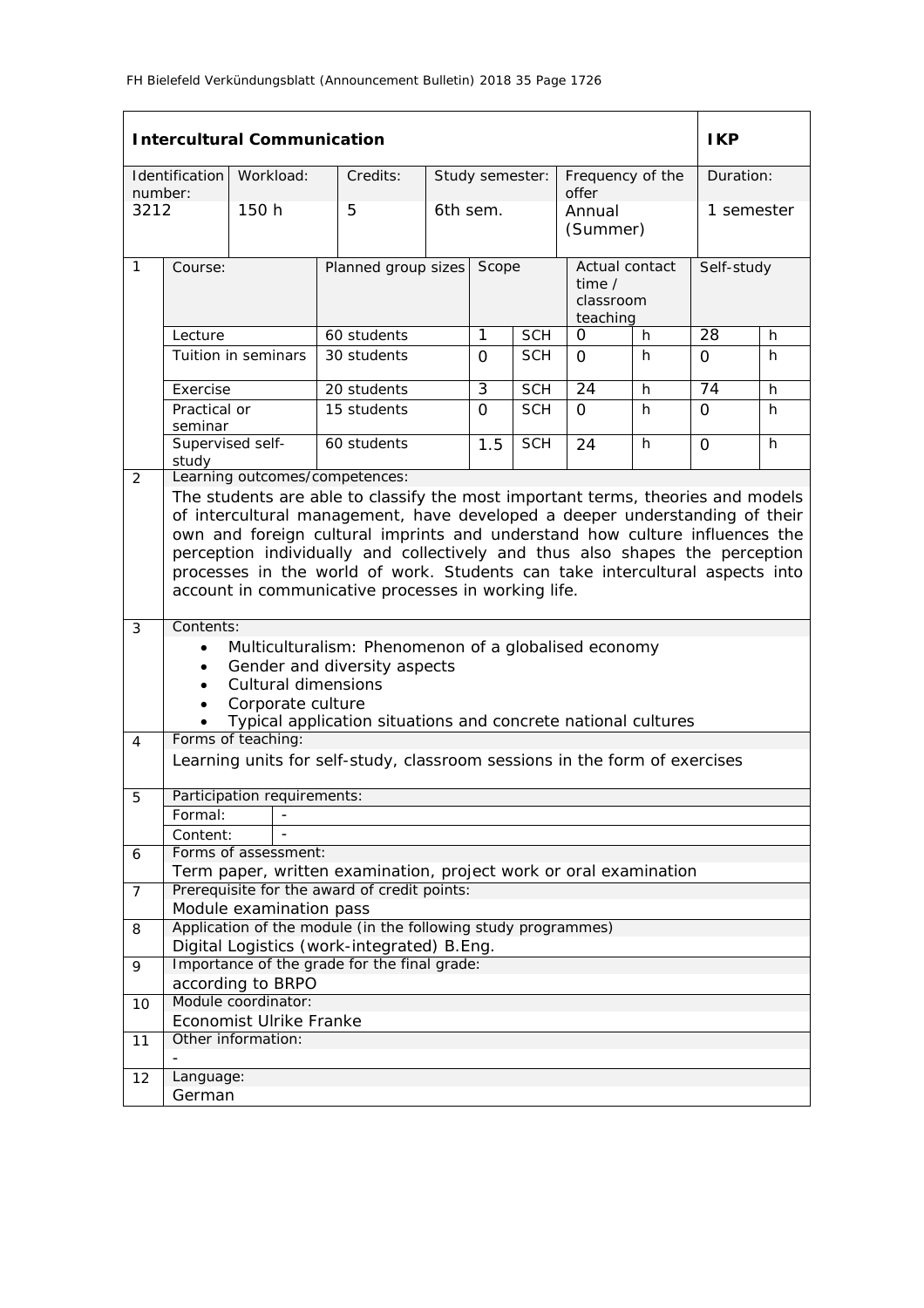|                | Colloquium                                                                                                                                                                                                                                                                                                                                                                                       |                                                 |                                                                                                                                                                                                                                                                                                       |                           |          |                 |                           |                             | <b>KOL</b> |            |
|----------------|--------------------------------------------------------------------------------------------------------------------------------------------------------------------------------------------------------------------------------------------------------------------------------------------------------------------------------------------------------------------------------------------------|-------------------------------------------------|-------------------------------------------------------------------------------------------------------------------------------------------------------------------------------------------------------------------------------------------------------------------------------------------------------|---------------------------|----------|-----------------|---------------------------|-----------------------------|------------|------------|
| number:        | <b>Identification</b>                                                                                                                                                                                                                                                                                                                                                                            | Workload:                                       | Credits:                                                                                                                                                                                                                                                                                              |                           |          | Study semester: | Frequency of the<br>offer |                             | Duration:  |            |
| 3134           |                                                                                                                                                                                                                                                                                                                                                                                                  | 90 h                                            | 3                                                                                                                                                                                                                                                                                                     |                           | 7th sem. |                 | Annual<br>(Summer)        |                             | 1 semester |            |
| $\mathbf{1}$   | Course:                                                                                                                                                                                                                                                                                                                                                                                          |                                                 |                                                                                                                                                                                                                                                                                                       | Planned group sizes Scope |          |                 | time $/$<br>teaching      | Actual contact<br>classroom |            | Self-study |
|                | Lecture                                                                                                                                                                                                                                                                                                                                                                                          |                                                 | 60 students                                                                                                                                                                                                                                                                                           |                           | $\Omega$ | <b>SCH</b>      | 0                         | h.                          | 90         | h.         |
|                |                                                                                                                                                                                                                                                                                                                                                                                                  | Tuition in seminars                             | 30 students                                                                                                                                                                                                                                                                                           |                           | $\Omega$ | <b>SCH</b>      | 0                         | h.                          | $\Omega$   | h          |
|                | Exercise                                                                                                                                                                                                                                                                                                                                                                                         |                                                 | 20 students                                                                                                                                                                                                                                                                                           |                           | 0        | <b>SCH</b>      | 0                         | h.                          | 0          | h.         |
|                | Practical or<br>seminar                                                                                                                                                                                                                                                                                                                                                                          |                                                 | 15 students                                                                                                                                                                                                                                                                                           |                           | 0        | <b>SCH</b>      | O                         | h.                          | 0          | h.         |
| 2              | Supervised self-<br>study                                                                                                                                                                                                                                                                                                                                                                        |                                                 | 60 students<br>Learning outcomes/competences:                                                                                                                                                                                                                                                         |                           | $\Omega$ | <b>SCH</b>      | $\Omega$                  | h                           | $\Omega$   | h.         |
|                | In the colloquium, students demonstrate that they are able to present the results<br>of the bachelor thesis, its subject-specific foundations, its interdisciplinary<br>and justify them<br>its extra-subject references<br>orally<br>connections<br>and<br>independently. Students can critically question the results of their work and are<br>able to assess their significance for practice. |                                                 |                                                                                                                                                                                                                                                                                                       |                           |          |                 |                           |                             |            |            |
| 3              | Contents:                                                                                                                                                                                                                                                                                                                                                                                        |                                                 |                                                                                                                                                                                                                                                                                                       |                           |          |                 |                           |                             |            |            |
|                | The colloquium complements the bachelor thesis and is to be assessed<br>independently.<br>Content of the thesis according to the topic<br>Disputation on the procedure in the preparation of the thesis and the issues that                                                                                                                                                                      |                                                 |                                                                                                                                                                                                                                                                                                       |                           |          |                 |                           |                             |            |            |
|                |                                                                                                                                                                                                                                                                                                                                                                                                  |                                                 | arose in the context of the thesis.                                                                                                                                                                                                                                                                   |                           |          |                 |                           |                             |            |            |
| $\overline{4}$ |                                                                                                                                                                                                                                                                                                                                                                                                  | Forms of teaching:                              |                                                                                                                                                                                                                                                                                                       |                           |          |                 |                           |                             |            |            |
| 5              |                                                                                                                                                                                                                                                                                                                                                                                                  | Oral examination<br>Participation requirements: |                                                                                                                                                                                                                                                                                                       |                           |          |                 |                           |                             |            |            |
|                | Formal:                                                                                                                                                                                                                                                                                                                                                                                          |                                                 | All modules of the study programme must be successfully<br>completed. The bachelor thesis must be successfully completed.                                                                                                                                                                             |                           |          |                 |                           |                             |            |            |
|                | Content:                                                                                                                                                                                                                                                                                                                                                                                         |                                                 | Treatment of the bachelor thesis                                                                                                                                                                                                                                                                      |                           |          |                 |                           |                             |            |            |
| 6              |                                                                                                                                                                                                                                                                                                                                                                                                  | Forms of assessment:                            |                                                                                                                                                                                                                                                                                                       |                           |          |                 |                           |                             |            |            |
|                |                                                                                                                                                                                                                                                                                                                                                                                                  | Oral examination                                |                                                                                                                                                                                                                                                                                                       |                           |          |                 |                           |                             |            |            |
| 7              |                                                                                                                                                                                                                                                                                                                                                                                                  |                                                 | Prerequisite for the award of credit points:                                                                                                                                                                                                                                                          |                           |          |                 |                           |                             |            |            |
| 8              |                                                                                                                                                                                                                                                                                                                                                                                                  | (work-integrated) B.Eng.                        | Application of the module (in the following study programmes)<br>Digital Logistics (work-integrated) B.Eng., Digital Technologies (work-integrated)<br>B.Eng., Mechatronics /Automation (work-integrated) B.Eng., Product-Service<br>Engineering (work-integrated) B. Eng. and Industrial Engineering |                           |          |                 |                           |                             |            |            |
| 9              |                                                                                                                                                                                                                                                                                                                                                                                                  |                                                 | Importance of the grade for the final grade:                                                                                                                                                                                                                                                          |                           |          |                 |                           |                             |            |            |
| 10             |                                                                                                                                                                                                                                                                                                                                                                                                  | according to BRPO<br>Module coordinator:        |                                                                                                                                                                                                                                                                                                       |                           |          |                 |                           |                             |            |            |
|                | N. N.                                                                                                                                                                                                                                                                                                                                                                                            |                                                 |                                                                                                                                                                                                                                                                                                       |                           |          |                 |                           |                             |            |            |
| 11             |                                                                                                                                                                                                                                                                                                                                                                                                  | Other information:                              |                                                                                                                                                                                                                                                                                                       |                           |          |                 |                           |                             |            |            |
| 12             | Language:                                                                                                                                                                                                                                                                                                                                                                                        |                                                 |                                                                                                                                                                                                                                                                                                       |                           |          |                 |                           |                             |            |            |
|                | German                                                                                                                                                                                                                                                                                                                                                                                           |                                                 |                                                                                                                                                                                                                                                                                                       |                           |          |                 |                           |                             |            |            |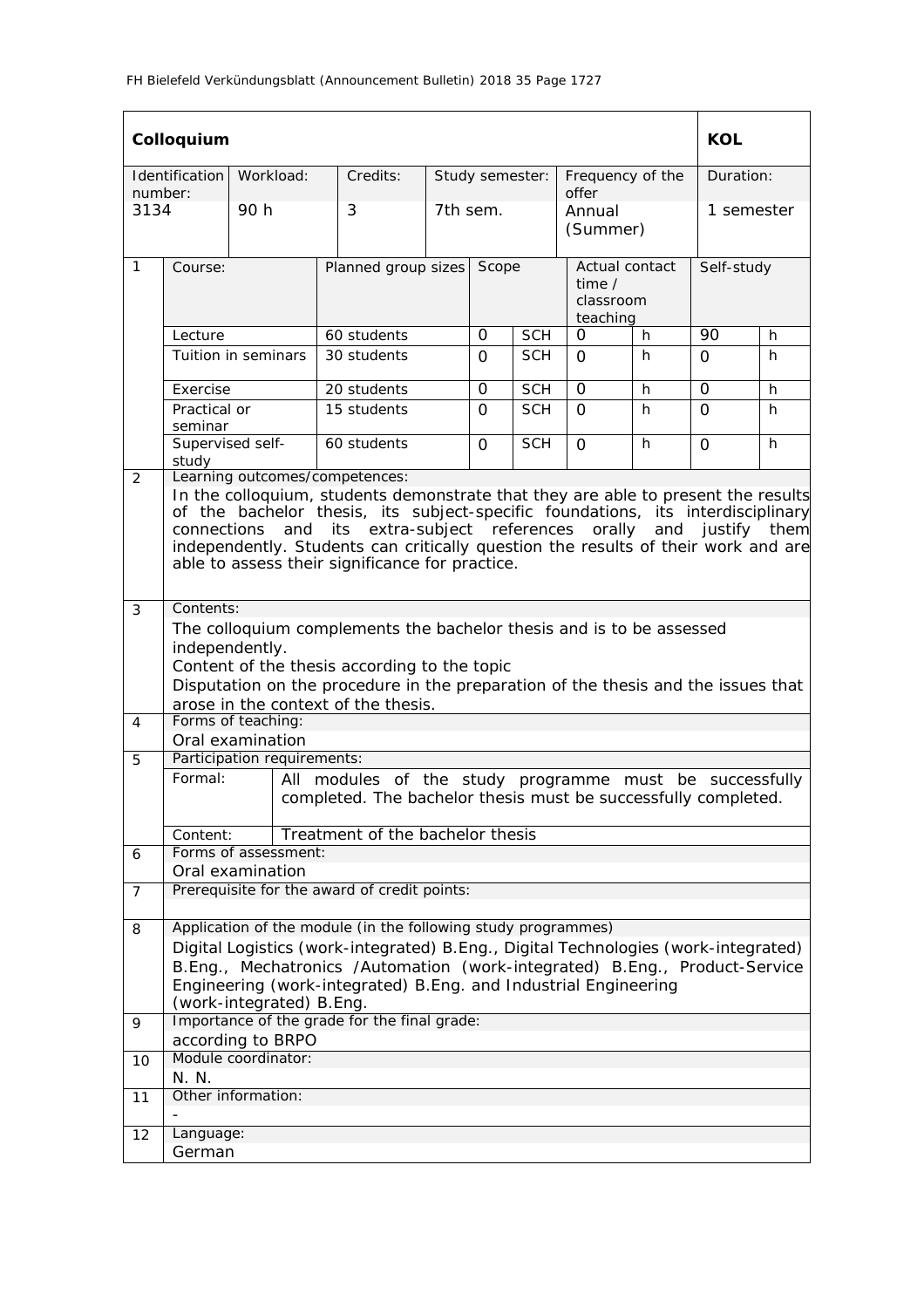| <b>Lean Production</b>                 |                                                                                                                                                                                                                                                                                                                                                                                                                                                                                                                                                                                                                                                                                                                                                                                                                                                                                                                                                                                                                                                                                                                                                                                                                                         |                     |                     |  |                              |                           |                                                     |           | <b>LPM</b>      |    |
|----------------------------------------|-----------------------------------------------------------------------------------------------------------------------------------------------------------------------------------------------------------------------------------------------------------------------------------------------------------------------------------------------------------------------------------------------------------------------------------------------------------------------------------------------------------------------------------------------------------------------------------------------------------------------------------------------------------------------------------------------------------------------------------------------------------------------------------------------------------------------------------------------------------------------------------------------------------------------------------------------------------------------------------------------------------------------------------------------------------------------------------------------------------------------------------------------------------------------------------------------------------------------------------------|---------------------|---------------------|--|------------------------------|---------------------------|-----------------------------------------------------|-----------|-----------------|----|
| Workload:<br>Identification<br>number: |                                                                                                                                                                                                                                                                                                                                                                                                                                                                                                                                                                                                                                                                                                                                                                                                                                                                                                                                                                                                                                                                                                                                                                                                                                         | Credits:            |                     |  | Study semester:              | Frequency of the<br>offer |                                                     | Duration: |                 |    |
| 3215<br>150 h                          |                                                                                                                                                                                                                                                                                                                                                                                                                                                                                                                                                                                                                                                                                                                                                                                                                                                                                                                                                                                                                                                                                                                                                                                                                                         |                     | 5<br>4th            |  | 6th<br>or<br>semester        |                           | Annual<br>(Summer)                                  |           | 1 semester      |    |
| $\mathbf{1}$                           | Course:                                                                                                                                                                                                                                                                                                                                                                                                                                                                                                                                                                                                                                                                                                                                                                                                                                                                                                                                                                                                                                                                                                                                                                                                                                 |                     | Planned group sizes |  | Scope                        |                           | Actual contact<br>time $/$<br>classroom<br>teaching |           | Self-study      |    |
|                                        | Lecture                                                                                                                                                                                                                                                                                                                                                                                                                                                                                                                                                                                                                                                                                                                                                                                                                                                                                                                                                                                                                                                                                                                                                                                                                                 |                     | 60 students         |  | $\overline{2}$<br><b>SCH</b> |                           | $\mathbf 0$<br>h                                    |           | $\overline{56}$ | h  |
|                                        |                                                                                                                                                                                                                                                                                                                                                                                                                                                                                                                                                                                                                                                                                                                                                                                                                                                                                                                                                                                                                                                                                                                                                                                                                                         | Tuition in seminars | 30 students         |  | $\Omega$                     | <b>SCH</b>                | $\Omega$                                            | h         | $\mathsf{O}$    | h  |
|                                        | Exercise                                                                                                                                                                                                                                                                                                                                                                                                                                                                                                                                                                                                                                                                                                                                                                                                                                                                                                                                                                                                                                                                                                                                                                                                                                |                     | 20 students         |  | $\overline{2}$               | <b>SCH</b>                | 16                                                  | h         | 62              | h  |
|                                        | Practical or<br>seminar                                                                                                                                                                                                                                                                                                                                                                                                                                                                                                                                                                                                                                                                                                                                                                                                                                                                                                                                                                                                                                                                                                                                                                                                                 |                     | 15 students         |  | $\Omega$                     | <b>SCH</b>                | $\Omega$                                            | h         | 0               | h. |
|                                        | Supervised self-<br>study                                                                                                                                                                                                                                                                                                                                                                                                                                                                                                                                                                                                                                                                                                                                                                                                                                                                                                                                                                                                                                                                                                                                                                                                               |                     | 60 students         |  | $\mathbf{1}$                 | <b>SCH</b>                | 16                                                  | h         | $\Omega$        | h. |
| 2                                      | Learning outcomes/competences:<br>Students:                                                                                                                                                                                                                                                                                                                                                                                                                                                                                                                                                                                                                                                                                                                                                                                                                                                                                                                                                                                                                                                                                                                                                                                             |                     |                     |  |                              |                           |                                                     |           |                 |    |
| 3                                      | can independently apply selected lean methods from the areas of<br>$\bullet$<br>production, administration and development.<br>can document production processes in a structured manner and identify<br>potential for improvement in the process flow as well as derive measures<br>for optimisation.<br>can implement the methods of "leadership on the ground" and establish<br>constructive cooperation in a team of production workers.<br>Contents:<br>Vision of a Lean Company<br>Problem solving techniques and strategies<br>$\bullet$<br>Effects of lean management methods<br>$\bullet$<br>Value stream mapping / value stream design (theory and concrete<br>$\bullet$<br>examples)<br>Production systems using the example of the Toyota Production System<br>Muda (types of waste and their avoidance)<br>Jidoka Principle (Quality in Process Andon, Poka Yoke)<br>Just-in-time principle (Kanban, levelling)<br>One-piece production using the flow principle (one-piece flow)<br>Set-up time reduction (SMED "Single Minute Exchange of Die")<br>Employee participation and responsibility<br>Process standardisation and improvement work (Kaizen)<br>Planning, steering and communicating successful change processes |                     |                     |  |                              |                           |                                                     |           |                 |    |
| 4                                      | Forms of teaching:<br>Learning units for self-study, classroom sessions in the form of exercises                                                                                                                                                                                                                                                                                                                                                                                                                                                                                                                                                                                                                                                                                                                                                                                                                                                                                                                                                                                                                                                                                                                                        |                     |                     |  |                              |                           |                                                     |           |                 |    |
|                                        |                                                                                                                                                                                                                                                                                                                                                                                                                                                                                                                                                                                                                                                                                                                                                                                                                                                                                                                                                                                                                                                                                                                                                                                                                                         |                     |                     |  |                              |                           |                                                     |           |                 |    |
| 5                                      | Participation requirements:                                                                                                                                                                                                                                                                                                                                                                                                                                                                                                                                                                                                                                                                                                                                                                                                                                                                                                                                                                                                                                                                                                                                                                                                             |                     |                     |  |                              |                           |                                                     |           |                 |    |
|                                        | Formal:                                                                                                                                                                                                                                                                                                                                                                                                                                                                                                                                                                                                                                                                                                                                                                                                                                                                                                                                                                                                                                                                                                                                                                                                                                 |                     |                     |  |                              |                           |                                                     |           |                 |    |
|                                        | Content:                                                                                                                                                                                                                                                                                                                                                                                                                                                                                                                                                                                                                                                                                                                                                                                                                                                                                                                                                                                                                                                                                                                                                                                                                                |                     |                     |  |                              |                           |                                                     |           |                 |    |
| 6                                      | Forms of assessment:                                                                                                                                                                                                                                                                                                                                                                                                                                                                                                                                                                                                                                                                                                                                                                                                                                                                                                                                                                                                                                                                                                                                                                                                                    |                     |                     |  |                              |                           |                                                     |           |                 |    |
| $\overline{7}$                         | Term paper, written examination, project work or oral examination<br>Prerequisite for the award of credit points:                                                                                                                                                                                                                                                                                                                                                                                                                                                                                                                                                                                                                                                                                                                                                                                                                                                                                                                                                                                                                                                                                                                       |                     |                     |  |                              |                           |                                                     |           |                 |    |
|                                        | Module examination pass                                                                                                                                                                                                                                                                                                                                                                                                                                                                                                                                                                                                                                                                                                                                                                                                                                                                                                                                                                                                                                                                                                                                                                                                                 |                     |                     |  |                              |                           |                                                     |           |                 |    |
| 8                                      | Application of the module (in the following study programmes)                                                                                                                                                                                                                                                                                                                                                                                                                                                                                                                                                                                                                                                                                                                                                                                                                                                                                                                                                                                                                                                                                                                                                                           |                     |                     |  |                              |                           |                                                     |           |                 |    |
|                                        | Digital Logistics (work-integrated) B. Eng. and Industrial Engineering and<br>Management (work-integrated) B.Eng.                                                                                                                                                                                                                                                                                                                                                                                                                                                                                                                                                                                                                                                                                                                                                                                                                                                                                                                                                                                                                                                                                                                       |                     |                     |  |                              |                           |                                                     |           |                 |    |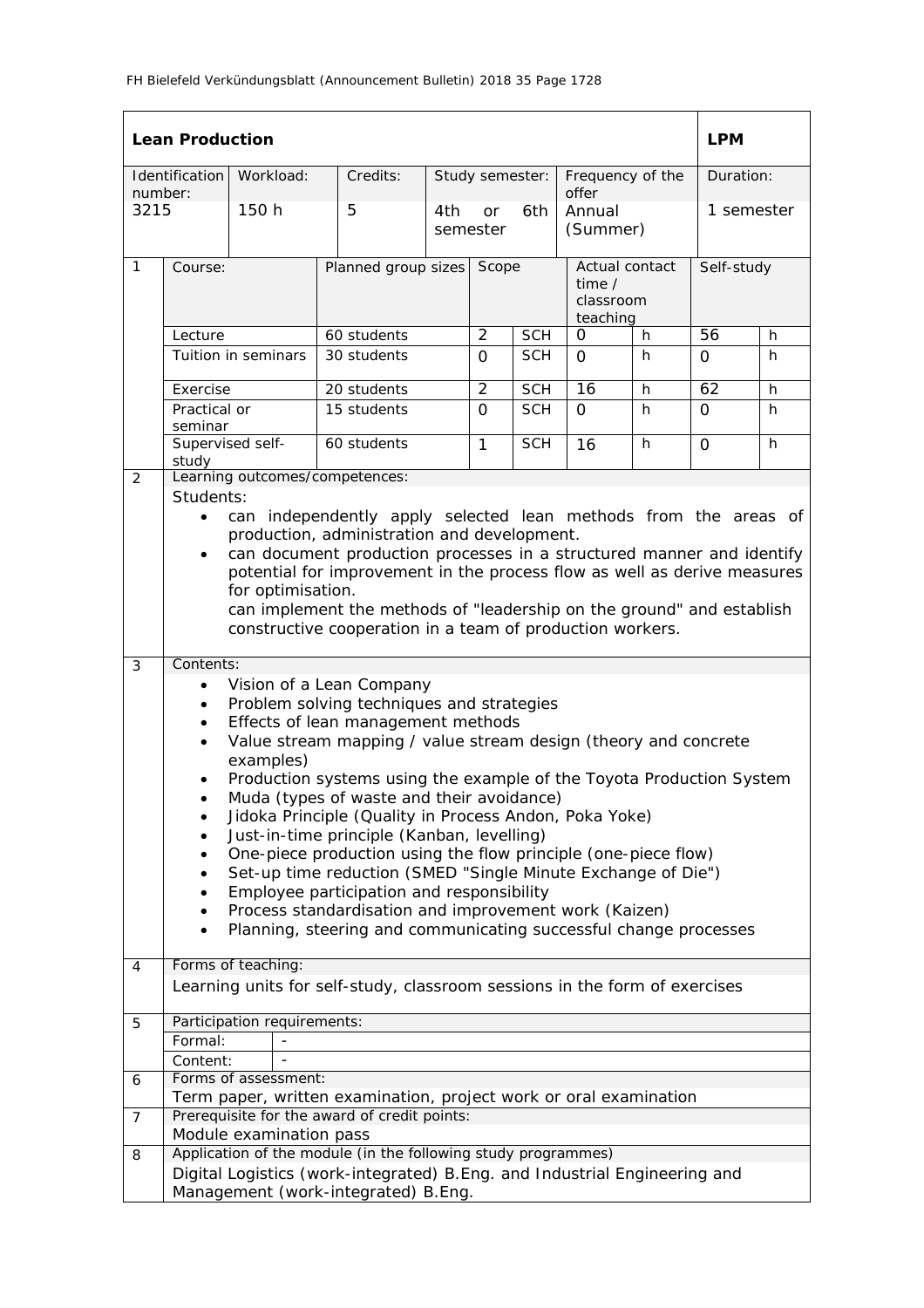| 9  | Importance of the grade for the final grade: |
|----|----------------------------------------------|
|    | according to BRPO                            |
| 10 | Module coordinator:                          |
|    | Prof. Dr. rer. oec. Pascal Reusch            |
|    | Other information:                           |
|    |                                              |
| 12 | Language:                                    |
|    | German                                       |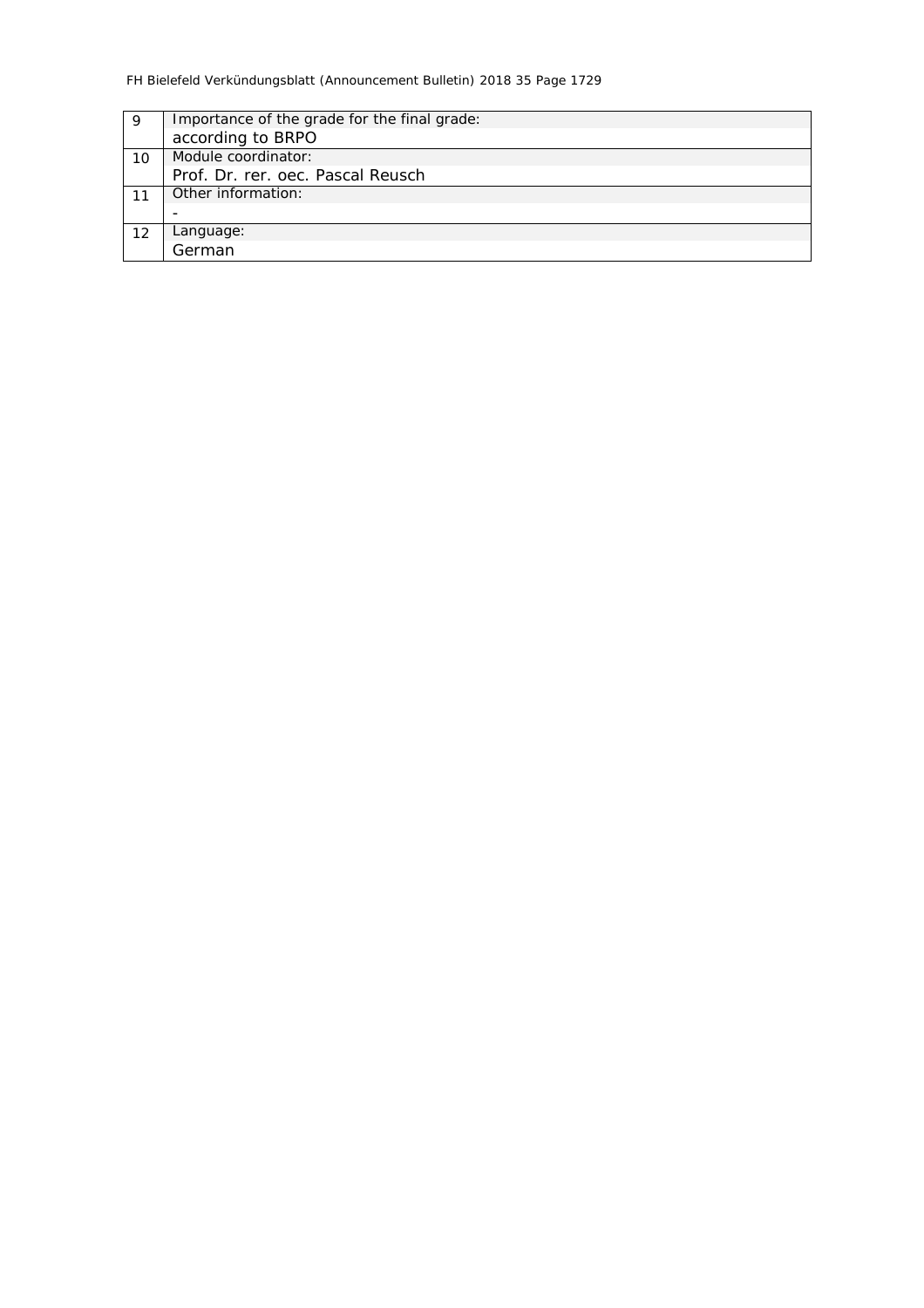|                 |                                                                                                                                                                                                                                                                                                                                                                                                                                                                                                                                                                                                                                                                                                                                                                                                                                                                                                                                                                                                                         | <b>Logistics IT Systems</b> |                                                                              |                           |                |                 |                                                     |   | <b>LES</b> |    |  |
|-----------------|-------------------------------------------------------------------------------------------------------------------------------------------------------------------------------------------------------------------------------------------------------------------------------------------------------------------------------------------------------------------------------------------------------------------------------------------------------------------------------------------------------------------------------------------------------------------------------------------------------------------------------------------------------------------------------------------------------------------------------------------------------------------------------------------------------------------------------------------------------------------------------------------------------------------------------------------------------------------------------------------------------------------------|-----------------------------|------------------------------------------------------------------------------|---------------------------|----------------|-----------------|-----------------------------------------------------|---|------------|----|--|
|                 | Identification                                                                                                                                                                                                                                                                                                                                                                                                                                                                                                                                                                                                                                                                                                                                                                                                                                                                                                                                                                                                          | Workload:                   | Credits:                                                                     |                           |                | Study semester: | Frequency of the<br>offer                           |   | Duration:  |    |  |
| number:<br>3217 |                                                                                                                                                                                                                                                                                                                                                                                                                                                                                                                                                                                                                                                                                                                                                                                                                                                                                                                                                                                                                         | 150 h                       | 5                                                                            |                           | 4th sem.       |                 | Annual<br>(Summer)                                  |   | 1 semester |    |  |
| $\mathbf{1}$    | Course:                                                                                                                                                                                                                                                                                                                                                                                                                                                                                                                                                                                                                                                                                                                                                                                                                                                                                                                                                                                                                 |                             |                                                                              | Planned group sizes Scope |                |                 | Actual contact<br>time $/$<br>classroom<br>teaching |   | Self-study |    |  |
|                 | Lecture                                                                                                                                                                                                                                                                                                                                                                                                                                                                                                                                                                                                                                                                                                                                                                                                                                                                                                                                                                                                                 |                             | 60 students                                                                  |                           | $\overline{2}$ | <b>SCH</b>      | 0                                                   | h | 64         | h  |  |
|                 |                                                                                                                                                                                                                                                                                                                                                                                                                                                                                                                                                                                                                                                                                                                                                                                                                                                                                                                                                                                                                         | Tuition in seminars         | 30 students                                                                  |                           | $\Omega$       | <b>SCH</b>      | $\Omega$                                            | h | $\Omega$   | h  |  |
|                 | Exercise                                                                                                                                                                                                                                                                                                                                                                                                                                                                                                                                                                                                                                                                                                                                                                                                                                                                                                                                                                                                                |                             | 20 students                                                                  |                           | 1              | <b>SCH</b>      | $\overline{8}$                                      | h | 46         | h. |  |
|                 | Practical or<br>seminar                                                                                                                                                                                                                                                                                                                                                                                                                                                                                                                                                                                                                                                                                                                                                                                                                                                                                                                                                                                                 |                             | 15 students                                                                  |                           | 1              | <b>SCH</b>      | 16                                                  | h | $\Omega$   | h. |  |
|                 | study                                                                                                                                                                                                                                                                                                                                                                                                                                                                                                                                                                                                                                                                                                                                                                                                                                                                                                                                                                                                                   | Supervised self-            | 60 students                                                                  |                           | $\mathbf{1}$   | <b>SCH</b>      | 16                                                  | h | 0          | h  |  |
| 2               |                                                                                                                                                                                                                                                                                                                                                                                                                                                                                                                                                                                                                                                                                                                                                                                                                                                                                                                                                                                                                         |                             | Learning outcomes/competences:                                               |                           |                |                 |                                                     |   |            |    |  |
|                 | Students:<br>evaluate the requirements and processes for the introduction and<br>$\bullet$<br>operation of logistics IT systems in a company context (e.g. setting up a<br>new warehouse management system, selecting transport-optimised<br>shipping software, etc.).<br>analyse and design logistical and digital business processes with regard to<br>their requirements for information technology implementation model the<br>requirements for the IT-relevant sub-processes (single-stage packaging)<br>and outline their prerequisites and boundary conditions for integration into<br>the higher-level IT systems (e.g. definition and validation of master data,<br>modulation of interfaces, etc.).                                                                                                                                                                                                                                                                                                           |                             |                                                                              |                           |                |                 |                                                     |   |            |    |  |
| 3               | Contents:<br>Requirements on IT due to different tasks from different logistics areas<br>(distributed, networked, mobile, transparent, integrated ). IT interfaces<br>(application of different standards, e.g. EDIFACT, VDA)<br>Requirements of warehouse management systems for logistical sub-processes:<br>(e.g. development of serial number management), extensions (e.g. selection,<br>implementation and adaptation of pick-by-voice systems in logistics processes,<br>environment and risk analyses for IT applications in different environments, e.g.<br>cold, high-temperature areas, food regulations).<br>Transport management systems: Development of data models for route planning,<br>selection of telematics concepts, evaluation of common tracking and tracing<br>systems, concepts for freight cost accounting / credit note systems.<br>$(MES)$ ,<br>Data modelling and adaptation of Manufacturing Execution System<br>structure and mode of action of traceability requirements in IT systems |                             |                                                                              |                           |                |                 |                                                     |   |            |    |  |
| 4               |                                                                                                                                                                                                                                                                                                                                                                                                                                                                                                                                                                                                                                                                                                                                                                                                                                                                                                                                                                                                                         | Forms of teaching:          | Learning units for self-study, classroom events in the form of exercises and |                           |                |                 |                                                     |   |            |    |  |
|                 | practicals                                                                                                                                                                                                                                                                                                                                                                                                                                                                                                                                                                                                                                                                                                                                                                                                                                                                                                                                                                                                              |                             |                                                                              |                           |                |                 |                                                     |   |            |    |  |
| 5               |                                                                                                                                                                                                                                                                                                                                                                                                                                                                                                                                                                                                                                                                                                                                                                                                                                                                                                                                                                                                                         | Participation requirements: |                                                                              |                           |                |                 |                                                     |   |            |    |  |
|                 | Formal:                                                                                                                                                                                                                                                                                                                                                                                                                                                                                                                                                                                                                                                                                                                                                                                                                                                                                                                                                                                                                 |                             |                                                                              |                           |                |                 |                                                     |   |            |    |  |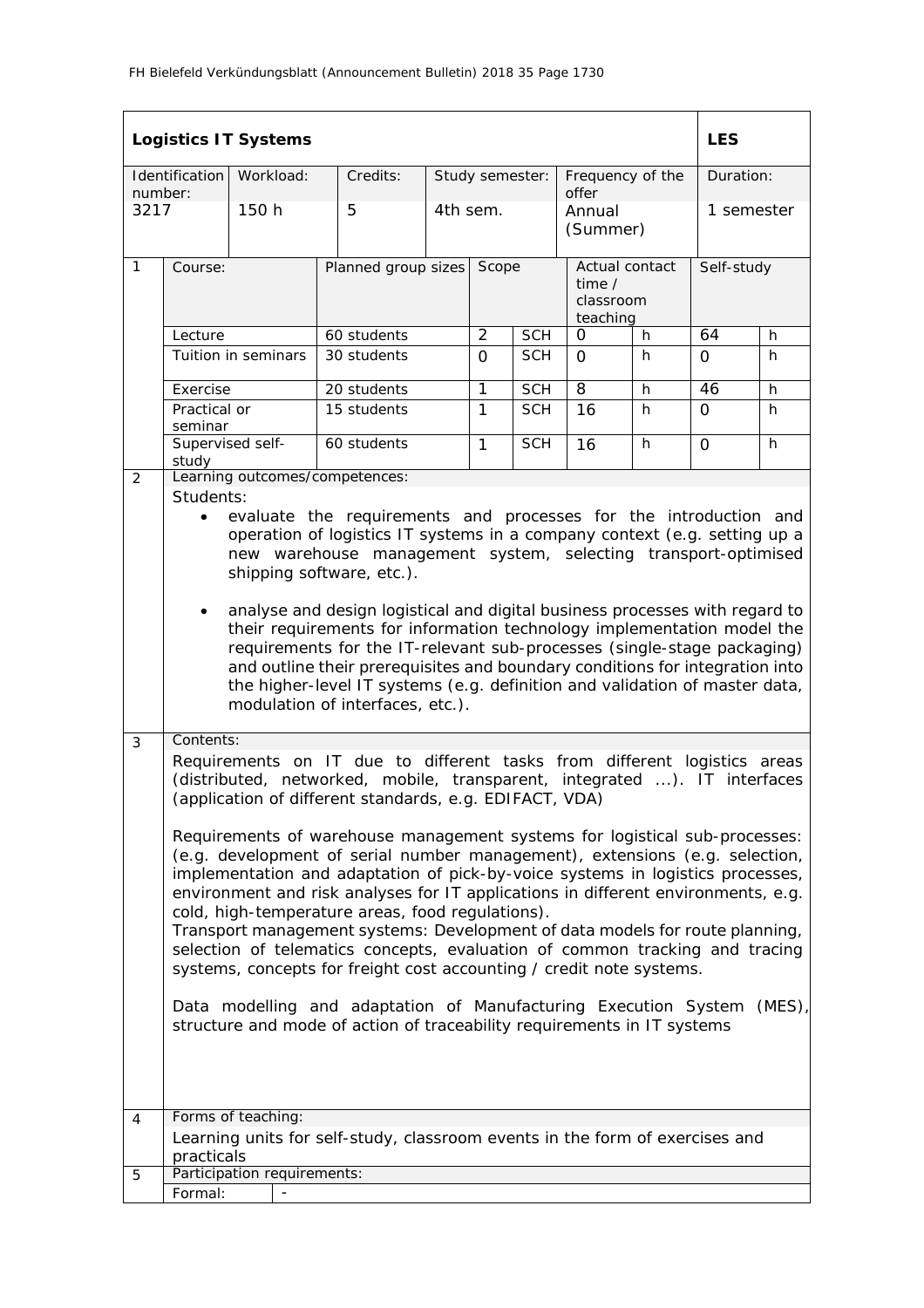|                   | Content:                                     |                                                                   |  |  |  |  |  |  |  |  |
|-------------------|----------------------------------------------|-------------------------------------------------------------------|--|--|--|--|--|--|--|--|
| 6                 | Forms of assessment:                         |                                                                   |  |  |  |  |  |  |  |  |
|                   |                                              | Term paper, written examination, project work or oral examination |  |  |  |  |  |  |  |  |
| $\overline{7}$    |                                              | Prerequisite for the award of credit points:                      |  |  |  |  |  |  |  |  |
|                   |                                              | Module examination pass and course assessment                     |  |  |  |  |  |  |  |  |
| 8                 |                                              | Application of the module (in the following study programmes)     |  |  |  |  |  |  |  |  |
|                   |                                              | Digital Logistics (work-integrated) B.Eng.                        |  |  |  |  |  |  |  |  |
| 9                 | Importance of the grade for the final grade: |                                                                   |  |  |  |  |  |  |  |  |
|                   | according to BRPO                            |                                                                   |  |  |  |  |  |  |  |  |
| 10                | Module coordinator:                          |                                                                   |  |  |  |  |  |  |  |  |
|                   |                                              | Prof. Dr.-Ing. Jörg Nottmeyer                                     |  |  |  |  |  |  |  |  |
| 11                | Other information:                           |                                                                   |  |  |  |  |  |  |  |  |
|                   |                                              |                                                                   |  |  |  |  |  |  |  |  |
| $12 \overline{ }$ | Language:                                    |                                                                   |  |  |  |  |  |  |  |  |
|                   | German                                       |                                                                   |  |  |  |  |  |  |  |  |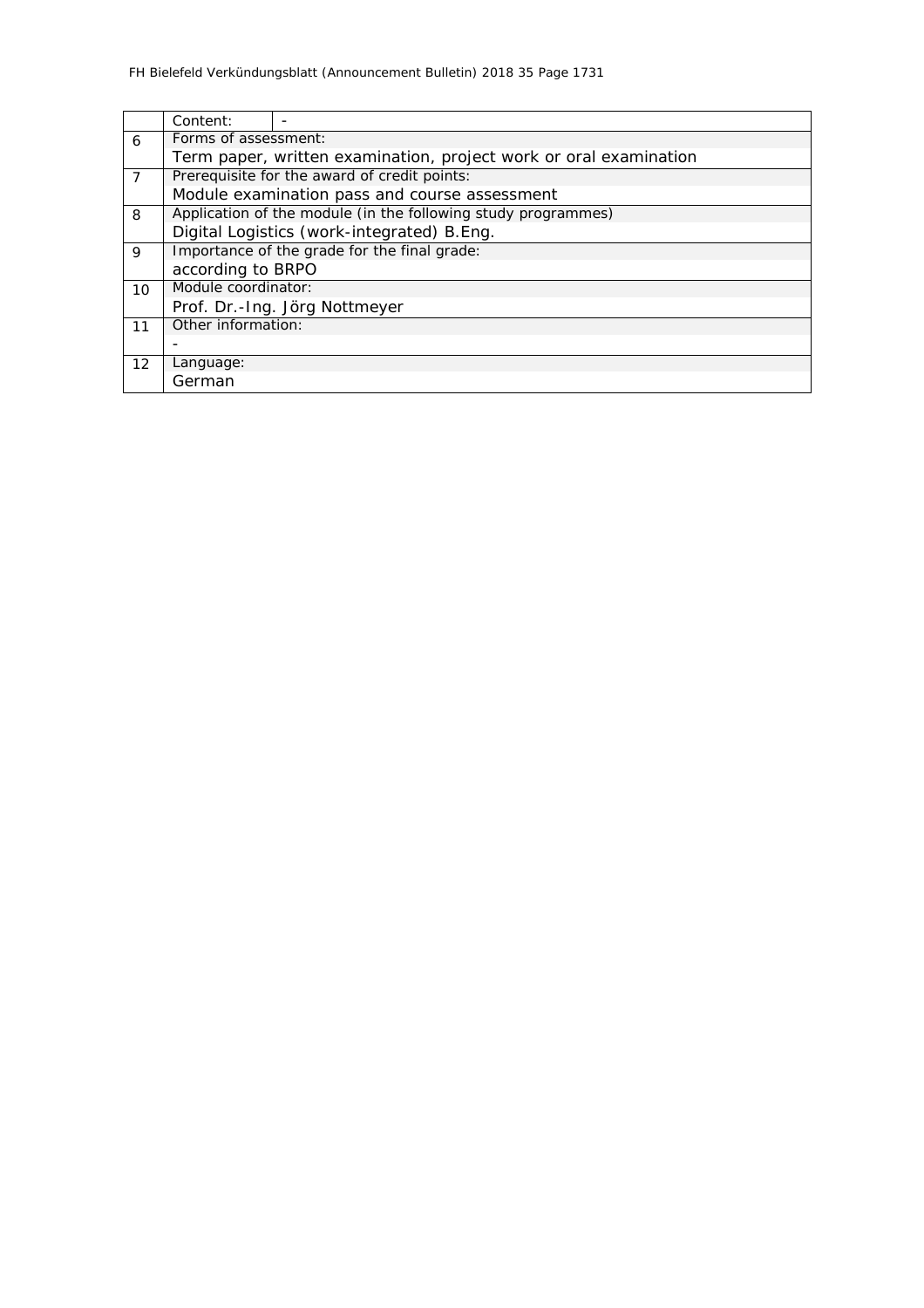|                 | <b>Material Flow Technology</b>                                                                                                                                                                                                                                                                                                                                                                                                                                                                                                                                                                                                                                                                                                                                                                                                                                                                                                                                                                                                                                                                                                                                |           |                          |                                                                              |                     |                 |            |                                                   |    | <b>ILG</b>      |            |  |
|-----------------|----------------------------------------------------------------------------------------------------------------------------------------------------------------------------------------------------------------------------------------------------------------------------------------------------------------------------------------------------------------------------------------------------------------------------------------------------------------------------------------------------------------------------------------------------------------------------------------------------------------------------------------------------------------------------------------------------------------------------------------------------------------------------------------------------------------------------------------------------------------------------------------------------------------------------------------------------------------------------------------------------------------------------------------------------------------------------------------------------------------------------------------------------------------|-----------|--------------------------|------------------------------------------------------------------------------|---------------------|-----------------|------------|---------------------------------------------------|----|-----------------|------------|--|
|                 | Identification                                                                                                                                                                                                                                                                                                                                                                                                                                                                                                                                                                                                                                                                                                                                                                                                                                                                                                                                                                                                                                                                                                                                                 | Workload: |                          | Credits:                                                                     |                     | Study semester: |            | Frequency of the<br>offer                         |    |                 | Duration:  |  |
| number:<br>3213 |                                                                                                                                                                                                                                                                                                                                                                                                                                                                                                                                                                                                                                                                                                                                                                                                                                                                                                                                                                                                                                                                                                                                                                | 150 h     |                          | 5                                                                            |                     | 2nd sem.        |            | Annual<br>(Summer)                                |    |                 | 1 semester |  |
| $\mathbf{1}$    | Course:                                                                                                                                                                                                                                                                                                                                                                                                                                                                                                                                                                                                                                                                                                                                                                                                                                                                                                                                                                                                                                                                                                                                                        |           |                          |                                                                              | Planned group sizes |                 | Scope      | Actual contact<br>time /<br>classroom<br>teaching |    | Self-study      |            |  |
|                 | Lecture                                                                                                                                                                                                                                                                                                                                                                                                                                                                                                                                                                                                                                                                                                                                                                                                                                                                                                                                                                                                                                                                                                                                                        |           |                          | 60 students                                                                  |                     | $\overline{2}$  | <b>SCH</b> | 0                                                 | h  | $\overline{56}$ | h          |  |
|                 | Tuition in seminars                                                                                                                                                                                                                                                                                                                                                                                                                                                                                                                                                                                                                                                                                                                                                                                                                                                                                                                                                                                                                                                                                                                                            |           |                          | 30 students                                                                  |                     | $\Omega$        | <b>SCH</b> | $\Omega$                                          | h. | 0               | h          |  |
|                 | Exercise                                                                                                                                                                                                                                                                                                                                                                                                                                                                                                                                                                                                                                                                                                                                                                                                                                                                                                                                                                                                                                                                                                                                                       |           |                          | 20 students                                                                  |                     | 1               | <b>SCH</b> | 8                                                 | h  | 54              | h          |  |
|                 | Practical or<br>seminar                                                                                                                                                                                                                                                                                                                                                                                                                                                                                                                                                                                                                                                                                                                                                                                                                                                                                                                                                                                                                                                                                                                                        |           |                          | 15 students                                                                  |                     | 1               | <b>SCH</b> | 16                                                | h  | $\Omega$        | h.         |  |
|                 | Supervised self-<br>study                                                                                                                                                                                                                                                                                                                                                                                                                                                                                                                                                                                                                                                                                                                                                                                                                                                                                                                                                                                                                                                                                                                                      |           |                          | 60 students                                                                  |                     | 1               | <b>SCH</b> | 16                                                | h  | $\Omega$        | h          |  |
| 2<br>3          | Learning outcomes/competences:<br>Students:<br>assess the central aspects of internal logistics, from incoming goods to<br>$\bullet$<br>outgoing goods, taking into account all technical,<br>logistical<br>and<br>informational interfaces to suppliers and customers.<br>conceptualise the essential requirements for efficient and effective<br>$\bullet$<br>material flow systems on the basis of the logistics components.<br>evaluate and define planning basics for effective operation the right<br>$\bullet$<br>transport and storage equipment.<br>interpret equipment-specific technology data for the selection, operation<br>$\bullet$<br>and fall-out scenarios of all logistics technology systems                                                                                                                                                                                                                                                                                                                                                                                                                                              |           |                          |                                                                              |                     |                 |            |                                                   |    |                 |            |  |
|                 | Systematic classification of implements, evaluation of the technical and<br>constructive design as well as their product and operating characteristics,<br>determination of application concepts and operating conditions<br>Planning, visualisation, capacitive dimensioning and technical design of<br>conveying, storage and handling techniques and concepts, calculation of<br>conveying loads, creation of load capacity diagrams of conveying and<br>storage systems.<br>Application of planning and material flow approaches, including creation<br>$\bullet$<br>of Sankey diagrams, calculation of productivity ratios in commissioning<br>systems, approaches to optimising times based on MTM / REFA time<br>concepts<br>Evaluation of product-specific packaging for suitable use in material flow<br>$\bullet$<br>systems (KLT; pallets etc.), design of packaging cycles and their<br>environmental disposal concepts and facilities (pressing of packaging)<br>Standards, guidelines and laws on the operation of conveyors. Storage<br>$\bullet$<br>and transport equipment, safety and environmental regulations (VDI 2490<br>$\mathsf{ff}$ . |           |                          |                                                                              |                     |                 |            |                                                   |    |                 |            |  |
| 4               | Forms of teaching:                                                                                                                                                                                                                                                                                                                                                                                                                                                                                                                                                                                                                                                                                                                                                                                                                                                                                                                                                                                                                                                                                                                                             |           |                          |                                                                              |                     |                 |            |                                                   |    |                 |            |  |
|                 | practicals                                                                                                                                                                                                                                                                                                                                                                                                                                                                                                                                                                                                                                                                                                                                                                                                                                                                                                                                                                                                                                                                                                                                                     |           |                          | Learning units for self-study, classroom events in the form of exercises and |                     |                 |            |                                                   |    |                 |            |  |
| 5               | Participation requirements:                                                                                                                                                                                                                                                                                                                                                                                                                                                                                                                                                                                                                                                                                                                                                                                                                                                                                                                                                                                                                                                                                                                                    |           |                          |                                                                              |                     |                 |            |                                                   |    |                 |            |  |
|                 | Formal:                                                                                                                                                                                                                                                                                                                                                                                                                                                                                                                                                                                                                                                                                                                                                                                                                                                                                                                                                                                                                                                                                                                                                        |           | $\overline{\phantom{a}}$ |                                                                              |                     |                 |            |                                                   |    |                 |            |  |
|                 | Content:                                                                                                                                                                                                                                                                                                                                                                                                                                                                                                                                                                                                                                                                                                                                                                                                                                                                                                                                                                                                                                                                                                                                                       |           |                          |                                                                              |                     |                 |            |                                                   |    |                 |            |  |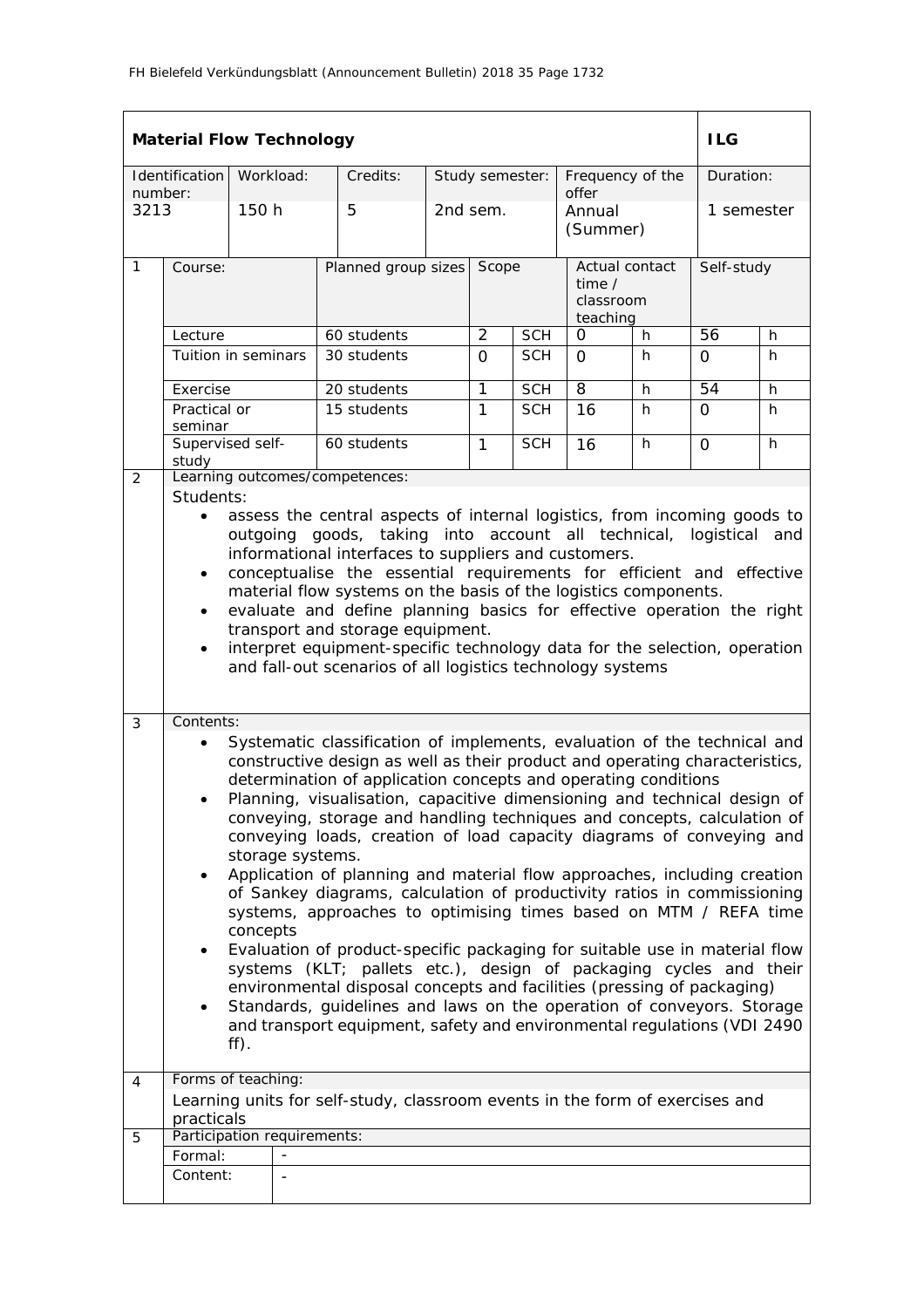| 6              | Forms of assessment:                                              |
|----------------|-------------------------------------------------------------------|
|                | Term paper, written examination, project work or oral examination |
| $\overline{7}$ | Prerequisite for the award of credit points:                      |
|                | Module examination pass                                           |
| 8              | Application of the module (in the following study programmes)     |
|                | Digital Logistics (work-integrated) B.Eng.                        |
| $\mathsf{Q}$   | Importance of the grade for the final grade:                      |
|                | according to BRPO                                                 |
| 10             | Module coordinator:                                               |
|                | Prof. Dr.-Ing. Jörg Nottmeyer                                     |
| 11             | Other information:                                                |
|                |                                                                   |
| 12             | Language:                                                         |
|                | German                                                            |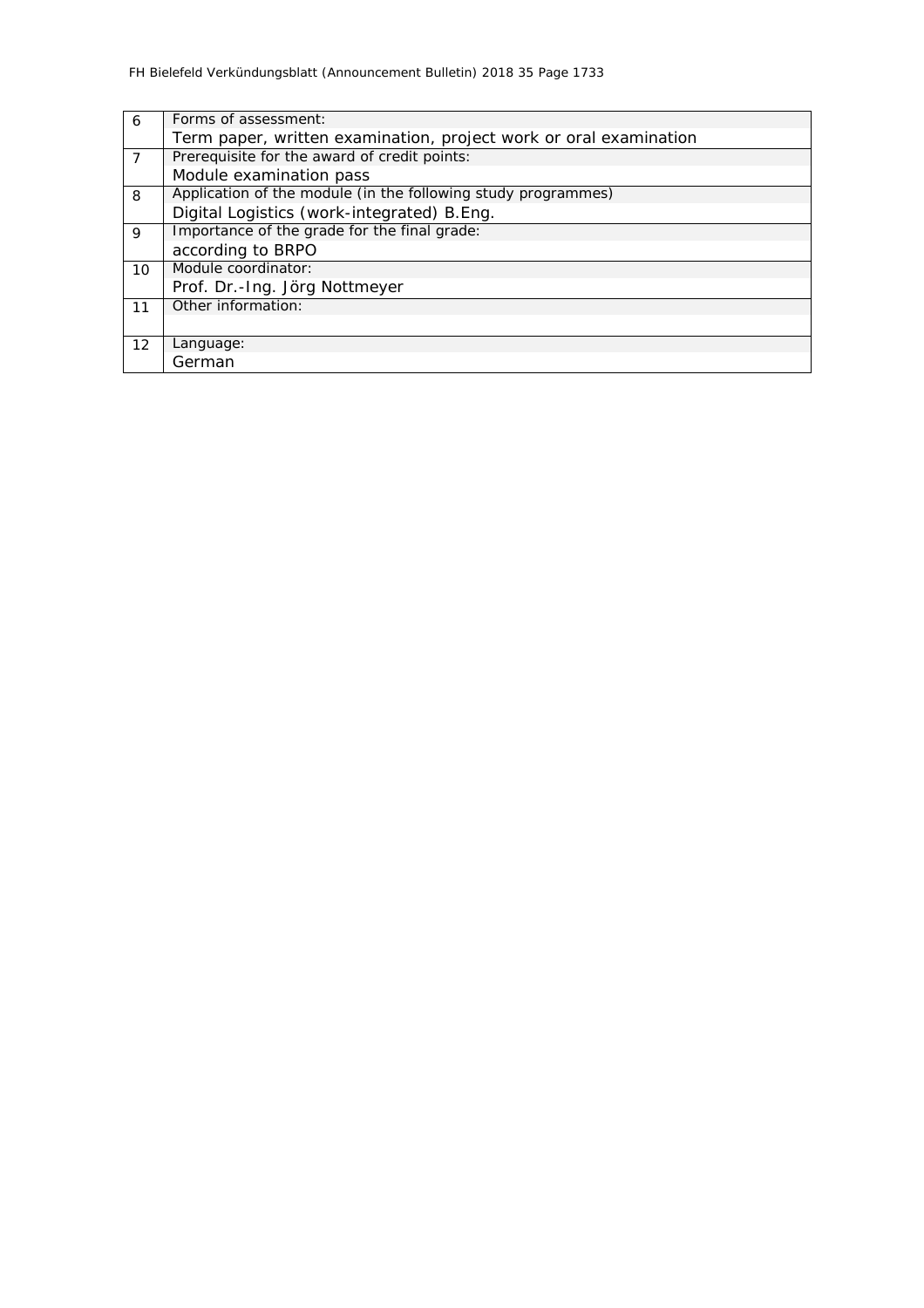|              | <b>Mathematics I</b><br><b>MATH1</b>                                                                                                                                                                                                                                                                                                                                                                                                                                                                                                                          |                                           |  |                                                                                                                                                                                                                                                                                                                                                 |          |                |                                                     |                           |            |            |           |  |
|--------------|---------------------------------------------------------------------------------------------------------------------------------------------------------------------------------------------------------------------------------------------------------------------------------------------------------------------------------------------------------------------------------------------------------------------------------------------------------------------------------------------------------------------------------------------------------------|-------------------------------------------|--|-------------------------------------------------------------------------------------------------------------------------------------------------------------------------------------------------------------------------------------------------------------------------------------------------------------------------------------------------|----------|----------------|-----------------------------------------------------|---------------------------|------------|------------|-----------|--|
| number:      | Identification                                                                                                                                                                                                                                                                                                                                                                                                                                                                                                                                                | Workload:                                 |  | Credits:                                                                                                                                                                                                                                                                                                                                        |          |                | Study semester:                                     | Frequency of the<br>offer |            |            | Duration: |  |
| 3218         |                                                                                                                                                                                                                                                                                                                                                                                                                                                                                                                                                               | 150 h                                     |  | 5                                                                                                                                                                                                                                                                                                                                               | 1st sem. |                |                                                     | Annual<br>(Winter)        |            | 1 semester |           |  |
| $\mathbf{1}$ | Course:                                                                                                                                                                                                                                                                                                                                                                                                                                                                                                                                                       |                                           |  | Planned group sizes                                                                                                                                                                                                                                                                                                                             | Scope    |                | Actual contact<br>time $/$<br>classroom<br>teaching |                           | Self-study |            |           |  |
|              | Lecture                                                                                                                                                                                                                                                                                                                                                                                                                                                                                                                                                       |                                           |  | 60 students                                                                                                                                                                                                                                                                                                                                     |          | 2              | <b>SCH</b>                                          | 0                         | h          | 56         | h         |  |
|              |                                                                                                                                                                                                                                                                                                                                                                                                                                                                                                                                                               | Tuition in seminars                       |  | 30 students                                                                                                                                                                                                                                                                                                                                     |          | $\Omega$       | <b>SCH</b>                                          | $\Omega$                  | h          | $\Omega$   | h         |  |
|              | Exercise                                                                                                                                                                                                                                                                                                                                                                                                                                                                                                                                                      |                                           |  | 20 students                                                                                                                                                                                                                                                                                                                                     |          | $\overline{2}$ | <b>SCH</b>                                          | 16                        | h          | 62         | h         |  |
|              | Practical or<br>seminar                                                                                                                                                                                                                                                                                                                                                                                                                                                                                                                                       |                                           |  | 15 students                                                                                                                                                                                                                                                                                                                                     |          | $\Omega$       | <b>SCH</b>                                          | $\Omega$                  | h          | $\Omega$   | h.        |  |
|              | Supervised self-<br>study                                                                                                                                                                                                                                                                                                                                                                                                                                                                                                                                     |                                           |  | 60 students                                                                                                                                                                                                                                                                                                                                     |          | $\mathbf{1}$   | <b>SCH</b>                                          | 16                        | h          | $\Omega$   | h.        |  |
| 2            | Learning outcomes/competences:<br>The students are familiar with the mathematical working method and have<br>mastered the basic terms and methods from the areas of analysis and linear<br>algebra, which they can also apply to practice-oriented questions from<br>technology, science and business.                                                                                                                                                                                                                                                        |                                           |  |                                                                                                                                                                                                                                                                                                                                                 |          |                |                                                     |                           |            |            |           |  |
|              | Contents:<br>General basics (set theories, inequalities, propositional logic, methods of<br>$\bullet$<br>proof)<br>Functions of one variable (limit and continuity, polynomial functions,<br>$\bullet$<br>rational functions, trigonometric functions, exponential function,<br>logarithm function)<br>Differential calculus for functions of one variable (differentiability,<br>$\bullet$<br>derivation rules, applications)<br>Linear algebra (vectors, matrices, determinants, systems of linear<br>$\bullet$<br>equations, eigenvalues and eigenvectors) |                                           |  |                                                                                                                                                                                                                                                                                                                                                 |          |                |                                                     |                           |            |            |           |  |
| 4            |                                                                                                                                                                                                                                                                                                                                                                                                                                                                                                                                                               | Forms of teaching:                        |  | Learning units for self-study, classroom sessions in the form of exercises                                                                                                                                                                                                                                                                      |          |                |                                                     |                           |            |            |           |  |
| 5            |                                                                                                                                                                                                                                                                                                                                                                                                                                                                                                                                                               | Participation requirements:               |  |                                                                                                                                                                                                                                                                                                                                                 |          |                |                                                     |                           |            |            |           |  |
|              | Formal:<br>Content:                                                                                                                                                                                                                                                                                                                                                                                                                                                                                                                                           |                                           |  |                                                                                                                                                                                                                                                                                                                                                 |          |                |                                                     |                           |            |            |           |  |
| 6            |                                                                                                                                                                                                                                                                                                                                                                                                                                                                                                                                                               | Forms of assessment:<br>during the course |  | Written examination, combined examination, oral examination or examination                                                                                                                                                                                                                                                                      |          |                |                                                     |                           |            |            |           |  |
| 7            |                                                                                                                                                                                                                                                                                                                                                                                                                                                                                                                                                               |                                           |  | Prerequisite for the award of credit points:                                                                                                                                                                                                                                                                                                    |          |                |                                                     |                           |            |            |           |  |
|              |                                                                                                                                                                                                                                                                                                                                                                                                                                                                                                                                                               | Module examination pass                   |  |                                                                                                                                                                                                                                                                                                                                                 |          |                |                                                     |                           |            |            |           |  |
| 8            |                                                                                                                                                                                                                                                                                                                                                                                                                                                                                                                                                               |                                           |  | Application of the module (in the following study programmes)<br>Digital Logistics (work-integrated) B.Eng., Digital Technologies (work-integrated)<br>B.Eng., Mechatronics /Automation (work-integrated) B.Eng., Pro-<br>duct Service Engineering work-integrated B.Eng. and Industrial Engineering and<br>Management (work-integrated) B.Eng. |          |                |                                                     |                           |            |            |           |  |
| 9            |                                                                                                                                                                                                                                                                                                                                                                                                                                                                                                                                                               |                                           |  | Importance of the grade for the final grade:                                                                                                                                                                                                                                                                                                    |          |                |                                                     |                           |            |            |           |  |
|              |                                                                                                                                                                                                                                                                                                                                                                                                                                                                                                                                                               | according to BRPO<br>Module coordinator:  |  |                                                                                                                                                                                                                                                                                                                                                 |          |                |                                                     |                           |            |            |           |  |
| 10           |                                                                                                                                                                                                                                                                                                                                                                                                                                                                                                                                                               | Dr. rer. nat. Sabrina Proß                |  |                                                                                                                                                                                                                                                                                                                                                 |          |                |                                                     |                           |            |            |           |  |
| 11           |                                                                                                                                                                                                                                                                                                                                                                                                                                                                                                                                                               | Other information:                        |  |                                                                                                                                                                                                                                                                                                                                                 |          |                |                                                     |                           |            |            |           |  |
|              |                                                                                                                                                                                                                                                                                                                                                                                                                                                                                                                                                               |                                           |  |                                                                                                                                                                                                                                                                                                                                                 |          |                |                                                     |                           |            |            |           |  |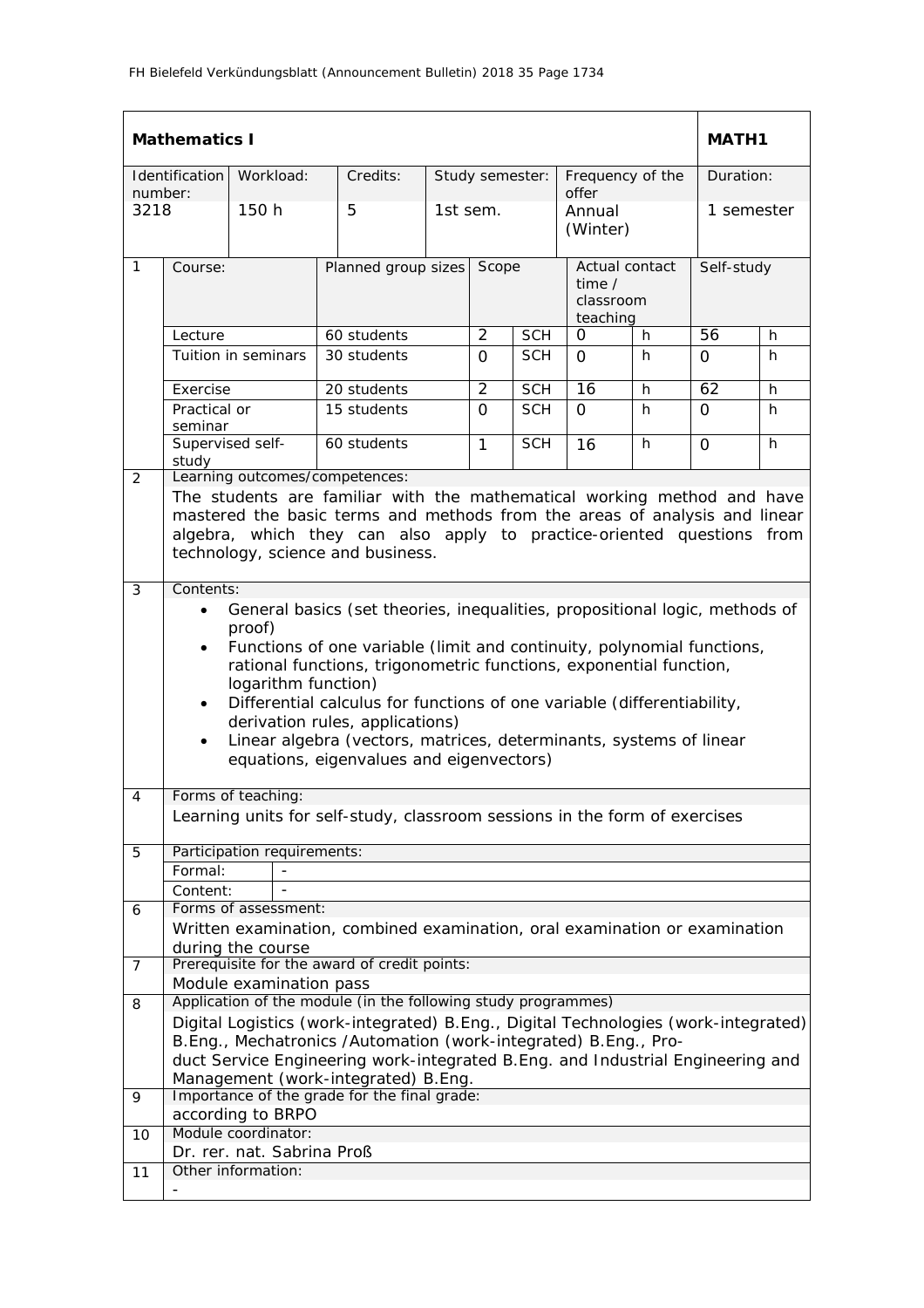| $\sim$<br>$\sim$ | $\sim$ $\sim$<br>.<br>Language:<br>◡ |
|------------------|--------------------------------------|
|                  | --<br>--<br>. .                      |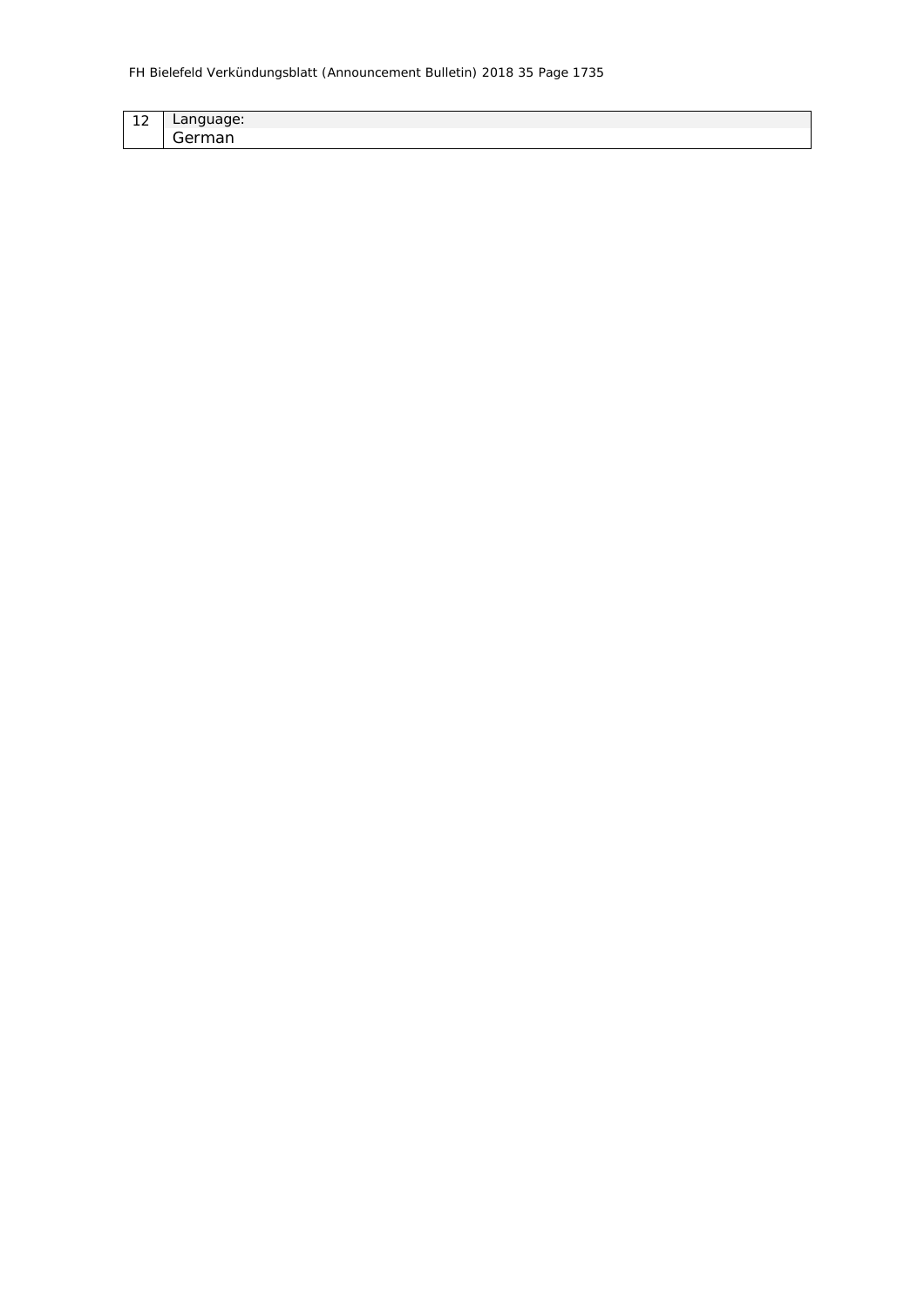|                 |                                                                                                                                                                                                                                                                                                                                                                                                                                                                                                                                                                                                                                                                      | <b>Microcontroller Programming</b> |                                                                                                                                                   |  |                |                 |                                                     |   | <b>MCP</b> |   |
|-----------------|----------------------------------------------------------------------------------------------------------------------------------------------------------------------------------------------------------------------------------------------------------------------------------------------------------------------------------------------------------------------------------------------------------------------------------------------------------------------------------------------------------------------------------------------------------------------------------------------------------------------------------------------------------------------|------------------------------------|---------------------------------------------------------------------------------------------------------------------------------------------------|--|----------------|-----------------|-----------------------------------------------------|---|------------|---|
|                 | Identification                                                                                                                                                                                                                                                                                                                                                                                                                                                                                                                                                                                                                                                       | Workload:                          | Credits:                                                                                                                                          |  |                | Study semester: | Frequency of the                                    |   | Duration:  |   |
| number:<br>3220 |                                                                                                                                                                                                                                                                                                                                                                                                                                                                                                                                                                                                                                                                      | 150 h                              | 5                                                                                                                                                 |  | 6th sem.       |                 | offer<br>Annual<br>(Summer)                         |   | 1 semester |   |
| $\mathbf{1}$    | Course:                                                                                                                                                                                                                                                                                                                                                                                                                                                                                                                                                                                                                                                              |                                    | Planned group sizes                                                                                                                               |  | Scope          |                 | Actual contact<br>time $/$<br>classroom<br>teaching |   | Self-study |   |
|                 | Lecture                                                                                                                                                                                                                                                                                                                                                                                                                                                                                                                                                                                                                                                              |                                    | 60 students                                                                                                                                       |  | $\overline{2}$ | <b>SCH</b>      | 0                                                   | h | 56         | h |
|                 |                                                                                                                                                                                                                                                                                                                                                                                                                                                                                                                                                                                                                                                                      | Tuition in seminars                | 30 students                                                                                                                                       |  | $\Omega$       | <b>SCH</b>      | $\Omega$                                            | h | 0          | h |
|                 | Exercise                                                                                                                                                                                                                                                                                                                                                                                                                                                                                                                                                                                                                                                             |                                    | 20 students                                                                                                                                       |  | 1              | <b>SCH</b>      | 8                                                   | h | 46         | h |
|                 | Practical or<br>seminar                                                                                                                                                                                                                                                                                                                                                                                                                                                                                                                                                                                                                                              |                                    | 15 students                                                                                                                                       |  | $\mathbf{1}$   | <b>SCH</b>      | 16                                                  | h | $\Omega$   | h |
|                 | study                                                                                                                                                                                                                                                                                                                                                                                                                                                                                                                                                                                                                                                                | Supervised self-                   | 60 students                                                                                                                                       |  | 1.5            | <b>SCH</b>      | 24                                                  | h | $\Omega$   | h |
| 2               |                                                                                                                                                                                                                                                                                                                                                                                                                                                                                                                                                                                                                                                                      |                                    | Learning outcomes/competences:                                                                                                                    |  |                |                 |                                                     |   |            |   |
| 3               | Students:<br>learn the basics of embedded systems based on microcontrollers and<br>$\bullet$<br>single-board computers.<br>get hands-on experience in designing hardware-based microcontroller<br>$\bullet$<br>product architectures and cloud solutions, low-power M2M communication<br>as well as sensor networks.<br>are capable of implementing their own small hardware projects.<br>٠<br>can evaluate and make judgements about systems or products based on<br>$\bullet$<br>embedded systems.<br>can translate customer requirements into viable technical concepts and<br>$\bullet$<br>product architectures, taking into account efficiency and modularity. |                                    |                                                                                                                                                   |  |                |                 |                                                     |   |            |   |
|                 | Contents:<br>Basics Embedded Systems 'Internet of Things' (IoT)<br>$\bullet$<br>Network technologies (Ethernet, Wifi, Bluetooth, etc.).<br>$\bullet$<br>Identification technology (barcode scanners, RFID systems)<br>$\bullet$<br>Concepts and tools of embedded systems and IoT<br>Embedded systems platforms (e.g. Ardunio/Energia, Raspberry PI, ARM<br>microcontrollers, etc.)<br>Communication via bus systems (e.g. I2C, SPI, UART)<br>Readout of sensors<br>Special components (A/D converter, D/A converter)<br>Integration into overall systems<br>$\bullet$                                                                                               |                                    |                                                                                                                                                   |  |                |                 |                                                     |   |            |   |
| 4               | practicals                                                                                                                                                                                                                                                                                                                                                                                                                                                                                                                                                                                                                                                           | Forms of teaching:                 | Learning units for self-study, classroom events in the form of exercises and                                                                      |  |                |                 |                                                     |   |            |   |
| 5               |                                                                                                                                                                                                                                                                                                                                                                                                                                                                                                                                                                                                                                                                      | Participation requirements:        |                                                                                                                                                   |  |                |                 |                                                     |   |            |   |
|                 | Formal:                                                                                                                                                                                                                                                                                                                                                                                                                                                                                                                                                                                                                                                              |                                    |                                                                                                                                                   |  |                |                 |                                                     |   |            |   |
|                 | Content:                                                                                                                                                                                                                                                                                                                                                                                                                                                                                                                                                                                                                                                             |                                    |                                                                                                                                                   |  |                |                 |                                                     |   |            |   |
| 6               |                                                                                                                                                                                                                                                                                                                                                                                                                                                                                                                                                                                                                                                                      | Forms of assessment:               |                                                                                                                                                   |  |                |                 |                                                     |   |            |   |
|                 |                                                                                                                                                                                                                                                                                                                                                                                                                                                                                                                                                                                                                                                                      |                                    | Term paper, written examination, project work or oral examination                                                                                 |  |                |                 |                                                     |   |            |   |
| $\overline{7}$  |                                                                                                                                                                                                                                                                                                                                                                                                                                                                                                                                                                                                                                                                      |                                    | Prerequisite for the award of credit points:<br>Module examination pass and course assessment                                                     |  |                |                 |                                                     |   |            |   |
| 8               |                                                                                                                                                                                                                                                                                                                                                                                                                                                                                                                                                                                                                                                                      |                                    | Application of the module (in the following study programmes)                                                                                     |  |                |                 |                                                     |   |            |   |
|                 | integrated)                                                                                                                                                                                                                                                                                                                                                                                                                                                                                                                                                                                                                                                          |                                    | Digital Logistics (work-integrated) B.Eng., Mechatronics/Automation (work-<br>integrated) B.Eng. and Industrial Engineering and Management (work- |  |                |                 |                                                     |   |            |   |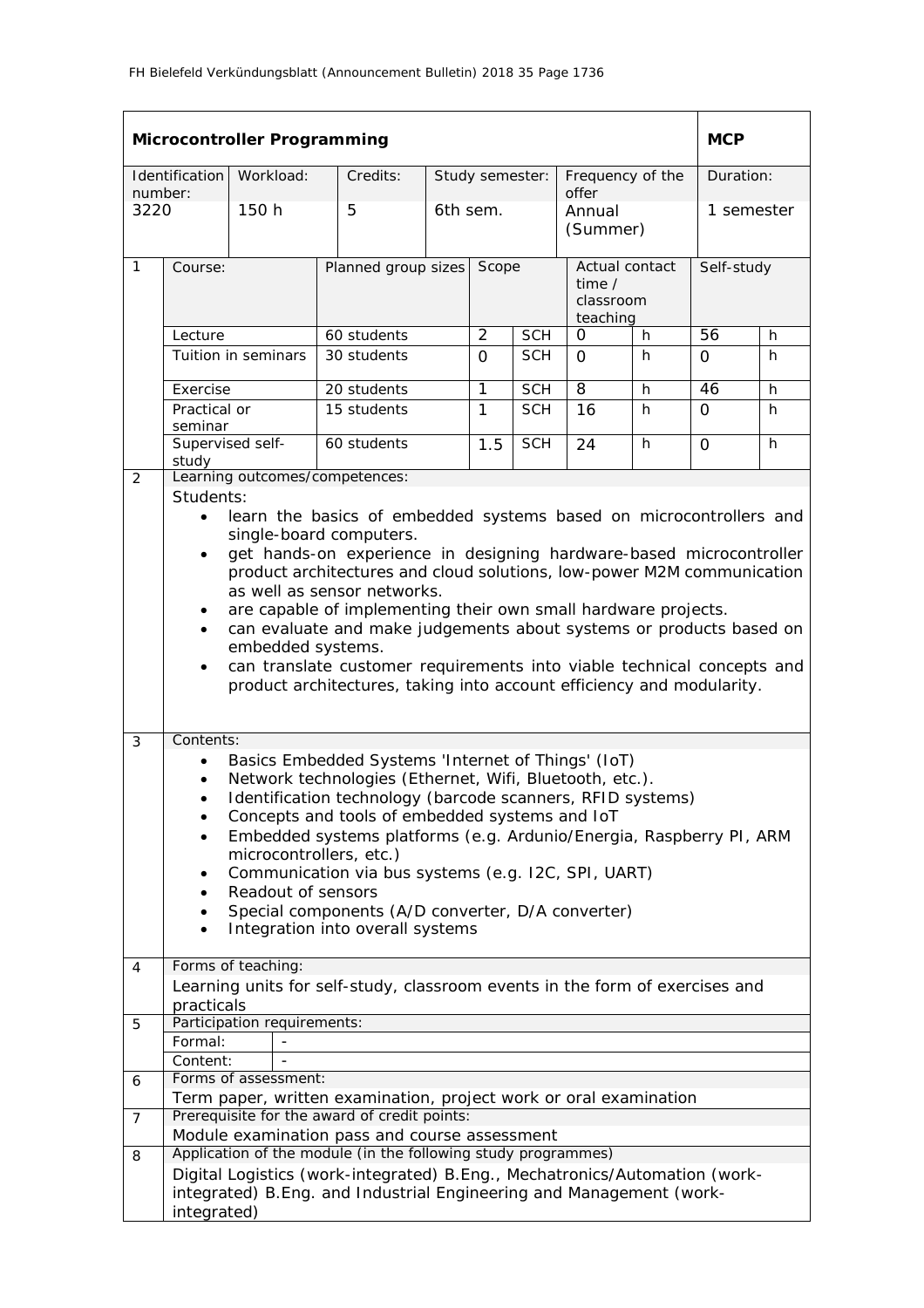|    | B.Eng.                                       |
|----|----------------------------------------------|
| 9  | Importance of the grade for the final grade: |
|    | according to BRPO                            |
| 10 | Module coordinator:                          |
|    | Prof. Dr.-Ing. Christian Stöcker             |
| 11 | Other information:                           |
|    |                                              |
| 12 | Language:                                    |
|    | German                                       |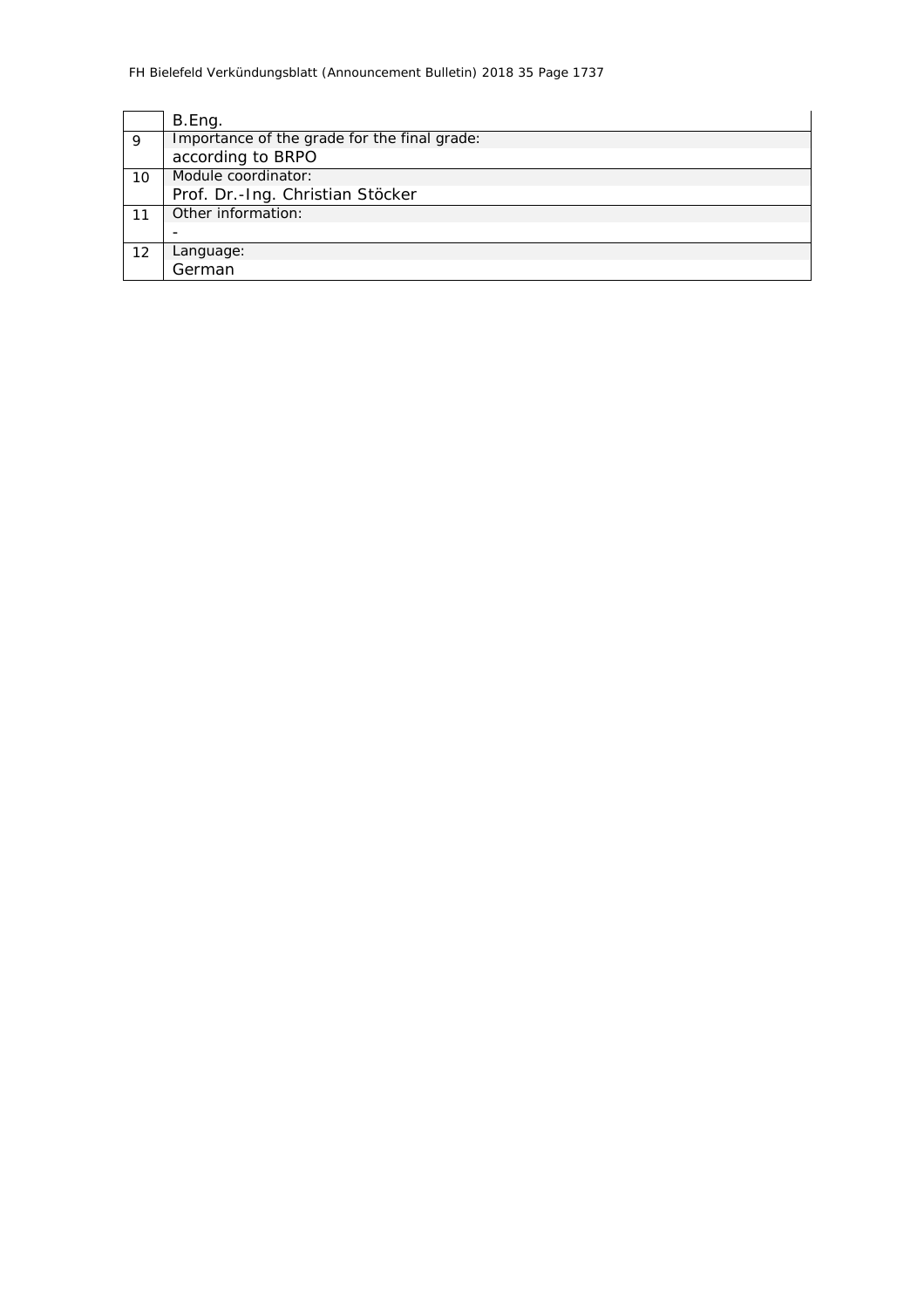|                |                                                  | <b>Operations Research</b>  |          |                                                                                       |       |          |                                                     |                           |            | <b>MOR</b> |            |  |
|----------------|--------------------------------------------------|-----------------------------|----------|---------------------------------------------------------------------------------------|-------|----------|-----------------------------------------------------|---------------------------|------------|------------|------------|--|
| number:        | Identification                                   | Workload:                   |          | Credits:                                                                              |       |          | Study semester:                                     | Frequency of the<br>offer |            |            | Duration:  |  |
| 3219           |                                                  | 150 h                       |          | 5                                                                                     |       | 2nd sem. |                                                     | Annual<br>(Summer)        |            |            | 1 semester |  |
| $\mathbf{1}$   | Course:                                          |                             |          | Planned group sizes                                                                   | Scope |          | Actual contact<br>time $/$<br>classroom<br>teaching |                           | Self-study |            |            |  |
|                | Lecture                                          |                             |          | 60 students                                                                           |       | 1        | <b>SCH</b>                                          | 0<br>h                    |            | 56         | h          |  |
|                |                                                  | Tuition in seminars         |          | 30 students                                                                           |       | $\Omega$ | <b>SCH</b>                                          | $\Omega$                  | h          | $\Omega$   | h          |  |
|                | Exercise                                         |                             |          | 20 students                                                                           |       | 3        | <b>SCH</b>                                          | 24                        | h          | 46         | h          |  |
|                | Practical or<br>seminar                          |                             |          | 15 students                                                                           |       | $\Omega$ | <b>SCH</b>                                          | $\Omega$                  | h          | $\Omega$   | h          |  |
|                | Supervised self-<br>study                        |                             |          | 60 students                                                                           |       | 1.5      | <b>SCH</b>                                          | 24                        | h          | $\Omega$   | h          |  |
| 2              |                                                  |                             |          | Learning outcomes/competences:                                                        |       |          |                                                     |                           |            |            |            |  |
|                | Students:                                        |                             |          |                                                                                       |       |          |                                                     |                           |            |            |            |  |
|                | $\bullet$                                        |                             |          | can apply operations research methods and models in a situation-                      |       |          |                                                     |                           |            |            |            |  |
|                |                                                  | appropriate manner.         |          | are able to solve relevant real-world problems from the field of economics            |       |          |                                                     |                           |            |            |            |  |
|                |                                                  |                             |          | and in particular logistics with the help of suitable models and methods of           |       |          |                                                     |                           |            |            |            |  |
|                |                                                  |                             |          | operations research or to provide decision support.                                   |       |          |                                                     |                           |            |            |            |  |
|                |                                                  |                             |          |                                                                                       |       |          |                                                     |                           |            |            |            |  |
| 3              | Contents:<br>Introduction to Operations Research |                             |          |                                                                                       |       |          |                                                     |                           |            |            |            |  |
|                | Models in Operations Research<br>$\bullet$       |                             |          |                                                                                       |       |          |                                                     |                           |            |            |            |  |
|                | $\bullet$                                        |                             |          | Sub-areas of Operations Research                                                      |       |          |                                                     |                           |            |            |            |  |
|                | $\bullet$                                        | Linear optimisation         |          |                                                                                       |       |          |                                                     |                           |            |            |            |  |
|                | $\bullet$                                        |                             |          | Fundamentals of Graph Theory                                                          |       |          |                                                     |                           |            |            |            |  |
|                | $\bullet$                                        | Transport problems          |          | Integer optimisation problems (pure-integer linear optimisation                       |       |          |                                                     |                           |            |            |            |  |
|                |                                                  |                             |          | problems, knapsack problems)                                                          |       |          |                                                     |                           |            |            |            |  |
|                |                                                  |                             |          | Combinatorial optimisation problems (assignment problems, round trip                  |       |          |                                                     |                           |            |            |            |  |
|                |                                                  |                             |          | problems, postman problems, route planning problems,                                  |       |          |                                                     |                           |            |            | machine    |  |
|                |                                                  |                             |          | allocation problems, location problems)<br>Dynamic optimisation (batch size planning) |       |          |                                                     |                           |            |            |            |  |
| 4              |                                                  | Forms of teaching:          |          |                                                                                       |       |          |                                                     |                           |            |            |            |  |
|                |                                                  |                             |          | Learning units for self-study, classroom sessions in the form of exercises            |       |          |                                                     |                           |            |            |            |  |
|                |                                                  |                             |          |                                                                                       |       |          |                                                     |                           |            |            |            |  |
| 5              | Formal:                                          | Participation requirements: |          |                                                                                       |       |          |                                                     |                           |            |            |            |  |
|                | Content:                                         |                             |          |                                                                                       |       |          |                                                     |                           |            |            |            |  |
|                |                                                  |                             | Modules: |                                                                                       |       |          |                                                     |                           |            |            |            |  |
|                |                                                  |                             |          | 3218 Mathematics I;                                                                   |       |          |                                                     |                           |            |            |            |  |
| 6              |                                                  | Forms of assessment:        |          |                                                                                       |       |          |                                                     |                           |            |            |            |  |
|                |                                                  |                             |          | Written examination, combination examination, project work, oral examination          |       |          |                                                     |                           |            |            |            |  |
| $\overline{7}$ |                                                  |                             |          | or examination during the course<br>Prerequisite for the award of credit points:      |       |          |                                                     |                           |            |            |            |  |
|                |                                                  | Module examination pass     |          |                                                                                       |       |          |                                                     |                           |            |            |            |  |
| 8              |                                                  |                             |          | Application of the module (in the following study programmes)                         |       |          |                                                     |                           |            |            |            |  |
|                |                                                  |                             |          | Digital Logistics (work-integrated) B. Eng. and Digital Technologies (work-           |       |          |                                                     |                           |            |            |            |  |
| 9              |                                                  | integrated) B.Eng.          |          | Importance of the grade for the final grade:                                          |       |          |                                                     |                           |            |            |            |  |
|                |                                                  | according to BRPO           |          |                                                                                       |       |          |                                                     |                           |            |            |            |  |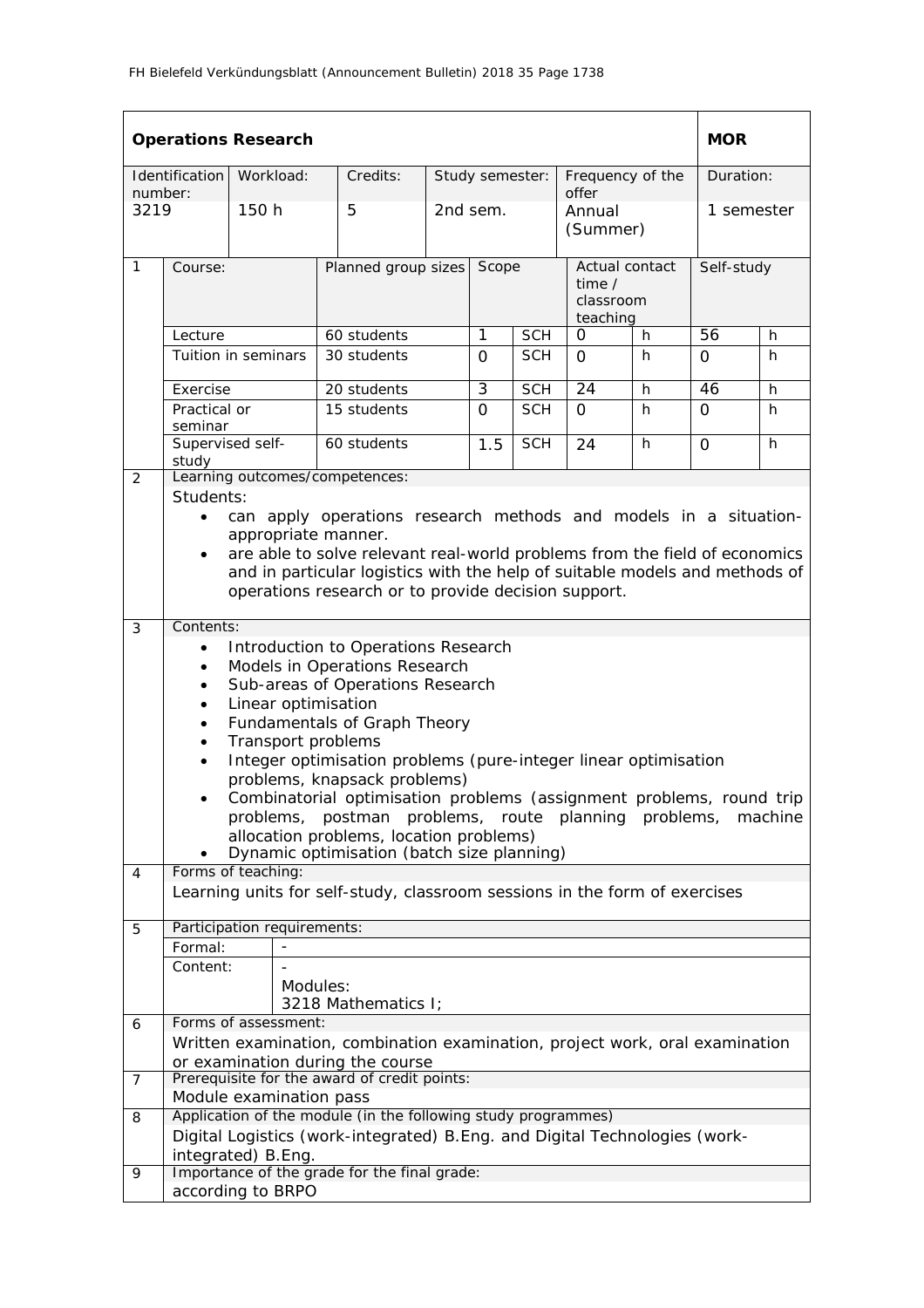| Module coordinator:        |
|----------------------------|
| Dr. rer. nat. Sabrina Proß |
| Other information:         |
|                            |
|                            |
| Language:<br>German        |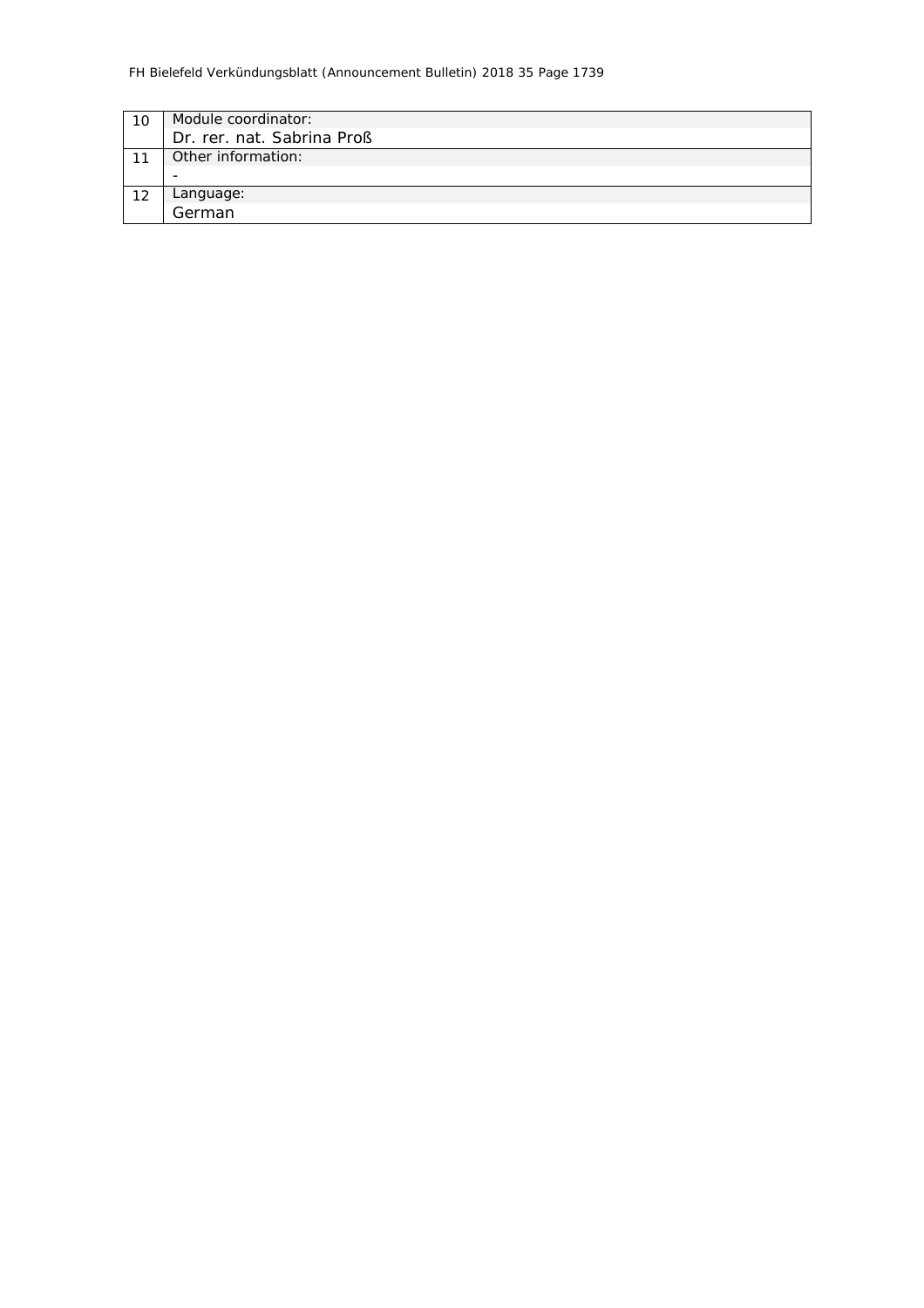|                 | <b>Personnel and Organisation</b>                                                                                                                                                                                                                                                                                                                                                                                                                                                                                                                                                                                                                                                                                                                                                                                                                                                                                                                                                                                                                                                                                                                                                                                             |                                     |                                                                              |                     |                              |                 |                                                     |   |                 |            |  |
|-----------------|-------------------------------------------------------------------------------------------------------------------------------------------------------------------------------------------------------------------------------------------------------------------------------------------------------------------------------------------------------------------------------------------------------------------------------------------------------------------------------------------------------------------------------------------------------------------------------------------------------------------------------------------------------------------------------------------------------------------------------------------------------------------------------------------------------------------------------------------------------------------------------------------------------------------------------------------------------------------------------------------------------------------------------------------------------------------------------------------------------------------------------------------------------------------------------------------------------------------------------|-------------------------------------|------------------------------------------------------------------------------|---------------------|------------------------------|-----------------|-----------------------------------------------------|---|-----------------|------------|--|
|                 | Identification                                                                                                                                                                                                                                                                                                                                                                                                                                                                                                                                                                                                                                                                                                                                                                                                                                                                                                                                                                                                                                                                                                                                                                                                                | Workload:                           | Credits:                                                                     |                     |                              | Study semester: | Frequency of the                                    |   |                 | Duration:  |  |
| number:<br>3011 |                                                                                                                                                                                                                                                                                                                                                                                                                                                                                                                                                                                                                                                                                                                                                                                                                                                                                                                                                                                                                                                                                                                                                                                                                               | 150 h                               | 5                                                                            |                     | 7th sem.                     |                 | offer<br>Annual<br>(Winter)                         |   |                 | 1 semester |  |
| $\mathbf{1}$    | Course:                                                                                                                                                                                                                                                                                                                                                                                                                                                                                                                                                                                                                                                                                                                                                                                                                                                                                                                                                                                                                                                                                                                                                                                                                       |                                     |                                                                              | Planned group sizes |                              | Scope           | Actual contact<br>time $/$<br>classroom<br>teaching |   | Self-study      |            |  |
|                 | Lecture                                                                                                                                                                                                                                                                                                                                                                                                                                                                                                                                                                                                                                                                                                                                                                                                                                                                                                                                                                                                                                                                                                                                                                                                                       |                                     | 60 students                                                                  |                     | $\overline{2}$<br><b>SCH</b> |                 | 0<br>h                                              |   | $\overline{56}$ | h.         |  |
|                 |                                                                                                                                                                                                                                                                                                                                                                                                                                                                                                                                                                                                                                                                                                                                                                                                                                                                                                                                                                                                                                                                                                                                                                                                                               | Tuition in seminars                 | 30 students                                                                  |                     | $\Omega$                     | <b>SCH</b>      | $\Omega$                                            | h | 0               | h.         |  |
|                 | Exercise                                                                                                                                                                                                                                                                                                                                                                                                                                                                                                                                                                                                                                                                                                                                                                                                                                                                                                                                                                                                                                                                                                                                                                                                                      |                                     | 20 students                                                                  |                     | $\overline{2}$               | <b>SCH</b>      | 16                                                  | h | 62              | h.         |  |
|                 | Practical or<br>seminar                                                                                                                                                                                                                                                                                                                                                                                                                                                                                                                                                                                                                                                                                                                                                                                                                                                                                                                                                                                                                                                                                                                                                                                                       |                                     | 15 students                                                                  |                     | $\Omega$                     | <b>SCH</b>      | $\Omega$                                            | h | $\Omega$        | h          |  |
|                 | Supervised self-<br>study                                                                                                                                                                                                                                                                                                                                                                                                                                                                                                                                                                                                                                                                                                                                                                                                                                                                                                                                                                                                                                                                                                                                                                                                     |                                     | 60 students                                                                  |                     | $\mathbf{1}$                 | <b>SCH</b>      | 16                                                  | h | $\Omega$        | h          |  |
| 3               | Learning outcomes/competences:<br>2<br>The students have a basic overview of the tasks of human resource management.<br>They know the essential methods of personnel recruitment, personnel<br>development and personnel evaluation and can evaluate them with regard to their<br>suitability and applicability.<br>They are familiar with essential theoretical concepts on communication,<br>understand the problems that can occur during the communication process and<br>have practised possible solutions.<br>They understand the importance of learning for change processes and can shape<br>the conditions for successful learning.<br>They can explain the principles of organisational theory and have checked their<br>significance using practical examples. They can use primary and secondary<br>organisational forms with regard to their applicability.<br>They are familiar with important topics of organisational change and can assess<br>their significance for entrepreneurial activity.<br>They have a basic knowledge of the characteristics and significance of key<br>qualifications and have demonstrated this with the help of examples, e.g. in<br>conflict resolution and motivational skills. |                                     |                                                                              |                     |                              |                 |                                                     |   |                 |            |  |
|                 | Contents:<br>Significance, goals and tasks of human resource management<br>Fundamentals of labour law<br>Fundamentals of communication<br>Fundamentals of learning theory<br>Environmental conditions, learning control, lifelong learning strategies<br>Organisational and operational structure, forms of primary and<br>secondary organisation<br>Organisational change<br>Personnel management and conflict resolution                                                                                                                                                                                                                                                                                                                                                                                                                                                                                                                                                                                                                                                                                                                                                                                                    |                                     |                                                                              |                     |                              |                 |                                                     |   |                 |            |  |
| 4               |                                                                                                                                                                                                                                                                                                                                                                                                                                                                                                                                                                                                                                                                                                                                                                                                                                                                                                                                                                                                                                                                                                                                                                                                                               | Forms of teaching:                  | Learning materials for self-study, classroom events in the form of exercises |                     |                              |                 |                                                     |   |                 |            |  |
|                 |                                                                                                                                                                                                                                                                                                                                                                                                                                                                                                                                                                                                                                                                                                                                                                                                                                                                                                                                                                                                                                                                                                                                                                                                                               |                                     |                                                                              |                     |                              |                 |                                                     |   |                 |            |  |
| 5               | Formal:                                                                                                                                                                                                                                                                                                                                                                                                                                                                                                                                                                                                                                                                                                                                                                                                                                                                                                                                                                                                                                                                                                                                                                                                                       | Participation requirements:<br>None |                                                                              |                     |                              |                 |                                                     |   |                 |            |  |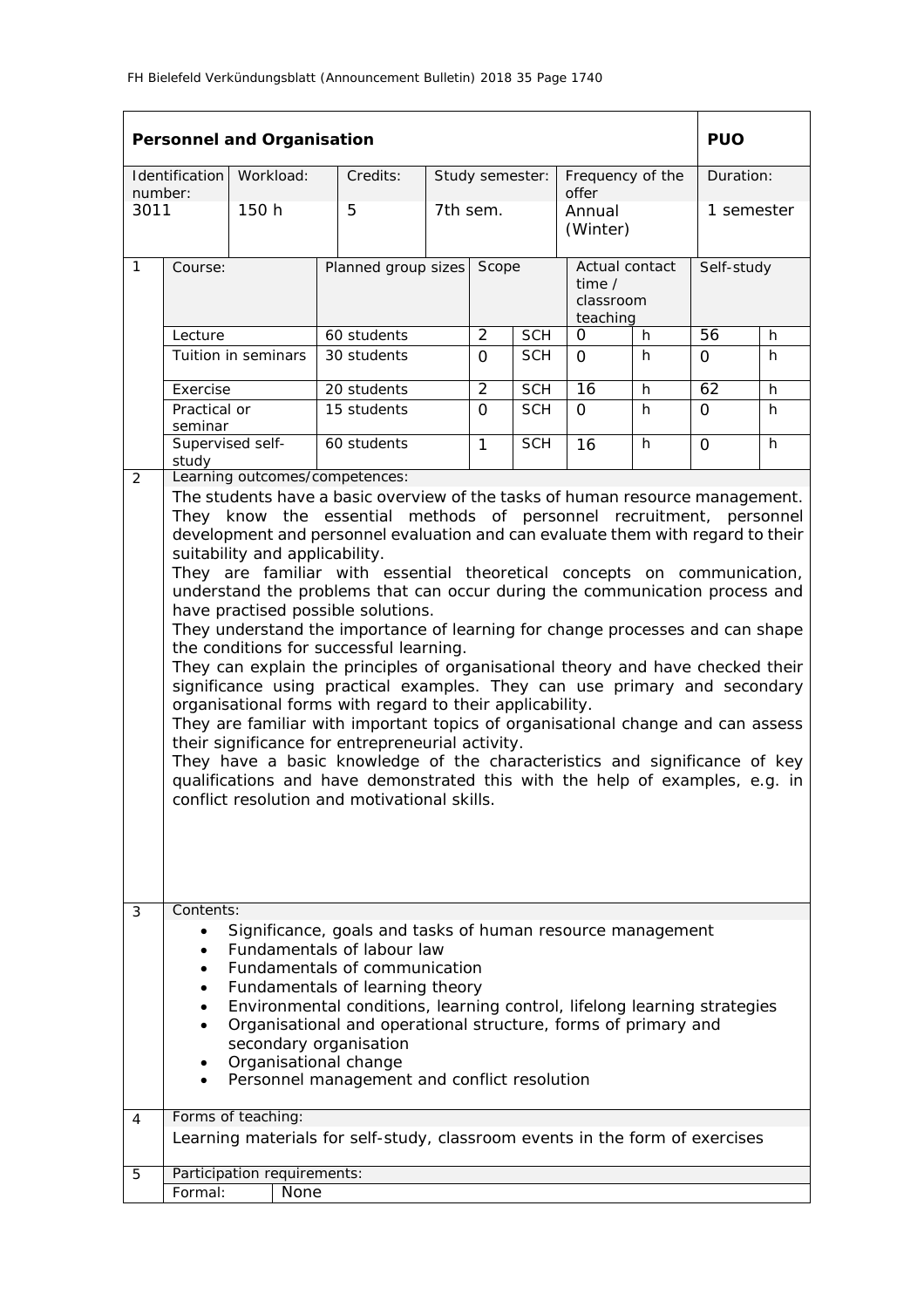|                | Content:                                                               | None                                                                          |  |  |  |  |  |  |  |
|----------------|------------------------------------------------------------------------|-------------------------------------------------------------------------------|--|--|--|--|--|--|--|
| 6              | Forms of assessment:                                                   |                                                                               |  |  |  |  |  |  |  |
|                |                                                                        | Term paper, written examination, performance examination, project work or     |  |  |  |  |  |  |  |
|                | oral examination                                                       |                                                                               |  |  |  |  |  |  |  |
| $\overline{7}$ |                                                                        | Prerequisite for the award of credit points:                                  |  |  |  |  |  |  |  |
|                | Module examination pass                                                |                                                                               |  |  |  |  |  |  |  |
| 8              |                                                                        | Application of the module (in the following study programmes)                 |  |  |  |  |  |  |  |
|                |                                                                        | Digital Logistics (work-integrated) B.Eng., Mechatronics/Automation<br>(work- |  |  |  |  |  |  |  |
|                | integrated) B.Eng. and Industrial Engineering and Management<br>(work- |                                                                               |  |  |  |  |  |  |  |
|                | integrated) B.Eng.                                                     |                                                                               |  |  |  |  |  |  |  |
| 9              |                                                                        | Importance of the grade for the final grade:                                  |  |  |  |  |  |  |  |
|                | according to BRPO                                                      |                                                                               |  |  |  |  |  |  |  |
| 10             | Module coordinator:                                                    |                                                                               |  |  |  |  |  |  |  |
|                | Economist Ulrike Franke                                                |                                                                               |  |  |  |  |  |  |  |
| 11             | Other information:                                                     |                                                                               |  |  |  |  |  |  |  |
|                |                                                                        |                                                                               |  |  |  |  |  |  |  |
| 12             | Language:                                                              |                                                                               |  |  |  |  |  |  |  |
|                | German                                                                 |                                                                               |  |  |  |  |  |  |  |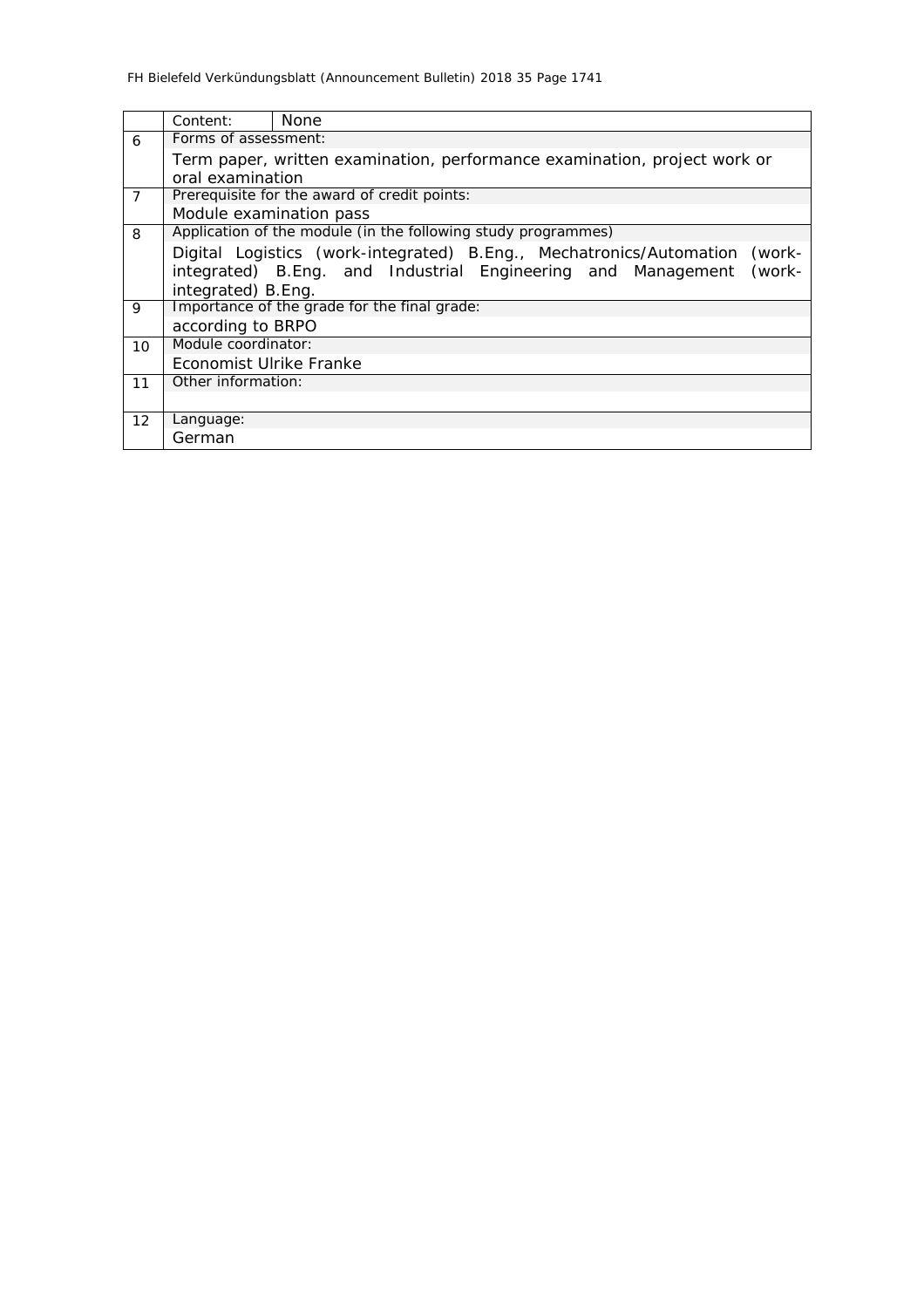|                  | <b>Practical Module I</b>                                                                                                                                                                                                                                                                                                                                                                                                          |                             |                                                                          |          |            |                 |                                                          |          | PX <sub>1</sub> |   |
|------------------|------------------------------------------------------------------------------------------------------------------------------------------------------------------------------------------------------------------------------------------------------------------------------------------------------------------------------------------------------------------------------------------------------------------------------------|-----------------------------|--------------------------------------------------------------------------|----------|------------|-----------------|----------------------------------------------------------|----------|-----------------|---|
|                  | <b>Identification</b>                                                                                                                                                                                                                                                                                                                                                                                                              | Workload:                   | Credits:                                                                 |          |            | Study semester: | Frequency of the                                         |          | Duration:       |   |
| number:<br>3112  |                                                                                                                                                                                                                                                                                                                                                                                                                                    | 150h                        | 5                                                                        | 3rd sem. |            |                 | offer<br>Annual<br>(Winter)                              |          | 1 semester      |   |
| $\mathbf{1}$     | Course:                                                                                                                                                                                                                                                                                                                                                                                                                            |                             | Planned group sizes                                                      |          | Scope      |                 | Actual contact<br>time $\prime$<br>classroom<br>teaching |          | Self-study      |   |
|                  | Lecture                                                                                                                                                                                                                                                                                                                                                                                                                            |                             | 60 students                                                              |          | $\Omega$   | <b>SCH</b>      | $\Omega$                                                 | h.       | 150             | h |
|                  | Tuition in seminars<br>30 students                                                                                                                                                                                                                                                                                                                                                                                                 |                             |                                                                          | $\Omega$ | <b>SCH</b> | $\Omega$        | h                                                        | $\Omega$ | h               |   |
|                  | Exercise                                                                                                                                                                                                                                                                                                                                                                                                                           |                             | 20 students                                                              |          | 0          | <b>SCH</b>      | 0                                                        | h.       | 0               | h |
|                  | Practical or<br>15 students<br>seminar<br>Supervised self-<br>60 students<br>study<br>Learning outcomes/competences:                                                                                                                                                                                                                                                                                                               |                             |                                                                          | 0        | <b>SCH</b> | $\Omega$        | h.                                                       | 0        | h.              |   |
| 2                |                                                                                                                                                                                                                                                                                                                                                                                                                                    |                             |                                                                          | $\Omega$ | <b>SCH</b> | $\Omega$        | h                                                        | $\Omega$ | h.              |   |
|                  | Students acquire and deepen knowledge and skills specific to the study<br>programme. For this purpose, individual problems are worked on holistically and<br>under practical conditions during the work term at the company and solution<br>options are developed independently. In addition to the professional competence,<br>the students acquire the ability of working scientifically and successively develop<br>it further. |                             |                                                                          |          |            |                 |                                                          |          |                 |   |
| 3                | Contents:<br>The topics to be worked on must be related to engineering science and be<br>oriented towards the module contents of the curriculum. The topic is coordinated<br>between the student, the faculty tutor in the company and the examiner at the<br>university of applied sciences.                                                                                                                                      |                             |                                                                          |          |            |                 |                                                          |          |                 |   |
| 4                |                                                                                                                                                                                                                                                                                                                                                                                                                                    | Forms of teaching:          |                                                                          |          |            |                 |                                                          |          |                 |   |
|                  |                                                                                                                                                                                                                                                                                                                                                                                                                                    | Work-related module         |                                                                          |          |            |                 |                                                          |          |                 |   |
| 5                |                                                                                                                                                                                                                                                                                                                                                                                                                                    | Participation requirements: |                                                                          |          |            |                 |                                                          |          |                 |   |
|                  | Formal:                                                                                                                                                                                                                                                                                                                                                                                                                            |                             |                                                                          |          |            |                 |                                                          |          |                 |   |
| $\boldsymbol{6}$ | Content:                                                                                                                                                                                                                                                                                                                                                                                                                           | Forms of assessment:        |                                                                          |          |            |                 |                                                          |          |                 |   |
|                  | Term paper                                                                                                                                                                                                                                                                                                                                                                                                                         |                             |                                                                          |          |            |                 |                                                          |          |                 |   |
| $\overline{7}$   |                                                                                                                                                                                                                                                                                                                                                                                                                                    |                             | Prerequisite for the award of credit points:                             |          |            |                 |                                                          |          |                 |   |
|                  |                                                                                                                                                                                                                                                                                                                                                                                                                                    | Module examination pass     |                                                                          |          |            |                 |                                                          |          |                 |   |
| 8                |                                                                                                                                                                                                                                                                                                                                                                                                                                    |                             | Application of the module (in the following study programmes)            |          |            |                 |                                                          |          |                 |   |
|                  |                                                                                                                                                                                                                                                                                                                                                                                                                                    |                             | Digital Logistics (work-integrated) B. Eng., Digital Technologies (work- |          |            |                 |                                                          |          |                 |   |
|                  | integrated) B.Eng., Mechatronics /Automation (work-integrated) B.Eng.,<br>Product-Service Engineering (work-integrated) B. Eng. and Industrial                                                                                                                                                                                                                                                                                     |                             |                                                                          |          |            |                 |                                                          |          |                 |   |
|                  | Engineering and Management (work-integrated) B.Eng.                                                                                                                                                                                                                                                                                                                                                                                |                             |                                                                          |          |            |                 |                                                          |          |                 |   |
| 9                |                                                                                                                                                                                                                                                                                                                                                                                                                                    |                             | Importance of the grade for the final grade:                             |          |            |                 |                                                          |          |                 |   |
|                  |                                                                                                                                                                                                                                                                                                                                                                                                                                    | according to BRPO           |                                                                          |          |            |                 |                                                          |          |                 |   |
| 10               |                                                                                                                                                                                                                                                                                                                                                                                                                                    | Module coordinator:         |                                                                          |          |            |                 |                                                          |          |                 |   |
|                  |                                                                                                                                                                                                                                                                                                                                                                                                                                    |                             | Prof. Dr.-Ing. Andrea Kaimann                                            |          |            |                 |                                                          |          |                 |   |
| 11               |                                                                                                                                                                                                                                                                                                                                                                                                                                    | Other information:          |                                                                          |          |            |                 |                                                          |          |                 |   |
| 12               | Language:                                                                                                                                                                                                                                                                                                                                                                                                                          |                             |                                                                          |          |            |                 |                                                          |          |                 |   |
|                  |                                                                                                                                                                                                                                                                                                                                                                                                                                    |                             |                                                                          |          |            |                 |                                                          |          |                 |   |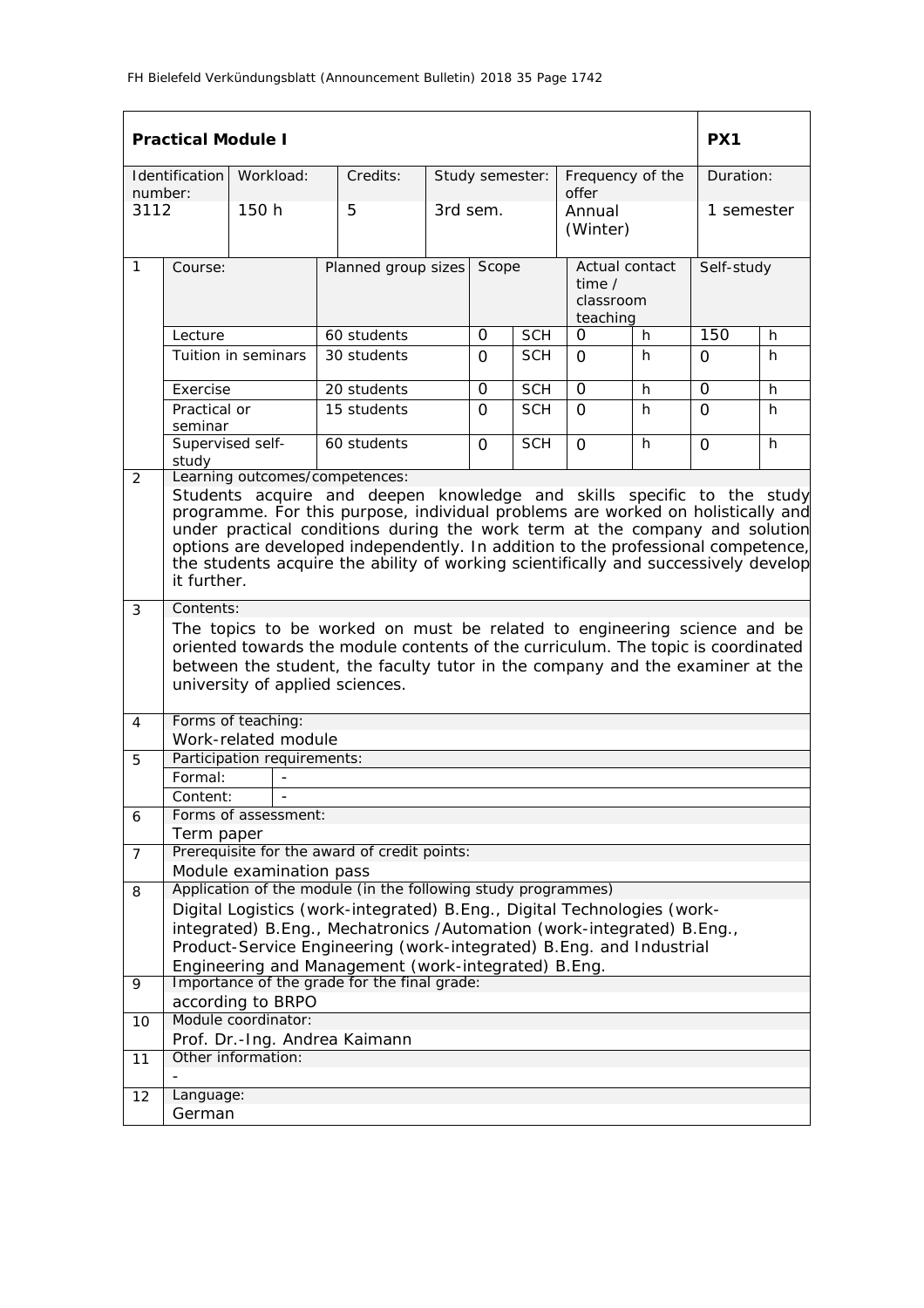|                  |                                                                                                                                                                                                                                                                                                                                                                                                                                    | <b>Practical Module II</b>                         |                                                                         |            |            |                 |                                                          |          | PX <sub>2</sub> |    |
|------------------|------------------------------------------------------------------------------------------------------------------------------------------------------------------------------------------------------------------------------------------------------------------------------------------------------------------------------------------------------------------------------------------------------------------------------------|----------------------------------------------------|-------------------------------------------------------------------------|------------|------------|-----------------|----------------------------------------------------------|----------|-----------------|----|
| number:          | <b>Identification</b>                                                                                                                                                                                                                                                                                                                                                                                                              | Workload:                                          | Credits:                                                                |            |            | Study semester: | Frequency of the<br>offer                                |          | Duration:       |    |
| 3122             |                                                                                                                                                                                                                                                                                                                                                                                                                                    | 150h                                               | 5                                                                       | 5th sem.   |            |                 | Annual<br>(Winter)                                       |          | 1 semester      |    |
| $\mathbf{1}$     | Course:                                                                                                                                                                                                                                                                                                                                                                                                                            |                                                    | Planned group sizes                                                     |            | Scope      |                 | Actual contact<br>time $\prime$<br>classroom<br>teaching |          | Self-study      |    |
|                  | Lecture                                                                                                                                                                                                                                                                                                                                                                                                                            |                                                    | 60 students                                                             |            | $\Omega$   | <b>SCH</b>      | $\Omega$                                                 | h.       | 150             | h  |
|                  | Tuition in seminars<br>30 students                                                                                                                                                                                                                                                                                                                                                                                                 |                                                    |                                                                         | $\Omega$   | <b>SCH</b> | $\Omega$        | h                                                        | $\Omega$ | h               |    |
|                  | Exercise                                                                                                                                                                                                                                                                                                                                                                                                                           |                                                    | 20 students                                                             |            | 0          | <b>SCH</b>      | 0                                                        | h.       | 0               | h  |
|                  | Practical or<br>seminar<br>Supervised self-                                                                                                                                                                                                                                                                                                                                                                                        |                                                    | 15 students                                                             |            | 0          | <b>SCH</b>      | $\Omega$                                                 | h.       | 0               | h. |
| 2                | 60 students<br>study<br>Learning outcomes/competences:                                                                                                                                                                                                                                                                                                                                                                             |                                                    | $\Omega$                                                                | <b>SCH</b> | $\Omega$   | h               | $\Omega$                                                 | h.       |                 |    |
|                  | Students acquire and deepen knowledge and skills specific to the study<br>programme. For this purpose, individual problems are worked on holistically and<br>under practical conditions during the work term at the company and solution<br>options are developed independently. In addition to the professional competence,<br>the students acquire the ability of working scientifically and successively develop<br>it further. |                                                    |                                                                         |            |            |                 |                                                          |          |                 |    |
| 3                | Contents:                                                                                                                                                                                                                                                                                                                                                                                                                          |                                                    |                                                                         |            |            |                 |                                                          |          |                 |    |
|                  | The topics to be worked on must be related to engineering science and be<br>oriented towards the module contents of the curriculum. The topic is coordinated<br>between the student, the faculty tutor in the company and the examiner at the<br>university of applied sciences.                                                                                                                                                   |                                                    |                                                                         |            |            |                 |                                                          |          |                 |    |
| 4                |                                                                                                                                                                                                                                                                                                                                                                                                                                    | Forms of teaching:                                 |                                                                         |            |            |                 |                                                          |          |                 |    |
|                  |                                                                                                                                                                                                                                                                                                                                                                                                                                    | Work-related module<br>Participation requirements: |                                                                         |            |            |                 |                                                          |          |                 |    |
| 5                | Formal:                                                                                                                                                                                                                                                                                                                                                                                                                            |                                                    | module examination pass in work-related module I                        |            |            |                 |                                                          |          |                 |    |
|                  | Content:                                                                                                                                                                                                                                                                                                                                                                                                                           |                                                    |                                                                         |            |            |                 |                                                          |          |                 |    |
| $\boldsymbol{6}$ |                                                                                                                                                                                                                                                                                                                                                                                                                                    | Forms of assessment:                               |                                                                         |            |            |                 |                                                          |          |                 |    |
|                  | Term paper                                                                                                                                                                                                                                                                                                                                                                                                                         |                                                    |                                                                         |            |            |                 |                                                          |          |                 |    |
| $\overline{7}$   |                                                                                                                                                                                                                                                                                                                                                                                                                                    |                                                    | Prerequisite for the award of credit points:                            |            |            |                 |                                                          |          |                 |    |
|                  |                                                                                                                                                                                                                                                                                                                                                                                                                                    | Module examination pass                            |                                                                         |            |            |                 |                                                          |          |                 |    |
| 8                |                                                                                                                                                                                                                                                                                                                                                                                                                                    |                                                    | Application of the module (in the following study programmes)           |            |            |                 |                                                          |          |                 |    |
|                  |                                                                                                                                                                                                                                                                                                                                                                                                                                    |                                                    | Digital Logistics (work-integrated) B.Eng., Digital Technologies (work- |            |            |                 |                                                          |          |                 |    |
|                  | integrated) B.Eng., Mechatronics/Automation (work-integrated) B.Eng., Product<br>Service Engineering (work-integrated) B.Eng. and Industrial Engineering and                                                                                                                                                                                                                                                                       |                                                    |                                                                         |            |            |                 |                                                          |          |                 |    |
|                  |                                                                                                                                                                                                                                                                                                                                                                                                                                    |                                                    | Management (work-integrated) B.Eng.                                     |            |            |                 |                                                          |          |                 |    |
| 9                |                                                                                                                                                                                                                                                                                                                                                                                                                                    |                                                    | Importance of the grade for the final grade:                            |            |            |                 |                                                          |          |                 |    |
|                  |                                                                                                                                                                                                                                                                                                                                                                                                                                    | according to BRPO                                  |                                                                         |            |            |                 |                                                          |          |                 |    |
| 10               |                                                                                                                                                                                                                                                                                                                                                                                                                                    | Module coordinator:                                |                                                                         |            |            |                 |                                                          |          |                 |    |
|                  |                                                                                                                                                                                                                                                                                                                                                                                                                                    |                                                    | Prof. Dr.-Ing. Andrea Kaimann                                           |            |            |                 |                                                          |          |                 |    |
| 11               |                                                                                                                                                                                                                                                                                                                                                                                                                                    | Other information:                                 |                                                                         |            |            |                 |                                                          |          |                 |    |
| 12               | Language:                                                                                                                                                                                                                                                                                                                                                                                                                          |                                                    |                                                                         |            |            |                 |                                                          |          |                 |    |
|                  | German                                                                                                                                                                                                                                                                                                                                                                                                                             |                                                    |                                                                         |            |            |                 |                                                          |          |                 |    |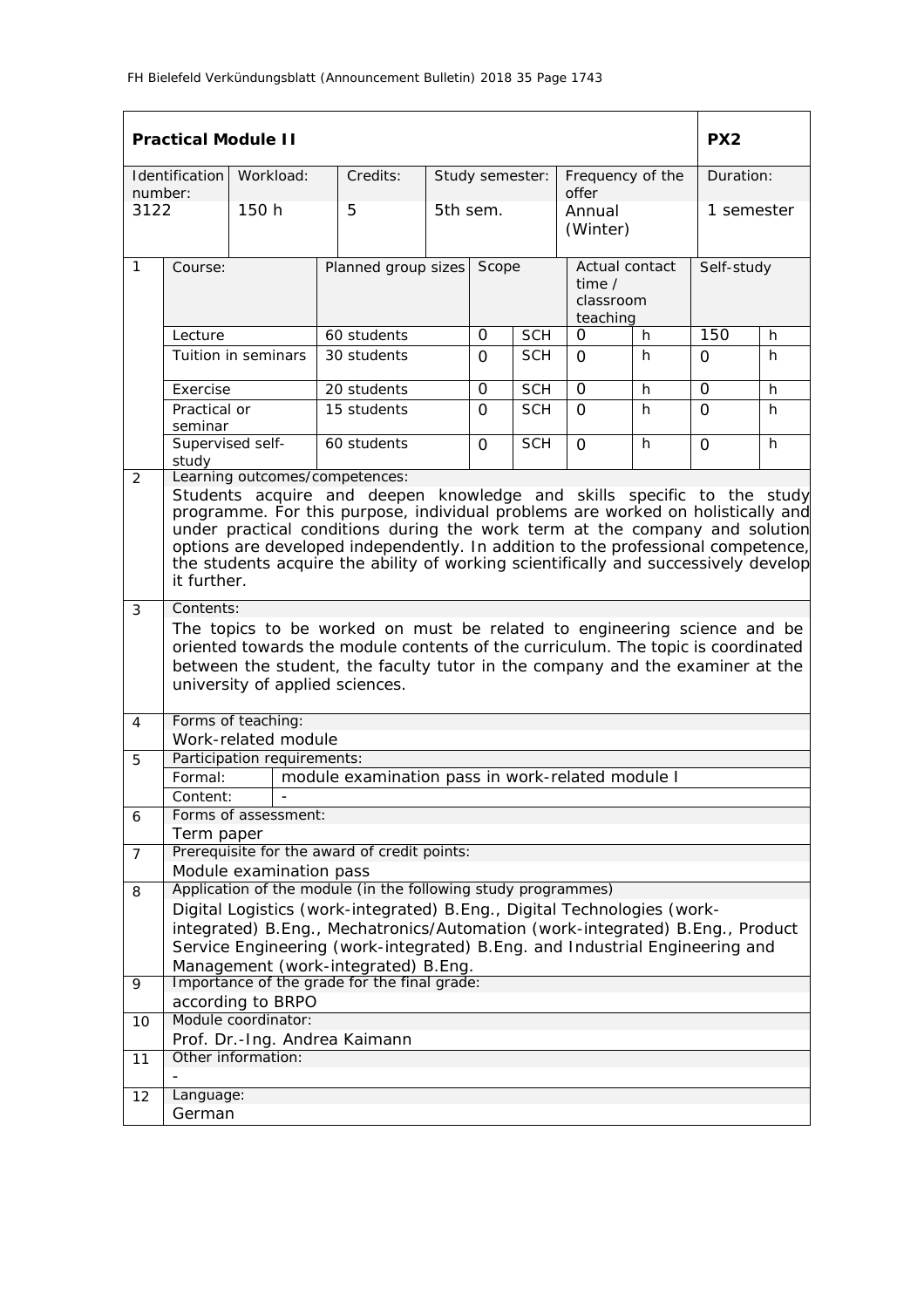|              |                                                                                                                                                                                                                                                                                                                                                                                                                                    | <b>Practical Module III</b>                                       |                                                                                                                                                                                                                                               |          |            |                                                          |                           |            | PX <sub>3</sub> |    |
|--------------|------------------------------------------------------------------------------------------------------------------------------------------------------------------------------------------------------------------------------------------------------------------------------------------------------------------------------------------------------------------------------------------------------------------------------------|-------------------------------------------------------------------|-----------------------------------------------------------------------------------------------------------------------------------------------------------------------------------------------------------------------------------------------|----------|------------|----------------------------------------------------------|---------------------------|------------|-----------------|----|
| number:      | Identification                                                                                                                                                                                                                                                                                                                                                                                                                     | Workload:                                                         | Credits:                                                                                                                                                                                                                                      |          |            | Study semester:                                          | Frequency of the<br>offer |            | Duration:       |    |
| 3129         |                                                                                                                                                                                                                                                                                                                                                                                                                                    | 150h                                                              | 5                                                                                                                                                                                                                                             | 6th sem. |            | Annual<br>(Summer)                                       |                           | 1 semester |                 |    |
| $\mathbf{1}$ | Course:                                                                                                                                                                                                                                                                                                                                                                                                                            |                                                                   | Planned group sizes                                                                                                                                                                                                                           | Scope    |            | Actual contact<br>time $\prime$<br>classroom<br>teaching |                           |            | Self-study      |    |
|              | Lecture                                                                                                                                                                                                                                                                                                                                                                                                                            |                                                                   | 60 students                                                                                                                                                                                                                                   |          | 0          | <b>SCH</b>                                               | 0                         | h          | 150             | h  |
|              |                                                                                                                                                                                                                                                                                                                                                                                                                                    | Tuition in seminars                                               | 30 students                                                                                                                                                                                                                                   |          | $\Omega$   | <b>SCH</b>                                               | $\Omega$                  | h          | $\Omega$        | h  |
|              | Exercise                                                                                                                                                                                                                                                                                                                                                                                                                           |                                                                   | 20 students                                                                                                                                                                                                                                   | $\Omega$ |            | <b>SCH</b>                                               | $\Omega$                  | h          | 0               | h  |
|              | Practical or<br>seminar                                                                                                                                                                                                                                                                                                                                                                                                            |                                                                   | 15 students                                                                                                                                                                                                                                   |          | $\Omega$   | <b>SCH</b>                                               | $\Omega$                  | h          | $\Omega$        | h. |
| 2            | study                                                                                                                                                                                                                                                                                                                                                                                                                              | Supervised self-<br>60 students<br>Learning outcomes/competences: |                                                                                                                                                                                                                                               | $\Omega$ | <b>SCH</b> | $\Omega$                                                 | h                         | $\Omega$   | h               |    |
|              | Students acquire and deepen knowledge and skills specific to the study<br>programme. For this purpose, individual problems are worked on holistically and<br>under practical conditions during the work term at the company and solution<br>options are developed independently. In addition to the professional competence,<br>the students acquire the ability of working scientifically and successively develop<br>it further. |                                                                   |                                                                                                                                                                                                                                               |          |            |                                                          |                           |            |                 |    |
| 3            | Contents:                                                                                                                                                                                                                                                                                                                                                                                                                          |                                                                   |                                                                                                                                                                                                                                               |          |            |                                                          |                           |            |                 |    |
|              |                                                                                                                                                                                                                                                                                                                                                                                                                                    | university of applied sciences.                                   | The topics to be worked on must be related to engineering science and be<br>oriented towards the module contents of the curriculum. The topic is coordinated<br>between the student, the faculty tutor in the company and the examiner at the |          |            |                                                          |                           |            |                 |    |
| 4            |                                                                                                                                                                                                                                                                                                                                                                                                                                    | Forms of teaching:                                                |                                                                                                                                                                                                                                               |          |            |                                                          |                           |            |                 |    |
|              |                                                                                                                                                                                                                                                                                                                                                                                                                                    | Work-related module                                               |                                                                                                                                                                                                                                               |          |            |                                                          |                           |            |                 |    |
| 5            |                                                                                                                                                                                                                                                                                                                                                                                                                                    | Participation requirements:                                       |                                                                                                                                                                                                                                               |          |            |                                                          |                           |            |                 |    |
|              | Formal:                                                                                                                                                                                                                                                                                                                                                                                                                            |                                                                   | module examination pass in work-related module II                                                                                                                                                                                             |          |            |                                                          |                           |            |                 |    |
|              | Content:                                                                                                                                                                                                                                                                                                                                                                                                                           | Forms of assessment:                                              |                                                                                                                                                                                                                                               |          |            |                                                          |                           |            |                 |    |
| 6            | Term paper                                                                                                                                                                                                                                                                                                                                                                                                                         |                                                                   |                                                                                                                                                                                                                                               |          |            |                                                          |                           |            |                 |    |
| 7            |                                                                                                                                                                                                                                                                                                                                                                                                                                    |                                                                   | Prerequisite for the award of credit points:                                                                                                                                                                                                  |          |            |                                                          |                           |            |                 |    |
|              |                                                                                                                                                                                                                                                                                                                                                                                                                                    | Module examination pass                                           |                                                                                                                                                                                                                                               |          |            |                                                          |                           |            |                 |    |
| 8            |                                                                                                                                                                                                                                                                                                                                                                                                                                    |                                                                   | Application of the module (in the following study programmes)                                                                                                                                                                                 |          |            |                                                          |                           |            |                 |    |
|              |                                                                                                                                                                                                                                                                                                                                                                                                                                    |                                                                   | Digital Logistics (work-integrated) B.Eng., Digital Technologies (work-                                                                                                                                                                       |          |            |                                                          |                           |            |                 |    |
|              | integrated) B.Eng., Mechatronics/Automation (work-integrated) B.Eng., Product<br>Service Engineering (work-integrated) B.Eng. and Industrial Engineering and                                                                                                                                                                                                                                                                       |                                                                   |                                                                                                                                                                                                                                               |          |            |                                                          |                           |            |                 |    |
|              |                                                                                                                                                                                                                                                                                                                                                                                                                                    |                                                                   | Management (work-integrated) B.Eng.                                                                                                                                                                                                           |          |            |                                                          |                           |            |                 |    |
| 9            |                                                                                                                                                                                                                                                                                                                                                                                                                                    |                                                                   | Importance of the grade for the final grade:                                                                                                                                                                                                  |          |            |                                                          |                           |            |                 |    |
|              |                                                                                                                                                                                                                                                                                                                                                                                                                                    | according to BRPO                                                 |                                                                                                                                                                                                                                               |          |            |                                                          |                           |            |                 |    |
| 10           |                                                                                                                                                                                                                                                                                                                                                                                                                                    | Module coordinator:                                               |                                                                                                                                                                                                                                               |          |            |                                                          |                           |            |                 |    |
|              |                                                                                                                                                                                                                                                                                                                                                                                                                                    |                                                                   | Prof. Dr.-Ing. Andrea Kaimann                                                                                                                                                                                                                 |          |            |                                                          |                           |            |                 |    |
| 11           |                                                                                                                                                                                                                                                                                                                                                                                                                                    | Other information:                                                |                                                                                                                                                                                                                                               |          |            |                                                          |                           |            |                 |    |
| 12           | Language:                                                                                                                                                                                                                                                                                                                                                                                                                          |                                                                   |                                                                                                                                                                                                                                               |          |            |                                                          |                           |            |                 |    |
|              | German                                                                                                                                                                                                                                                                                                                                                                                                                             |                                                                   |                                                                                                                                                                                                                                               |          |            |                                                          |                           |            |                 |    |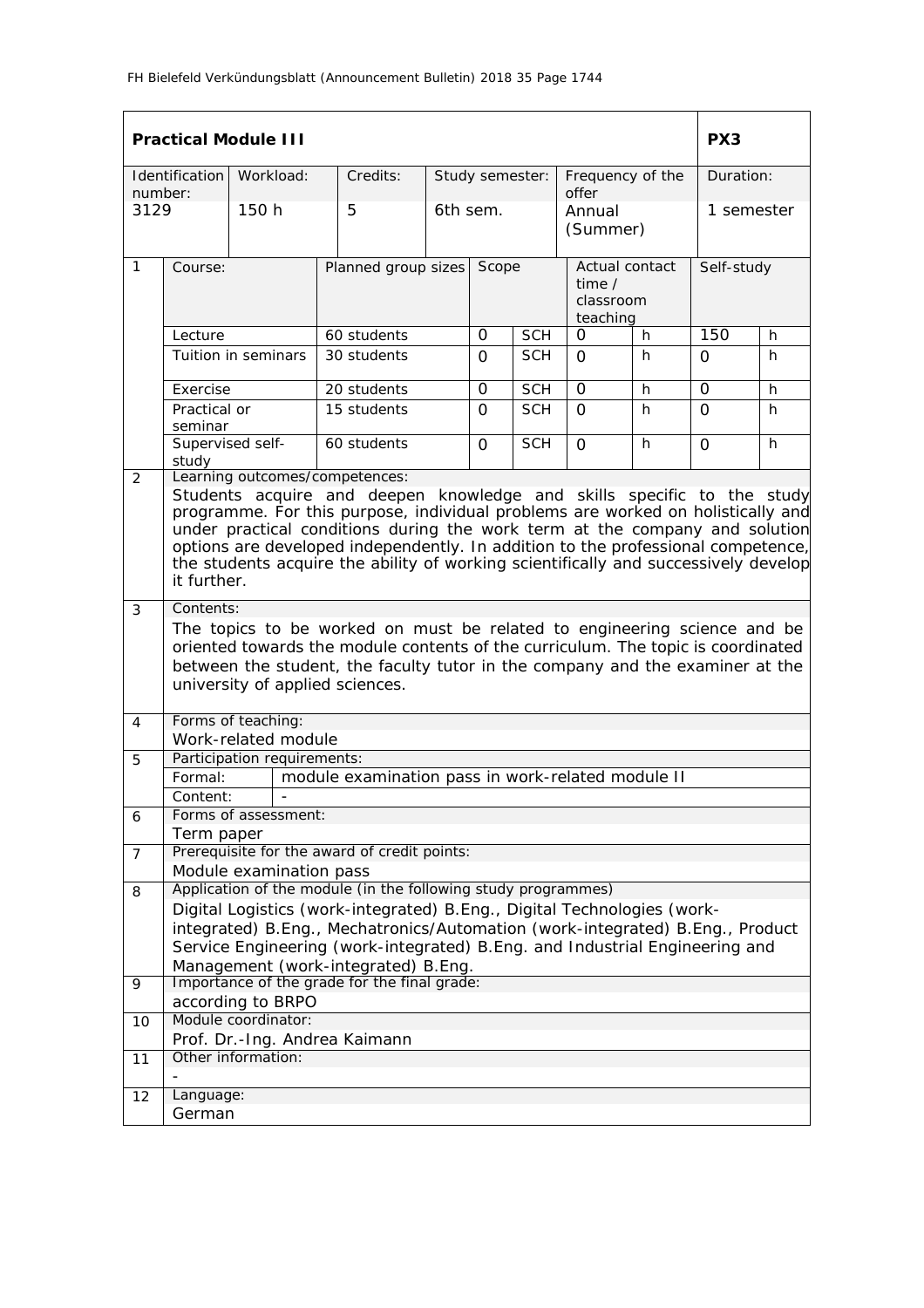|                 |                                                                                                                                                                                                                                                      |                                               | <b>Production Planning and Control</b>                                                                                                                                                                                                                                                                                                                                                                                                                                                                                                                                                                                                                                                                                                                                                                                                |  |                                          |            |                                                     |    | <b>PPS</b>     |   |
|-----------------|------------------------------------------------------------------------------------------------------------------------------------------------------------------------------------------------------------------------------------------------------|-----------------------------------------------|---------------------------------------------------------------------------------------------------------------------------------------------------------------------------------------------------------------------------------------------------------------------------------------------------------------------------------------------------------------------------------------------------------------------------------------------------------------------------------------------------------------------------------------------------------------------------------------------------------------------------------------------------------------------------------------------------------------------------------------------------------------------------------------------------------------------------------------|--|------------------------------------------|------------|-----------------------------------------------------|----|----------------|---|
|                 | Identification                                                                                                                                                                                                                                       | Workload:                                     | Credits:                                                                                                                                                                                                                                                                                                                                                                                                                                                                                                                                                                                                                                                                                                                                                                                                                              |  | Study semester:                          |            | Frequency of the                                    |    | Duration:      |   |
| number:<br>3024 |                                                                                                                                                                                                                                                      | 150 h                                         | 5                                                                                                                                                                                                                                                                                                                                                                                                                                                                                                                                                                                                                                                                                                                                                                                                                                     |  | 6th sem.                                 |            | offer<br>Annual<br>(Summer)                         |    | 1 semester     |   |
| $\mathbf{1}$    | Course:                                                                                                                                                                                                                                              |                                               | Planned group sizes                                                                                                                                                                                                                                                                                                                                                                                                                                                                                                                                                                                                                                                                                                                                                                                                                   |  |                                          | Scope      | Actual contact<br>time $/$<br>classroom<br>teaching |    | Self-study     |   |
|                 | Lecture                                                                                                                                                                                                                                              |                                               | 60 students                                                                                                                                                                                                                                                                                                                                                                                                                                                                                                                                                                                                                                                                                                                                                                                                                           |  | $\overline{2}$                           | <b>SCH</b> | 0                                                   | h  | 56             | h |
|                 |                                                                                                                                                                                                                                                      | Tuition in seminars                           | 30 students                                                                                                                                                                                                                                                                                                                                                                                                                                                                                                                                                                                                                                                                                                                                                                                                                           |  | $\Omega$                                 | <b>SCH</b> | $\Omega$                                            | h. | $\Omega$       | h |
|                 | Exercise                                                                                                                                                                                                                                             |                                               | 20 students                                                                                                                                                                                                                                                                                                                                                                                                                                                                                                                                                                                                                                                                                                                                                                                                                           |  | $\overline{2}$                           | <b>SCH</b> | 16                                                  | h  | 62             | h |
|                 | Practical or<br>seminar                                                                                                                                                                                                                              |                                               | 15 students                                                                                                                                                                                                                                                                                                                                                                                                                                                                                                                                                                                                                                                                                                                                                                                                                           |  | $\Omega$<br><b>SCH</b><br>$\Omega$<br>h. |            | $\Omega$                                            | h  |                |   |
|                 | study                                                                                                                                                                                                                                                | Supervised self-                              | 60 students                                                                                                                                                                                                                                                                                                                                                                                                                                                                                                                                                                                                                                                                                                                                                                                                                           |  | $\mathbf{1}$                             | <b>SCH</b> | 16                                                  | h. | $\overline{O}$ | h |
| $\overline{2}$  | Learning outcomes/competences:<br>Students understand the business fundamentals and interrelationships of<br>production management.<br>The students can apply tools and methods of production planning and control to<br>practice-oriented examples. |                                               |                                                                                                                                                                                                                                                                                                                                                                                                                                                                                                                                                                                                                                                                                                                                                                                                                                       |  |                                          |            |                                                     |    |                |   |
|                 |                                                                                                                                                                                                                                                      | suppliers and customers.                      | They are able to evaluate the planning results in terms of plausibility and<br>efficiency and to assess their impact on holistic business processes between<br>The students understand the procedures in the sub-processes of product planning<br>and are able to evaluate the information exchanged between the sub-processes<br>and assess it with regard to the effects in other planning steps.<br>Students understand the core and cross-sectional functions of production<br>planning and control systems on the basis of data management (PPS systems)<br>depending on the respective business typology and can classify them in context.                                                                                                                                                                                      |  |                                          |            |                                                     |    |                |   |
| 3               | Contents:                                                                                                                                                                                                                                            |                                               |                                                                                                                                                                                                                                                                                                                                                                                                                                                                                                                                                                                                                                                                                                                                                                                                                                       |  |                                          |            |                                                     |    |                |   |
|                 | $\bullet$<br>$\bullet$<br>$\bullet$<br>٠<br>٠<br>٠                                                                                                                                                                                                   | control<br>routings)<br>requirements planning | Operational tasks in the area of production planning and control<br>Relationship between development and the production processes to be<br>planned: production-oriented product design<br>Market requirements for production processes and their control<br>Typical areas of EDP application to support production planning and<br>Information flow and associated data structures in the IT systems (master<br>data management: material master, parts lists, workstation master,<br>Programme planning and primary needs assessment<br>Material requirements planning with BOM explosion and net<br>Scheduling and capacity balancing<br>Order processing and production order management,<br>Mapping a Kanban control system<br>Shipping preparation, delivery and invoicing<br>Computer-aided production planning and controlling |  |                                          |            |                                                     |    |                |   |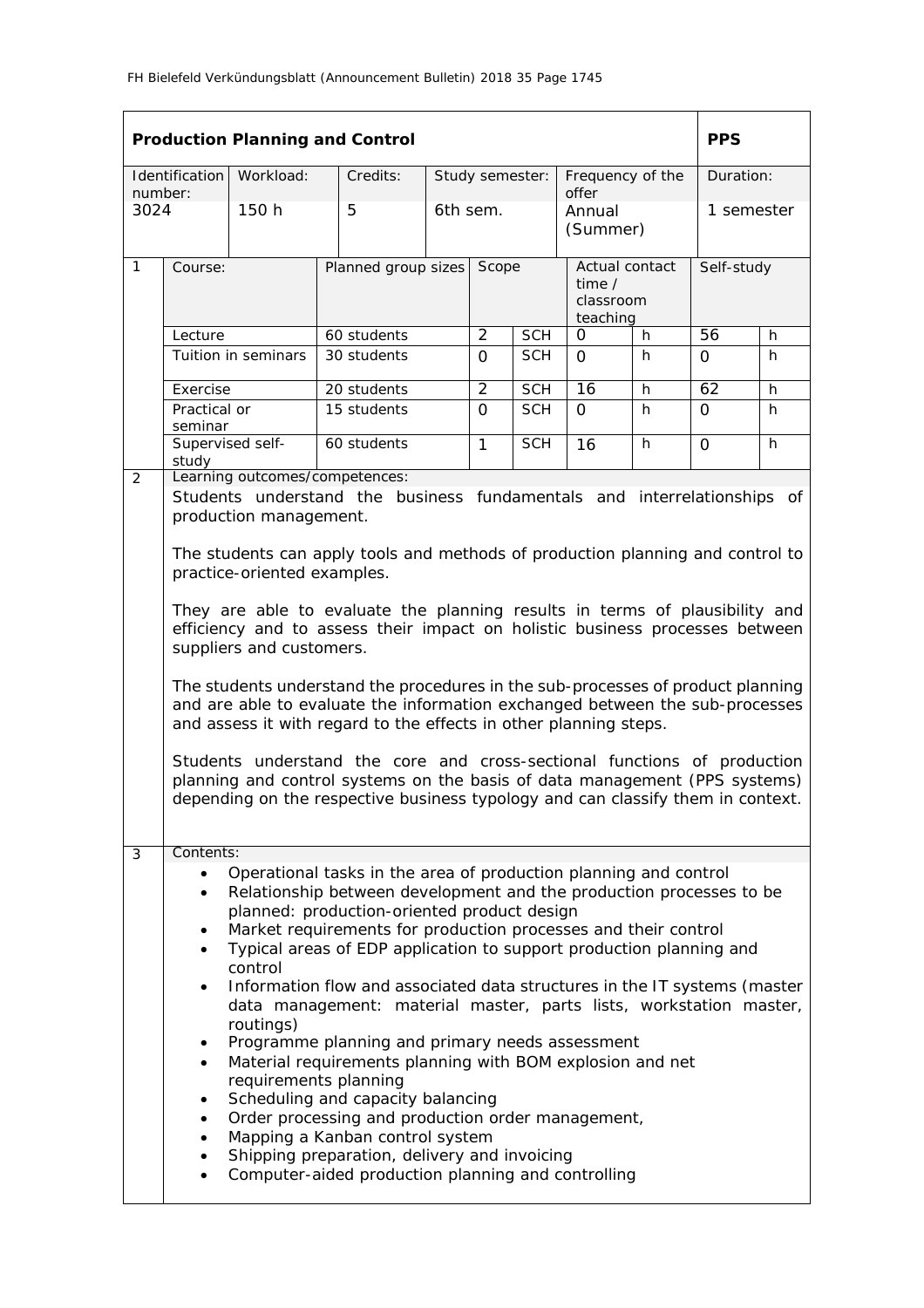| $\overline{4}$ | Forms of teaching:                                            |                                                                              |  |  |  |  |  |  |
|----------------|---------------------------------------------------------------|------------------------------------------------------------------------------|--|--|--|--|--|--|
|                |                                                               | Learning materials for self-study, classroom events in the form of exercises |  |  |  |  |  |  |
|                |                                                               |                                                                              |  |  |  |  |  |  |
| 5              | Participation requirements:                                   |                                                                              |  |  |  |  |  |  |
|                | Formal:                                                       | None                                                                         |  |  |  |  |  |  |
|                | Content:                                                      | None                                                                         |  |  |  |  |  |  |
| 6              | Forms of assessment:                                          |                                                                              |  |  |  |  |  |  |
|                |                                                               | Term paper, written examination, project work or oral examination            |  |  |  |  |  |  |
| $\overline{7}$ |                                                               | Prerequisite for the award of credit points:                                 |  |  |  |  |  |  |
|                | Module examination pass                                       |                                                                              |  |  |  |  |  |  |
| 8              | Application of the module (in the following study programmes) |                                                                              |  |  |  |  |  |  |
|                |                                                               | Digital Logistics (work-integrated) B.Eng.                                   |  |  |  |  |  |  |
| 9              |                                                               | Importance of the grade for the final grade:                                 |  |  |  |  |  |  |
|                | according to BRPO                                             |                                                                              |  |  |  |  |  |  |
| 10             | Module coordinator:                                           |                                                                              |  |  |  |  |  |  |
|                |                                                               | Prof. Dr. rer. oec. Pascal Reusch                                            |  |  |  |  |  |  |
| 11             | Other information:                                            |                                                                              |  |  |  |  |  |  |
|                |                                                               | Supplementary literature will be announced at the beginning of the course.   |  |  |  |  |  |  |
| 12             | Language:                                                     |                                                                              |  |  |  |  |  |  |
|                | German                                                        |                                                                              |  |  |  |  |  |  |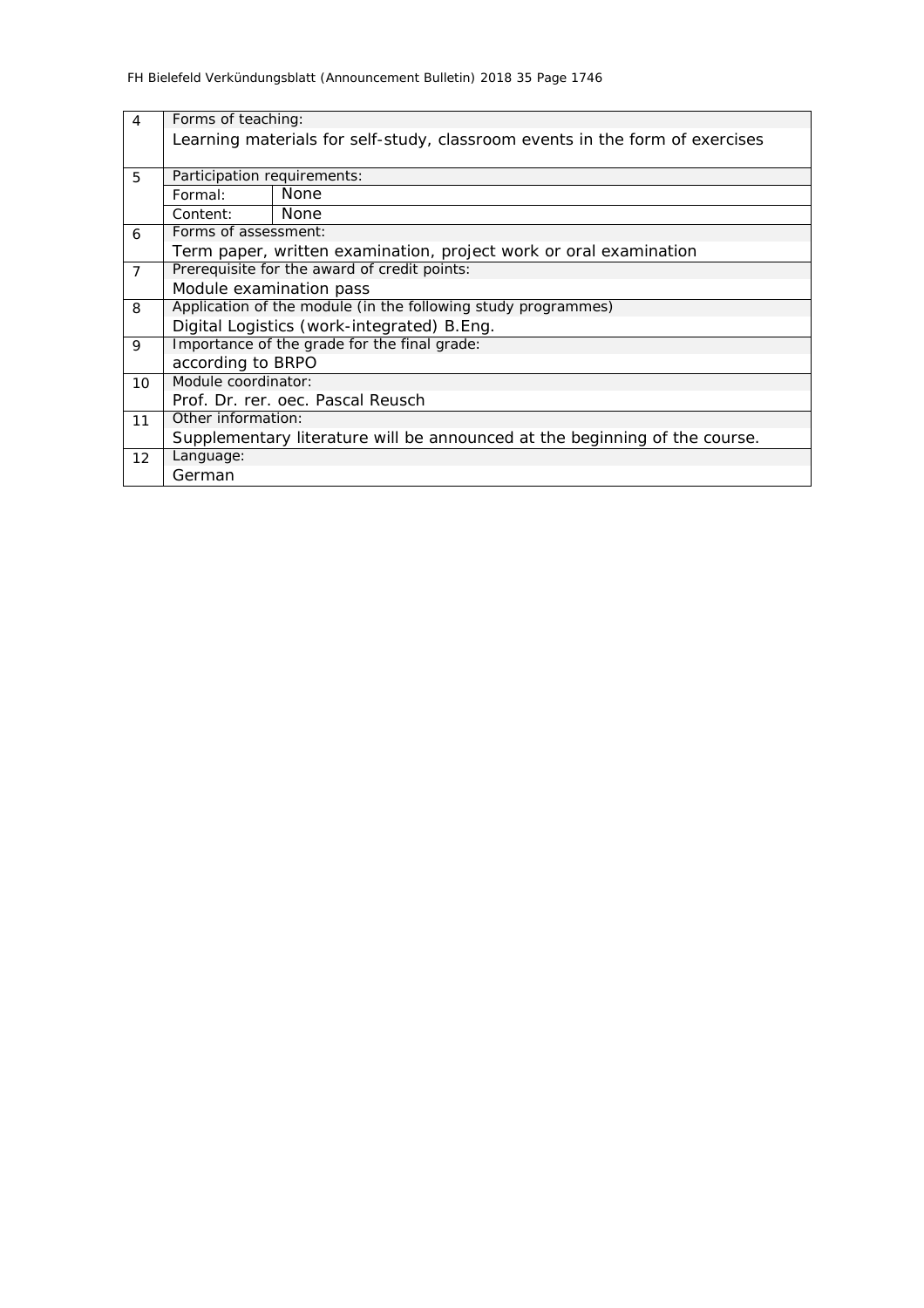|                 |                                                                                                                                                                                                                                                                                                                                                                                                                           | <b>Quality Management</b>   |                                                                                                                                                           |       |                |                                                          |                             |            | <b>QMG</b> |   |
|-----------------|---------------------------------------------------------------------------------------------------------------------------------------------------------------------------------------------------------------------------------------------------------------------------------------------------------------------------------------------------------------------------------------------------------------------------|-----------------------------|-----------------------------------------------------------------------------------------------------------------------------------------------------------|-------|----------------|----------------------------------------------------------|-----------------------------|------------|------------|---|
|                 | Identification                                                                                                                                                                                                                                                                                                                                                                                                            | Workload:                   | Credits:                                                                                                                                                  |       |                | Study semester:                                          | Frequency of the            |            | Duration:  |   |
| number:<br>3201 |                                                                                                                                                                                                                                                                                                                                                                                                                           | 150 h                       | 5                                                                                                                                                         | 4th   | or<br>semester | 6th                                                      | offer<br>Annual<br>(Summer) |            | 1 semester |   |
| 1               | Course:                                                                                                                                                                                                                                                                                                                                                                                                                   |                             | Planned group sizes                                                                                                                                       | Scope |                | Actual contact<br>time $\prime$<br>classroom<br>teaching |                             | Self-study |            |   |
|                 | Lecture                                                                                                                                                                                                                                                                                                                                                                                                                   |                             | 60 students                                                                                                                                               |       | $\overline{2}$ | <b>SCH</b>                                               | 0                           | h          | 56         | h |
|                 |                                                                                                                                                                                                                                                                                                                                                                                                                           | Tuition in seminars         | 30 students                                                                                                                                               |       | $\Omega$       | <b>SCH</b>                                               | $\Omega$                    | h.         | $\Omega$   | h |
|                 | Exercise                                                                                                                                                                                                                                                                                                                                                                                                                  |                             | 20 students                                                                                                                                               |       | $\overline{2}$ | <b>SCH</b>                                               | $\overline{16}$             | h          | 62         | h |
|                 | Practical or<br>seminar                                                                                                                                                                                                                                                                                                                                                                                                   |                             | 15 students                                                                                                                                               |       | $\Omega$       | <b>SCH</b>                                               | $\Omega$                    | h          | $\Omega$   | h |
|                 | Supervised self-<br>study                                                                                                                                                                                                                                                                                                                                                                                                 |                             | 60 students                                                                                                                                               |       | $\mathbf{1}$   | <b>SCH</b>                                               | 16                          | h          | $\Omega$   | h |
| 2               | Students:                                                                                                                                                                                                                                                                                                                                                                                                                 |                             | Learning outcomes/competences:                                                                                                                            |       |                |                                                          |                             |            |            |   |
|                 | can determine/assess the "value" (cost/benefit) of quality for a company<br>$\bullet$<br>and can understand the development of quality management.<br>understand and distinguish between the existing quality management<br>$\bullet$<br>models and can apply quality management systems in a purposeful<br>manner.<br>can integrate quality management into existing management structures<br>of a company.              |                             |                                                                                                                                                           |       |                |                                                          |                             |            |            |   |
| 3               | Contents:                                                                                                                                                                                                                                                                                                                                                                                                                 |                             |                                                                                                                                                           |       |                |                                                          |                             |            |            |   |
|                 | The term 'quality'<br>Basics of quality management systems (QMS), tasks and objectives of<br>$\bullet$<br>QMS in the company<br>Terms and definitions in quality management<br>Analysis of the costs/benefits of a QM system<br>Strategies for increasing and ensuring 'quality' in the company (PDCA<br>cycle)<br>Tools, procedures,<br>resources, processes of quality planning,<br>control, inspection and improvement |                             |                                                                                                                                                           |       |                |                                                          |                             |            |            |   |
|                 |                                                                                                                                                                                                                                                                                                                                                                                                                           | management in the company   | Prerequisites for the successful use of management systems for quality<br>Overarching aspects of quality management: Standardisation, certification, etc. |       |                |                                                          |                             |            |            |   |
| 4               |                                                                                                                                                                                                                                                                                                                                                                                                                           | Forms of teaching:          |                                                                                                                                                           |       |                |                                                          |                             |            |            |   |
|                 |                                                                                                                                                                                                                                                                                                                                                                                                                           |                             | Learning units for self-study, classroom sessions in the form of exercises                                                                                |       |                |                                                          |                             |            |            |   |
| 5               |                                                                                                                                                                                                                                                                                                                                                                                                                           | Participation requirements: |                                                                                                                                                           |       |                |                                                          |                             |            |            |   |
|                 | Formal:                                                                                                                                                                                                                                                                                                                                                                                                                   |                             |                                                                                                                                                           |       |                |                                                          |                             |            |            |   |
|                 | Content:                                                                                                                                                                                                                                                                                                                                                                                                                  |                             |                                                                                                                                                           |       |                |                                                          |                             |            |            |   |
| 6               |                                                                                                                                                                                                                                                                                                                                                                                                                           | Forms of assessment:        |                                                                                                                                                           |       |                |                                                          |                             |            |            |   |
|                 |                                                                                                                                                                                                                                                                                                                                                                                                                           |                             | Term paper, written examination, project work or oral examination                                                                                         |       |                |                                                          |                             |            |            |   |
| 7               |                                                                                                                                                                                                                                                                                                                                                                                                                           | Module examination pass     | Prerequisite for the award of credit points:                                                                                                              |       |                |                                                          |                             |            |            |   |
| 8               |                                                                                                                                                                                                                                                                                                                                                                                                                           |                             | Application of the module (in the following study programmes)                                                                                             |       |                |                                                          |                             |            |            |   |
|                 |                                                                                                                                                                                                                                                                                                                                                                                                                           | integrated) B.Eng.          | Digital Logistics (work-integrated) B.Eng., Product Service Engineering (work-<br>integrated) B.Eng. and Industrial Engineering and Management (work-     |       |                |                                                          |                             |            |            |   |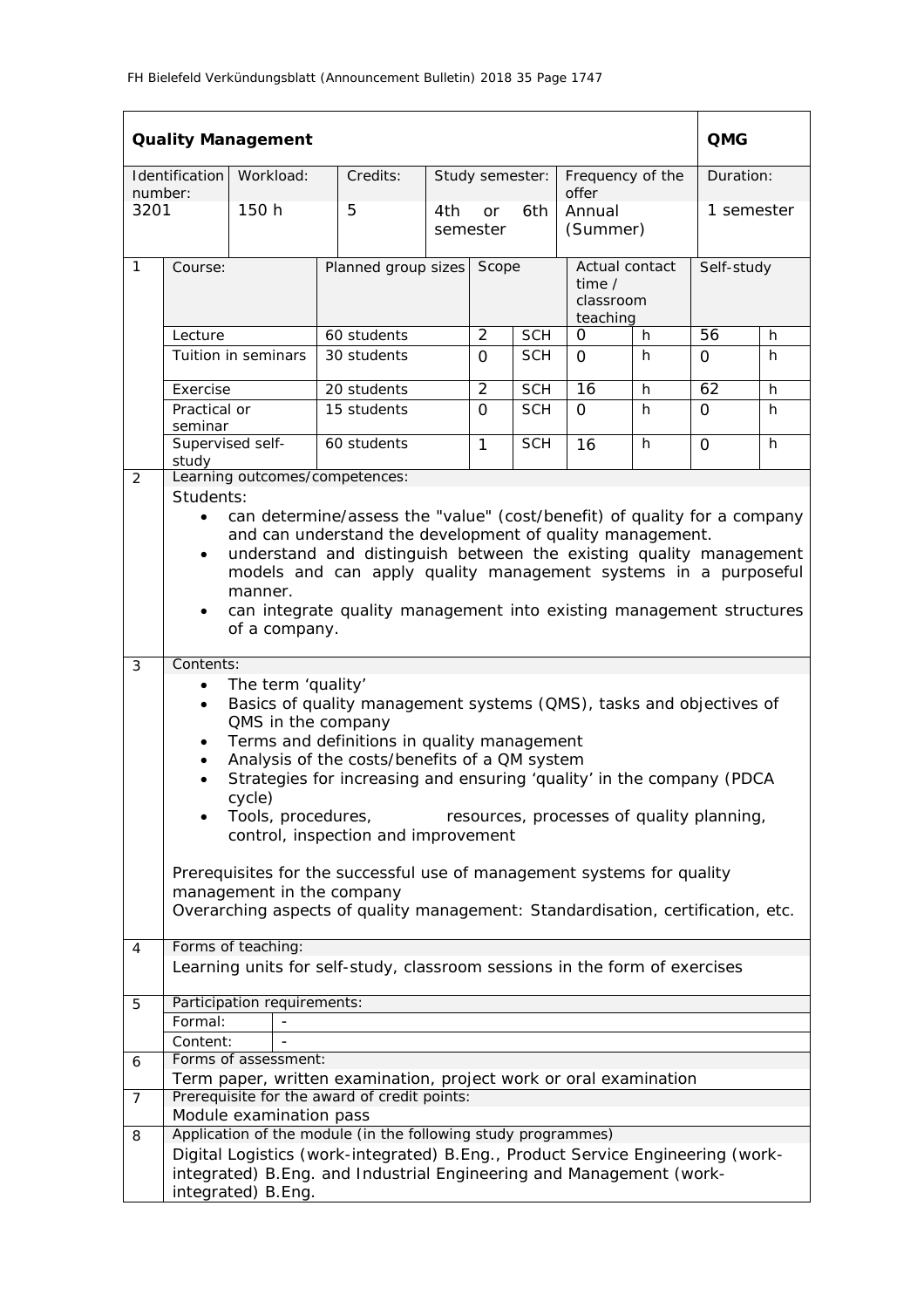| 9  | Importance of the grade for the final grade: |
|----|----------------------------------------------|
|    | according to BRPO                            |
| 10 | Module coordinator:                          |
|    | Prof. Dr. rer. oec. Pascal Reusch            |
|    | Other information:                           |
|    |                                              |
| 12 | Language:                                    |
|    | German                                       |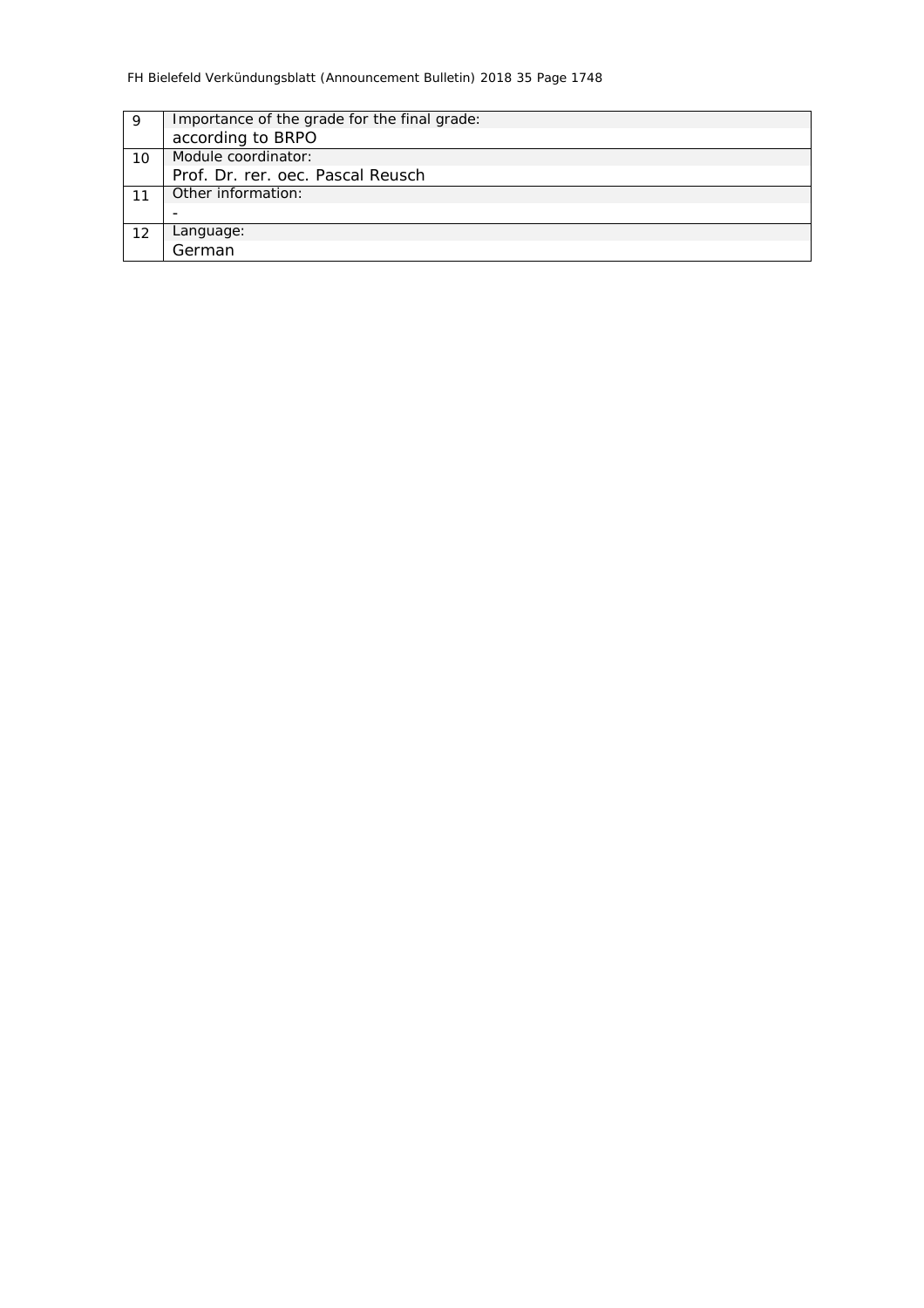|             |                                                                                                                                                                                                                                                                                                                                                                                                                                                                                                                                                                                                                                                                                                                                                                                                                                                                                                                                                                                                                                          |                                                                                                     | Accounting, Investment, Financing and Taxes                                                                                                                                                                                                                                                                                                                                                                                                                                                                                                                                 |       |                                |                                                   |                           |            | <b>RIF</b> |   |
|-------------|------------------------------------------------------------------------------------------------------------------------------------------------------------------------------------------------------------------------------------------------------------------------------------------------------------------------------------------------------------------------------------------------------------------------------------------------------------------------------------------------------------------------------------------------------------------------------------------------------------------------------------------------------------------------------------------------------------------------------------------------------------------------------------------------------------------------------------------------------------------------------------------------------------------------------------------------------------------------------------------------------------------------------------------|-----------------------------------------------------------------------------------------------------|-----------------------------------------------------------------------------------------------------------------------------------------------------------------------------------------------------------------------------------------------------------------------------------------------------------------------------------------------------------------------------------------------------------------------------------------------------------------------------------------------------------------------------------------------------------------------------|-------|--------------------------------|---------------------------------------------------|---------------------------|------------|------------|---|
| number:     | Identification                                                                                                                                                                                                                                                                                                                                                                                                                                                                                                                                                                                                                                                                                                                                                                                                                                                                                                                                                                                                                           | Workload:                                                                                           | Credits:                                                                                                                                                                                                                                                                                                                                                                                                                                                                                                                                                                    |       | Study semester:                |                                                   | Frequency of the<br>offer |            | Duration:  |   |
| 3223        |                                                                                                                                                                                                                                                                                                                                                                                                                                                                                                                                                                                                                                                                                                                                                                                                                                                                                                                                                                                                                                          | 150 h                                                                                               | 5                                                                                                                                                                                                                                                                                                                                                                                                                                                                                                                                                                           |       | 2nd sem.<br>Annual<br>(Summer) |                                                   |                           |            | 1 semester |   |
| 1           | Course:                                                                                                                                                                                                                                                                                                                                                                                                                                                                                                                                                                                                                                                                                                                                                                                                                                                                                                                                                                                                                                  |                                                                                                     | Planned group sizes                                                                                                                                                                                                                                                                                                                                                                                                                                                                                                                                                         | Scope |                                | Actual contact<br>time /<br>classroom<br>teaching |                           | Self-study |            |   |
|             | Lecture                                                                                                                                                                                                                                                                                                                                                                                                                                                                                                                                                                                                                                                                                                                                                                                                                                                                                                                                                                                                                                  |                                                                                                     | 60 students                                                                                                                                                                                                                                                                                                                                                                                                                                                                                                                                                                 |       | 2                              | <b>SCH</b>                                        | 0                         | h          | 56         | h |
|             |                                                                                                                                                                                                                                                                                                                                                                                                                                                                                                                                                                                                                                                                                                                                                                                                                                                                                                                                                                                                                                          | Tuition in seminars                                                                                 | 30 students                                                                                                                                                                                                                                                                                                                                                                                                                                                                                                                                                                 |       | $\Omega$<br>$\overline{2}$     | <b>SCH</b>                                        | $\Omega$                  | h          | $\Omega$   | h |
|             | Exercise                                                                                                                                                                                                                                                                                                                                                                                                                                                                                                                                                                                                                                                                                                                                                                                                                                                                                                                                                                                                                                 |                                                                                                     | 20 students                                                                                                                                                                                                                                                                                                                                                                                                                                                                                                                                                                 |       |                                | <b>SCH</b>                                        | $\overline{16}$           | h          | 62         | h |
|             | Practical or<br>seminar                                                                                                                                                                                                                                                                                                                                                                                                                                                                                                                                                                                                                                                                                                                                                                                                                                                                                                                                                                                                                  |                                                                                                     | 15 students                                                                                                                                                                                                                                                                                                                                                                                                                                                                                                                                                                 |       | $\Omega$                       | <b>SCH</b>                                        | $\Omega$                  | h          | $\Omega$   | h |
| 2           | study                                                                                                                                                                                                                                                                                                                                                                                                                                                                                                                                                                                                                                                                                                                                                                                                                                                                                                                                                                                                                                    | Supervised self-                                                                                    | 60 students<br>Learning outcomes/competences:                                                                                                                                                                                                                                                                                                                                                                                                                                                                                                                               |       | $\mathbf{1}$                   | <b>SCH</b>                                        | 16                        | h          | $\Omega$   | h |
|             | Students can distinguish and assess the respective benefits and information<br>content of external and internal accounting. They have a basic understanding of<br>financial statements and financial statement analysis. They have a critical<br>understanding of financial issues and understand the relationship between the<br>use of capital and the raising of capital, including its impact on the balance sheet.<br>They know the instruments and the structuring of capital procurement. They have<br>a basic understanding of cost accounting and know basic standards and terms of<br>cost accounting. They critically assess and interpret the practical applications of<br>cost accounting procedures with regard to the significance of their results.<br>Furthermore, they can incorporate a profitability-oriented assessment into all<br>entrepreneurial activities and decision-making areas.<br>The students know the basics of company-relevant taxes and are able to include<br>their effects in business decisions. |                                                                                                     |                                                                                                                                                                                                                                                                                                                                                                                                                                                                                                                                                                             |       |                                |                                                   |                           |            |            |   |
| 3<br>4<br>5 | Contents:<br>$\bullet$<br>$\bullet$<br>٠<br>$\bullet$<br>$\bullet$<br>٠<br>$\bullet$<br>٠<br>Formal:                                                                                                                                                                                                                                                                                                                                                                                                                                                                                                                                                                                                                                                                                                                                                                                                                                                                                                                                     | Accounting principles<br><b>Business taxes</b><br>Forms of teaching:<br>Participation requirements: | Fundamentals of financial statement analysis<br>Fundamentals of operational financing decisions<br>Instruments of external, internal, equity and debt financing<br>Fundamentals of financial mathematics<br>Fundamentals of business investment decisions<br>Static investment calculation methods<br>Dynamic investment calculation methods<br>Introduction to cost accounting<br>Cost type, cost centre, cost unit accounting<br>Short-term income statement on full and partial cost basis<br>Learning units for self-study, classroom sessions in the form of exercises |       |                                |                                                   |                           |            |            |   |
|             | Content:                                                                                                                                                                                                                                                                                                                                                                                                                                                                                                                                                                                                                                                                                                                                                                                                                                                                                                                                                                                                                                 |                                                                                                     |                                                                                                                                                                                                                                                                                                                                                                                                                                                                                                                                                                             |       |                                |                                                   |                           |            |            |   |
| 6           |                                                                                                                                                                                                                                                                                                                                                                                                                                                                                                                                                                                                                                                                                                                                                                                                                                                                                                                                                                                                                                          | Forms of assessment:                                                                                | Term paper, written examination, project work or oral examination                                                                                                                                                                                                                                                                                                                                                                                                                                                                                                           |       |                                |                                                   |                           |            |            |   |
|             |                                                                                                                                                                                                                                                                                                                                                                                                                                                                                                                                                                                                                                                                                                                                                                                                                                                                                                                                                                                                                                          |                                                                                                     |                                                                                                                                                                                                                                                                                                                                                                                                                                                                                                                                                                             |       |                                |                                                   |                           |            |            |   |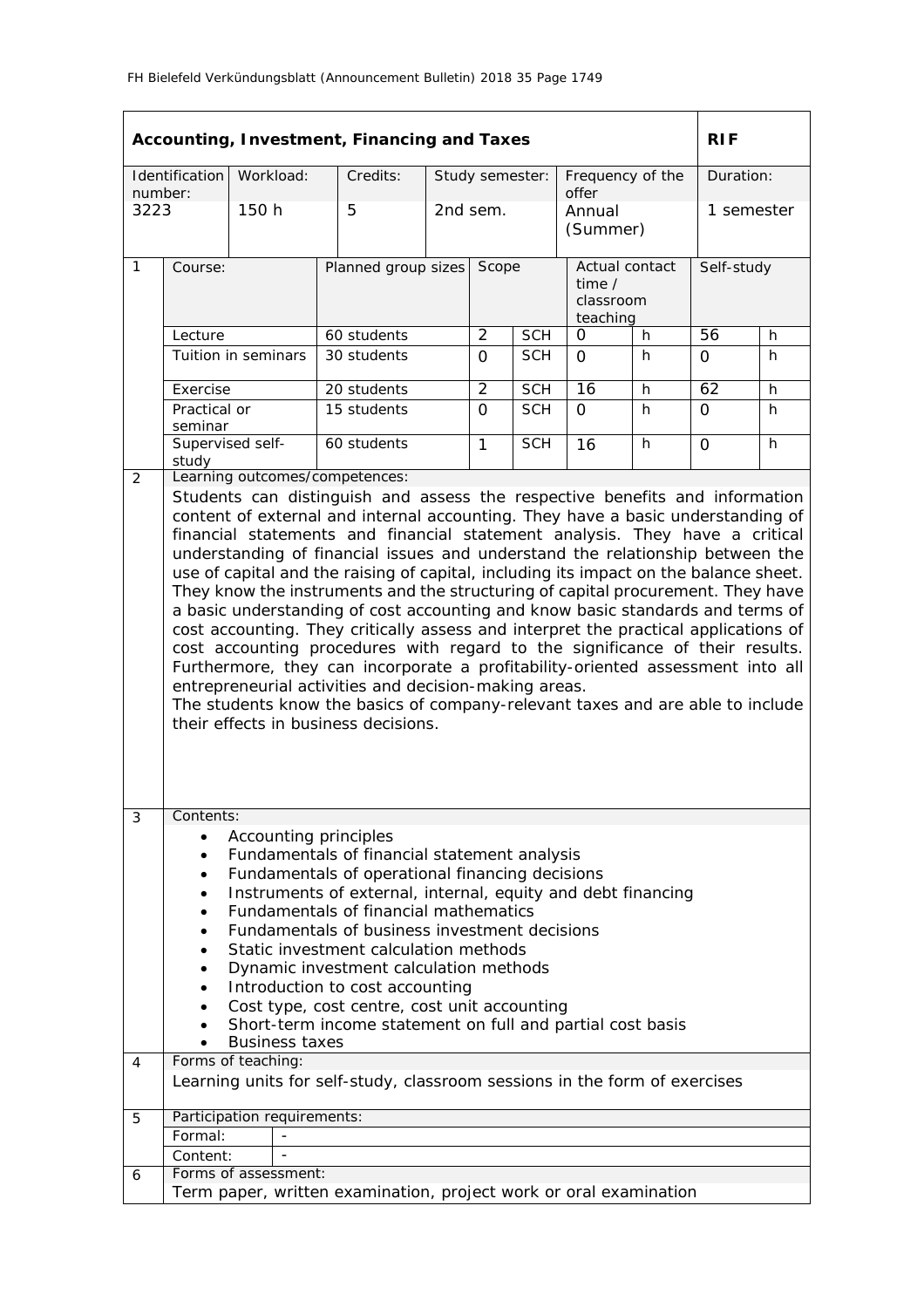| Prerequisite for the award of credit points:                  |
|---------------------------------------------------------------|
| Module examination pass                                       |
| Application of the module (in the following study programmes) |
| Digital Logistics (work-integrated) B.Eng.                    |
| Importance of the grade for the final grade:                  |
| according to BRPO                                             |
| Module coordinator:                                           |
| Economist Ulrike Franke                                       |
| Other information:                                            |
| $\overline{\phantom{0}}$                                      |
| Language:                                                     |
| German                                                        |
|                                                               |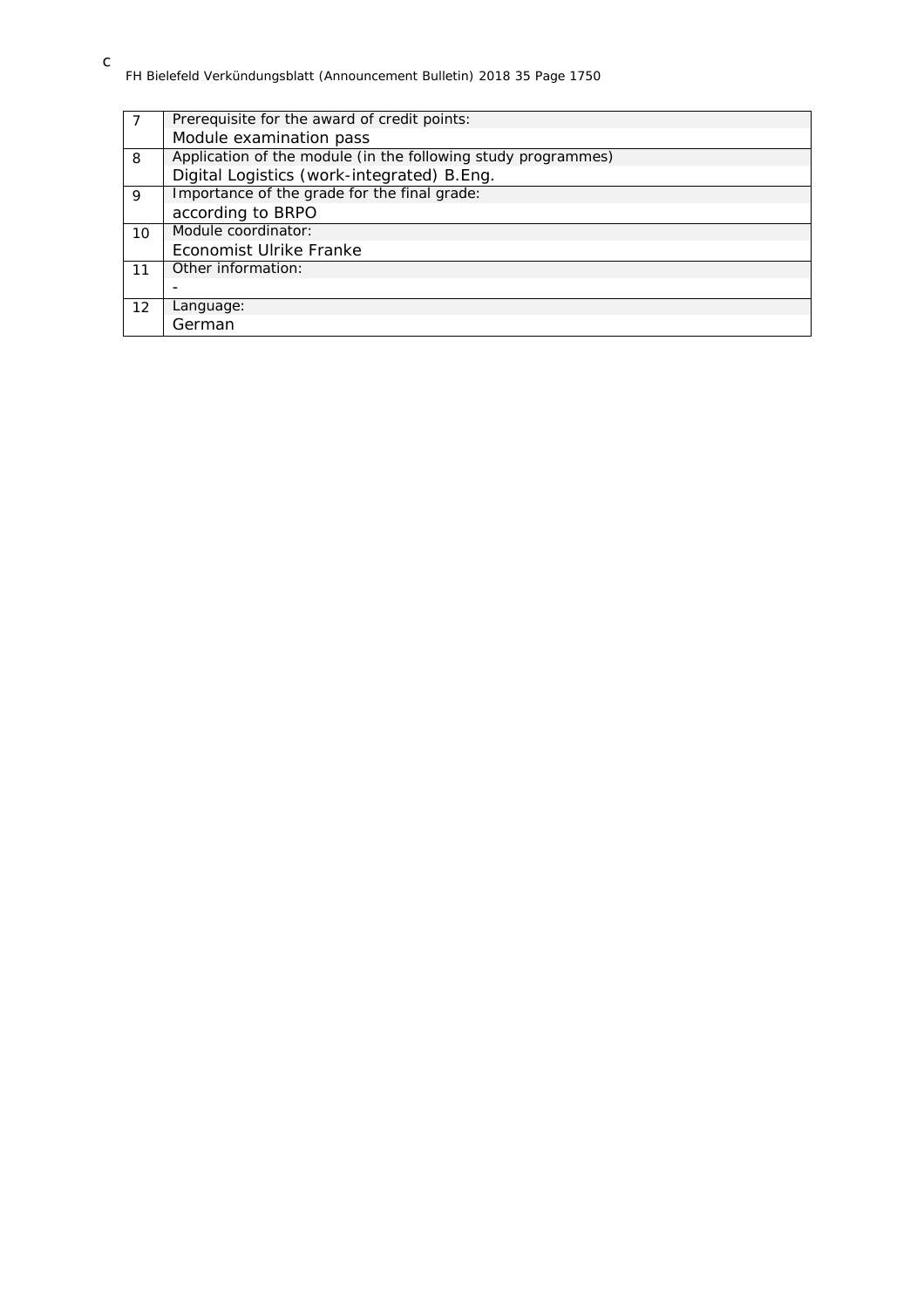|         | <b>Statistics</b>                                                                                                                                                                                                                                                                                                                                                        |                                          |                                                                                                                                                                                                                                     |           |                             |                 |                           |                                                          | <b>STAT</b> |            |
|---------|--------------------------------------------------------------------------------------------------------------------------------------------------------------------------------------------------------------------------------------------------------------------------------------------------------------------------------------------------------------------------|------------------------------------------|-------------------------------------------------------------------------------------------------------------------------------------------------------------------------------------------------------------------------------------|-----------|-----------------------------|-----------------|---------------------------|----------------------------------------------------------|-------------|------------|
| number: | Identification                                                                                                                                                                                                                                                                                                                                                           | Workload:                                | Credits:                                                                                                                                                                                                                            |           |                             | Study semester: | Frequency of the<br>offer |                                                          | Duration:   |            |
| 3224    |                                                                                                                                                                                                                                                                                                                                                                          | 150                                      | 5                                                                                                                                                                                                                                   | 3rd<br>or | semester<br>4th<br>semester |                 | every<br>er               | semest                                                   | 1 semester  |            |
| 1       | Course:                                                                                                                                                                                                                                                                                                                                                                  |                                          |                                                                                                                                                                                                                                     |           | Planned group sizes Scope   |                 |                           | Actual contact<br>time $\prime$<br>classroom<br>teaching |             | Self-study |
|         | Lecture                                                                                                                                                                                                                                                                                                                                                                  |                                          | 60 students                                                                                                                                                                                                                         |           | $\overline{2}$              | <b>SCH</b>      | O                         | h                                                        | 56          | h          |
|         |                                                                                                                                                                                                                                                                                                                                                                          | Tuition in seminars                      | 30 students                                                                                                                                                                                                                         |           | $\Omega$                    | <b>SCH</b>      | $\Omega$                  | h                                                        | $\Omega$    | h          |
|         | Exercise                                                                                                                                                                                                                                                                                                                                                                 |                                          | 20 students                                                                                                                                                                                                                         |           | $\overline{2}$              | <b>SCH</b>      | $\overline{16}$           | h                                                        | 62          | h          |
|         | Practical or<br>seminar                                                                                                                                                                                                                                                                                                                                                  |                                          | 15 students                                                                                                                                                                                                                         |           | $\Omega$                    | <b>SCH</b>      | $\Omega$                  | h.                                                       | $\Omega$    | h          |
|         | Supervised self-<br>study                                                                                                                                                                                                                                                                                                                                                |                                          | 60 students                                                                                                                                                                                                                         |           | $\mathbf{1}$                | <b>SCH</b>      | 16                        | h                                                        | $\Omega$    | h.         |
| 2       |                                                                                                                                                                                                                                                                                                                                                                          |                                          | Learning outcomes/competences:                                                                                                                                                                                                      |           |                             |                 |                           |                                                          |             |            |
|         | Students:<br>can explain basic concepts of statistics.<br>$\bullet$<br>can apply the basic methods and procedures of descriptive statistics and<br>$\bullet$<br>probability theory.<br>are able to analyse economic questions and problems with statistical<br>methods and to show correlations.<br>can work on tasks with the help of suitable software (SPSS, Excel,). |                                          |                                                                                                                                                                                                                                     |           |                             |                 |                           |                                                          |             |            |
| 3       | Contents:<br>Descriptive statistics (one-dimensional frequency distributions,<br>measures, multivariate statistics, regression analysis)<br>Probability calculation (discrete and continuous distributions)<br>$\bullet$<br>Statistical interference<br>Use of Excel/SPSS                                                                                                |                                          |                                                                                                                                                                                                                                     |           |                             |                 |                           |                                                          |             |            |
| 4       |                                                                                                                                                                                                                                                                                                                                                                          | Forms of teaching:                       | Learning units for self-study, classroom sessions in the form of exercises                                                                                                                                                          |           |                             |                 |                           |                                                          |             |            |
|         |                                                                                                                                                                                                                                                                                                                                                                          |                                          |                                                                                                                                                                                                                                     |           |                             |                 |                           |                                                          |             |            |
| 5       |                                                                                                                                                                                                                                                                                                                                                                          | Participation requirements:              |                                                                                                                                                                                                                                     |           |                             |                 |                           |                                                          |             |            |
|         | Formal:                                                                                                                                                                                                                                                                                                                                                                  |                                          |                                                                                                                                                                                                                                     |           |                             |                 |                           |                                                          |             |            |
|         | Content:                                                                                                                                                                                                                                                                                                                                                                 |                                          |                                                                                                                                                                                                                                     |           |                             |                 |                           |                                                          |             |            |
| 6       |                                                                                                                                                                                                                                                                                                                                                                          | Forms of assessment:                     |                                                                                                                                                                                                                                     |           |                             |                 |                           |                                                          |             |            |
|         |                                                                                                                                                                                                                                                                                                                                                                          |                                          | Term paper, written examination, combined examination, project work, oral<br>examination or examination accompanying the course                                                                                                     |           |                             |                 |                           |                                                          |             |            |
| 7       |                                                                                                                                                                                                                                                                                                                                                                          |                                          | Prerequisite for the award of credit points:                                                                                                                                                                                        |           |                             |                 |                           |                                                          |             |            |
|         |                                                                                                                                                                                                                                                                                                                                                                          | Module examination pass                  |                                                                                                                                                                                                                                     |           |                             |                 |                           |                                                          |             |            |
| 8       |                                                                                                                                                                                                                                                                                                                                                                          |                                          | Application of the module (in the following study programmes)                                                                                                                                                                       |           |                             |                 |                           |                                                          |             |            |
|         |                                                                                                                                                                                                                                                                                                                                                                          | (work-integrated) B.Eng.                 | Digital Logistics (work-integrated) B.Eng., Digital Technologies (work-integrated)<br>B.Eng., Mechatronics /Automation (work-integrated) B.Eng., Product-Service<br>Engineering (work-integrated) B.Eng. and Industrial Engineering |           |                             |                 |                           |                                                          |             |            |
| 9       |                                                                                                                                                                                                                                                                                                                                                                          |                                          | Importance of the grade for the final grade:                                                                                                                                                                                        |           |                             |                 |                           |                                                          |             |            |
|         |                                                                                                                                                                                                                                                                                                                                                                          | according to BRPO<br>Module coordinator: |                                                                                                                                                                                                                                     |           |                             |                 |                           |                                                          |             |            |
| 10      |                                                                                                                                                                                                                                                                                                                                                                          | Dr. rer. nat. Sabrina Proß               |                                                                                                                                                                                                                                     |           |                             |                 |                           |                                                          |             |            |
| 11      |                                                                                                                                                                                                                                                                                                                                                                          | Other information:                       |                                                                                                                                                                                                                                     |           |                             |                 |                           |                                                          |             |            |
|         |                                                                                                                                                                                                                                                                                                                                                                          |                                          |                                                                                                                                                                                                                                     |           |                             |                 |                           |                                                          |             |            |

c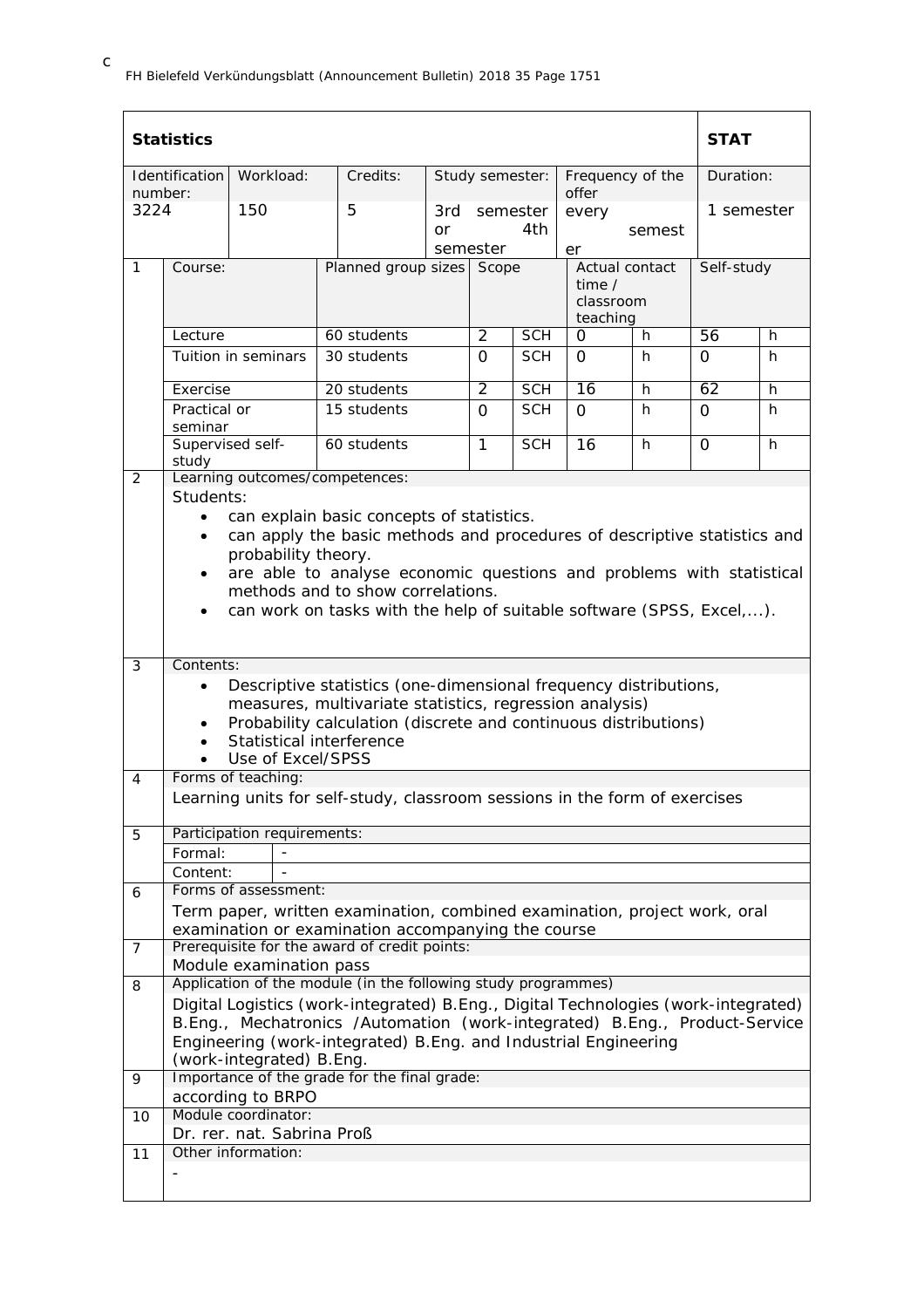## FH Bielefeld Verkündungsblatt (Announcement Bulletin) 2018 35 Page 1752

| $\sim$<br>$-$ | $\sim$<br>lage:<br>Lany<br>ັ |
|---------------|------------------------------|
|               | ∽<br>.<br>- -<br>.<br>ו וסי  |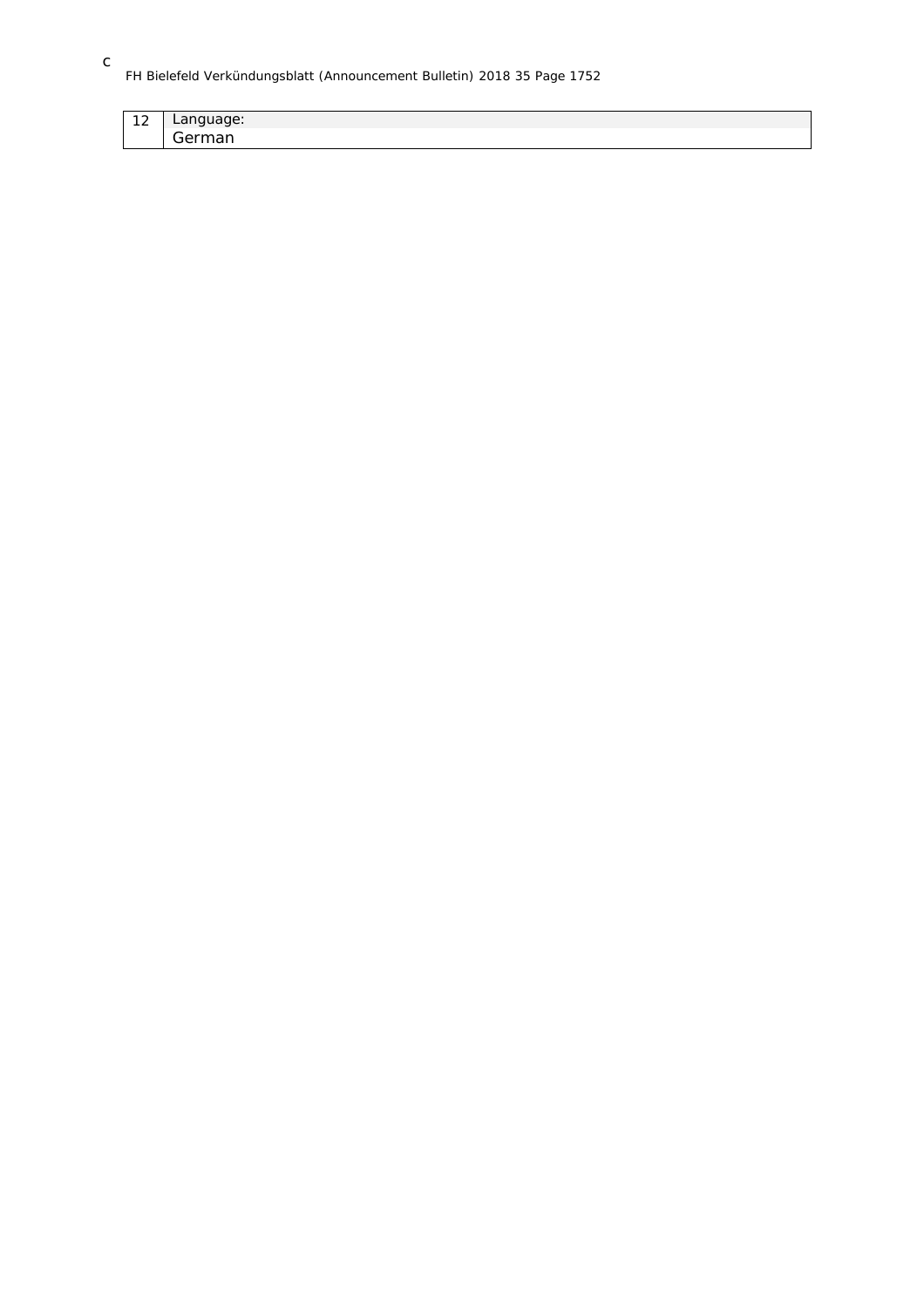|                 |                                  | <b>Supply-Chain Management</b>                                                     |                                                                                                                                                                                                                                                                                                                                                                                                                                                                                                                                                                                                                                                                                                                                                                                                                                                                                                                                                                                                                                                                                                                                                                                                                                                                                                                                  |                     |                          |                          |                                                   |    | <b>SCM</b>      |            |  |
|-----------------|----------------------------------|------------------------------------------------------------------------------------|----------------------------------------------------------------------------------------------------------------------------------------------------------------------------------------------------------------------------------------------------------------------------------------------------------------------------------------------------------------------------------------------------------------------------------------------------------------------------------------------------------------------------------------------------------------------------------------------------------------------------------------------------------------------------------------------------------------------------------------------------------------------------------------------------------------------------------------------------------------------------------------------------------------------------------------------------------------------------------------------------------------------------------------------------------------------------------------------------------------------------------------------------------------------------------------------------------------------------------------------------------------------------------------------------------------------------------|---------------------|--------------------------|--------------------------|---------------------------------------------------|----|-----------------|------------|--|
|                 | Identification                   | Workload:                                                                          | Credits:                                                                                                                                                                                                                                                                                                                                                                                                                                                                                                                                                                                                                                                                                                                                                                                                                                                                                                                                                                                                                                                                                                                                                                                                                                                                                                                         |                     | Study semester:          |                          | Frequency of the                                  |    |                 | Duration:  |  |
| number:<br>3208 |                                  | 150 h                                                                              | 5                                                                                                                                                                                                                                                                                                                                                                                                                                                                                                                                                                                                                                                                                                                                                                                                                                                                                                                                                                                                                                                                                                                                                                                                                                                                                                                                |                     | 5th sem.                 |                          | offer<br>Annual<br>(Winter)                       |    |                 | 1 semester |  |
| $\mathbf{1}$    | Course:                          |                                                                                    |                                                                                                                                                                                                                                                                                                                                                                                                                                                                                                                                                                                                                                                                                                                                                                                                                                                                                                                                                                                                                                                                                                                                                                                                                                                                                                                                  | Planned group sizes |                          | Scope                    | Actual contact<br>time /<br>classroom<br>teaching |    |                 | Self-study |  |
|                 | Lecture                          |                                                                                    | 60 students                                                                                                                                                                                                                                                                                                                                                                                                                                                                                                                                                                                                                                                                                                                                                                                                                                                                                                                                                                                                                                                                                                                                                                                                                                                                                                                      |                     | $\overline{2}$           | <b>SCH</b>               | 0                                                 | h. | $\overline{56}$ | h.         |  |
|                 |                                  | Tuition in seminars                                                                | 30 students                                                                                                                                                                                                                                                                                                                                                                                                                                                                                                                                                                                                                                                                                                                                                                                                                                                                                                                                                                                                                                                                                                                                                                                                                                                                                                                      |                     | $\Omega$                 | <b>SCH</b>               | $\Omega$                                          | h  | 0               | h.         |  |
|                 | Exercise                         |                                                                                    | 20 students                                                                                                                                                                                                                                                                                                                                                                                                                                                                                                                                                                                                                                                                                                                                                                                                                                                                                                                                                                                                                                                                                                                                                                                                                                                                                                                      |                     | $\overline{2}$           | <b>SCH</b>               | 16                                                | h  | 62              | h.         |  |
|                 | Practical or<br>seminar          |                                                                                    | 15 students                                                                                                                                                                                                                                                                                                                                                                                                                                                                                                                                                                                                                                                                                                                                                                                                                                                                                                                                                                                                                                                                                                                                                                                                                                                                                                                      |                     | $\Omega$<br>$\mathbf{1}$ | <b>SCH</b><br><b>SCH</b> | $\Omega$                                          | h  | $\Omega$        | h.         |  |
| 2               | Supervised self-<br>study        |                                                                                    | 60 students<br>Learning outcomes/competences:                                                                                                                                                                                                                                                                                                                                                                                                                                                                                                                                                                                                                                                                                                                                                                                                                                                                                                                                                                                                                                                                                                                                                                                                                                                                                    |                     |                          |                          | 16                                                | h  | $\Omega$        | h          |  |
| 3               | systems.<br>Contents:<br>option) | between organisations.<br>basis of digital technologies.<br>availability of goods) | Students will be able to analyse and evaluate operational business processes in<br>industrial value chains and optimise them, especially with regard to the interfaces<br>The students can evaluate value chains with regard to their most important<br>performance parameters and derive optimisation proposals, especially on the<br>Students will be able to analyse and design Lean concepts to cross-organisational<br>information and material flow systems and Just-In-Time and Just-In-Sequence<br>Make or buy decisions (in-house production or outsourcing incl. co-operation<br>Strategic and operational procurement (incl. purchasing to ensure the legal<br>Supply early warning systems<br>Sourcing concepts (in- and outsourcing, local and global sourcing, sole, single,<br>dual and multiple sourcing, parts and modular sourcing as well as other sourcing<br>concepts such as e-sourcing, cooperative sourcing, parallel sourcing etc.)<br>Organisational processes in procurement and purchasing, in particular<br>information and material flows between suppliers and customers up to the<br>provision of goods for production: from national and international supplier search<br>to supplier selection, negotiation and conclusion of contracts up to supplier<br>assessment, controlling and auditing |                     |                          |                          |                                                   |    |                 |            |  |
| $\overline{4}$  |                                  | Forms of teaching:                                                                 | Aspects of social responsibility                                                                                                                                                                                                                                                                                                                                                                                                                                                                                                                                                                                                                                                                                                                                                                                                                                                                                                                                                                                                                                                                                                                                                                                                                                                                                                 |                     |                          |                          |                                                   |    |                 |            |  |
|                 |                                  |                                                                                    | Learning units for self-study, classroom sessions in the form of exercises                                                                                                                                                                                                                                                                                                                                                                                                                                                                                                                                                                                                                                                                                                                                                                                                                                                                                                                                                                                                                                                                                                                                                                                                                                                       |                     |                          |                          |                                                   |    |                 |            |  |
| 5               |                                  | Participation requirements:                                                        |                                                                                                                                                                                                                                                                                                                                                                                                                                                                                                                                                                                                                                                                                                                                                                                                                                                                                                                                                                                                                                                                                                                                                                                                                                                                                                                                  |                     |                          |                          |                                                   |    |                 |            |  |
|                 | Formal:                          |                                                                                    |                                                                                                                                                                                                                                                                                                                                                                                                                                                                                                                                                                                                                                                                                                                                                                                                                                                                                                                                                                                                                                                                                                                                                                                                                                                                                                                                  |                     |                          |                          |                                                   |    |                 |            |  |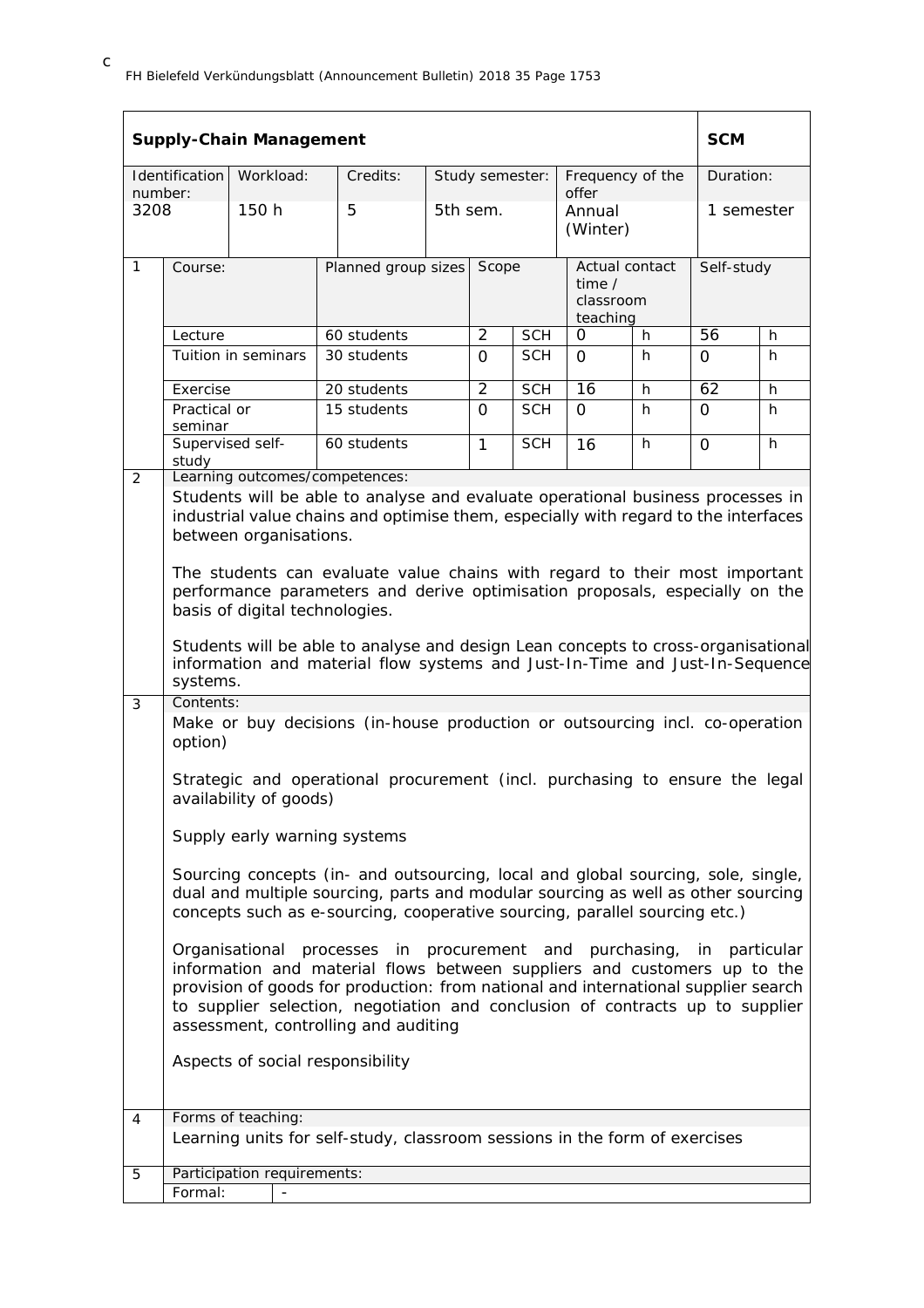|                | Content:                                                          |                                            |  |  |  |  |  |
|----------------|-------------------------------------------------------------------|--------------------------------------------|--|--|--|--|--|
| 6              | Forms of assessment:                                              |                                            |  |  |  |  |  |
|                | Term paper, written examination, project work or oral examination |                                            |  |  |  |  |  |
| $\overline{7}$ | Prerequisite for the award of credit points:                      |                                            |  |  |  |  |  |
|                | Module examination pass                                           |                                            |  |  |  |  |  |
| 8              | Application of the module (in the following study programmes)     |                                            |  |  |  |  |  |
|                |                                                                   | Digital Logistics (work-integrated) B.Eng. |  |  |  |  |  |
| 9              | Importance of the grade for the final grade:                      |                                            |  |  |  |  |  |
|                | according to BRPO                                                 |                                            |  |  |  |  |  |
| 10             | Module coordinator:                                               |                                            |  |  |  |  |  |
|                |                                                                   | Prof. Dr. rer. oec. Pascal Reusch          |  |  |  |  |  |
| 11             | Other information:                                                |                                            |  |  |  |  |  |
|                |                                                                   |                                            |  |  |  |  |  |
| 12             | Language:                                                         |                                            |  |  |  |  |  |
|                | German                                                            |                                            |  |  |  |  |  |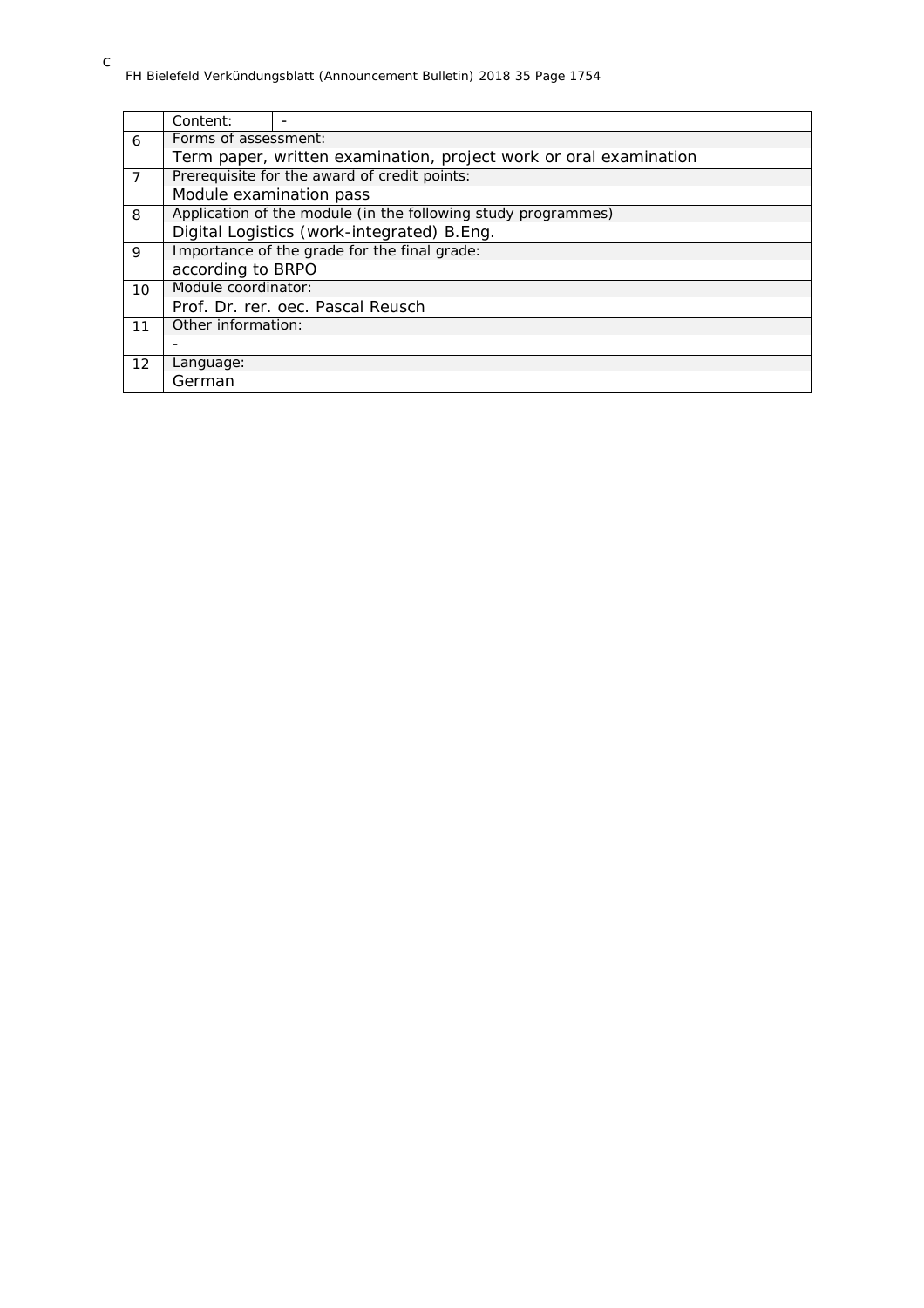|                | <b>Technical Basics</b>                                                                                                                                                                                                                                                                                                                                                                                                                                                                                                                                                                                                                                                                                                                                                                     |                             |                                                                                                                   |                           |                |                 |                                                          |    | <b>TGL</b>      |    |
|----------------|---------------------------------------------------------------------------------------------------------------------------------------------------------------------------------------------------------------------------------------------------------------------------------------------------------------------------------------------------------------------------------------------------------------------------------------------------------------------------------------------------------------------------------------------------------------------------------------------------------------------------------------------------------------------------------------------------------------------------------------------------------------------------------------------|-----------------------------|-------------------------------------------------------------------------------------------------------------------|---------------------------|----------------|-----------------|----------------------------------------------------------|----|-----------------|----|
| number:        | Identification                                                                                                                                                                                                                                                                                                                                                                                                                                                                                                                                                                                                                                                                                                                                                                              | Workload:                   | Credits:                                                                                                          |                           |                | Study semester: | Frequency of the<br>offer                                |    | Duration:       |    |
| 3334           |                                                                                                                                                                                                                                                                                                                                                                                                                                                                                                                                                                                                                                                                                                                                                                                             | 150 h                       | 5                                                                                                                 | 1st sem.                  |                |                 | Annual<br>(Winter)                                       |    | 1 semester      |    |
| $\mathbf{1}$   | Course:                                                                                                                                                                                                                                                                                                                                                                                                                                                                                                                                                                                                                                                                                                                                                                                     |                             |                                                                                                                   | Planned group sizes Scope |                |                 | Actual contact<br>time $\prime$<br>classroom<br>teaching |    | Self-study      |    |
|                | Lecture                                                                                                                                                                                                                                                                                                                                                                                                                                                                                                                                                                                                                                                                                                                                                                                     |                             | 60 students                                                                                                       |                           | $\overline{2}$ | <b>SCH</b>      | 0                                                        | h. | 56              | h  |
|                |                                                                                                                                                                                                                                                                                                                                                                                                                                                                                                                                                                                                                                                                                                                                                                                             | Tuition in seminars         | 30 students                                                                                                       |                           | $\Omega$       | <b>SCH</b>      | $\Omega$                                                 | h. | $\Omega$        | h  |
|                | Exercise                                                                                                                                                                                                                                                                                                                                                                                                                                                                                                                                                                                                                                                                                                                                                                                    |                             | 20 students                                                                                                       |                           | $\overline{1}$ | <b>SCH</b>      | $\overline{8}$                                           | h  | $\overline{54}$ | h  |
|                | Practical or<br>seminar                                                                                                                                                                                                                                                                                                                                                                                                                                                                                                                                                                                                                                                                                                                                                                     |                             | 15 students                                                                                                       |                           | $\mathbf{1}$   | <b>SCH</b>      | 16                                                       | h. | $\Omega$        | h. |
|                | Supervised self-<br>study                                                                                                                                                                                                                                                                                                                                                                                                                                                                                                                                                                                                                                                                                                                                                                   |                             | 60 students                                                                                                       |                           | $\mathbf{1}$   | <b>SCH</b>      | 16                                                       | h. | 0               | h  |
| 2              |                                                                                                                                                                                                                                                                                                                                                                                                                                                                                                                                                                                                                                                                                                                                                                                             |                             | Learning outcomes/competences:                                                                                    |                           |                |                 |                                                          |    |                 |    |
|                | Students:<br>calculate the mechanical and dynamic dimensions (forces, paths,<br>$\bullet$<br>energies) for the design, layout and operation of logistical elements (e.g.<br>storage racks, transport conveyor systems).<br>design, plan logistical facilities using the essential principles of<br>$\bullet$<br>construction technology.<br>select the correct, specific materials for the technical applications in the<br>$\bullet$<br>logistics systems.                                                                                                                                                                                                                                                                                                                                 |                             |                                                                                                                   |                           |                |                 |                                                          |    |                 |    |
| 3              | Contents:                                                                                                                                                                                                                                                                                                                                                                                                                                                                                                                                                                                                                                                                                                                                                                                   |                             |                                                                                                                   |                           |                |                 |                                                          |    |                 |    |
| 4              | Technical mechanics (statics, dynamics and strength theory) for the<br>$\bullet$<br>design and dimensioning of transport and storage systems (dimensioning<br>of driven roller conveyors and their motor power, calculation of the load-<br>bearing capacity of pallet racks, etc.)<br>Application of the basics of construction technology and methods,<br>$\bullet$<br>standards and product design<br>Technical drawing for the conception of technical<br>systems<br>and<br>specifications (including conceptual design of simple mechanical and<br>automatic storage systems)<br>Fundamentals of materials<br>science, evaluation and selection<br>Οf<br>$\bullet$<br>application-specific materials and materials for storage systems under<br>heterogeneous environmental conditions |                             |                                                                                                                   |                           |                |                 |                                                          |    |                 |    |
|                | practicals                                                                                                                                                                                                                                                                                                                                                                                                                                                                                                                                                                                                                                                                                                                                                                                  | Forms of teaching:          | Learning units for self-study, classroom events in the form of exercises and                                      |                           |                |                 |                                                          |    |                 |    |
| 5              |                                                                                                                                                                                                                                                                                                                                                                                                                                                                                                                                                                                                                                                                                                                                                                                             | Participation requirements: |                                                                                                                   |                           |                |                 |                                                          |    |                 |    |
|                | Formal:                                                                                                                                                                                                                                                                                                                                                                                                                                                                                                                                                                                                                                                                                                                                                                                     |                             |                                                                                                                   |                           |                |                 |                                                          |    |                 |    |
|                | Content:                                                                                                                                                                                                                                                                                                                                                                                                                                                                                                                                                                                                                                                                                                                                                                                    |                             |                                                                                                                   |                           |                |                 |                                                          |    |                 |    |
| 6              |                                                                                                                                                                                                                                                                                                                                                                                                                                                                                                                                                                                                                                                                                                                                                                                             | Forms of assessment:        |                                                                                                                   |                           |                |                 |                                                          |    |                 |    |
|                |                                                                                                                                                                                                                                                                                                                                                                                                                                                                                                                                                                                                                                                                                                                                                                                             |                             | Term paper, written examination, project work or oral examination<br>Prerequisite for the award of credit points: |                           |                |                 |                                                          |    |                 |    |
| $\overline{7}$ |                                                                                                                                                                                                                                                                                                                                                                                                                                                                                                                                                                                                                                                                                                                                                                                             | Module examination pass     |                                                                                                                   |                           |                |                 |                                                          |    |                 |    |
| 8              |                                                                                                                                                                                                                                                                                                                                                                                                                                                                                                                                                                                                                                                                                                                                                                                             |                             | Application of the module (in the following study programmes)                                                     |                           |                |                 |                                                          |    |                 |    |
|                |                                                                                                                                                                                                                                                                                                                                                                                                                                                                                                                                                                                                                                                                                                                                                                                             |                             | Digital Logistics (work-integrated) B.Eng.                                                                        |                           |                |                 |                                                          |    |                 |    |
| 9              |                                                                                                                                                                                                                                                                                                                                                                                                                                                                                                                                                                                                                                                                                                                                                                                             |                             | Importance of the grade for the final grade:                                                                      |                           |                |                 |                                                          |    |                 |    |
|                |                                                                                                                                                                                                                                                                                                                                                                                                                                                                                                                                                                                                                                                                                                                                                                                             | according to BRPO           |                                                                                                                   |                           |                |                 |                                                          |    |                 |    |
| 10             |                                                                                                                                                                                                                                                                                                                                                                                                                                                                                                                                                                                                                                                                                                                                                                                             | Module coordinator:         |                                                                                                                   |                           |                |                 |                                                          |    |                 |    |
|                |                                                                                                                                                                                                                                                                                                                                                                                                                                                                                                                                                                                                                                                                                                                                                                                             |                             | Prof. Dr.-Ing. Jörg Nottmeyer                                                                                     |                           |                |                 |                                                          |    |                 |    |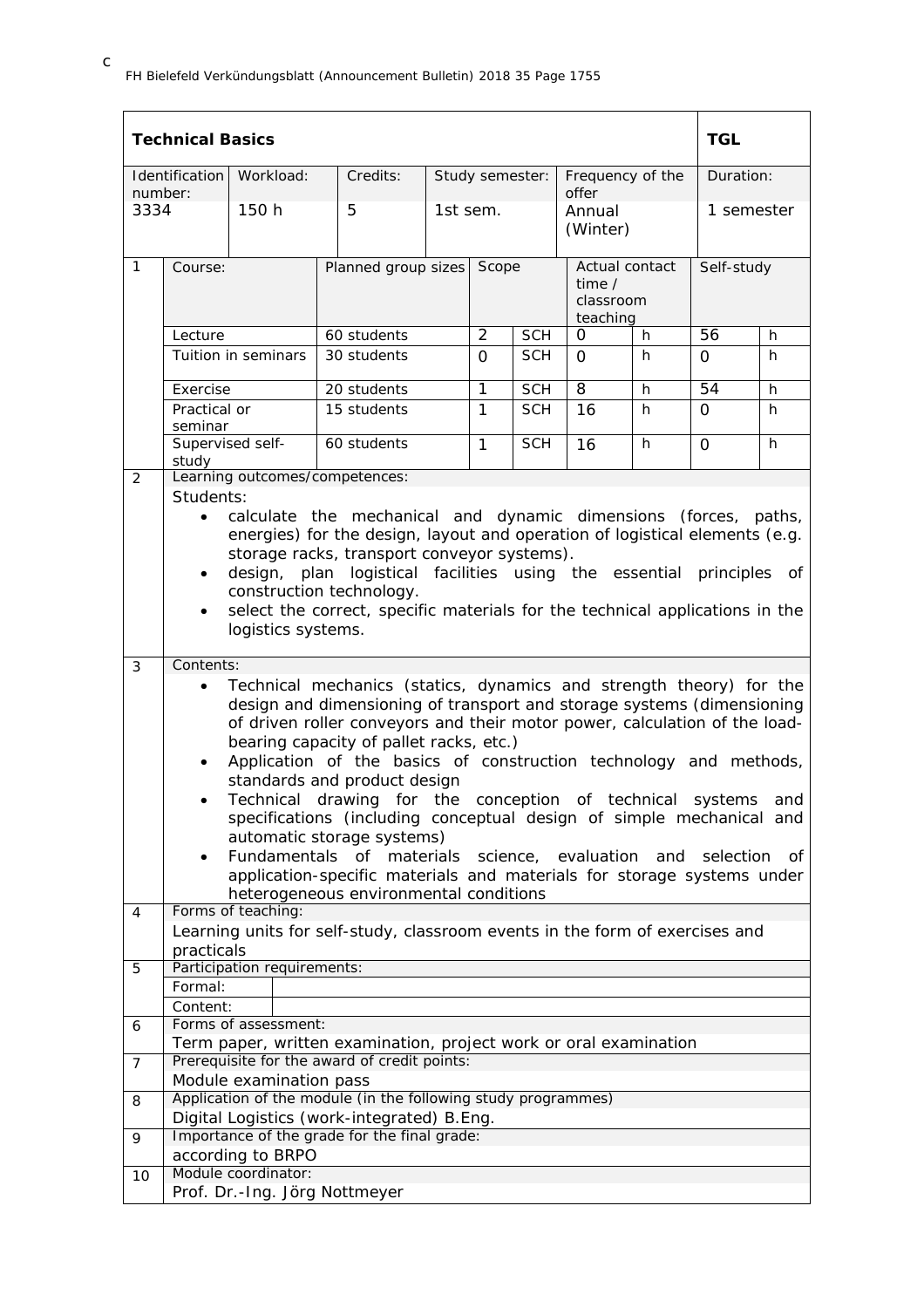## FH Bielefeld Verkündungsblatt (Announcement Bulletin) 2018 35 Page 1756

| 11 | Other information: |
|----|--------------------|
|    |                    |
| 12 | Language:          |
|    | German             |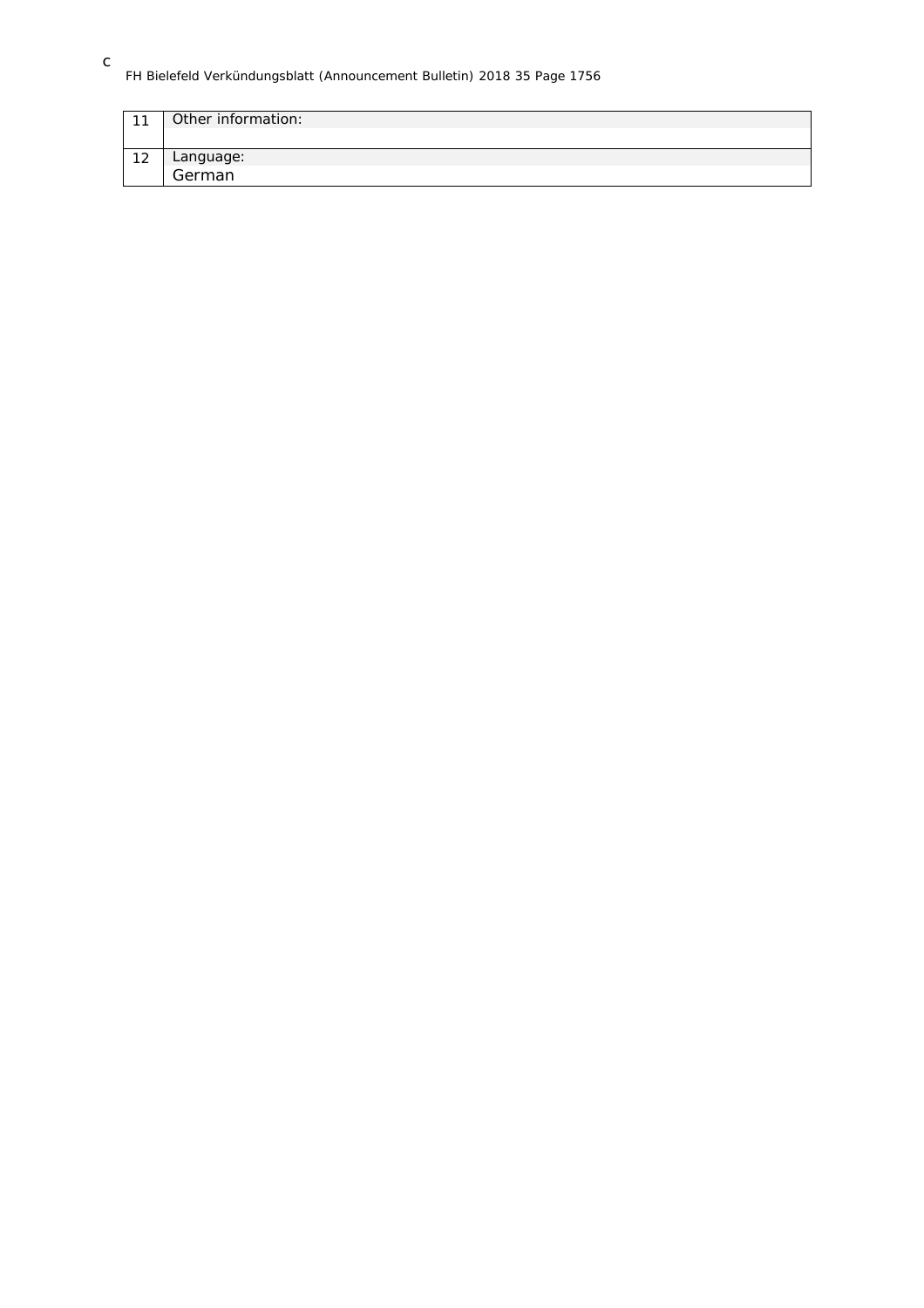|             | <b>Technical English</b>                                                                                                                                                                                                                                                                                                                                                                                                                                                                                                                                                                                                                                                                                                                                                         |                                                                                          |  |                                                                                                                                                                                                                                                                                                                                                                                                                                                                                                                                                                                                  |              |                |                 |  |                                                          |    | <b>TCE</b>      |            |  |
|-------------|----------------------------------------------------------------------------------------------------------------------------------------------------------------------------------------------------------------------------------------------------------------------------------------------------------------------------------------------------------------------------------------------------------------------------------------------------------------------------------------------------------------------------------------------------------------------------------------------------------------------------------------------------------------------------------------------------------------------------------------------------------------------------------|------------------------------------------------------------------------------------------|--|--------------------------------------------------------------------------------------------------------------------------------------------------------------------------------------------------------------------------------------------------------------------------------------------------------------------------------------------------------------------------------------------------------------------------------------------------------------------------------------------------------------------------------------------------------------------------------------------------|--------------|----------------|-----------------|--|----------------------------------------------------------|----|-----------------|------------|--|
| number:     | <b>Identification</b>                                                                                                                                                                                                                                                                                                                                                                                                                                                                                                                                                                                                                                                                                                                                                            | Workload:                                                                                |  | Credits:                                                                                                                                                                                                                                                                                                                                                                                                                                                                                                                                                                                         |              |                | Study semester: |  | Frequency of the<br>offer                                |    | Duration:       |            |  |
| 3121        |                                                                                                                                                                                                                                                                                                                                                                                                                                                                                                                                                                                                                                                                                                                                                                                  | 150 h                                                                                    |  | 5                                                                                                                                                                                                                                                                                                                                                                                                                                                                                                                                                                                                | 1st,<br>sem. | 3rd or 5th     |                 |  | Annual<br>(Winter)                                       |    | 1 semester      |            |  |
| 1           | Course:                                                                                                                                                                                                                                                                                                                                                                                                                                                                                                                                                                                                                                                                                                                                                                          |                                                                                          |  | Planned group sizes                                                                                                                                                                                                                                                                                                                                                                                                                                                                                                                                                                              |              | Scope          |                 |  | Actual contact<br>time $\prime$<br>classroom<br>teaching |    |                 | Self-study |  |
|             | Lecture                                                                                                                                                                                                                                                                                                                                                                                                                                                                                                                                                                                                                                                                                                                                                                          |                                                                                          |  | 60 students                                                                                                                                                                                                                                                                                                                                                                                                                                                                                                                                                                                      |              | $\overline{2}$ | <b>SCH</b>      |  | $\Omega$                                                 | h. | $\overline{56}$ | h.         |  |
|             |                                                                                                                                                                                                                                                                                                                                                                                                                                                                                                                                                                                                                                                                                                                                                                                  | Tuition in seminars                                                                      |  |                                                                                                                                                                                                                                                                                                                                                                                                                                                                                                                                                                                                  |              | $\Omega$       | <b>SCH</b>      |  | $\Omega$                                                 | h. | $\Omega$        | h.         |  |
|             | Exercise                                                                                                                                                                                                                                                                                                                                                                                                                                                                                                                                                                                                                                                                                                                                                                         |                                                                                          |  |                                                                                                                                                                                                                                                                                                                                                                                                                                                                                                                                                                                                  |              | $\Omega$       | <b>SCH</b>      |  | $\Omega$                                                 | h. | $\overline{0}$  | h          |  |
|             | Practical or<br>seminar                                                                                                                                                                                                                                                                                                                                                                                                                                                                                                                                                                                                                                                                                                                                                          |                                                                                          |  | 15 students                                                                                                                                                                                                                                                                                                                                                                                                                                                                                                                                                                                      |              | 2              | <b>SCH</b>      |  | 32                                                       | h. | 46              | h.         |  |
|             | study                                                                                                                                                                                                                                                                                                                                                                                                                                                                                                                                                                                                                                                                                                                                                                            | Supervised self-                                                                         |  | 30 students                                                                                                                                                                                                                                                                                                                                                                                                                                                                                                                                                                                      |              | $\mathbf{1}$   | <b>SCH</b>      |  | 16                                                       | h  | $\Omega$        | h          |  |
|             | Expertise: The students acquire an extended active language competence<br>at the upper B2 level. They have a sound specialist vocabulary of Technical<br>English and can combine it with Business English terminology relevant to<br>their profession.<br>Social competence: they develop sensitivity to differences in intercultural<br>communication, especially in English-speaking business environment.<br>Methodological competence: They are able to skim specialist texts for<br>essential information and present them shortly and concisely both in<br>speaking and in writing. They establish wider contexts and make a critical<br>assessment.<br>Personal competence: They show English fluency and a pro-active approach<br>to managing authentic English sources. |                                                                                          |  |                                                                                                                                                                                                                                                                                                                                                                                                                                                                                                                                                                                                  |              |                |                 |  |                                                          |    |                 |            |  |
| 3<br>4<br>5 | Contents:<br>Formal:                                                                                                                                                                                                                                                                                                                                                                                                                                                                                                                                                                                                                                                                                                                                                             | They master<br>Forms of teaching:<br>project (Assignment)<br>Participation requirements: |  | Students can actively participate in international conferences.<br>engineering-relevant terminology (e.g. manufacturing<br>processes; mathematical operations; dimensions and shapes; forces and<br>mechanisms; properties of materials; automated systems and Industry 4.0).<br>They possess interdisciplinary skills (e.g. discussing readings and trends;<br>pitching a technical product; managing projects; designing conference<br>posters; academic writing).<br>Seminar-based teaching / individual and group work, etc. / semester<br>Regular attendance (70%) and active participation |              |                |                 |  |                                                          |    |                 |            |  |
|             | Content:                                                                                                                                                                                                                                                                                                                                                                                                                                                                                                                                                                                                                                                                                                                                                                         |                                                                                          |  | English language competence: B2.1 (according to the European<br>Reference Framework for Languages)                                                                                                                                                                                                                                                                                                                                                                                                                                                                                               |              |                |                 |  |                                                          |    |                 |            |  |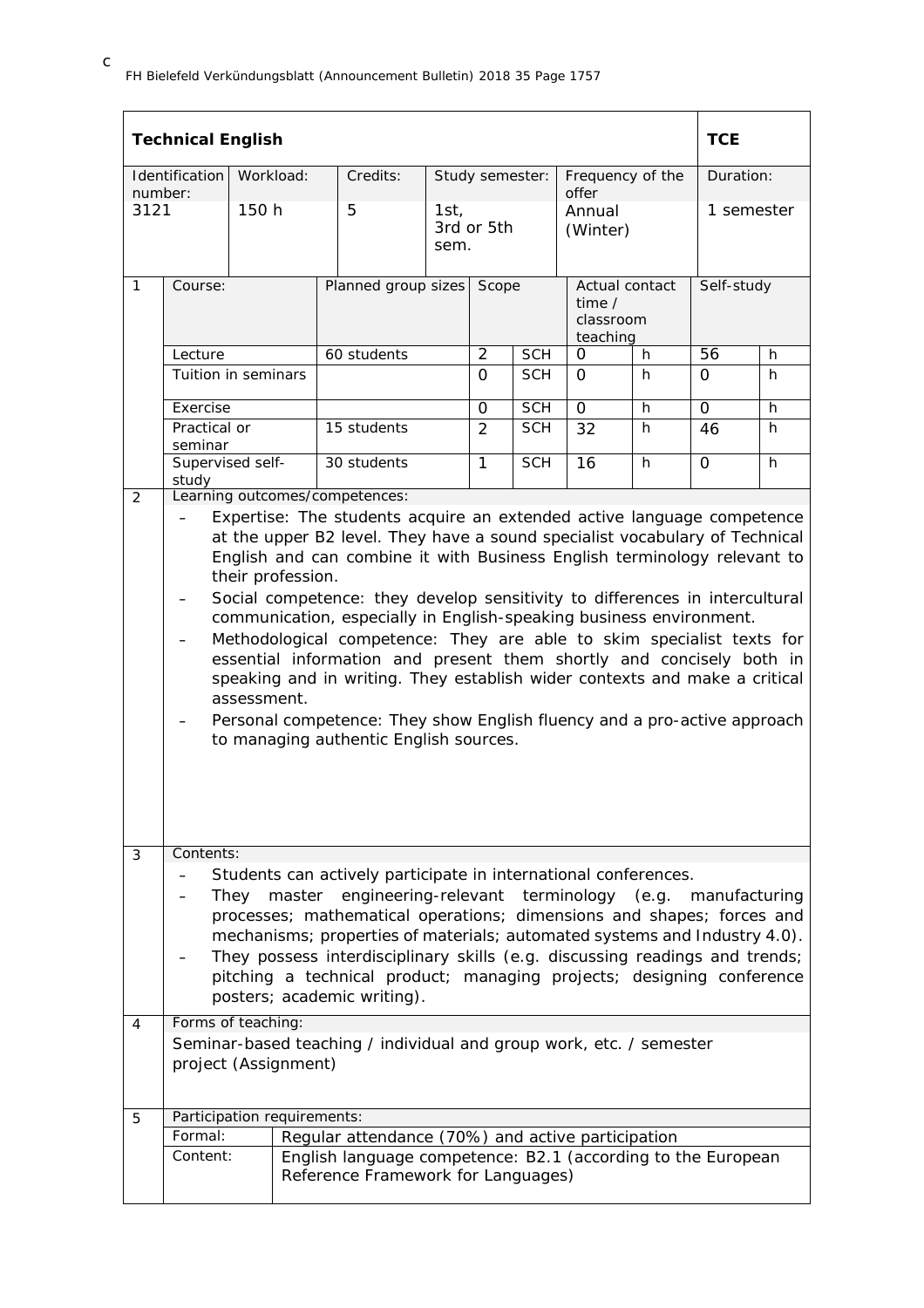| 6              | Forms of assessment:                                                     |
|----------------|--------------------------------------------------------------------------|
|                | Combination examination                                                  |
| $\overline{7}$ | Prerequisite for the award of credit points:                             |
|                | Passed semester project and written exam                                 |
| 8              | Application of the module (in the following study programmes)            |
|                | Digital Logistics (work-integrated) B. Eng., Digital Technologies (work- |
|                | integrated) B.Eng., Mechatronics/Automation (work-integrated) B.Eng.,    |
|                | Product-Service Engineering (work-integrated) B. Eng. and Industrial     |
|                | Engineering and Management (work-integrated) B.Eng.                      |
| 9              | Importance of the grade for the final grade:                             |
|                | according to BRPO                                                        |
| 10             | Module coordinator:                                                      |
|                | OStR Cornelia Biegler-König                                              |
| 11             | Other information:                                                       |
|                |                                                                          |
| 12             | Language:                                                                |
|                | English                                                                  |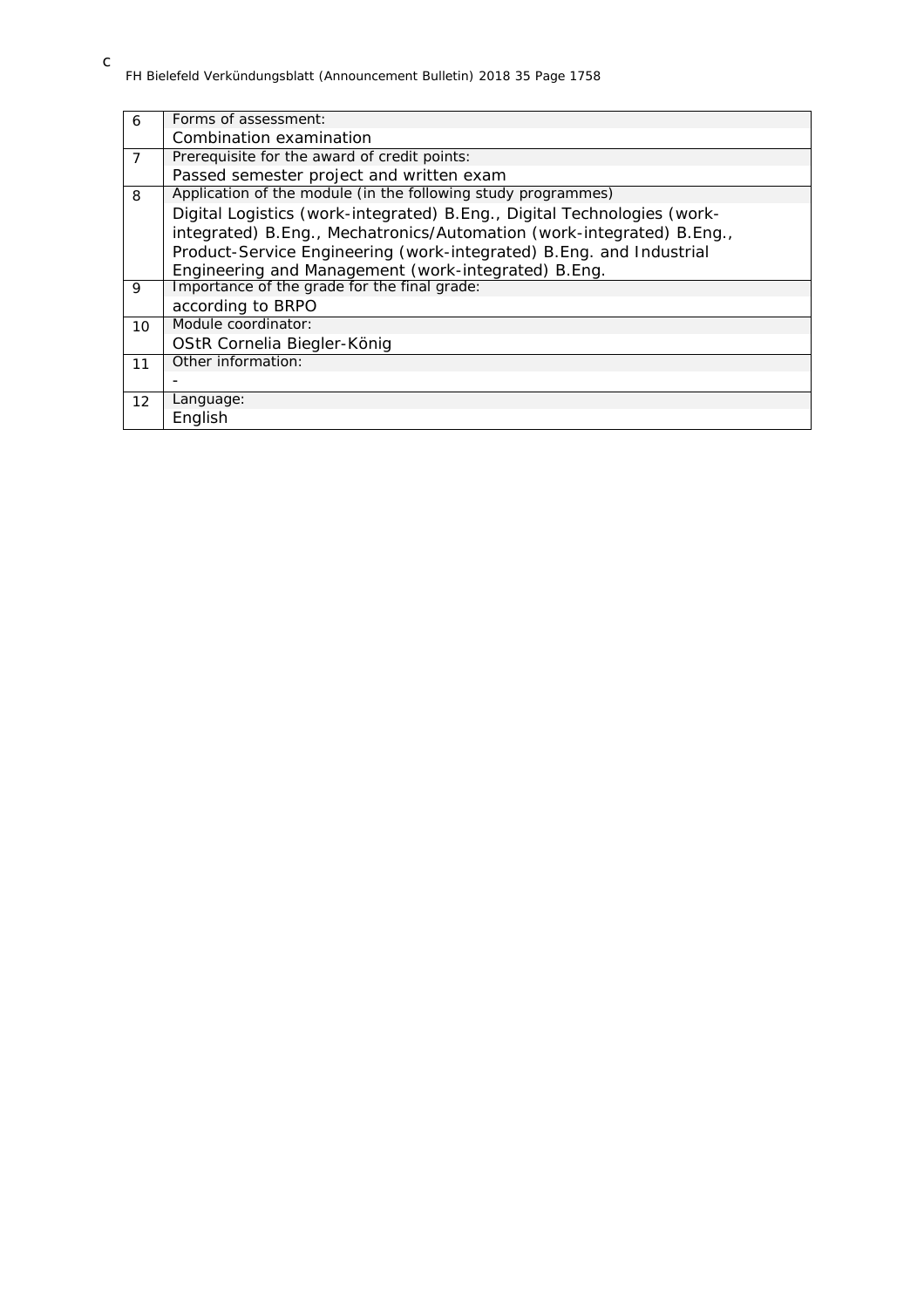|                 |                                                                                                                                                                                                                                                                                                                                                                                                                                                                                                                                                                                                             |                                                             | Transport, Forwarding, Customs and Foreign Trade Law                                                                                                                                                                                                                                                                                                                                                                                                                                                                                                                                                                                                                                                                                                  |                           |                |                 |                                                     |    | <b>TZR</b>   |   |
|-----------------|-------------------------------------------------------------------------------------------------------------------------------------------------------------------------------------------------------------------------------------------------------------------------------------------------------------------------------------------------------------------------------------------------------------------------------------------------------------------------------------------------------------------------------------------------------------------------------------------------------------|-------------------------------------------------------------|-------------------------------------------------------------------------------------------------------------------------------------------------------------------------------------------------------------------------------------------------------------------------------------------------------------------------------------------------------------------------------------------------------------------------------------------------------------------------------------------------------------------------------------------------------------------------------------------------------------------------------------------------------------------------------------------------------------------------------------------------------|---------------------------|----------------|-----------------|-----------------------------------------------------|----|--------------|---|
|                 | Identification                                                                                                                                                                                                                                                                                                                                                                                                                                                                                                                                                                                              | Workload:                                                   | Credits:                                                                                                                                                                                                                                                                                                                                                                                                                                                                                                                                                                                                                                                                                                                                              |                           |                | Study semester: | Frequency of the                                    |    | Duration:    |   |
| number:<br>3225 |                                                                                                                                                                                                                                                                                                                                                                                                                                                                                                                                                                                                             | 150 h                                                       | 5                                                                                                                                                                                                                                                                                                                                                                                                                                                                                                                                                                                                                                                                                                                                                     |                           | 7th sem.       |                 | offer<br>Annual<br>(Winter)                         |    | 1 semester   |   |
| $\mathbf{1}$    | Course:                                                                                                                                                                                                                                                                                                                                                                                                                                                                                                                                                                                                     |                                                             |                                                                                                                                                                                                                                                                                                                                                                                                                                                                                                                                                                                                                                                                                                                                                       | Planned group sizes Scope |                |                 | Actual contact<br>time $/$<br>classroom<br>teaching |    | Self-study   |   |
|                 | Lecture                                                                                                                                                                                                                                                                                                                                                                                                                                                                                                                                                                                                     |                                                             | 60 students                                                                                                                                                                                                                                                                                                                                                                                                                                                                                                                                                                                                                                                                                                                                           |                           | $\overline{2}$ | <b>SCH</b>      | 0                                                   | h. | 56           | h |
|                 |                                                                                                                                                                                                                                                                                                                                                                                                                                                                                                                                                                                                             | Tuition in seminars                                         | 30 students                                                                                                                                                                                                                                                                                                                                                                                                                                                                                                                                                                                                                                                                                                                                           |                           | $\Omega$       | <b>SCH</b>      | $\Omega$                                            | h  | 0            | h |
|                 | Exercise                                                                                                                                                                                                                                                                                                                                                                                                                                                                                                                                                                                                    |                                                             | 20 students                                                                                                                                                                                                                                                                                                                                                                                                                                                                                                                                                                                                                                                                                                                                           |                           | $\overline{2}$ | <b>SCH</b>      | 16                                                  | h  | 62           | h |
|                 | Practical or<br>seminar                                                                                                                                                                                                                                                                                                                                                                                                                                                                                                                                                                                     |                                                             | 15 students                                                                                                                                                                                                                                                                                                                                                                                                                                                                                                                                                                                                                                                                                                                                           |                           | $\Omega$       | <b>SCH</b>      | $\Omega$                                            | h  | $\mathbf{O}$ | h |
|                 | Supervised self-<br>study                                                                                                                                                                                                                                                                                                                                                                                                                                                                                                                                                                                   |                                                             | 60 students                                                                                                                                                                                                                                                                                                                                                                                                                                                                                                                                                                                                                                                                                                                                           |                           | $\mathbf{1}$   | <b>SCH</b>      | 16                                                  | h  | $\Omega$     | h |
| 2               | Students:                                                                                                                                                                                                                                                                                                                                                                                                                                                                                                                                                                                                   |                                                             | Learning outcomes/competences:                                                                                                                                                                                                                                                                                                                                                                                                                                                                                                                                                                                                                                                                                                                        |                           |                |                 |                                                     |    |              |   |
|                 | identify deficits and risks along the supply chain and develop suitable<br>$\bullet$<br>technical, organisational and information technology measures and<br>concepts for risk management.<br>evaluate process-related transactions in the transport sector with regard<br>$\bullet$<br>to process-specific issues from day-to-day operations (e.g. liability issues<br>in the case of inappropriate pallet exchange).<br>are familiar with the customs and foreign trade regulations of the<br>$\bullet$<br>international export and import laws that are applied in international trade<br>and transport. |                                                             |                                                                                                                                                                                                                                                                                                                                                                                                                                                                                                                                                                                                                                                                                                                                                       |                           |                |                 |                                                     |    |              |   |
| 3               | Contents:                                                                                                                                                                                                                                                                                                                                                                                                                                                                                                                                                                                                   |                                                             |                                                                                                                                                                                                                                                                                                                                                                                                                                                                                                                                                                                                                                                                                                                                                       |                           |                |                 |                                                     |    |              |   |
|                 | $\bullet$<br>$\bullet$<br>$\bullet$<br>$\bullet$                                                                                                                                                                                                                                                                                                                                                                                                                                                                                                                                                            | by road (CMR)<br>warehousing business<br>Forms of teaching: | IT applications to secure legal transactions in the transport sector.<br>Concept and definition of international transport law, legal bases in<br>transport law, national/international, analysis and activities of the parties<br>involved in the transport business, civil and commercial bases of transport<br>and insurance law, contractual bases and concepts.<br>International contract of carriage for the international carriage of goods<br>Provisions of the HGB on the freight business, forwarding business and<br>Introduction to customs and foreign trade law (legal provisions/principles,<br>customs processes in goods traffic, customs simplifications, customs and<br>security/risk prevention in the customs area/supply chain) |                           |                |                 |                                                     |    |              |   |
| 4               |                                                                                                                                                                                                                                                                                                                                                                                                                                                                                                                                                                                                             |                                                             | Learning units for self-study, classroom sessions in the form of exercises                                                                                                                                                                                                                                                                                                                                                                                                                                                                                                                                                                                                                                                                            |                           |                |                 |                                                     |    |              |   |
|                 |                                                                                                                                                                                                                                                                                                                                                                                                                                                                                                                                                                                                             |                                                             |                                                                                                                                                                                                                                                                                                                                                                                                                                                                                                                                                                                                                                                                                                                                                       |                           |                |                 |                                                     |    |              |   |
| 5               |                                                                                                                                                                                                                                                                                                                                                                                                                                                                                                                                                                                                             | Participation requirements:                                 |                                                                                                                                                                                                                                                                                                                                                                                                                                                                                                                                                                                                                                                                                                                                                       |                           |                |                 |                                                     |    |              |   |
|                 | Formal:                                                                                                                                                                                                                                                                                                                                                                                                                                                                                                                                                                                                     |                                                             |                                                                                                                                                                                                                                                                                                                                                                                                                                                                                                                                                                                                                                                                                                                                                       |                           |                |                 |                                                     |    |              |   |
|                 | Content:                                                                                                                                                                                                                                                                                                                                                                                                                                                                                                                                                                                                    |                                                             |                                                                                                                                                                                                                                                                                                                                                                                                                                                                                                                                                                                                                                                                                                                                                       |                           |                |                 |                                                     |    |              |   |
| 6               |                                                                                                                                                                                                                                                                                                                                                                                                                                                                                                                                                                                                             | Forms of assessment:                                        |                                                                                                                                                                                                                                                                                                                                                                                                                                                                                                                                                                                                                                                                                                                                                       |                           |                |                 |                                                     |    |              |   |
|                 |                                                                                                                                                                                                                                                                                                                                                                                                                                                                                                                                                                                                             |                                                             | Term paper, written examination, project work or oral examination<br>Prerequisite for the award of credit points:                                                                                                                                                                                                                                                                                                                                                                                                                                                                                                                                                                                                                                     |                           |                |                 |                                                     |    |              |   |
| 7               |                                                                                                                                                                                                                                                                                                                                                                                                                                                                                                                                                                                                             | Module examination pass                                     |                                                                                                                                                                                                                                                                                                                                                                                                                                                                                                                                                                                                                                                                                                                                                       |                           |                |                 |                                                     |    |              |   |
| 8               |                                                                                                                                                                                                                                                                                                                                                                                                                                                                                                                                                                                                             |                                                             | Application of the module (in the following study programmes)                                                                                                                                                                                                                                                                                                                                                                                                                                                                                                                                                                                                                                                                                         |                           |                |                 |                                                     |    |              |   |
|                 |                                                                                                                                                                                                                                                                                                                                                                                                                                                                                                                                                                                                             |                                                             | Digital Logistics (work-integrated) B.Eng.                                                                                                                                                                                                                                                                                                                                                                                                                                                                                                                                                                                                                                                                                                            |                           |                |                 |                                                     |    |              |   |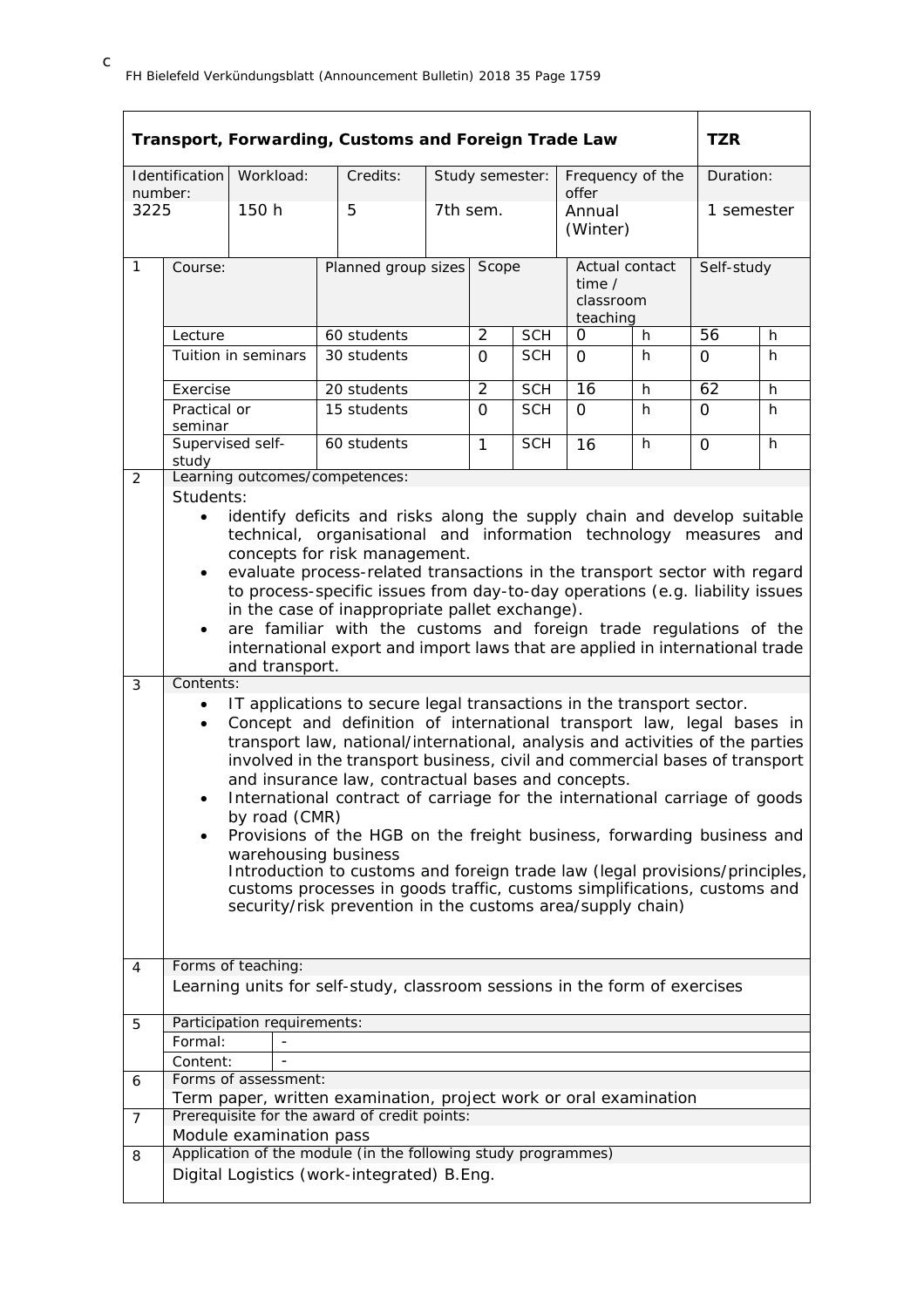| Importance of the grade for the final grade: |
|----------------------------------------------|
| according to BRPO                            |
| Module coordinator:                          |
| N. N.                                        |
| Other information:                           |
|                                              |
| Language:                                    |
| German                                       |
|                                              |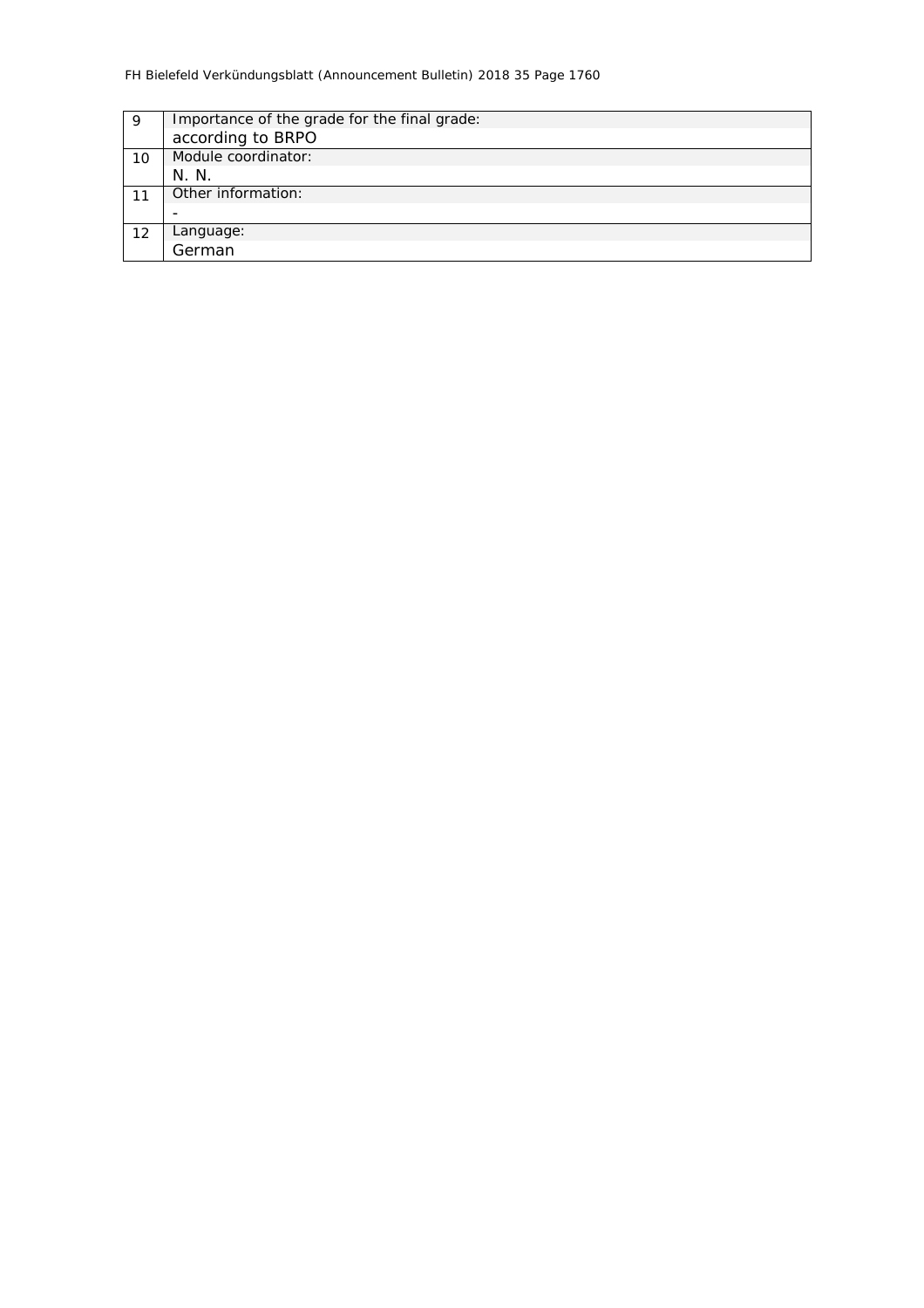|                |                                                                                                                                                                                                                                                                                                                                                                                                                                                                                                                                                                                                                                                                                                                                | <b>Transport Logistics</b>  |                                                                            |                     |                |                 |                                                     |    | <b>TLG</b> |           |  |
|----------------|--------------------------------------------------------------------------------------------------------------------------------------------------------------------------------------------------------------------------------------------------------------------------------------------------------------------------------------------------------------------------------------------------------------------------------------------------------------------------------------------------------------------------------------------------------------------------------------------------------------------------------------------------------------------------------------------------------------------------------|-----------------------------|----------------------------------------------------------------------------|---------------------|----------------|-----------------|-----------------------------------------------------|----|------------|-----------|--|
| number:        | Identification                                                                                                                                                                                                                                                                                                                                                                                                                                                                                                                                                                                                                                                                                                                 | Workload:                   | Credits:                                                                   |                     |                | Study semester: | Frequency of the<br>offer                           |    |            | Duration: |  |
| 3226           |                                                                                                                                                                                                                                                                                                                                                                                                                                                                                                                                                                                                                                                                                                                                | 150 h                       | 5                                                                          |                     | 6th sem.       |                 | Annual<br>(Summer)                                  |    | 1 semester |           |  |
| 1              | Course:                                                                                                                                                                                                                                                                                                                                                                                                                                                                                                                                                                                                                                                                                                                        |                             |                                                                            | Planned group sizes |                | Scope           | Actual contact<br>time $/$<br>classroom<br>teaching |    | Self-study |           |  |
|                | Lecture                                                                                                                                                                                                                                                                                                                                                                                                                                                                                                                                                                                                                                                                                                                        |                             | 60 students                                                                |                     | 2              | <b>SCH</b>      | O                                                   | h  | 56         | h.        |  |
|                |                                                                                                                                                                                                                                                                                                                                                                                                                                                                                                                                                                                                                                                                                                                                | Tuition in seminars         | 30 students                                                                |                     | $\Omega$       | <b>SCH</b>      | $\Omega$                                            | h  | $\Omega$   | h         |  |
|                | Exercise                                                                                                                                                                                                                                                                                                                                                                                                                                                                                                                                                                                                                                                                                                                       |                             | 20 students                                                                |                     | $\overline{2}$ | <b>SCH</b>      | 16                                                  | h. | 62         | h         |  |
|                | Practical or<br>seminar                                                                                                                                                                                                                                                                                                                                                                                                                                                                                                                                                                                                                                                                                                        |                             | 15 students                                                                |                     | $\Omega$       | <b>SCH</b>      | $\Omega$                                            | h. | $\Omega$   | h         |  |
|                | Supervised self-<br>study                                                                                                                                                                                                                                                                                                                                                                                                                                                                                                                                                                                                                                                                                                      |                             | 60 students                                                                |                     | $\mathbf{1}$   | <b>SCH</b>      | 16                                                  | h. | 0          | h.        |  |
| 2              | Students:                                                                                                                                                                                                                                                                                                                                                                                                                                                                                                                                                                                                                                                                                                                      |                             | Learning outcomes/competences:                                             |                     |                |                 |                                                     |    |            |           |  |
|                | can determine the importance and objectives of national and<br>$\bullet$<br>international transport and traffic logistics.<br>can classify the macroeconomic framework conditions for the transport<br>$\bullet$<br>and traffic industry.<br>can analyse the national and international markets and providers of<br>$\bullet$<br>transport and transport logistics services.<br>understand the principles of national and international transport and<br>$\bullet$<br>transport logistics service provision.<br>can apply the individual management areas of transport management.                                                                                                                                             |                             |                                                                            |                     |                |                 |                                                     |    |            |           |  |
| 3              | Contents:<br>Goals and tasks of national and international transport and traffic<br>$\bullet$<br>logistics<br>Service provision of national and international transport and traffic<br>٠<br>companies<br>Examples of questions relevant to transport technology, methods for the<br>representation and description of transport technologies<br>Requirements for transport technologies. Evaluation and selection<br>٠<br>procedure<br>Truck, air, rail and sea transport<br>٠<br>Means of transport and carriers, container, loading and transshipment<br>systems, combined transport<br>Information and communication management<br>Fleet management<br>Container and cargo management<br>Quality and performance management |                             |                                                                            |                     |                |                 |                                                     |    |            |           |  |
| 4              |                                                                                                                                                                                                                                                                                                                                                                                                                                                                                                                                                                                                                                                                                                                                | Forms of teaching:          | Environmentally and climate-friendly, quiet and safe transport             |                     |                |                 |                                                     |    |            |           |  |
|                |                                                                                                                                                                                                                                                                                                                                                                                                                                                                                                                                                                                                                                                                                                                                |                             | Learning units for self-study, classroom sessions in the form of exercises |                     |                |                 |                                                     |    |            |           |  |
| 5              |                                                                                                                                                                                                                                                                                                                                                                                                                                                                                                                                                                                                                                                                                                                                | Participation requirements: |                                                                            |                     |                |                 |                                                     |    |            |           |  |
|                | Formal:                                                                                                                                                                                                                                                                                                                                                                                                                                                                                                                                                                                                                                                                                                                        |                             |                                                                            |                     |                |                 |                                                     |    |            |           |  |
|                | Content:                                                                                                                                                                                                                                                                                                                                                                                                                                                                                                                                                                                                                                                                                                                       |                             |                                                                            |                     |                |                 |                                                     |    |            |           |  |
| 6              |                                                                                                                                                                                                                                                                                                                                                                                                                                                                                                                                                                                                                                                                                                                                | Forms of assessment:        |                                                                            |                     |                |                 |                                                     |    |            |           |  |
|                |                                                                                                                                                                                                                                                                                                                                                                                                                                                                                                                                                                                                                                                                                                                                |                             | Term paper, written examination, project work or oral examination          |                     |                |                 |                                                     |    |            |           |  |
| $\overline{7}$ |                                                                                                                                                                                                                                                                                                                                                                                                                                                                                                                                                                                                                                                                                                                                |                             | Prerequisite for the award of credit points:                               |                     |                |                 |                                                     |    |            |           |  |
|                |                                                                                                                                                                                                                                                                                                                                                                                                                                                                                                                                                                                                                                                                                                                                | Module examination pass     |                                                                            |                     |                |                 |                                                     |    |            |           |  |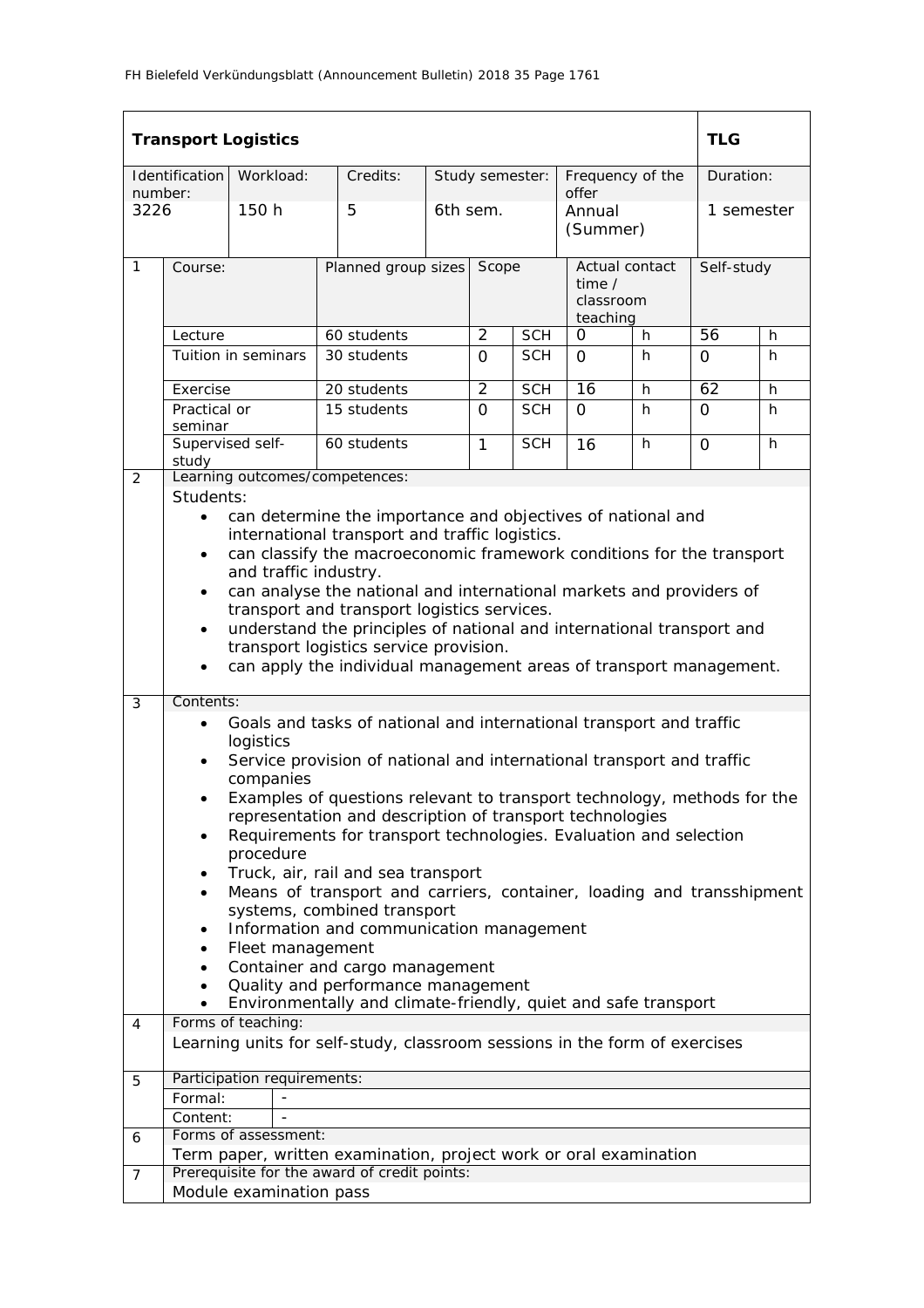| 8  | Application of the module (in the following study programmes) |
|----|---------------------------------------------------------------|
|    | Digital Logistics (work-integrated) B.Eng.                    |
| 9  | Importance of the grade for the final grade:                  |
|    | according to BRPO                                             |
| 10 | Module coordinator:                                           |
|    | Prof. Dr.-Ing. Jörg Nottmeyer                                 |
| 11 | Other information:                                            |
|    |                                                               |
| 12 | Language:                                                     |
|    | German                                                        |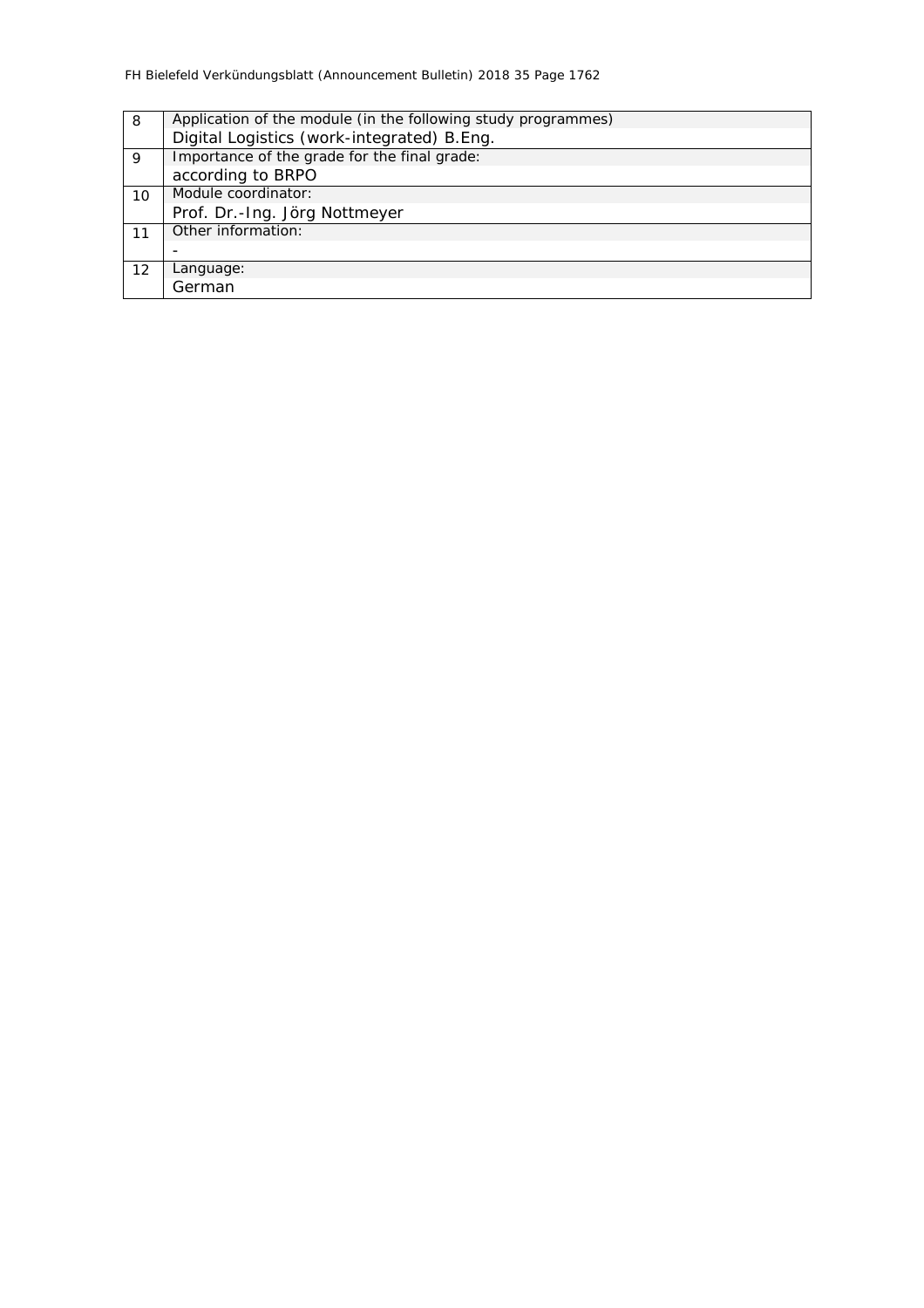|              | Packaging Technology and Load Securing<br><b>WVT</b>                                                                                                                                                                                                                                                                                                                                                                                                                                                                                                     |                                 |                                                                                                                                                                                                                                                                                                                              |                 |                |            |                                                          |   |            |            |  |
|--------------|----------------------------------------------------------------------------------------------------------------------------------------------------------------------------------------------------------------------------------------------------------------------------------------------------------------------------------------------------------------------------------------------------------------------------------------------------------------------------------------------------------------------------------------------------------|---------------------------------|------------------------------------------------------------------------------------------------------------------------------------------------------------------------------------------------------------------------------------------------------------------------------------------------------------------------------|-----------------|----------------|------------|----------------------------------------------------------|---|------------|------------|--|
| number:      | Identification                                                                                                                                                                                                                                                                                                                                                                                                                                                                                                                                           | Workload:                       | Credits:                                                                                                                                                                                                                                                                                                                     | Study semester: |                |            | Frequency of the<br>offer                                |   | Duration:  |            |  |
| 3227         |                                                                                                                                                                                                                                                                                                                                                                                                                                                                                                                                                          | 150 h                           | 5                                                                                                                                                                                                                                                                                                                            |                 | 3rd sem.       |            | Annual<br>(Winter)                                       |   | 1 semester |            |  |
| $\mathbf{1}$ | Course:                                                                                                                                                                                                                                                                                                                                                                                                                                                                                                                                                  |                                 | Planned group sizes                                                                                                                                                                                                                                                                                                          |                 | Scope          |            | Actual contact<br>time $\prime$<br>classroom<br>teaching |   |            | Self-study |  |
|              | Lecture                                                                                                                                                                                                                                                                                                                                                                                                                                                                                                                                                  |                                 | 60 students                                                                                                                                                                                                                                                                                                                  |                 | $\overline{2}$ | <b>SCH</b> | 0                                                        | h | 56         | h          |  |
|              |                                                                                                                                                                                                                                                                                                                                                                                                                                                                                                                                                          | Tuition in seminars             | 30 students                                                                                                                                                                                                                                                                                                                  |                 | $\Omega$       | <b>SCH</b> | $\Omega$                                                 | h | $\Omega$   | h          |  |
|              | Exercise                                                                                                                                                                                                                                                                                                                                                                                                                                                                                                                                                 |                                 | 20 students                                                                                                                                                                                                                                                                                                                  |                 | $\overline{2}$ | <b>SCH</b> | 16                                                       | h | 62         | h          |  |
|              | Practical or<br>seminar                                                                                                                                                                                                                                                                                                                                                                                                                                                                                                                                  |                                 | 15 students                                                                                                                                                                                                                                                                                                                  |                 | $\overline{O}$ | <b>SCH</b> | $\Omega$                                                 | h | $\Omega$   | h          |  |
|              | study                                                                                                                                                                                                                                                                                                                                                                                                                                                                                                                                                    | Supervised self-                | 60 students                                                                                                                                                                                                                                                                                                                  |                 | 1              | <b>SCH</b> | 16                                                       | h | $\Omega$   | h          |  |
| 2            |                                                                                                                                                                                                                                                                                                                                                                                                                                                                                                                                                          |                                 | Learning outcomes/competences:                                                                                                                                                                                                                                                                                               |                 |                |            |                                                          |   |            |            |  |
|              | Students:<br>evaluate the transport processes and the goods to be transported and<br>their product-specific properties in accordance with the relevant technical<br>standards and regulations.<br>conceptualise and assess the resulting requirements for packaging, load<br>$\bullet$<br>unit formation, loading and load securing for goods and transport concepts<br>(including shipping regulations) based on the essential technical principles<br>of packaging technology.                                                                         |                                 |                                                                                                                                                                                                                                                                                                                              |                 |                |            |                                                          |   |            |            |  |
| 3            | Contents:                                                                                                                                                                                                                                                                                                                                                                                                                                                                                                                                                |                                 |                                                                                                                                                                                                                                                                                                                              |                 |                |            |                                                          |   |            |            |  |
|              | Selection, design of packaging means for goods (piece goods, bulk goods and<br>liquids), determination and dimensioning of loading units and selection for<br>transport and securing of loading units (e.g. mechanical or electronic seals for<br>containers DIN ISO 18185).<br>Optimum load distribution through centre of gravity calculation (e.g. load capacity<br>of containers according to DIN 1496 payload calculation diagrams and simulation<br>models as well as application-specific measures for load securing (straps,<br>supports, etc.). |                                 |                                                                                                                                                                                                                                                                                                                              |                 |                |            |                                                          |   |            |            |  |
|              |                                                                                                                                                                                                                                                                                                                                                                                                                                                                                                                                                          | international sanctions lists). | Assessment of product- and cargo-specific transport risks and derivation of<br>measures to avoid, prevent and mitigate damage (IMO classes, incoterms 2010,<br>Load securing / securing devices / load and transport safety according to<br>international standards and laws (e.g. VDI 2700 'Load securing on road vehicles) |                 |                |            |                                                          |   |            |            |  |
| 4            |                                                                                                                                                                                                                                                                                                                                                                                                                                                                                                                                                          | Forms of teaching:              |                                                                                                                                                                                                                                                                                                                              |                 |                |            |                                                          |   |            |            |  |
|              |                                                                                                                                                                                                                                                                                                                                                                                                                                                                                                                                                          |                                 | Learning units for self-study, classroom sessions in the form of exercises                                                                                                                                                                                                                                                   |                 |                |            |                                                          |   |            |            |  |
| 5            |                                                                                                                                                                                                                                                                                                                                                                                                                                                                                                                                                          | Participation requirements:     |                                                                                                                                                                                                                                                                                                                              |                 |                |            |                                                          |   |            |            |  |
|              | Formal:                                                                                                                                                                                                                                                                                                                                                                                                                                                                                                                                                  |                                 |                                                                                                                                                                                                                                                                                                                              |                 |                |            |                                                          |   |            |            |  |
|              | Content:                                                                                                                                                                                                                                                                                                                                                                                                                                                                                                                                                 | Forms of assessment:            |                                                                                                                                                                                                                                                                                                                              |                 |                |            |                                                          |   |            |            |  |
| 6            |                                                                                                                                                                                                                                                                                                                                                                                                                                                                                                                                                          |                                 | Term paper, written examination, project work or oral examination                                                                                                                                                                                                                                                            |                 |                |            |                                                          |   |            |            |  |
| 7            |                                                                                                                                                                                                                                                                                                                                                                                                                                                                                                                                                          |                                 | Prerequisite for the award of credit points:                                                                                                                                                                                                                                                                                 |                 |                |            |                                                          |   |            |            |  |
|              |                                                                                                                                                                                                                                                                                                                                                                                                                                                                                                                                                          | Module examination pass         |                                                                                                                                                                                                                                                                                                                              |                 |                |            |                                                          |   |            |            |  |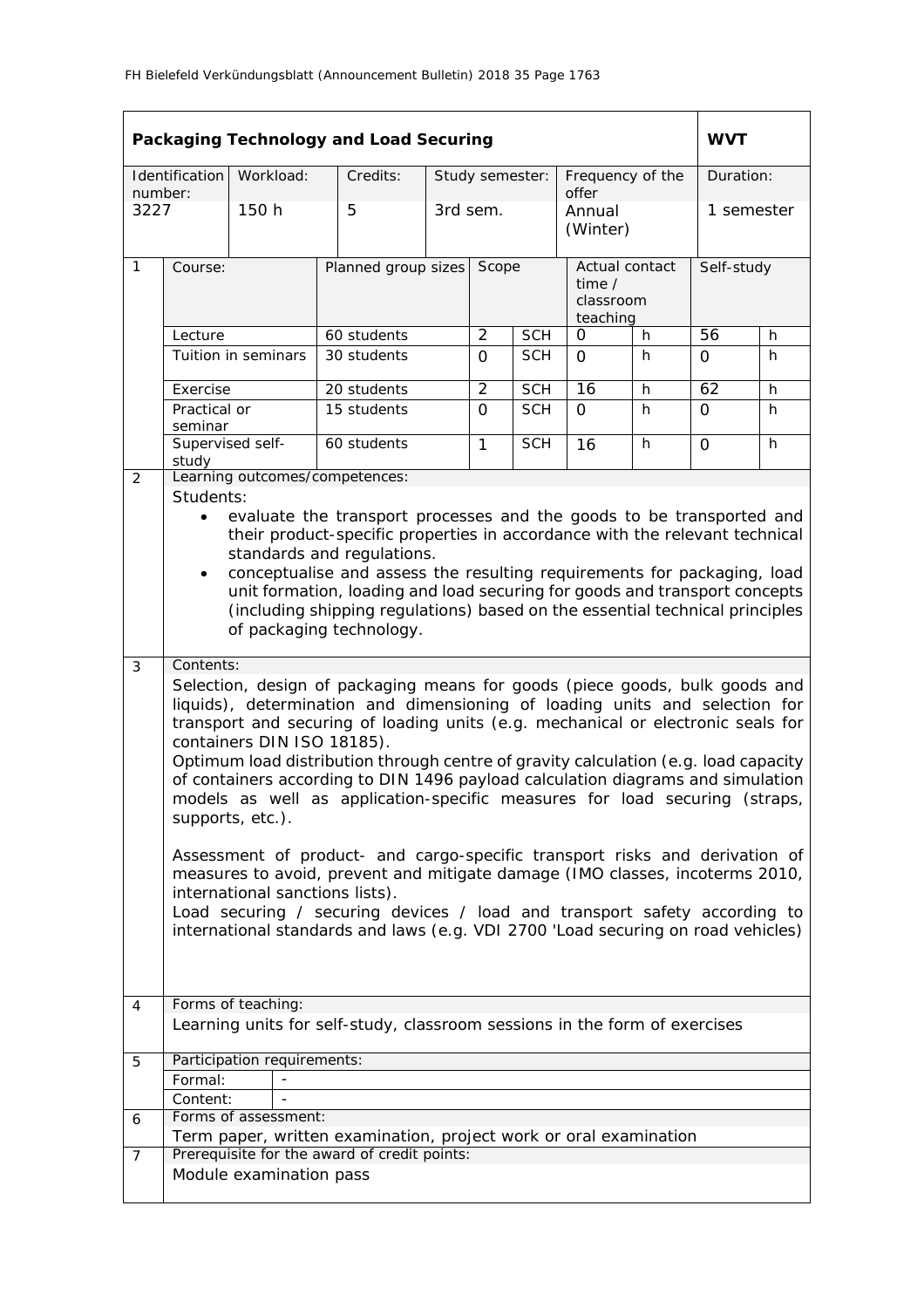| 8  | Application of the module (in the following study programmes) |
|----|---------------------------------------------------------------|
|    | Digital Logistics (work-integrated) B.Eng.                    |
| 9  | Importance of the grade for the final grade:                  |
|    | according to BRPO                                             |
| 10 | Module coordinator:                                           |
|    | Prof. Dr.-Ing. Jörg Nottmeyer                                 |
| 11 | Other information:                                            |
|    |                                                               |
| 12 | Language:                                                     |
|    | German                                                        |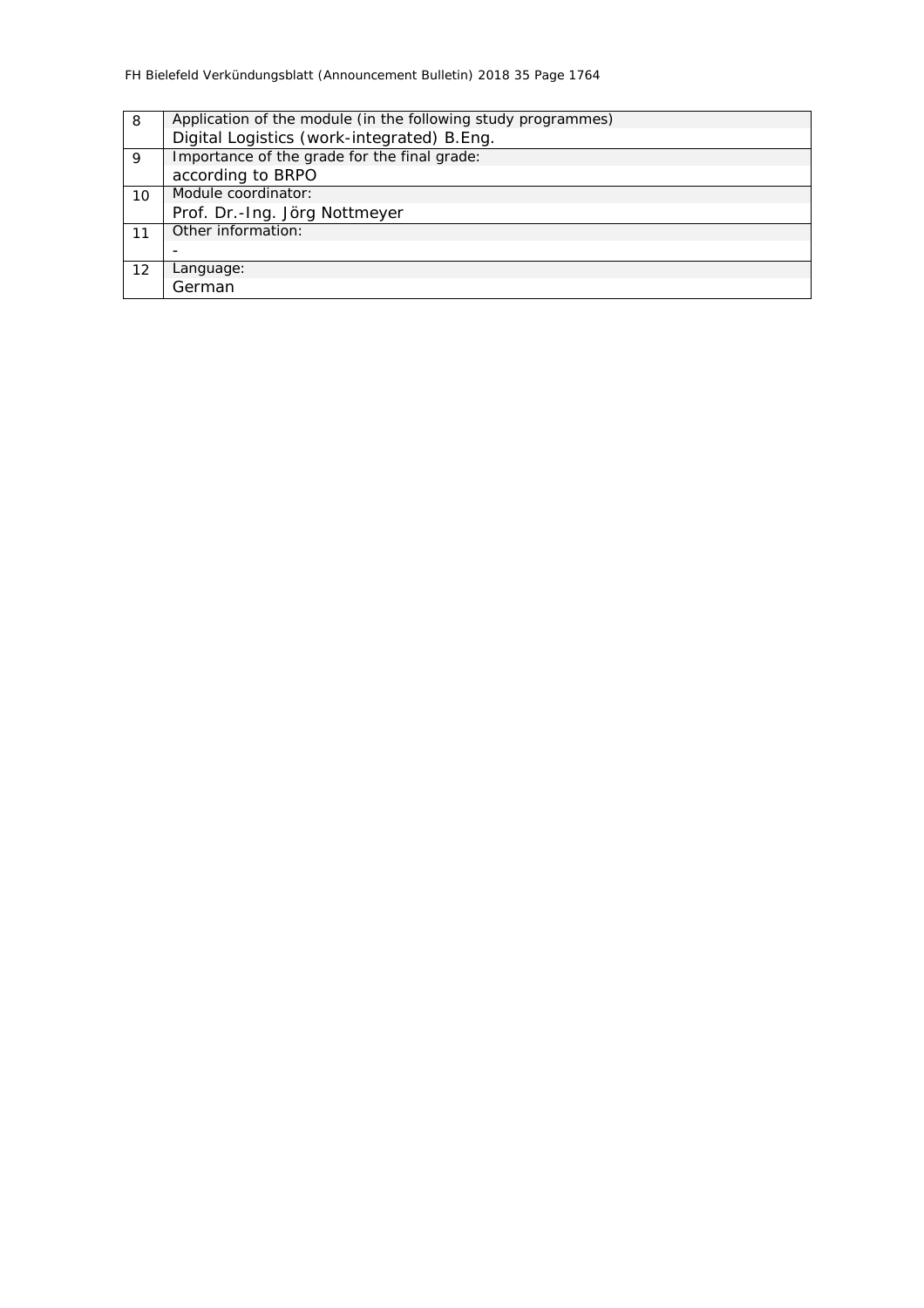|                             | <b>Distribution and Sorting Systems</b>                                                                                                                                                                                                                                                                                                                                                                                                                                                                                                                                                                                                                                                                                                                                                                                                                                                                                                                                                                                                                                                                                                                                                                                                                                                                       |                      |                                                                   |  |                 |                  |                                                   |           | <b>VSO</b>      |    |
|-----------------------------|---------------------------------------------------------------------------------------------------------------------------------------------------------------------------------------------------------------------------------------------------------------------------------------------------------------------------------------------------------------------------------------------------------------------------------------------------------------------------------------------------------------------------------------------------------------------------------------------------------------------------------------------------------------------------------------------------------------------------------------------------------------------------------------------------------------------------------------------------------------------------------------------------------------------------------------------------------------------------------------------------------------------------------------------------------------------------------------------------------------------------------------------------------------------------------------------------------------------------------------------------------------------------------------------------------------|----------------------|-------------------------------------------------------------------|--|-----------------|------------------|---------------------------------------------------|-----------|-----------------|----|
| Identification<br>Workload: |                                                                                                                                                                                                                                                                                                                                                                                                                                                                                                                                                                                                                                                                                                                                                                                                                                                                                                                                                                                                                                                                                                                                                                                                                                                                                                               | Credits:             |                                                                   |  | Study semester: | Frequency of the |                                                   | Duration: |                 |    |
| number:<br>3335             |                                                                                                                                                                                                                                                                                                                                                                                                                                                                                                                                                                                                                                                                                                                                                                                                                                                                                                                                                                                                                                                                                                                                                                                                                                                                                                               | 150 h                | 5                                                                 |  | 5th sem.        |                  | offer<br>Annual<br>(Winter)                       |           | 1 semester      |    |
| $\mathbf{1}$                | Course:                                                                                                                                                                                                                                                                                                                                                                                                                                                                                                                                                                                                                                                                                                                                                                                                                                                                                                                                                                                                                                                                                                                                                                                                                                                                                                       |                      | Planned group sizes                                               |  | Scope           |                  | Actual contact<br>time /<br>classroom<br>teaching |           | Self-study      |    |
|                             | Lecture                                                                                                                                                                                                                                                                                                                                                                                                                                                                                                                                                                                                                                                                                                                                                                                                                                                                                                                                                                                                                                                                                                                                                                                                                                                                                                       |                      | 60 students                                                       |  | $\overline{2}$  | <b>SCH</b>       | 0                                                 | h         | 56              | h  |
|                             |                                                                                                                                                                                                                                                                                                                                                                                                                                                                                                                                                                                                                                                                                                                                                                                                                                                                                                                                                                                                                                                                                                                                                                                                                                                                                                               | Tuition in seminars  | 30 students                                                       |  | $\Omega$        | <b>SCH</b>       | $\Omega$                                          | h         | $\Omega$        | h  |
|                             | Exercise                                                                                                                                                                                                                                                                                                                                                                                                                                                                                                                                                                                                                                                                                                                                                                                                                                                                                                                                                                                                                                                                                                                                                                                                                                                                                                      |                      | 20 students                                                       |  | 1               | <b>SCH</b>       | $\overline{8}$                                    | h         | $\overline{54}$ | h  |
|                             | Practical or<br>seminar                                                                                                                                                                                                                                                                                                                                                                                                                                                                                                                                                                                                                                                                                                                                                                                                                                                                                                                                                                                                                                                                                                                                                                                                                                                                                       |                      | 15 students                                                       |  | $\mathbf{1}$    | <b>SCH</b>       | 16                                                | h         | $\Omega$        | h. |
|                             | Supervised self-<br>study                                                                                                                                                                                                                                                                                                                                                                                                                                                                                                                                                                                                                                                                                                                                                                                                                                                                                                                                                                                                                                                                                                                                                                                                                                                                                     |                      | 60 students                                                       |  | 1               | <b>SCH</b>       | 16                                                | h         | 0               | h  |
| 2                           |                                                                                                                                                                                                                                                                                                                                                                                                                                                                                                                                                                                                                                                                                                                                                                                                                                                                                                                                                                                                                                                                                                                                                                                                                                                                                                               |                      | Learning outcomes/competences:                                    |  |                 |                  |                                                   |           |                 |    |
| 3                           | Students:<br>evaluate the principles of picking technology for adequate use in sorting<br>$\bullet$<br>and distribution systems, e.g. at logistics service providers.<br>design the process structures of the sorting and distribution systems with<br>$\bullet$<br>regard to design requirements from the logistical processes.<br>assess sorting and distribution systems in terms of logistical parameters<br>$\bullet$<br>(e.g. throughput times, picking frequencies, worst case failure scenarios).<br>Contents:<br>criteria for sorting and distribution<br>and<br>selection<br>systems,<br>Use.<br>determination and dimensioning of operating models and states in start-<br>up, ramp-up and working areas<br>Technical-constructive design and logistical application of storage and<br>distribution systems in logistics facilities, calculation of mechanical<br>elements of storage and conveying technology<br>Measurement of energy efficiencies when using<br>electric motors,<br>٠<br>calculation of losses and efficiencies, application of common test methods<br>Application of material flow control principles (e.g. FIFO, LIFO) and<br>$\bullet$<br>application of visualisation methods (e.g. layout design of sorting and<br>picking systems by means of flow chart representations) |                      |                                                                   |  |                 |                  |                                                   |           |                 |    |
| 4                           | Forms of teaching:<br>Learning units for self-study, classroom events in the form of exercises and                                                                                                                                                                                                                                                                                                                                                                                                                                                                                                                                                                                                                                                                                                                                                                                                                                                                                                                                                                                                                                                                                                                                                                                                            |                      |                                                                   |  |                 |                  |                                                   |           |                 |    |
|                             | practicals                                                                                                                                                                                                                                                                                                                                                                                                                                                                                                                                                                                                                                                                                                                                                                                                                                                                                                                                                                                                                                                                                                                                                                                                                                                                                                    |                      |                                                                   |  |                 |                  |                                                   |           |                 |    |
| 5                           | Participation requirements:                                                                                                                                                                                                                                                                                                                                                                                                                                                                                                                                                                                                                                                                                                                                                                                                                                                                                                                                                                                                                                                                                                                                                                                                                                                                                   |                      |                                                                   |  |                 |                  |                                                   |           |                 |    |
|                             | Formal:                                                                                                                                                                                                                                                                                                                                                                                                                                                                                                                                                                                                                                                                                                                                                                                                                                                                                                                                                                                                                                                                                                                                                                                                                                                                                                       |                      |                                                                   |  |                 |                  |                                                   |           |                 |    |
|                             | Content:                                                                                                                                                                                                                                                                                                                                                                                                                                                                                                                                                                                                                                                                                                                                                                                                                                                                                                                                                                                                                                                                                                                                                                                                                                                                                                      | Forms of assessment: |                                                                   |  |                 |                  |                                                   |           |                 |    |
| 6                           |                                                                                                                                                                                                                                                                                                                                                                                                                                                                                                                                                                                                                                                                                                                                                                                                                                                                                                                                                                                                                                                                                                                                                                                                                                                                                                               |                      | Term paper, written examination, project work or oral examination |  |                 |                  |                                                   |           |                 |    |
| $\overline{7}$              |                                                                                                                                                                                                                                                                                                                                                                                                                                                                                                                                                                                                                                                                                                                                                                                                                                                                                                                                                                                                                                                                                                                                                                                                                                                                                                               |                      | Prerequisite for the award of credit points:                      |  |                 |                  |                                                   |           |                 |    |
|                             | Module examination pass<br>Application of the module (in the following study programmes)                                                                                                                                                                                                                                                                                                                                                                                                                                                                                                                                                                                                                                                                                                                                                                                                                                                                                                                                                                                                                                                                                                                                                                                                                      |                      |                                                                   |  |                 |                  |                                                   |           |                 |    |
| 8                           | Digital Logistics (work-integrated) B.Eng.                                                                                                                                                                                                                                                                                                                                                                                                                                                                                                                                                                                                                                                                                                                                                                                                                                                                                                                                                                                                                                                                                                                                                                                                                                                                    |                      |                                                                   |  |                 |                  |                                                   |           |                 |    |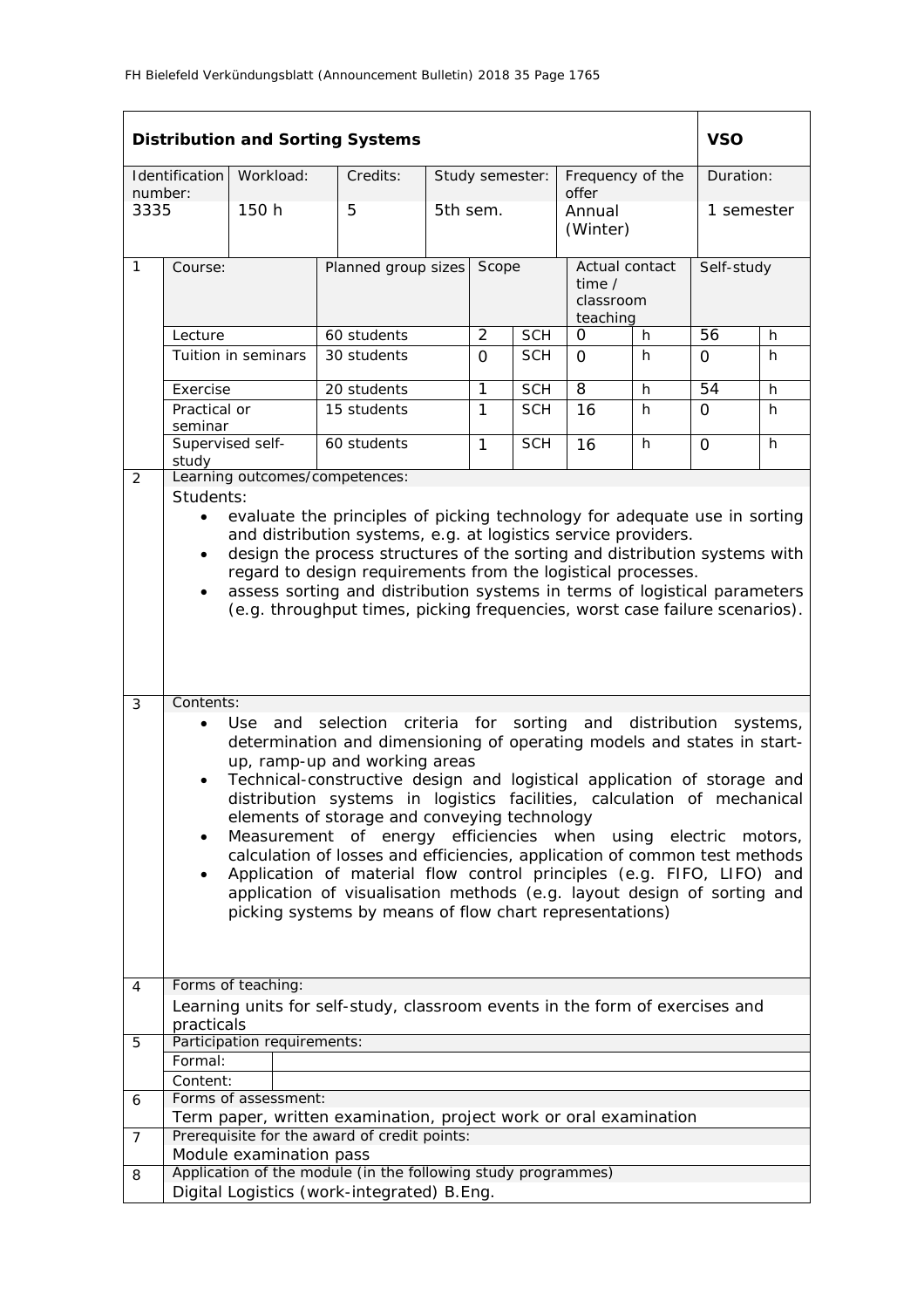| 9  | Importance of the grade for the final grade: |  |  |  |  |  |
|----|----------------------------------------------|--|--|--|--|--|
|    | according to BRPO                            |  |  |  |  |  |
| 10 | Module coordinator:                          |  |  |  |  |  |
|    | Prof. Dr.-Ing. Jörg Nottmeyer                |  |  |  |  |  |
|    | Other information:                           |  |  |  |  |  |
|    |                                              |  |  |  |  |  |
| 12 | Language:                                    |  |  |  |  |  |
|    | German                                       |  |  |  |  |  |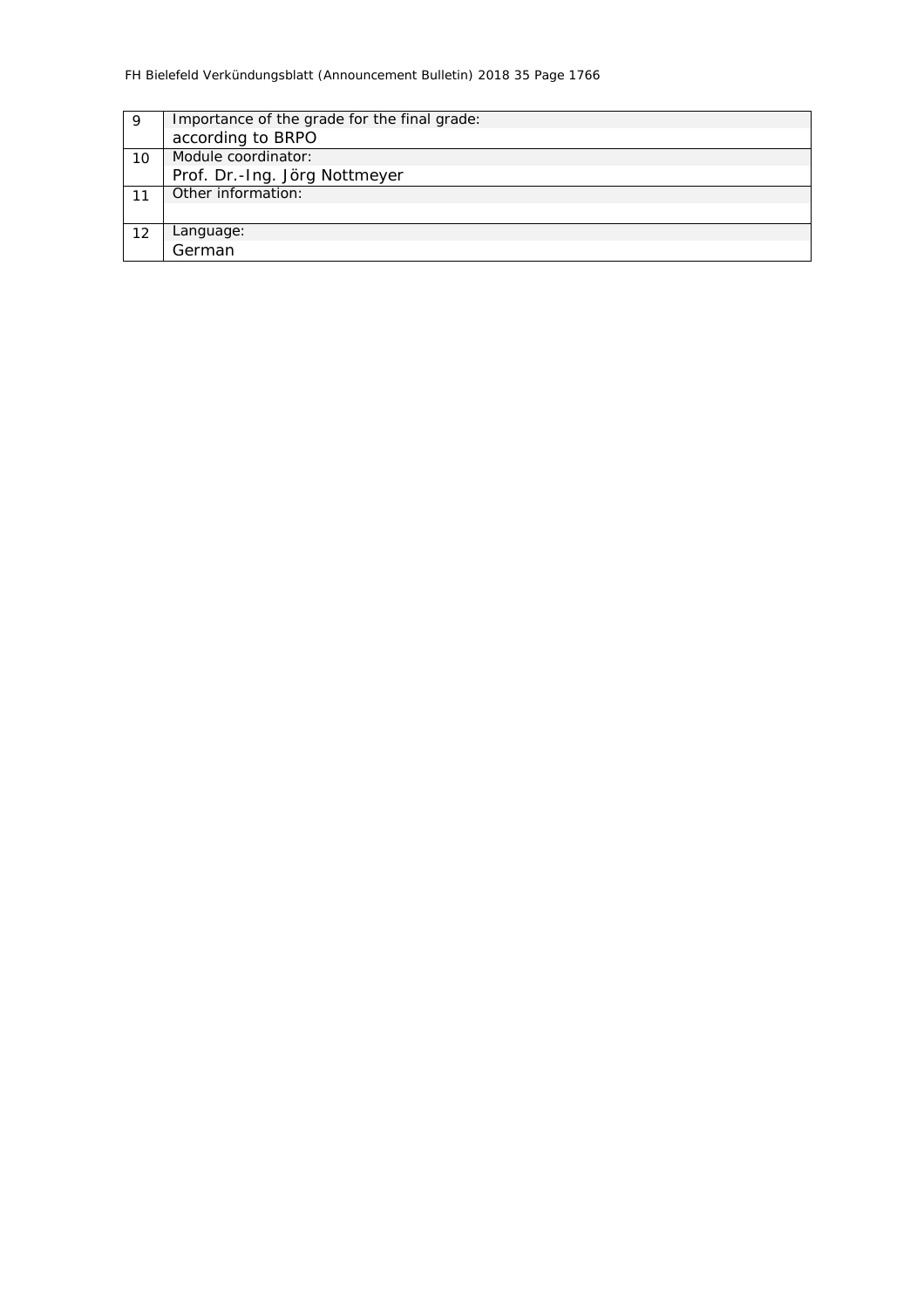| <b>Elective Module: Digital Logistics</b> |                                              |                       |                                                               |                 |                  |            |                                                          |   | <b>WM</b>  |   |
|-------------------------------------------|----------------------------------------------|-----------------------|---------------------------------------------------------------|-----------------|------------------|------------|----------------------------------------------------------|---|------------|---|
| Identification<br>number:                 |                                              | Workload:<br>Credits: |                                                               | Study semester: |                  |            | Frequency of the<br>offer                                |   | Duration:  |   |
| 9024                                      |                                              | 150h                  | 5                                                             | 5th<br>sem.     | <b>or</b><br>6th |            | each semester                                            |   | 1 semester |   |
| $\mathbf{1}$                              | Course:                                      |                       | Planned group sizes                                           |                 | Scope            |            | Actual contact<br>time $\prime$<br>classroom<br>teaching |   | Self-study |   |
|                                           | Lecture                                      |                       | 60 students                                                   |                 |                  | <b>SCH</b> |                                                          | h |            | h |
|                                           |                                              | Tuition in seminars   | 30 students                                                   |                 |                  | <b>SCH</b> |                                                          | h |            | h |
|                                           | Exercise                                     |                       | 20 students                                                   |                 |                  | <b>SCH</b> |                                                          | h |            | h |
|                                           | Practical or<br>seminar                      |                       | 15 students                                                   |                 | $\Omega$         | <b>SCH</b> | $\Omega$                                                 | h | $\Omega$   | h |
|                                           | Supervised self-<br>study                    |                       | 60 students                                                   |                 |                  | <b>SCH</b> |                                                          | h |            | h |
| $\overline{2}$                            |                                              |                       | Learning outcomes/competences:                                |                 |                  |            |                                                          |   |            |   |
|                                           |                                              |                       |                                                               |                 |                  |            |                                                          |   |            |   |
| 3                                         | Contents:                                    |                       |                                                               |                 |                  |            |                                                          |   |            |   |
| 4                                         | Forms of teaching:                           |                       |                                                               |                 |                  |            |                                                          |   |            |   |
| 5                                         | Participation requirements:                  |                       |                                                               |                 |                  |            |                                                          |   |            |   |
|                                           | Formal:                                      |                       |                                                               |                 |                  |            |                                                          |   |            |   |
|                                           | Content:                                     |                       |                                                               |                 |                  |            |                                                          |   |            |   |
| 6                                         | Forms of assessment:                         |                       |                                                               |                 |                  |            |                                                          |   |            |   |
| $\overline{7}$                            | Prerequisite for the award of credit points: |                       |                                                               |                 |                  |            |                                                          |   |            |   |
| 8                                         |                                              |                       | Application of the module (in the following study programmes) |                 |                  |            |                                                          |   |            |   |
|                                           |                                              |                       | Digital Logistics (work-integrated) B.Eng.                    |                 |                  |            |                                                          |   |            |   |
| 9                                         | Importance of the grade for the final grade: |                       |                                                               |                 |                  |            |                                                          |   |            |   |
| 10                                        |                                              | Module coordinator:   |                                                               |                 |                  |            |                                                          |   |            |   |
|                                           |                                              |                       | Prof. Dr. rer. oec. Pascal Reusch                             |                 |                  |            |                                                          |   |            |   |
| 11                                        | Other information:                           |                       |                                                               |                 |                  |            |                                                          |   |            |   |
| 12                                        | Language:                                    |                       |                                                               |                 |                  |            |                                                          |   |            |   |
|                                           | German                                       |                       |                                                               |                 |                  |            |                                                          |   |            |   |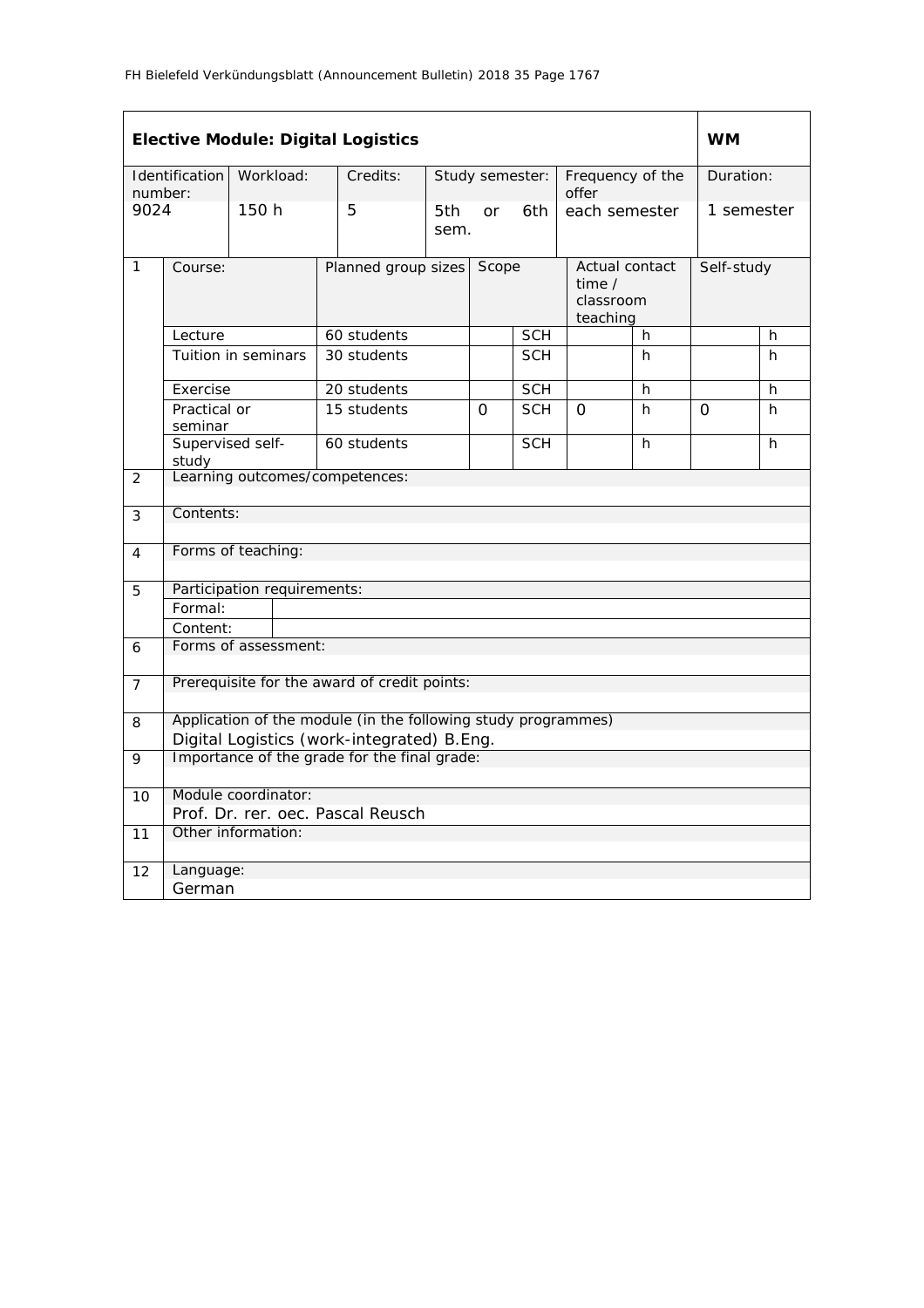| <b>Web Technologies</b>     |                                                                                                                                                                                                                                                                                                                                                                                                                                                                                                                                                                                                                                                                                                                                                                                                                                                                                                                   |                     |                                |                     |                              |                                                   |                                                          | <b>WEB</b>   |            |    |
|-----------------------------|-------------------------------------------------------------------------------------------------------------------------------------------------------------------------------------------------------------------------------------------------------------------------------------------------------------------------------------------------------------------------------------------------------------------------------------------------------------------------------------------------------------------------------------------------------------------------------------------------------------------------------------------------------------------------------------------------------------------------------------------------------------------------------------------------------------------------------------------------------------------------------------------------------------------|---------------------|--------------------------------|---------------------|------------------------------|---------------------------------------------------|----------------------------------------------------------|--------------|------------|----|
| Identification<br>Workload: |                                                                                                                                                                                                                                                                                                                                                                                                                                                                                                                                                                                                                                                                                                                                                                                                                                                                                                                   | Credits:            | Study semester:                |                     | Frequency of the             |                                                   | Duration:                                                |              |            |    |
| number:<br>3207             |                                                                                                                                                                                                                                                                                                                                                                                                                                                                                                                                                                                                                                                                                                                                                                                                                                                                                                                   | 150                 | 5                              | 4th Semester        |                              | offer<br>annually<br>in<br>the summer<br>semester |                                                          | 1 semester   |            |    |
| $\mathbf{1}$                | Course:                                                                                                                                                                                                                                                                                                                                                                                                                                                                                                                                                                                                                                                                                                                                                                                                                                                                                                           |                     |                                | Planned group sizes |                              | Scope                                             | Actual contact<br>time $\prime$<br>classroom<br>teaching |              | Self-study |    |
|                             | Lecture                                                                                                                                                                                                                                                                                                                                                                                                                                                                                                                                                                                                                                                                                                                                                                                                                                                                                                           |                     | 60 students                    |                     | $\overline{2}$<br><b>SCH</b> |                                                   | 0                                                        | h            | 64         | h  |
|                             |                                                                                                                                                                                                                                                                                                                                                                                                                                                                                                                                                                                                                                                                                                                                                                                                                                                                                                                   | Tuition in seminars | 30 students                    |                     | $\Omega$                     | <b>SCH</b>                                        | $\Omega$                                                 | h            | $\Omega$   | h  |
|                             | Exercise                                                                                                                                                                                                                                                                                                                                                                                                                                                                                                                                                                                                                                                                                                                                                                                                                                                                                                          |                     | 20 students                    |                     | 1                            | <b>SCH</b>                                        | 8                                                        | $\mathsf{h}$ | 46         | h  |
|                             | Practical or<br>seminar                                                                                                                                                                                                                                                                                                                                                                                                                                                                                                                                                                                                                                                                                                                                                                                                                                                                                           |                     | 15 students                    |                     | $\mathbf{1}$                 | <b>SCH</b>                                        | 16                                                       | h            | $\Omega$   | h  |
|                             | study                                                                                                                                                                                                                                                                                                                                                                                                                                                                                                                                                                                                                                                                                                                                                                                                                                                                                                             | Supervised self-    | 60 students                    |                     | 1                            | <b>SCH</b>                                        | 16                                                       | h            | 0          | h. |
| 2                           | Students:                                                                                                                                                                                                                                                                                                                                                                                                                                                                                                                                                                                                                                                                                                                                                                                                                                                                                                         |                     | Learning outcomes/competences: |                     |                              |                                                   |                                                          |              |            |    |
| 3                           | implement simple websites with the help of appropriate tools;<br>$\bullet$<br>apply markup languages and common data exchange formats for web<br>$\bullet$<br>programming and data exchange;<br>link databases to web interfaces;<br>$\bullet$<br>explain the basic concepts of the semantic web and place it in the canon<br>$\bullet$<br>of web technologies;<br>explain the various technical, logical and legal influencing factors that<br>$\bullet$<br>play a role in e-business;<br>discuss current and upcoming developments in the various areas and<br>$\bullet$<br>evaluate the effects on existing or planned E-business systems in the<br>overall operational framework;<br>explain the structure and the administration of E-business tools and of<br>comprehensive platform solutions.                                                                                                             |                     |                                |                     |                              |                                                   |                                                          |              |            |    |
|                             | Internet technologies and architectures :<br>Foundations of web programming<br>$\bullet$<br>Markup languages (e.g. XML) and data exchange formats (e.g. JSON)<br>Integration of databases with web interfaces<br>Fundamental concepts of the Semantic Web<br>$\bullet$<br>E-business standards (data formats and rules for the exchange of information):<br>Identification standards e.g. GTIN (Global Trade Item Number)<br>Classification standards e.g. eCl@ss<br>Catalogue exchange formats e.g. BMEcat<br>Transaction standards e.g. EDIFACT, EDIFOR<br>$\bullet$<br>Process standards e.g. ECR (efficient consumer response)<br>$\bullet$<br>Platform solutions:<br><b>Cross-Channel Commerce Management Solutions</b><br>E-commerce logistics fulfilment networks that enable national and<br>international storage, handling and delivery of products (via an interface<br>to online shop or ERP systems) |                     |                                |                     |                              |                                                   |                                                          |              |            |    |
| 4                           | Forms of teaching:<br>Learning units for self-study, classroom events in the form of exercises and<br>practicals                                                                                                                                                                                                                                                                                                                                                                                                                                                                                                                                                                                                                                                                                                                                                                                                  |                     |                                |                     |                              |                                                   |                                                          |              |            |    |